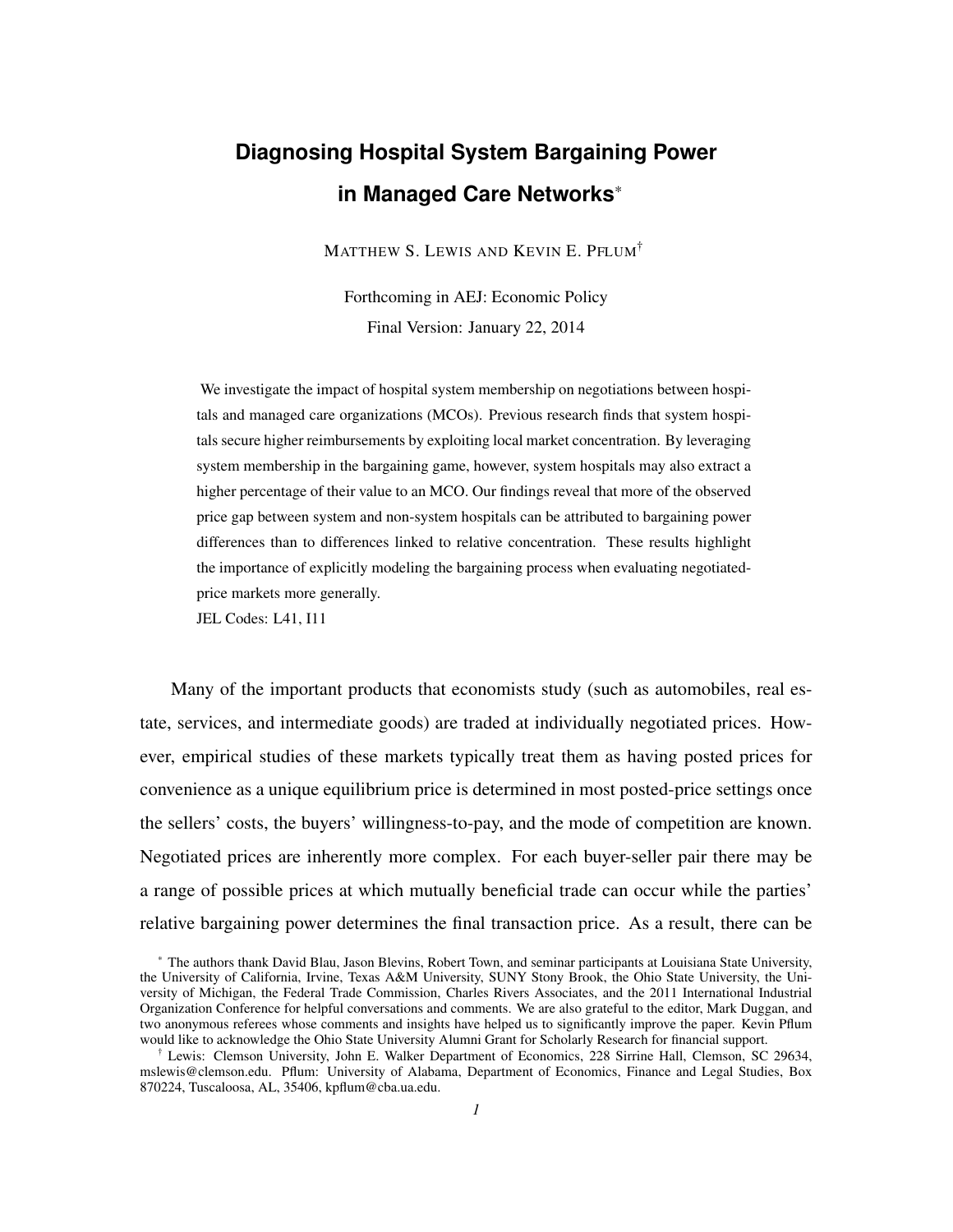substantial variation in negotiated transaction prices if there is significant variation in the relative bargaining power across buyers and sellers. Moreover, the relationship between prices and market structure is less straightforward because changes in market structure can influence both the range of prices within which trade can occur as well as the relative bargaining power that determines where the transaction occurs within this range.

We directly incorporate bargaining into an empirical model to study competition in a very important negotiated price market—the market for hospital services. The steady growth of hospital systems over the last 30 years has consistently generated concerns of increased market power. These concerns are particularly salient given that healthcare spending in the U.S. has nearly doubled over the last decade with hospital care now accounting for over 30% of total healthcare spending and over 5% of the total gross domestic product.

Unlike previous studies we separately estimate the two main channels through which system membership can impact negotiated prices. First, when the joining hospital now negotiates as one with the other system members in the local market the incremental value of including the multi-hospital system in the MCO's network is larger than the incremental value of adding the individual hospital because the MCO can no longer use one system member as a substitute for the other.<sup>1</sup> The higher incremental value of the multi-hospital system shifts the threat point of the MCO in the bargaining game resulting in a better *bargaining position* for the added hospital. Second, system membership may alter a hospital's *bargaining power* allowing the hospital to extract a higher share of the surplus generated by contracting with an MCO, resulting in a higher reimbursement rate.<sup>2</sup> This latter channel is of particular interest because it allows for an increase in prices after merger (through higher bargaining power) even when merging hospitals are located in different patient markets thus experience no change in bargaining position. Such effects could be very important as roughly one third of all hospital mergers and system acquisitions between 2000 and 2010

 $1$ <sup>1</sup>The effect is similar to the familiar outward shift in residual demand enjoyed by differentiated product oligopolists in posted price markets who merge and no longer have to compete with each other.

<sup>&</sup>lt;sup>2</sup>Much of the literature on hospital price setting has referred to the ability of a hospital to secure a higher markup as "bargaining power." Following the theoretical bargaining literature, we use the term more specifically to mean the ability of a hospital to secure a larger share of the surplus generated by the relationship with an MCO.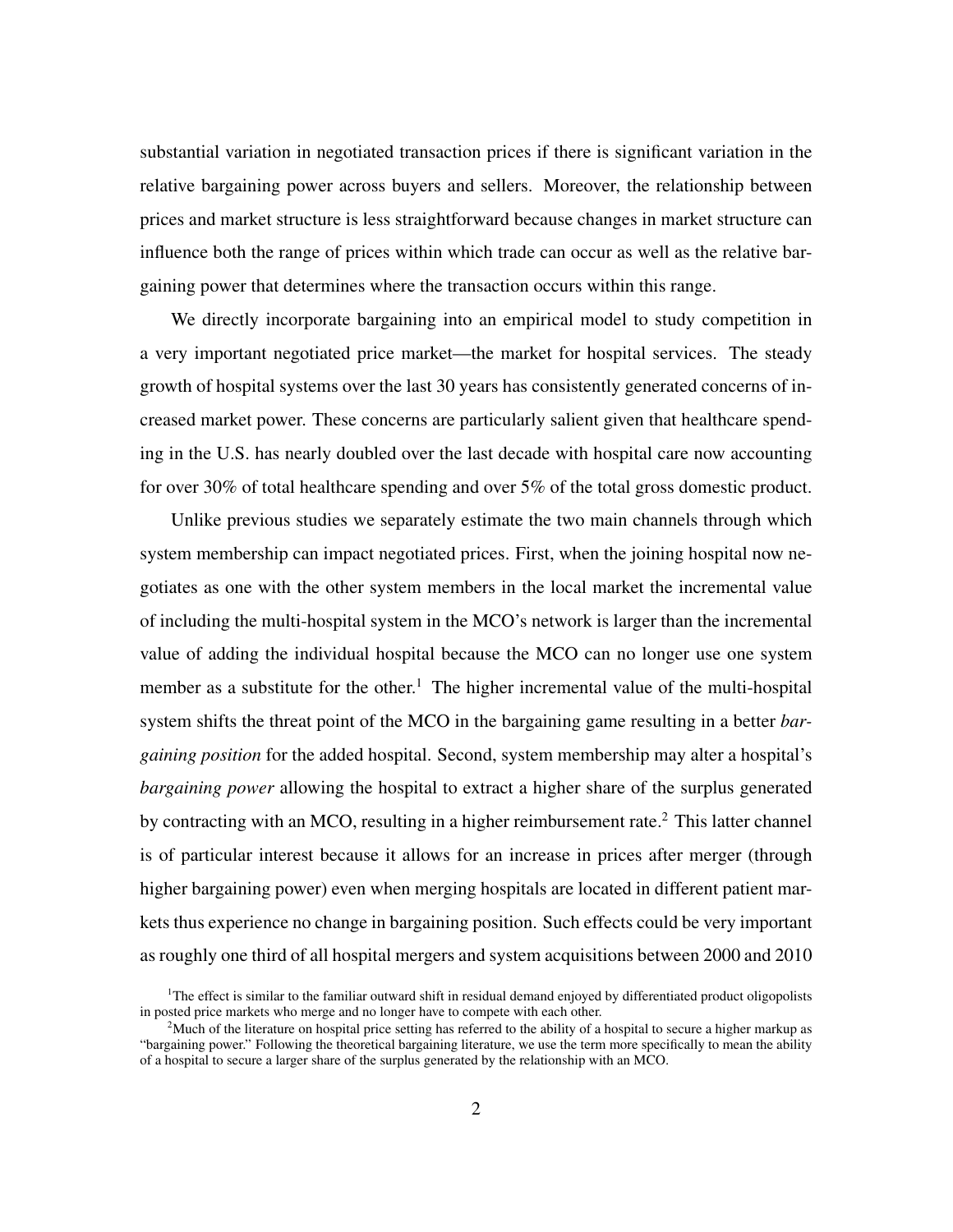involved hospitals in completely different markets.<sup>3</sup>

Supporting the concern that system membership may improve hospitals' bargaining power, a reduced form investigation by Melnick and Keeler (2007) has revealed that average reimbursement rates are higher for system hospitals (particularly for members of large systems) even after controlling for patient mix, local market concentration, and range of other hospital and market characteristics that affect bargaining position. Despite the potential importance of bargaining power effects, recent studies of hospital competition (e.g., Town and Vistnes, 2001; Capps, Dranove and Satterthwaite, 2003; Ho, 2009) and recent antitrust analyses on hospital mergers (Farrell, Balan, Brand and Wendling, 2011) have focused exclusively on the effects of system membership that arise through changes in bargaining position only.<sup>4</sup> Since the value of the contract is never directly estimated, these studies are restricted to identifying a general relationship between the prices a hospital receives and the willingness-to-pay of MCO enrollees to have access to that hospital and the relative bargaining power of hospitals cannot be separately identified. A more recent study by Brand, Gowrisankaran, Nevo and Town (2012) does explicitly model the value generated by the hospital/MCO contract, and can separately identify bargaining position from bargaining power. However, like the previous studies, hospitals are still assumed to all have identical bargaining power that remains constant even if the structure of the market changes. As a result, some of the price differences arising because of variation in the bargaining power of hospitals may be mistakenly attributed to the hospital's bargaining position, potentially overstating the importance of local market concentration. In addition, any impacts that mergers or system affiliation have on a hospital's bargaining power that are uncorrelated with bargaining position will not be captured, leading the ultimate price effects to be underestimated.

We specify an empirical model that explicitly allows bargaining power to vary across

 $3$ There were well over 100 acquisitions nationwide between 2000 and 2010 of hospitals by systems in which the system did not have any local presence (authors' calculations based on data from the American Hospital Association's Annual Hospital Survey).

<sup>&</sup>lt;sup>4</sup>The approach of Ho (2009) is somewhat unique in that she relies on a structural model to identify hospital profits using only data on MCO plan prices and MCO network information. In contrast, we measure hospital profits more directly using data on observed reimbursement rates and measures of observed hospital costs.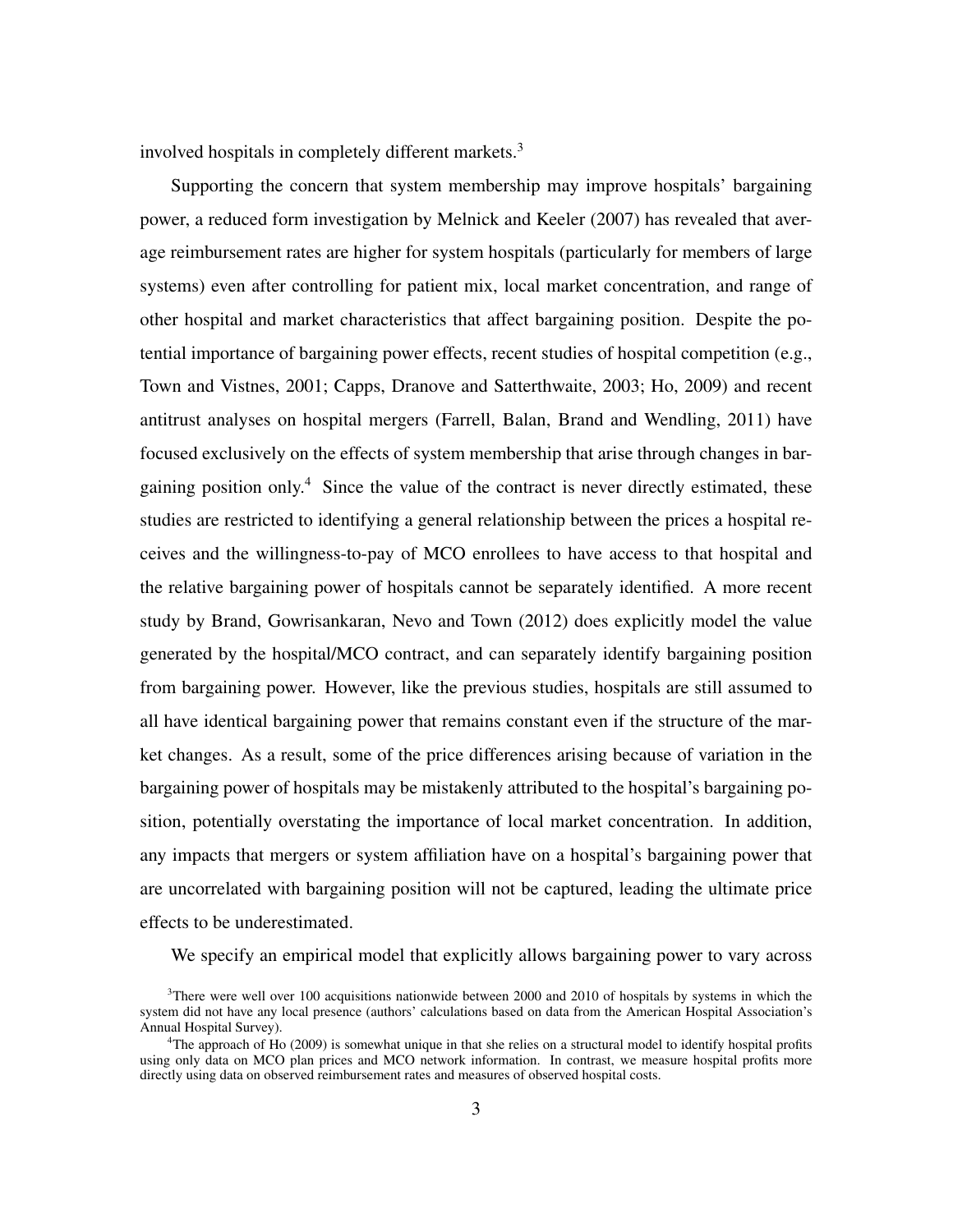hospitals. Following Town and Vistnes (2001) and Capps et al. (2003) we estimate a logit model of demand based on the observed characteristics of patients, their illnesses, and of hospitals, and then derive the incremental value of adding a hospital to an MCO's network from the estimated utility of all patients who would choose the hospital after having become ill. However, unlike these previous studies that use this additional willingness-to-pay value as a proxy for the incremental profit earned by the MCO, we combine our demand estimates with data on hospital revenues and estimates of hospital costs to fully identify the bargaining position of each hospital, which is the additional surplus generated when the MCO adds the hospital to its provider network. The bargaining power of a hospital is then separately identified by using hospital revenue data to reveal the average share of the available contract surplus that the hospital captures in its negotiations with MCOs. With this approach we examine how bargaining power varies across hospitals by allowing this parameter to vary as a function of hospital, system, and market characteristics.<sup>5</sup> We also separately identify the degree to which a hospital's market power results from a stronger bargaining position compared to greater bargaining power.

Although it is well understood how system membership can improve a hospital's bargaining position it is less clear how its bargaining power may change. Theoretical bargaining models suggest that uncertainties in the value of a contract to the other party can weaken the uncertain party's bargaining power (Fudenberg and Tirole, 1983; Sobel and Takahashi, 1983). Thus, system hospitals may be able to improve their bargaining power by pooling information on MCOs and sharing the costs of creating a larger and more skilled team of contract negotiators. For example, in 2004 Tenet Healthcare—a national system of 73 hospitals—adopted a "national negotiating template and new technology to analyze payer-specific profit and loss data, giving negotiators ammunition during contract talks"  $(Colias, 2006)$ .<sup>6</sup> The importance of information in the negotiation process has also been emphasized in other articles in the trade literature (Benko, 2003; Osten, 2011) suggesting

 $<sup>5</sup>$ As hospital data is aggregated across the MCOs that send patients to the hospital the bargaining power represents</sup> the hospital's average bargaining power vis-à-vis all of those MCOs.

<sup>&</sup>lt;sup>6</sup>According to Tenet's CEO this initiative was necessary because Tenet was "being outgunned by the managed care companies in negotiations" (Colias, 2006).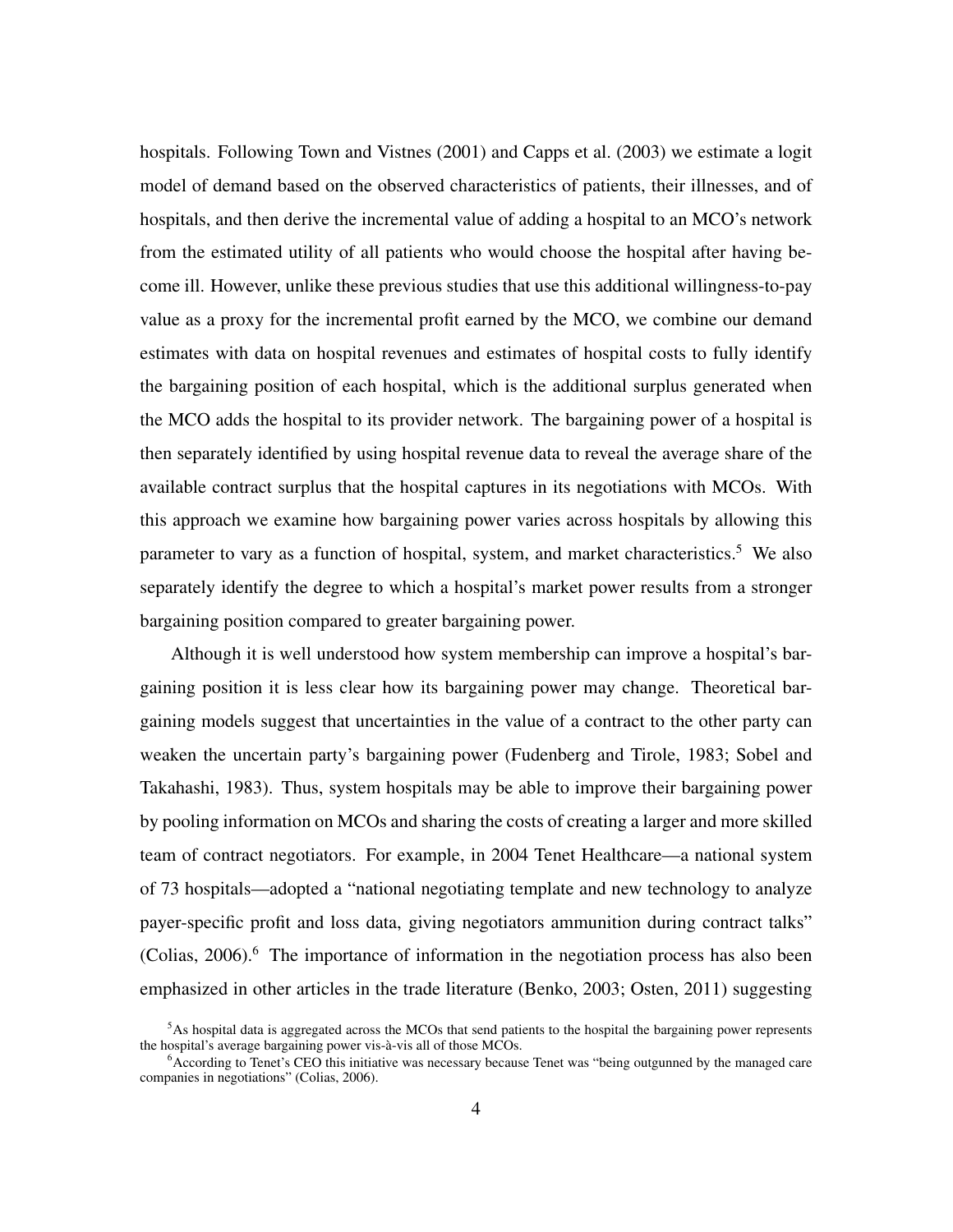that bargaining power differences could arise because individual hospitals may not have the size or resources to pursue such strategies.<sup>7</sup>

Alternatively, work by Kihlstrom, Roth and Schmeidler (1981) and Roth (1985) show that the relative risk aversion of the players affects the share of surplus each player receives in equilibrium (i.e., higher relative risk aversion lowers bargaining power). Consequently if system negotiators are less risk averse than negotiators at individual hospitals, then they may be able to secure a larger share of the contract surplus. Moreover, Binmore, Rubinstein and Wolinsky (1986) and Rubinstein, Safra and Thomson (1992) show that the negotiating parties' bargaining power will differ if they have differing beliefs in the probability that the other party will stop negotiating. The MCOs' negotiators may believe that there is a higher probability for breakdown when negotiating with a system compared to an individual hospital, again resulting in a difference in the relative bargaining power of the two types of hospital. Supporting this notion, the managed care trade literature specifically cites the ability to credibly threaten to cut-off negotiations as a way a hospital can achieve better outcomes in the negotiation process (Rollins, 2000; Lowes, 2008).

Our results indicate that there is considerable variation in hospital bargaining power and that there are specific hospital characteristics associated with the large differences in bargaining power. For example, hospitals affiliated with physicians groups and certified trauma centers have higher bargaining power. On the other hand, we find no evidence that the bargaining power of a hospital or system varies with its size or market share in a local market indicating that price differences associated with these characteristics result entirely from an advantage in bargaining position. Importantly, we find that system membership is associated with higher bargaining power—even when there are no other same system members in the local patient market. We additionally uncover evidence that the bargaining power of a system hospital is associated with the number of system hospitals located outside of that local market as well as how dispersed the system is across states. On average this bargaining power difference translates into system hospitals extracting an additional 25% of

<sup>&</sup>lt;sup>7</sup> For example, Benko (2003) provides a quote from one hospital advisor saying: "Negotiating is all about knowledge. The better informed you are, the more leverage you have."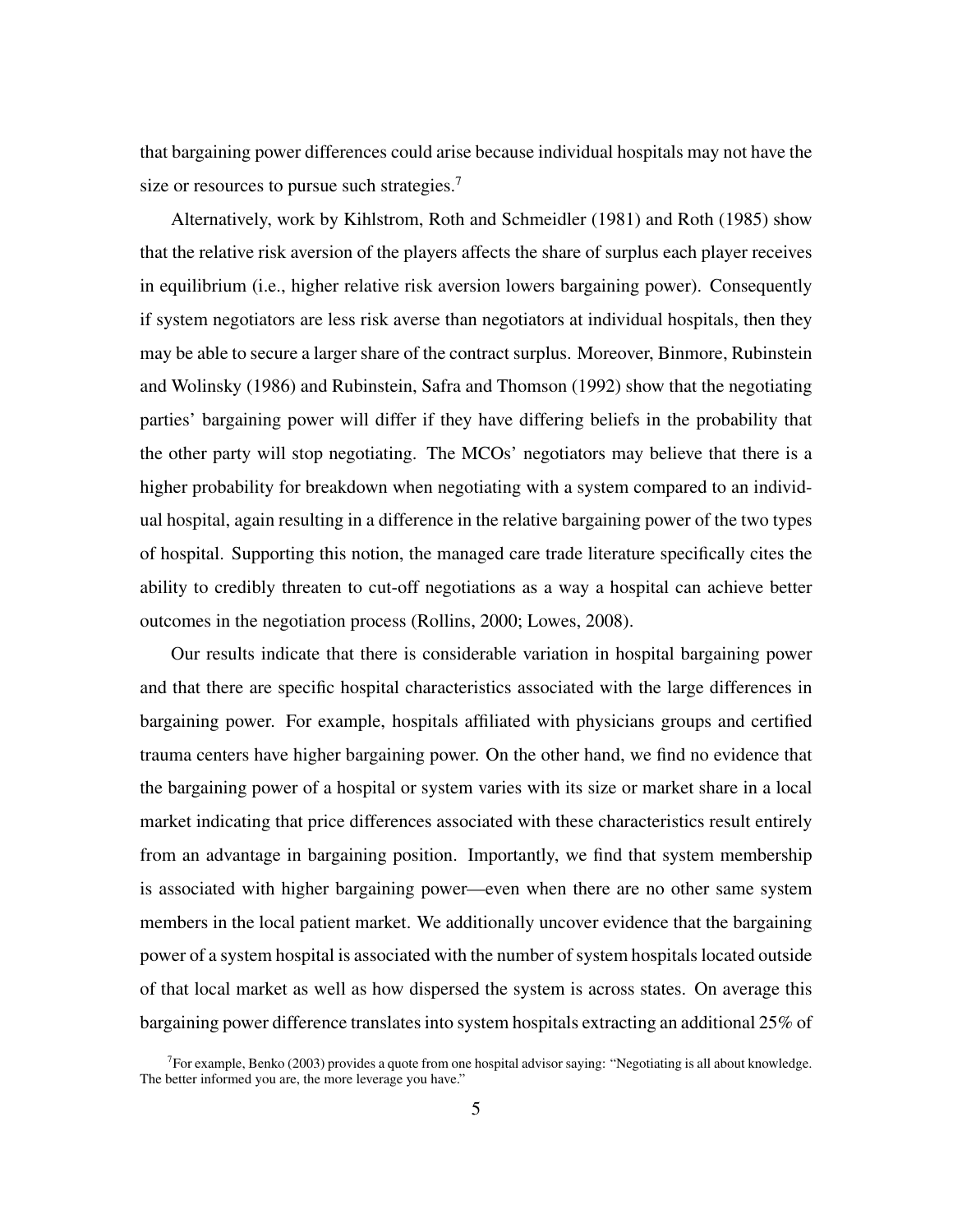the surplus they generate by contracting with an MCO. As Dranove and White (1998) first point out, this latter finding underscores a need to move beyond the traditional definition for a hospital's market in assessing system formation and growth.

We find that on average the higher bargaining power associated with system membership contributes significantly more to a system hospital's markup than is generated as a result of the system's stronger bargaining position. For example, the additional markup in the per diem reimbursement for the average system hospital created by the system's additional bargaining power is about \$855 (or <sup>∼</sup>23%) in contrast to the additional \$150 (or <sup>∼</sup>4%) that is created by the stronger bargaining position derived from system membership for hospitals that have partners in the same patient market. This type of system effect has not previously been examined in the literature and indicates that the approaches currently used (by academics and antitrust authorities) to analyze hospital mergers may substantially underestimate the impact of a hospital merger or system acquisition on prices—particularly when the system has minimal presence in the same market as the acquired hospital.

In addition to advancing current understanding of hospital market power and the role of hospital systems, our study highlights the importance of explicitly incorporating bargaining into empirical analysis. Several recent studies have taken a similar approach to separately identify the effects of bargaining position and bargaining power on negotiated prices. In the marketing literature Draganska, Klapper and Villas-Boas (2011) and Meza and Sudhir (2010) estimate the relative bargaining power of manufacturers and retailers in the markets for coffee and breakfast cereals, respectively, and examine whether firms with certain characteristics have greater bargaining power. Grennan (2013) estimates a similar model allowing for asymmetric bargaining power in the market for coronary stents, and Crawford and Yurukoglu (2012) identify the relative bargaining power of the cable and satellite TV distributors in their negotiations with different cable channels. Both studies find significant variation in the bargaining power across firms but do not attempt to relate these differences to market or firm characteristics. Our results provide further evidence that differences in bargaining power across firms have substantial impacts on final transaction prices. We ad-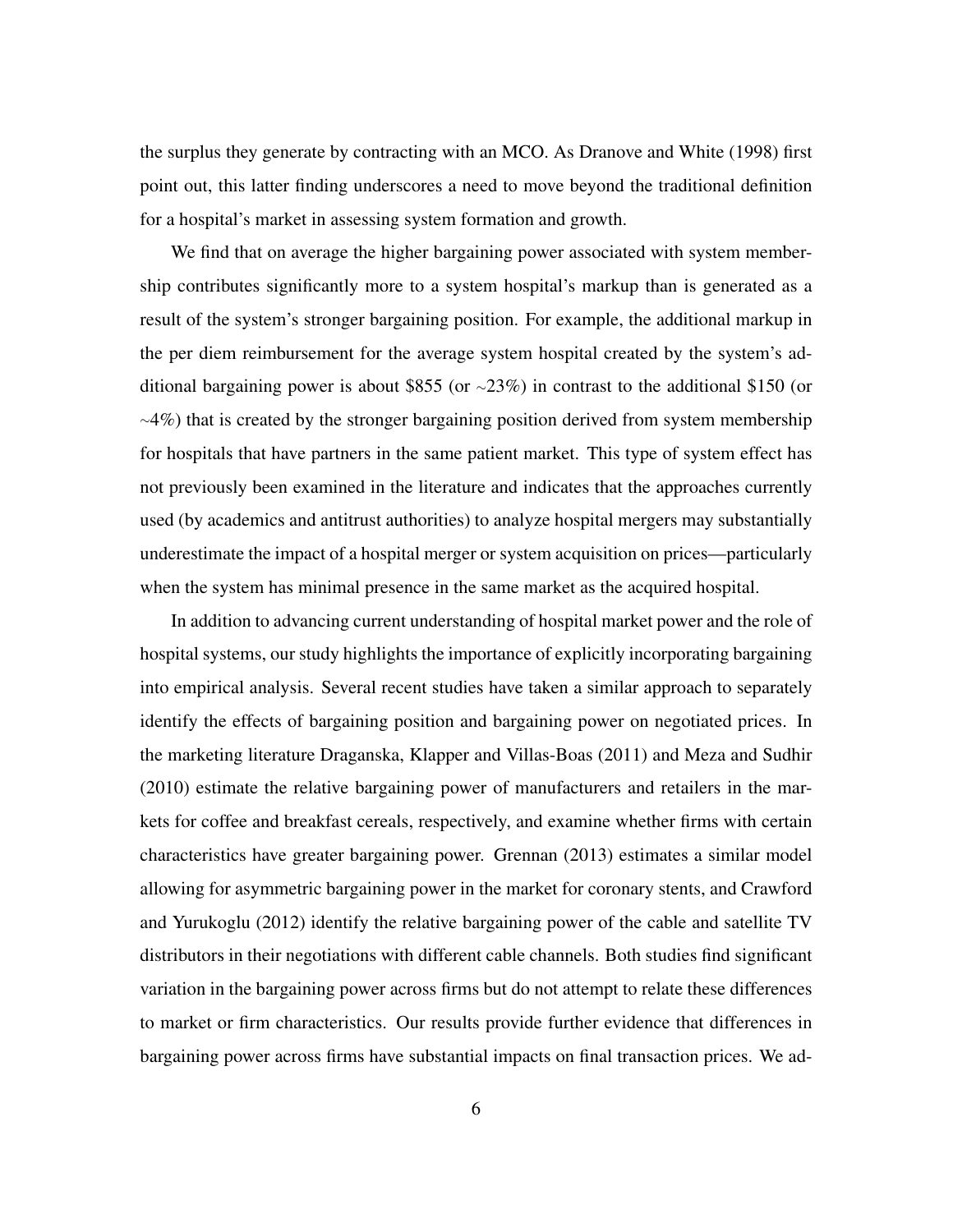ditionally show that the factors that affect a firm's bargaining power can be different from those that determine its bargaining position.

The paper develops as follows. We provide some background on the evolution of the hospital-MCO relationship in Section I. We develop the estimation strategy in Section II and describe the data used in Section III. We present some of the estimates in Section IV and decompose the additional markups from system membership into those that come from changes in bargaining position and those that come from changes in bargaining position in Section V. Lastly, we conclude with some final remarks in Section VI.

### I. Background

## *A. Market Structure*

The relationship between hospitals and insurers has undergone significant change with the advent of managed care. Before MCOs—such as health maintenance organizations (HMOs)—came to prominence hospitals were paid on a fee-for-service basis yielding substantial power to hospitals to set their own prices. As HMO penetration rates increased through the 1990s hospitals were forced to become more competitive with their prices in order to secure HMO membership or risk substantial reductions in patient volume. With this paradigm change, hospital pricing became more payer-driven instead of patient-driven (Dranove et al., 1993).

Today consumers have come to prefer Preferred Provider Organizations (PPOs)—a less restrictive form of managed care—over HMOs to the extent that they are now the predominant form of not just managed care but of health insurance in general. Illustrating their recent sensational growth, PPO market share for employer provided insurance has increased from 28% in 1996 to 56% in 2012, while HMO market share has declined from its peak of 31% in 1996 to 16% in 2012.Insurance markets have also become more concentrated. For instance, in 31 states the leading insurer holds a market share over 50% in the individual insurance market, while 26 states exhibit similar dominance in the small group market in 2010 (Kaiser Family Foundation, 2011).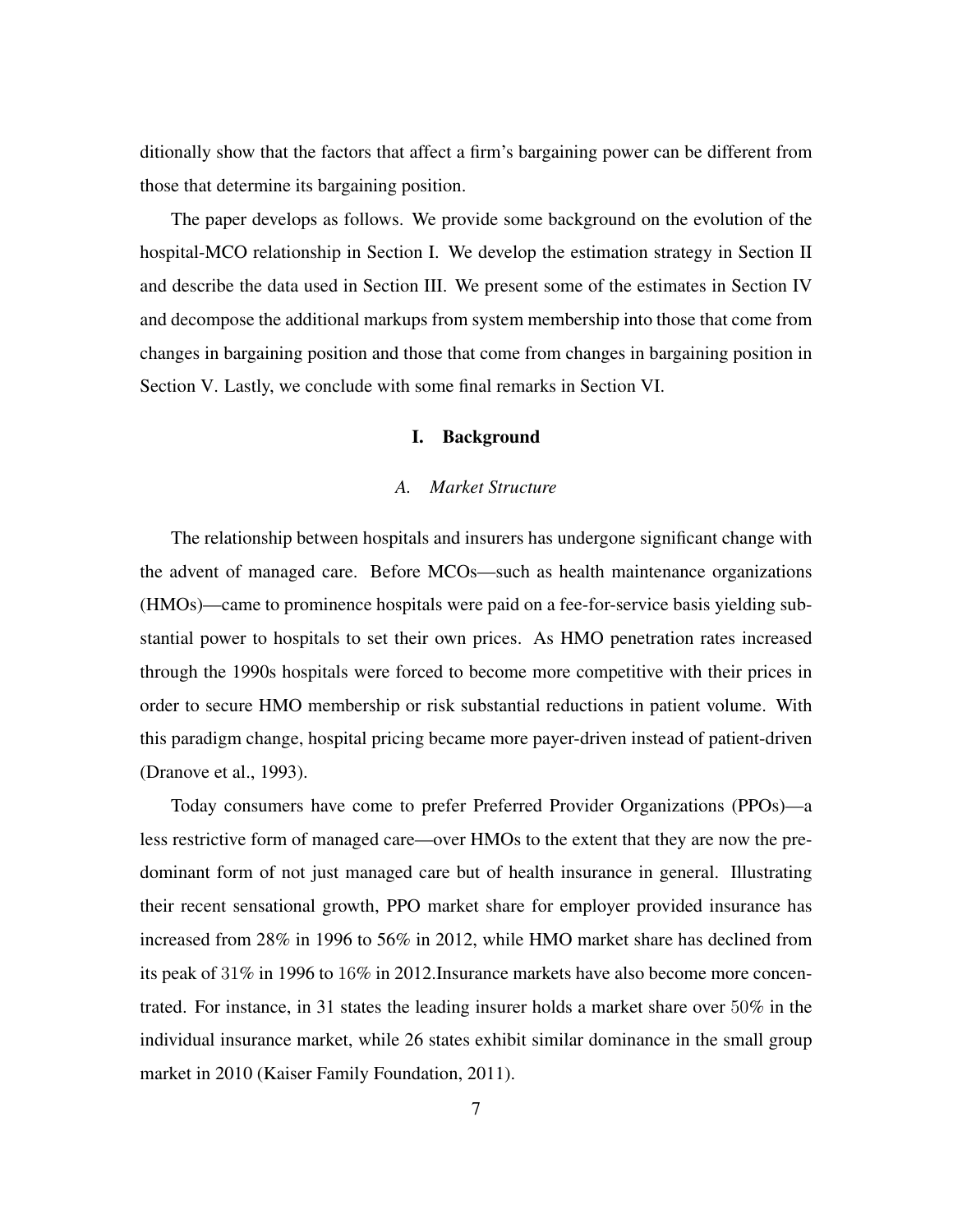The hospital market has also experienced considerable change over the last couple of decades as hospital systems—groups of hospitals that are either jointly owned or contract managed by a third-party—have come into prominence. For example, there were an average of 73 hospital mergers and acquisitions each year from 1998 to 2008 (American Hospital Association, 2009). Today over 57% of all acute-care hospitals in the U.S. are in a system.

#### *B. Contract Negotiations and Payment Variation*

Whether hospitals and MCOs are negotiating a contract for the first time or renegotiating a contract the process can be very complicated. Hospitals and MCOs must determine quality targets, historical payer behavior with respect to claims denial and underpayments, as well as the expected case-mix across clinical areas and treatment settings (Boyd and Finman, 2010; Osten, 2011). Payments often take many different forms such as capitation, per diems, and fee-for-services reflecting the relative risks and preferences for taking on those risks. Furthermore, contracts may specify distinct payment rates for thousands of different Current Procedural Terminology (CPT) codes and can be hundreds of pages in length. The complexities of the contract require negotiators to have a substantial amount of information and skill in order to achieve a favorable outcome. In fact, Kongstvedt (2001) claims that the skills of the negotiator are the *most* important component for securing a favorable outcome in the negotiating process.

Given the complexities of these contracts and the significant differences across hospitals in size, services and market structure it is not surprising to find substantial variation in hospital reimbursement rates. A recent study by the Center for Studying Health System Change (Ginsburg, 2010) examined hospitals rates for eight metropolitan areas and found that the average rate ranged from 147% to 210% of the Medicare rate. More dramatically, the study found that within a patient market there is even more rate variation. For example, the study reports that in Los Angeles, the average rate varied from 84% of the Medicare rate for a hospital in the 25th percentile to 418% of the Medicare rate for the highest paid hospital. It is this exact type of variation in prices that helps to identify the relative importance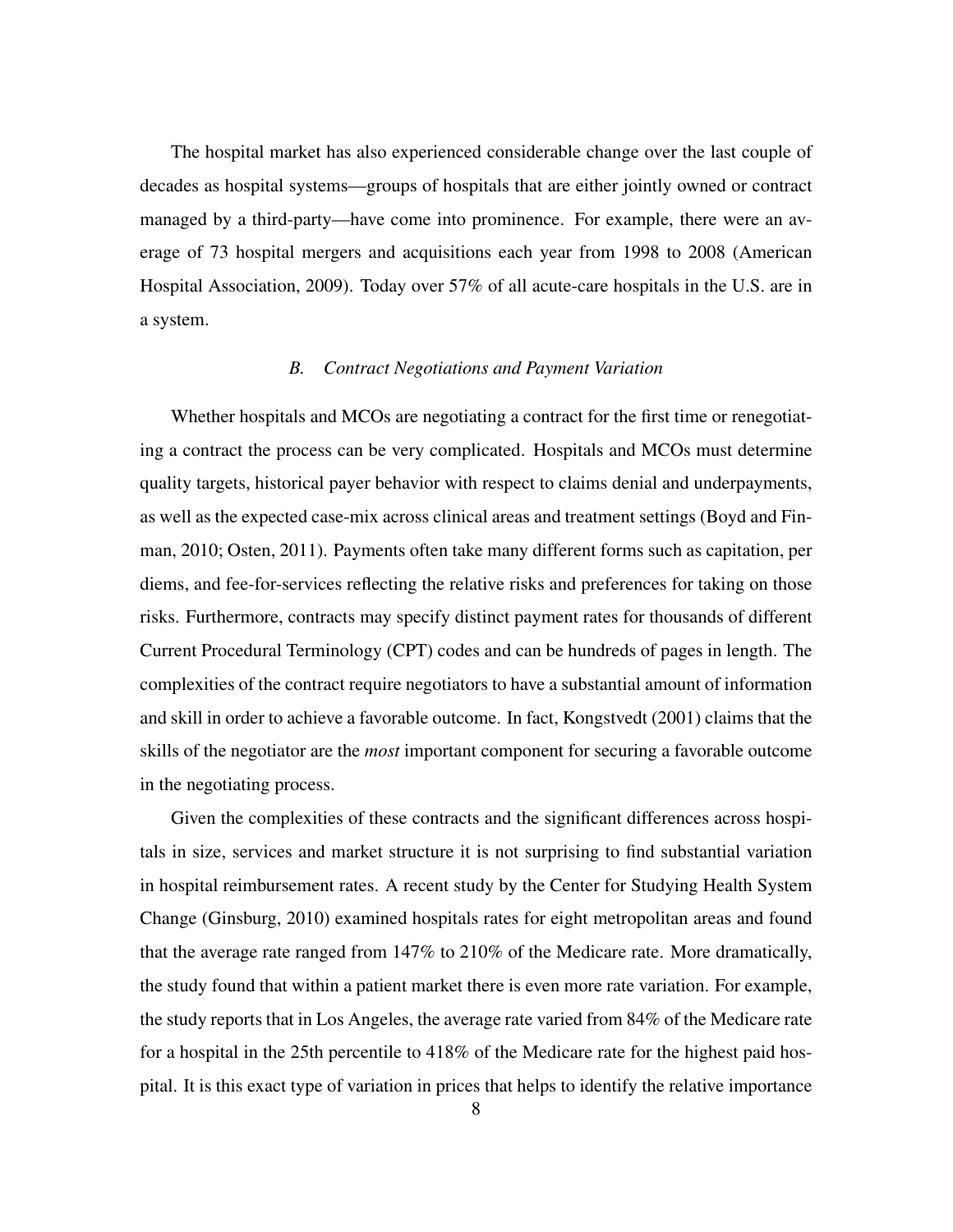of bargaining power versus bargaining position in our investigation.

#### II. Model for Estimation

Our empirical strategy consists of two stages. In the first stage we estimate hospital cost functions and a hospital demand system that treats hospitals as differentiated products. The demand system utilizes patient-level discharge data and is used to calculate the incremental willingness-to-pay of patients to have access to each particular hospital and to predict the number of additional managed care patients that will visit a hospital when it joins an MCO's network. Coupled with the cost function—estimated using financial data—the estimated demand system is used to calculate the additional cost of treating an MCO's patients. In the second stage hospital revenue data is combined with the incremental willingness-topay and cost estimates to estimate the parameters of the bargaining model. In the following three sub-sections we describe the discrete choice model for hospital demand, the hospital cost function specification, and, lastly, discuss the motivation and setup of the bargaining model and its estimation.

## *A. Willingness-to-Pay*

We utilize the option-demand framework developed by Capps et al. (2003) to estimate the market willingness-to-pay for having access to a hospital. We model patient i's *ex post* utility of receiving treatment from hospital  $h$  after falling ill as

$$
U(H_h, X_i, \lambda_i) = + \alpha R_h + S_h' \Gamma_1 Z_i - \gamma(X_i) OPC(Z_i)
$$
  
+ 
$$
T_h(\lambda_i) \cdot [\beta_0 + \beta_1 X_i + \beta_2 R_h + S_h' \Gamma_2 Z_i] + \epsilon_{ih},
$$

where  $H_h = [R_h, S_h]$  is a column vector of hospital h's characteristics which are common across all illnesses,  $R_h$ , and those characteristics which are illness specific,  $S_h$ .  $X_i$  =  $[Y_i, Z_i]$  is a column vector of the patient's characteristics,  $Y_i$ , such as age, race, and gender as well as clinical attributes,  $Z_i$ , such as diagnostic category, whether or not the treatment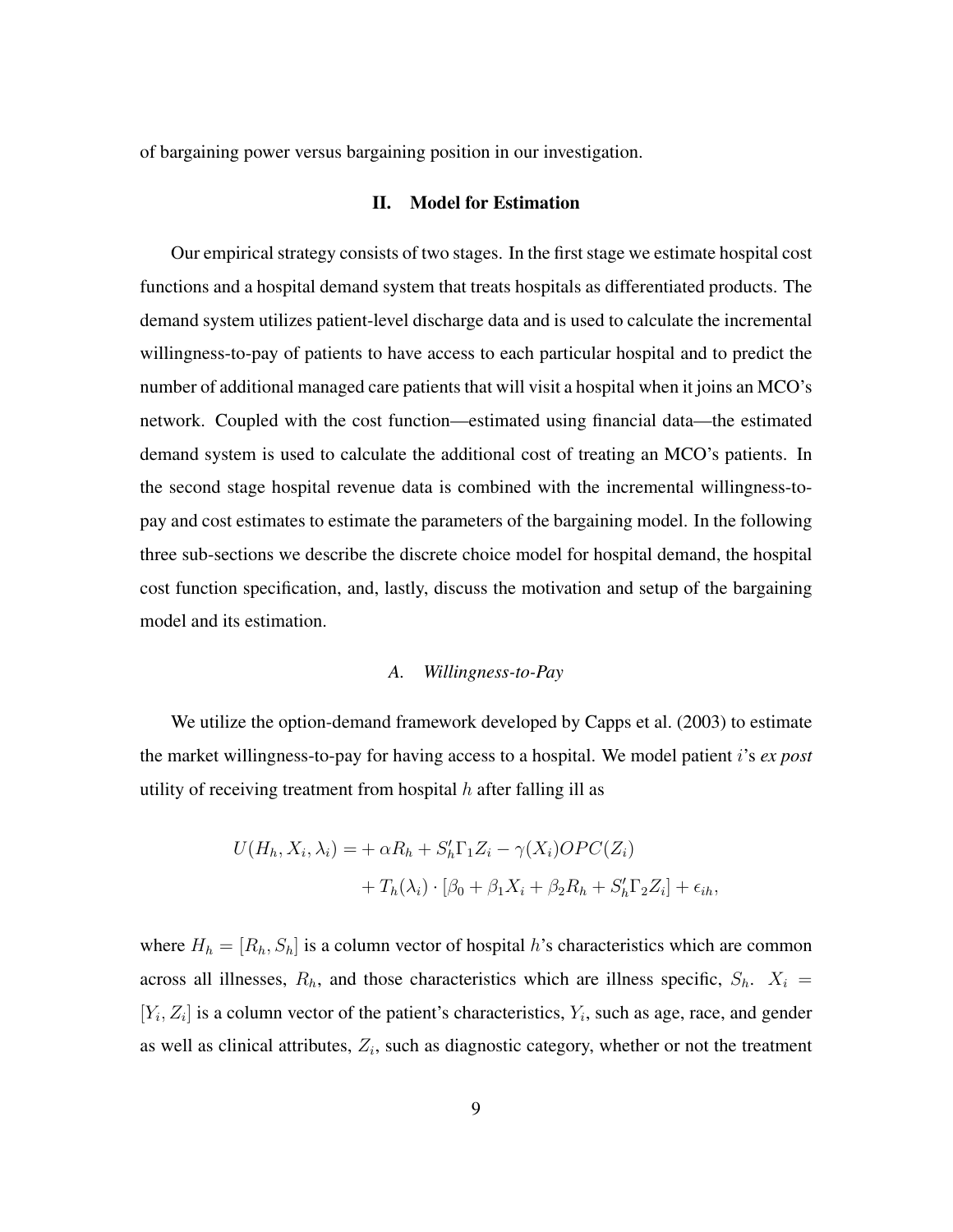is surgical, length of stay and diagnostic related group (DRG) case weight.<sup>8</sup> The function  $\gamma(X_i)$  converts money into *utils* for a patient with characteristics  $X_i$ , and  $OPC(Z_i)$  are the out-of-pocket costs for patient i having clinical attributes  $Z_i$  at hospital h. In practice outof-pocket costs could vary by hospital, but as we do not observe the patients' out-of-pocket costs we must assume they are the same for a given patient across hospitals similar to much of the literature (e.g., Capps et al., 2003; Ho, 2006, 2009) so that they do not impact a patient's choice of hospital.  $T_h(\lambda_i)$  is the approximate travel time from patient i's location  $\lambda_i$  to hospital h. Lastly, the error term  $\epsilon_{ih}$  is assumed to be an i.i.d. extreme value random variable representing the idiosyncratic component to patient  $i$ 's utility for being treated at hospital  $h$ .

Hospital characteristics affecting service quality include properties such as research expenditures, teaching status, for-profit status, rural status, and system membership. The quality of care delivered by a hospital may also be affected by any physician arrangements used as part of an integrated healthcare delivery program, especially when those arrangements are selective about which physicians may become members; therefore we include indicators for two of the most common physician arrangements: Independent Practice Association (IPA) and Group Practice without walls (GPWW). A hospital's services include items such as high-technology imaging equipment and items specific to diagnostic categories such as a birthing room or the ability to perform heart surgery.

Using the *ex post* utility,  $U(H_h, X_i, \lambda_i)$ , patient *i*'s interim utility of having hospital h in his choice set  $M = \{1, 2, ..., M\}$  can be expressed as

$$
V(\mathcal{M} \mid H, X_i, \lambda_i) = E\left[\max_{m \in \mathcal{M}} \{ U(H_m, X_i, \lambda_i) \} \right] = \ln \left[ \sum_{m \in \mathcal{M}} \exp\{ U(H_m, X_i, \lambda_i) \} \right],
$$

where H is the vector of all  $H_m$ . Hospital h's contribution to patient i's interim utility

<sup>&</sup>lt;sup>8</sup>One may be concerned that hospitals differ in their decisions to admit a given patient. However, such heterogeneity will largely manifest itself as differences in the observed case-mix of admissions across hospitals, so we include DRG weights and length of stay in the demand specification and include case mix in our cost model to account for such differences.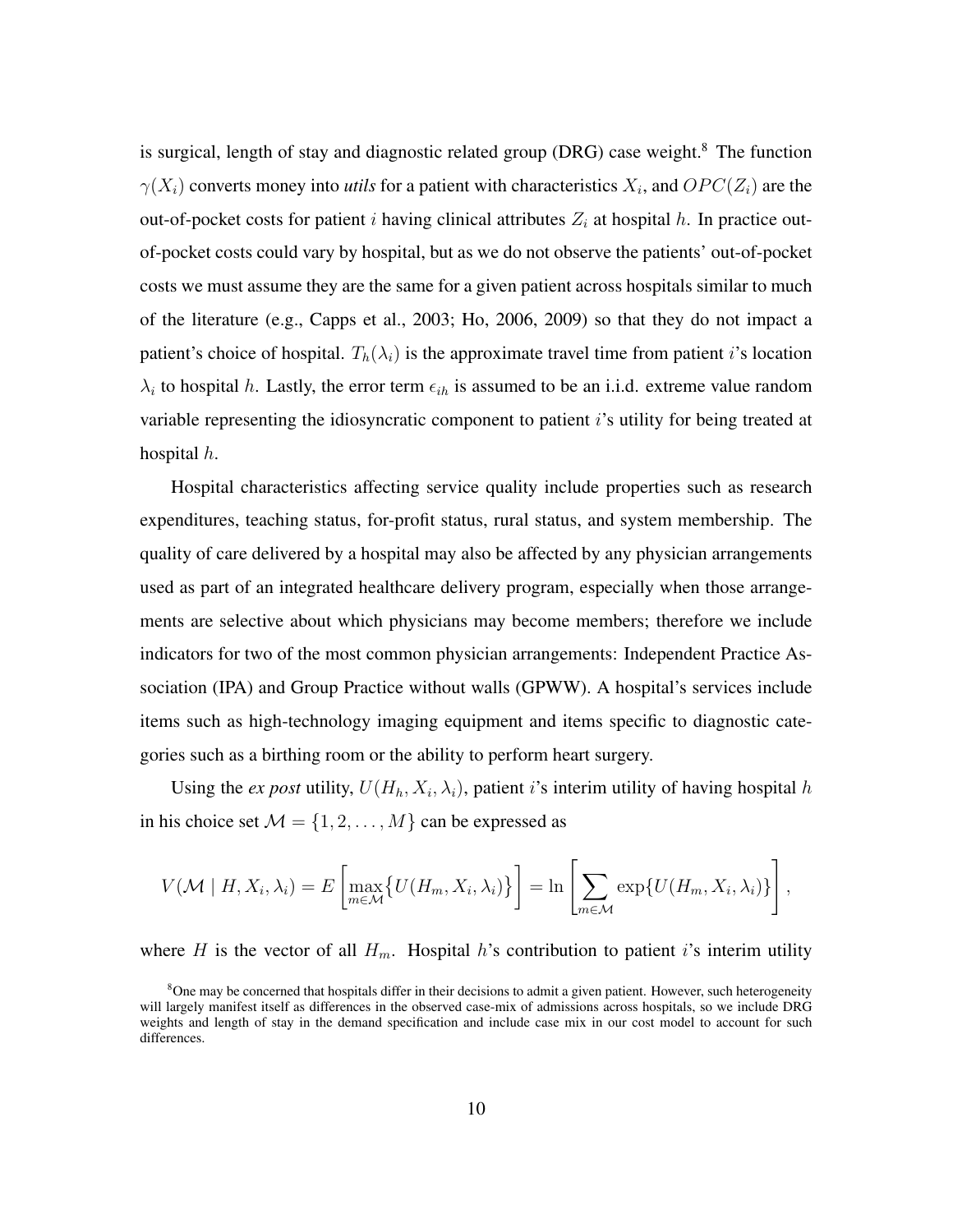derived from MCO  $m$ 's network  $M$  can therefore be expressed as

$$
\Delta_h V(\mathcal{M} \mid H, X_i, \lambda_i) = V(\mathcal{M} \mid H, X_i, \lambda_i) - V(\mathcal{M} \setminus h \mid H, X_i, \lambda_i)
$$
\n
$$
= \ln \left( \frac{1}{1 - s_h(\mathcal{M} \mid H, X_i, \lambda_i)} \right),
$$

where  $s_h(\mathcal{M} \mid H, X_i, \lambda_i)$  is the probability that hospital h is chosen by patient i when included in network  $M$  given by the logit demand specification:

$$
s_h(\mathcal{M} \mid H, X_i, \lambda_i) = \frac{\exp\{U(H_h, X_i, \lambda_i)\}}{\sum_{m \in \mathcal{M}} \exp\{U(H_m, X_i, \lambda_i)\}}.
$$

There is no outside option because the data contain only those patients which have become sufficiently ill that they choose to visit a hospital. Integrating (1) over the population distribution of patient attributes, diseases, and patient locations produces the *ex ante* value of including hospital h in network M. Let  $F(X_i, \lambda_i)$  denote the joint cumulative distribution of patient characteristics, diseases, and locations of all patients who will visit a hospital, then the total *ex ante* willingness-to-pay (WTP) for inclusion of hospital  $h$  in MCO  $m$ 's network is

(2) 
$$
\Delta_h W_m(\mathcal{M}) = N_m \int_{X,\lambda} \frac{1}{\gamma_p} \ln \left( \frac{1}{1 - s_h(\mathcal{M} \mid H, X_i, \lambda_i)} \right) dF(X_i, \lambda_i),
$$

where  $N_m$  is the number of enrollees with MCO m sufficiently ill that they visit a hospital in the choice set and  $\gamma_p$  is the (assumed) constant conversion factor for converting dollars into *utils*. 9

#### *B. Hospital Cost*

Following the literature on estimating the cost function of multi-product firms and hospitals in particular (See Fournier and Mitchell (1997), Bamezai and Melnick (2006), and Capps, Dranove and Lindrooth (2010)) we use a form of the trans-log specification

<sup>&</sup>lt;sup>9</sup>Capps et al. (2003) provide a detailed discussion of how the estimates may be biased when  $\gamma_p$  is not constant.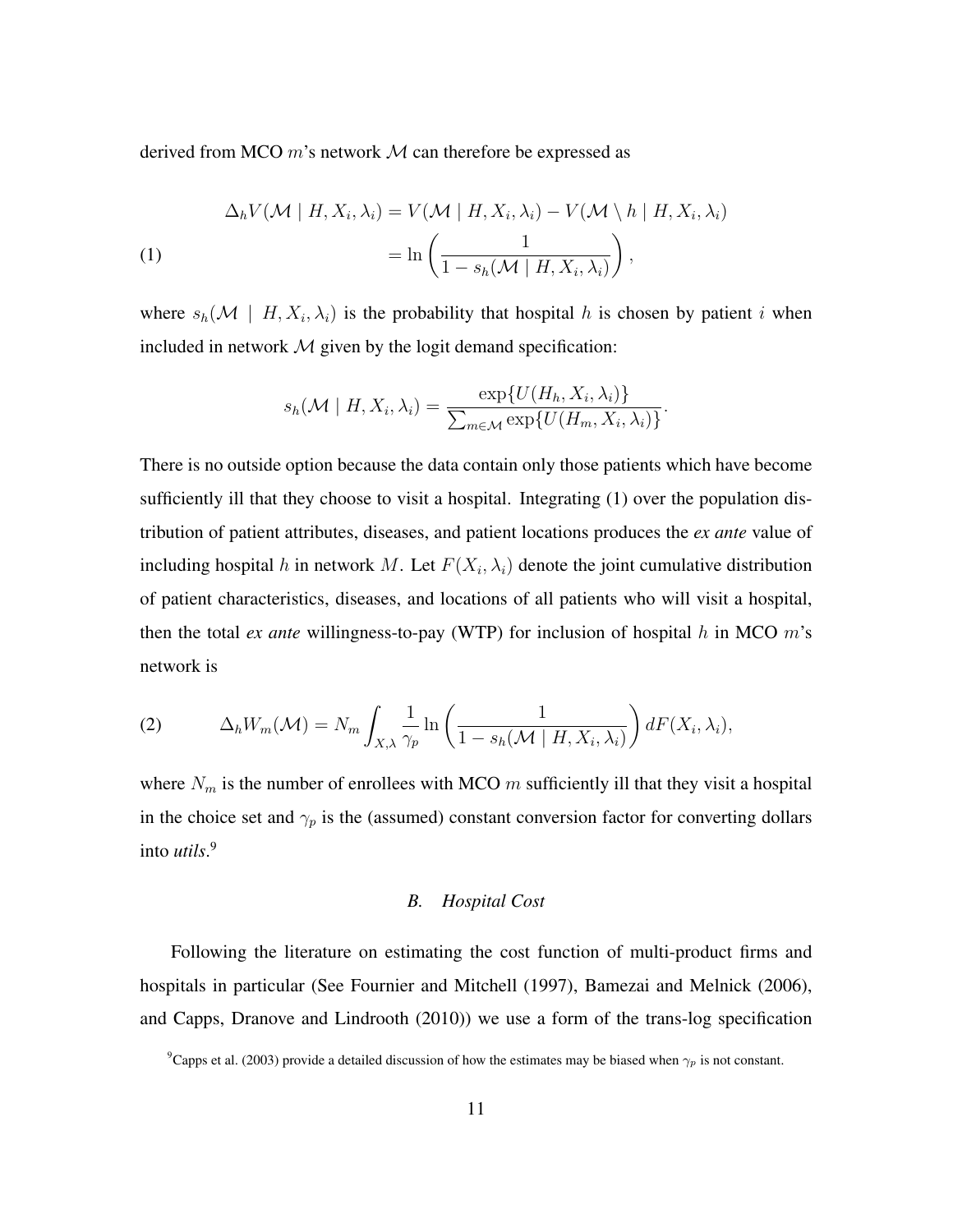where hospital  $h$ 's cost at time  $t$  is estimated as

(3)  
\n
$$
\ln(Cost_{ht}) = \alpha_0 + \beta_h^Y \ln(Y_{ht}) + \beta_h^{YY} \ln(Y_{ht}) \times \ln(Y_{ht}) + \beta^W \ln(W_{ht})
$$
\n
$$
+ \beta^{WW} \ln(W_{ht}) \times \ln(W_{ht}) + \beta^{YW} \ln(Y_{ht}) \times \ln(W_{ht})
$$
\n
$$
+ \beta^H \mu_h + t + \epsilon_{ht}.
$$

In Eq. (3) Y is a vector of hospital outputs, W is a vector of hospital inputs,  $\mu_h$  are hospital fixed effects, t is a time trend, and  $\epsilon_{ht}$  is an unobserved mean-zero random variable that may be correlated over time for a given hospital but are distributed independently (though not necessarily identically) across hospitals. The six different hospital outputs include its inpatient and out-patient care for each of the three payer types: Medicare, privately insured, and other (Medi-Cal, worker's compensation, etc). We allow for additional variation in marginal cost across hospital types by interacting the coefficients on output ( $\beta^{Y}$  and  $\beta^{YY}$ ) with several hospital characteristics (ownership type, teaching status, trauma center status, system status). To control for differences in patient illness severities and their associated costs we consider two different measures of in-patient care: number of in-patient days and number of case-mix adjusted discharges. Further description of these are provided in section IV.B.

The number of staffed beds, nurses, management, and clerical staff for a hospital are used as inputs and capture the size of the hospital, and the efficiency of the hospital staffing. We control for wage differences between hospitals by allowing the marginal costs to vary by hospital ownership type, teaching status, rural status, and for certified trauma centers. In order to measure short-run costs we include hospital fixed-effects (Baltagi and Griffin, 1984).

## *C. Bargaining*

There are several bargaining games that could arguably be employed to model MCOhospital contract negotiations including models like Stole and Zwiebel (1996a) that consider strategic network formation. Conversations with a former contract negotiator for a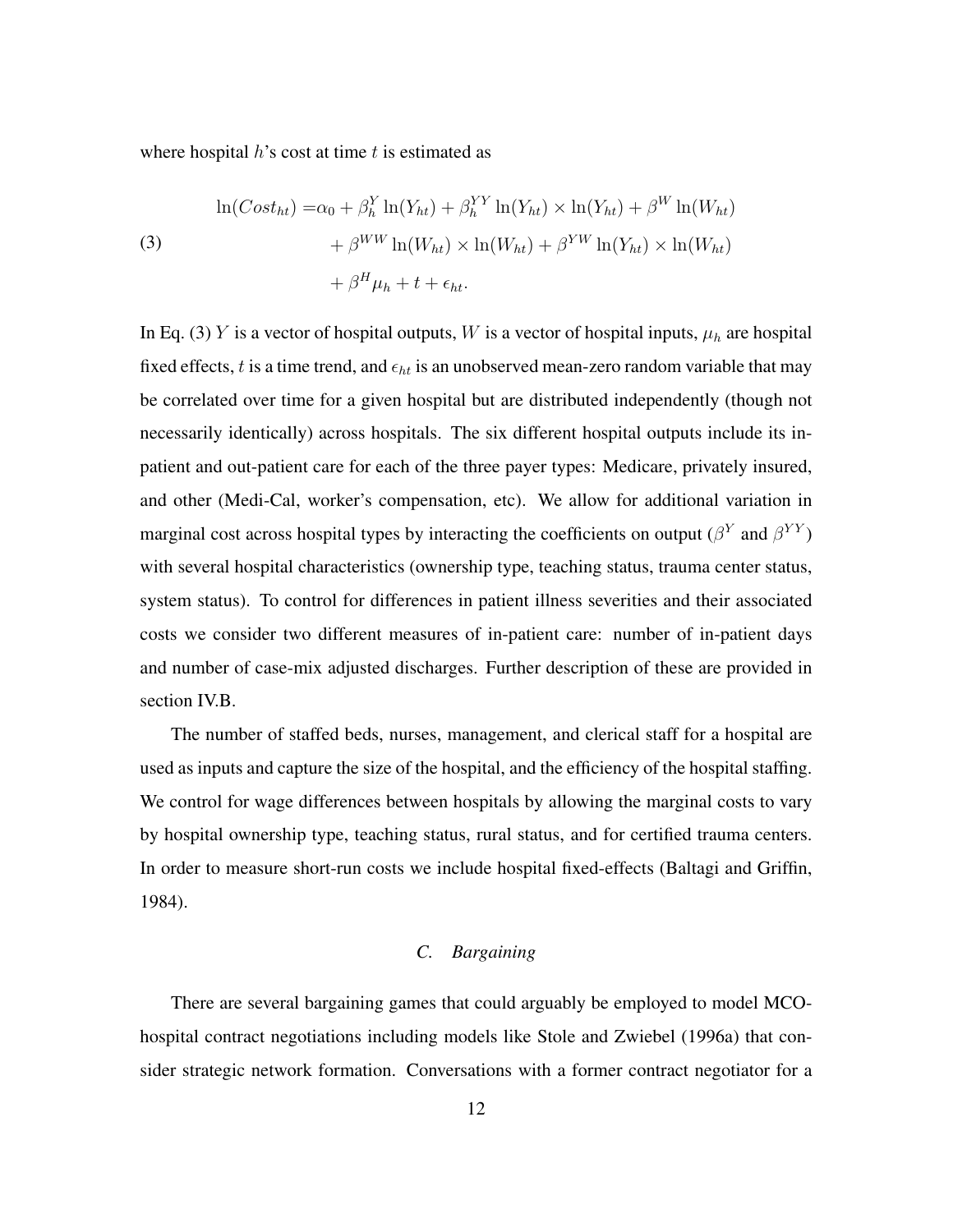major national MCO indicate that the objective of MCOs was generally to get nearly every hospital in their PPO network.<sup>10</sup> Even for HMOs, which tend to have more restrictive networks, the provider network for the median HMO enrollee in our sample appears to include 84% of the sample hospitals and 90% of hospitals that are above the median in size.<sup>11</sup> Similarly Ho (2009) observes that on average 87% of hospital-HMO pairs establish a contract in 43 markets across the U.S. As a result, we believe that it is suitable and tractable to model negotiations between each MCO and hospital (or system) as independent where each MCO-hospital pair proceed under the expectation that all other hospital-MCO pairs will successfully negotiate contracts. This establishes a *contract equilibrium* a la Cremer and Riordan (1987) in which no party wants to renegotiate in equilibrium. Our contract equilibrium relies on the following assumptions:

- A1. All hospitals (or systems) negotiate their contracts simultaneously with MCOs.
- A2. The parties negotiate each contract under the assumption that in equilibrium all other MCOs and hospitals/systems will successfully negotiate contracts with the other hospitals/systems and MCOs operating in the patient market.
- A3. The bargaining outcome between hospital  $h$  and MCO  $m$  does not influence the bargaining outcome between hospital  $h$  and any other MCO  $m'$ , or any other hospital  $h'$  and MCO  $m$ <sup>12</sup>

While contracts between MCOs and non-system hospitals are negotiated individually, in practice hospital systems negotiate a shared contract with the MCO that covers all the system's hospitals within a particular patient market or metropolitan area. If negotiations breakdown, then the enrollees of the MCO are essentially excluded from obtaining services at any of the system's hospitals until a deal is reached. To capture this, the unit contracting

 $10$ Capps et al. (2003) develop a simple theoretical model of network formation to show that adding every hospital to its network is the profit-maximizing strategy for an MCO.

 $11$ As we describe in Section III we do not observe actual contracts but infer them based on the discharge data.

 $12$ In equilibrium each party knows what the negotiated reimbursement rates will be, thus we are assuming that the hospitals and MCOs do not know when an off-equilibrium path rate is negotiated between any MCO-hospital pairs. In addition to simplifying the analysis, the reimbursement rates established between an MCO and hospital are private information.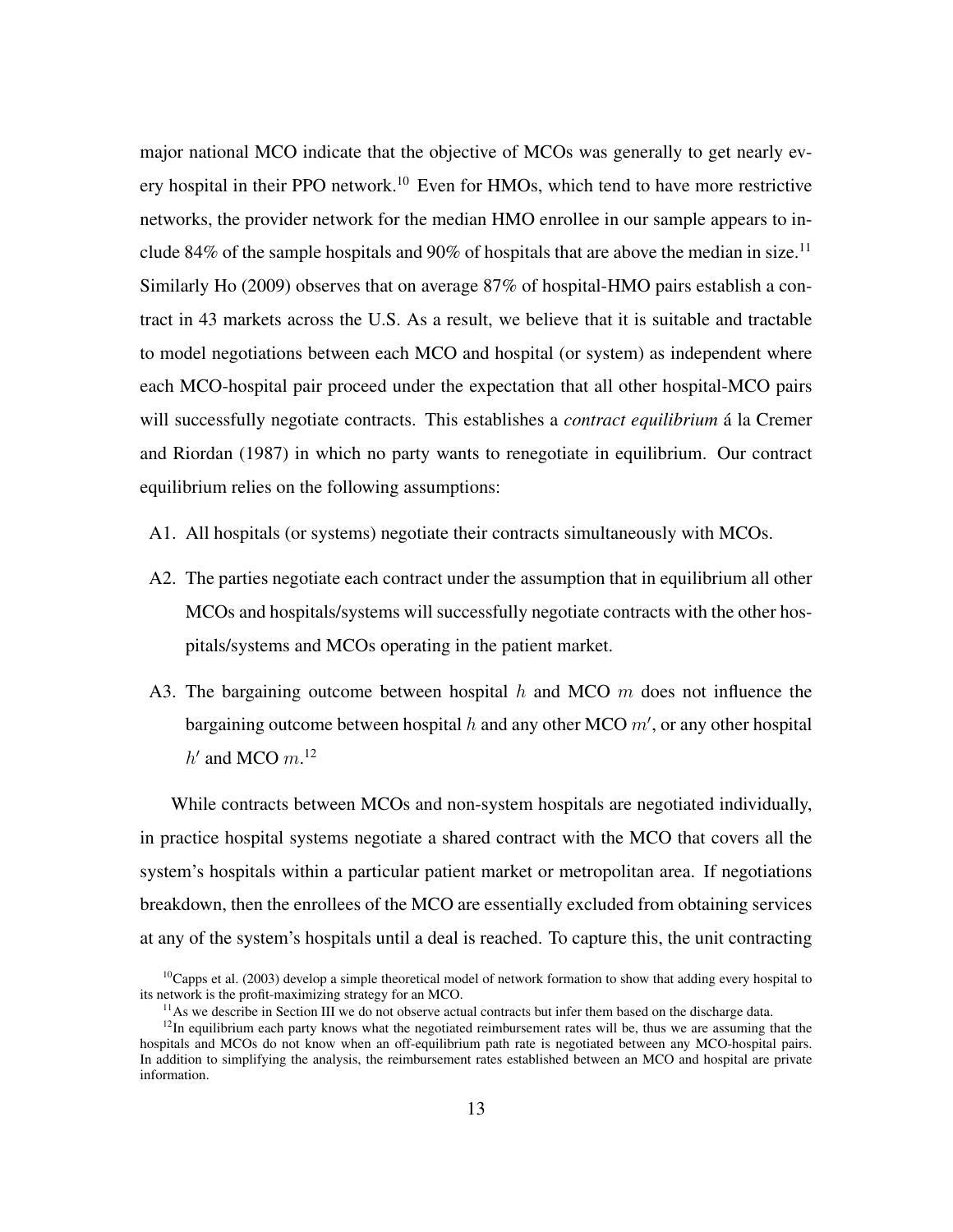with the MCO in our model will be either an individual non-system hospital or the set of hospitals associated with a particular system in a particular metropolitan area or patient market.<sup>13</sup> That is, we assume that a set of local system hospitals effectively acts as one hospital with multiple geographic locations. In practice, some larger hospital systems may negotiate a contract that covers hospitals in multiple metropolitan areas. Patients in one market will not view hospitals in another market as substitutes; however, so the surplus generated by the contract will be *equivalent* to the sum of the surpluses from each local patient market so its bargaining position *will be the same* relative to when contracts are negotiated separately across markets. To simplify the exposition of the model we will use the term *hospital*—be it a single non-system hospital or a group of system hospitals within the same patient market—to refer to the unit negotiating with the MCO.

Under assumptions A1–A3, every contract negotiation between a hospital (i.e., a single non-system hospital or a hospital system) and an MCO can be thought of as an independent bilateral bargaining game. We are interested in allowing hospitals and systems with different characteristics to have different degrees of bargaining power. To facilitate this we adopt an approach similar to Brooks et al. (1997) and Grennan (2013) and employ a version of the cooperative bargaining model developed by Nash (1950, 1953) which includes an asymmetric bargaining power parameter.<sup>14</sup>

The outcome of the bilateral bargaining game depends heavily on the party's disagreement points. In practice, these payoffs depend on how an MCO's enrollees will change their hospital choice if a hospital is removed from their provider network. We make the assumption that if a hospital does not contract with a particular MCO, then the hospital will no longer treat patients from that MCO, and the MCO's enrollees that would visit that hospital upon falling ill will instead visit a different hospital within the network. There are

 $<sup>13</sup>$ Patient markets are defined according to the U.S. Census Bureau's Metropolitan Statistical Areas (MSAs) with some</sup> further delineation by metropolitan divisions within the San Francisco Bay and Los Angeles MSAs. Using this definition, adjacent patient markets provide virtually no additional market power. For example, the aggregate willingness-to-pay for system hospitals in a particular patient market increases by less than 0.001% when any system affiliate outside the market is removed from patients' choice sets.

 $14$ Binmore et al. (1986) model the bilateral bargaining process as a strategic game of counter offers and show that at the limit the strategic game results in the same division of the surplus as Nash's cooperative bargaining game.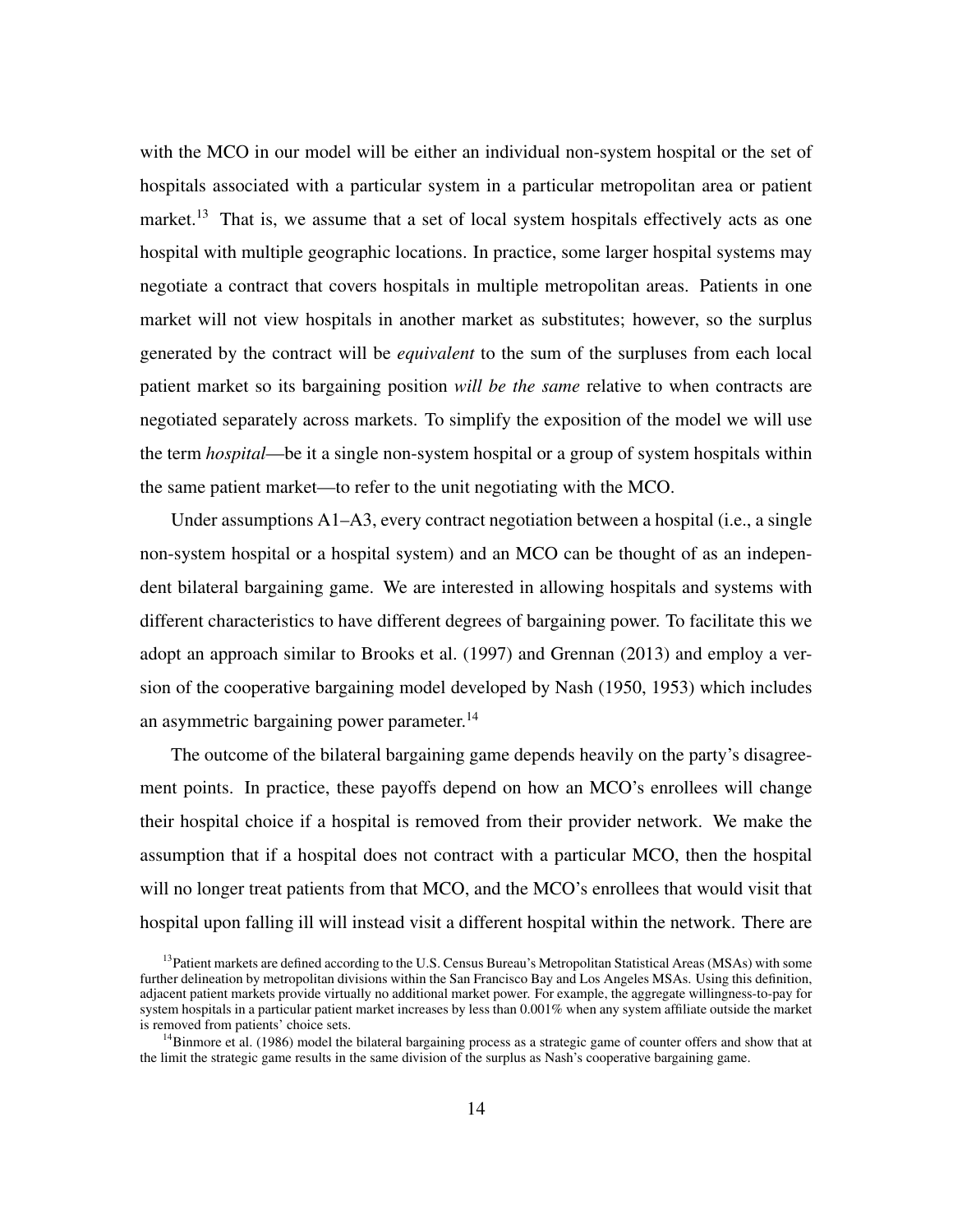several reasons why we think this assumption is appropriate for this setting. First, since a majority of private insurance in the U.S. is provided by employers, individual enrollees are quite limited in their ability to switch MCOs in the short-run. Second, for most acute illnesses enrollees are not likely to have already determined a favored provider and will consult their MCO's current network provider list when they fall ill. Existing empirical evidence also suggests that few enrollees switch MCOs in response to a change in the provider network. For example Ho (2006) uses data on managed care plans and networks to estimate the demand for managed care coverage as a function of observables including the estimated utility of the associated hospital network. Applying her elasticity estimates to California suggests that, on average, an MCO will lose less than 1% of its enrollees to other MCOs when a system is removed from its network.<sup>15</sup> Confirming that the results are robust to this assumption, in Appendix C we use the elasticity estimates implied by Ho (2006) to estimate a more flexible empirical model that allows patients with less suitable alternatives to be more likely to stay with the hospital upon removal from the MCO's network and find that the point estimates only decrease by about 2 to 10 percent.

Following the institutional motivation above, we make the following assumptions regarding the nature of the bilateral bargaining game:

- A4. Systems negotiate a shared contract on behalf of all member hospitals within a single patient market.
- A5. When a hospital is removed from an MCO's network, the MCO's enrollees no longer visit that hospital and choose from the remaining hospitals in the MCO's network.

Applying assumptions A4 and A5, the disagreement point for hospital (or system) h negotiating with MCO m is the profit that h receives when it is not in MCO m's network  $\mathcal{M}$ , which we denote as  $\Pi_h(\mathcal{H} \setminus m)$ . Similarly the disagreement point for MCO m is the profit

 $15$  Ho (2006) estimates that the price elasticity of demand is  $-1.24$  and that a one standard deviation increase in expected utility is equivalent to a \$39 decrease in the premium. Together these suggest that a one standard deviation drop in the expected utility of a hospital network results in a loss of  $31\%$  of the enrollees. In California the standard deviation in the distribution of expected utility is 2.451 *utils* and the average change in the expected utility from removing a hospital or system from a choice set is 0.034 (0.212) and 0.079 (0.316) *utils*, respectively. These values suggest that the removal of a hospital or system will, on average, lower an MCO's demand by 0.4% and 0.9%, respectively.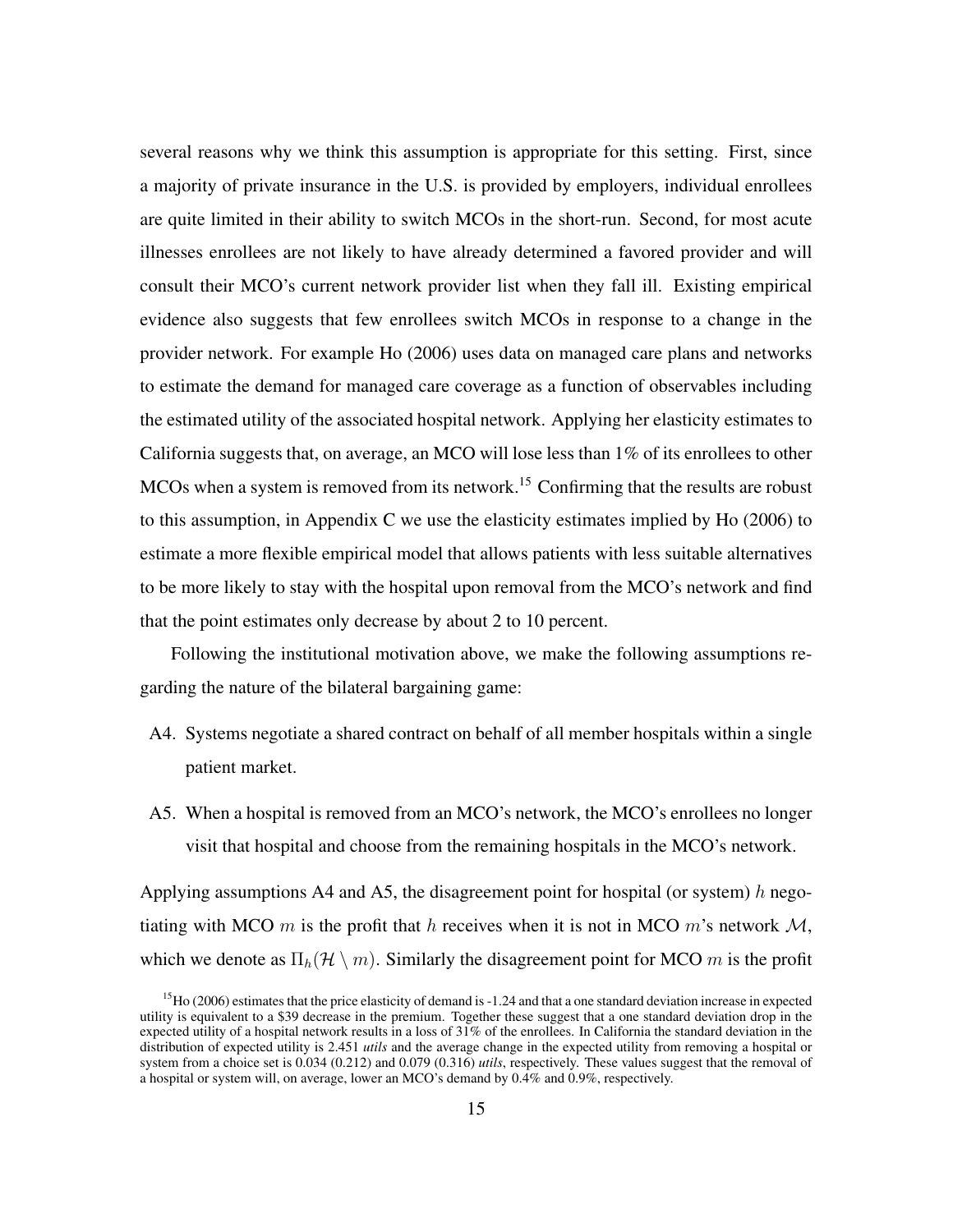m receives when h is not in its network, denoted as  $\Pi_m(\mathcal{M} \setminus h)$ . The profits received by the hospital and MCO when they successfully negotiate a contract are denoted as  $\Pi_h(\mathcal{H})$ and  $\Pi_m(\mathcal{M})$ , respectively. The objective function for MCO m and hospital h can thus be expressed as

(4) 
$$
\max_{p_{hm}} \big[\Pi_m(\mathcal{M}) - \Pi_m(\mathcal{M} \setminus h)\big]^{1-\alpha_h} \big[\Pi_h(\mathcal{H}) - \Pi_h(\mathcal{H} \setminus m)\big]^{\alpha_h},
$$

where  $\alpha_h$  is hospital h's bargaining power vis-à-vis MCO m and  $p_{hm}$  is the vector of prices agreed to by MCO  $m$  and hospital  $h$ .<sup>16</sup>

The additional profits earned by the hospital and MCO from successfully contracting can be expressed as:

(5a) 
$$
\Delta_h \Pi_m(p_{hm}) = \Pi_m(\mathcal{M}) - \Pi_m(\mathcal{M} \setminus h) = \Delta_h W_m(\mathcal{M}) - \Delta_h R_m(P_{\mathcal{M}}),
$$

(5b) 
$$
\Delta_m \Pi_h(p_{hm}) = \Pi_h(\mathcal{H}) - \Pi_h(\mathcal{H} \setminus m) = p_{hm} D_h(\mathcal{M}) - \Delta_m C_h(D_h(\mathcal{M})),
$$

where  $\Delta_h W_m(\mathcal{M})$  is the change in willingness-to-pay as defined in eq. (2);<sup>17</sup>  $\Delta_h R_m(P_{\mathcal{M}})$ is the difference in MCO  $m$ 's reimbursements to hospitals that occurs when hospital h is removed and  $m$ 's enrollees reallocate themselves to the remaining hospitals and the equilibrium reimbursement matrix is  $P_{\mathcal{M}}$ ; <sup>18</sup>  $D_h(\mathcal{M})$  is the expected demand for hospital h from enrollees in MCO m's network  $\mathcal{M}$ ; and  $\Delta_m C_h(D_h(\mathcal{M}))$  is the expected change in cost to hospital h when it joins MCO  $m$ 's network causing an increase in demand from  $m$ 's enrollees. When h represents a group of system hospitals operating in the same patient market then  $\Delta_h W_m(\mathcal{M})$  represents the change in willingness-to-pay when the entire

<sup>18</sup>Formally:  $\Delta_h R_m(P_M) = \sum_{k \in \mathcal{M}} p_{km} D_k(M) - \sum_{k \in \mathcal{M} \setminus h} p_{km} D_k(M \setminus h)$ .

 $<sup>16</sup>$ For simplicity we are assuming that both for-profit and not-for-profit hospitals want to maximize the joint surplus</sup> from treating privately insured managed care patients subject to their bargaining power. There is considerable evidence suggesting that for-profit and not-for-profit hospitals act similarly (Sloan, 2000), particularly with respect to financial incentives (Keeler et al., 1999; Duggan, 2000).

<sup>&</sup>lt;sup>17</sup>Following the option-demand literature, Equation 5a assumes that any increase in enrollees' willingness-to-pay for the provider network is captured by the MCO through an increase in premiums. However, our final estimation model (discussed on page 17) only requires that changes in premiums are proportional to changes in willingness-to-pay. We find that this proportion is slightly different between rural and urban markets, though controlling for this difference has no impact on the point estimates for the bargaining parameter estimates and we found no statistically significant difference between regions such as southern California compared to middle and northern California.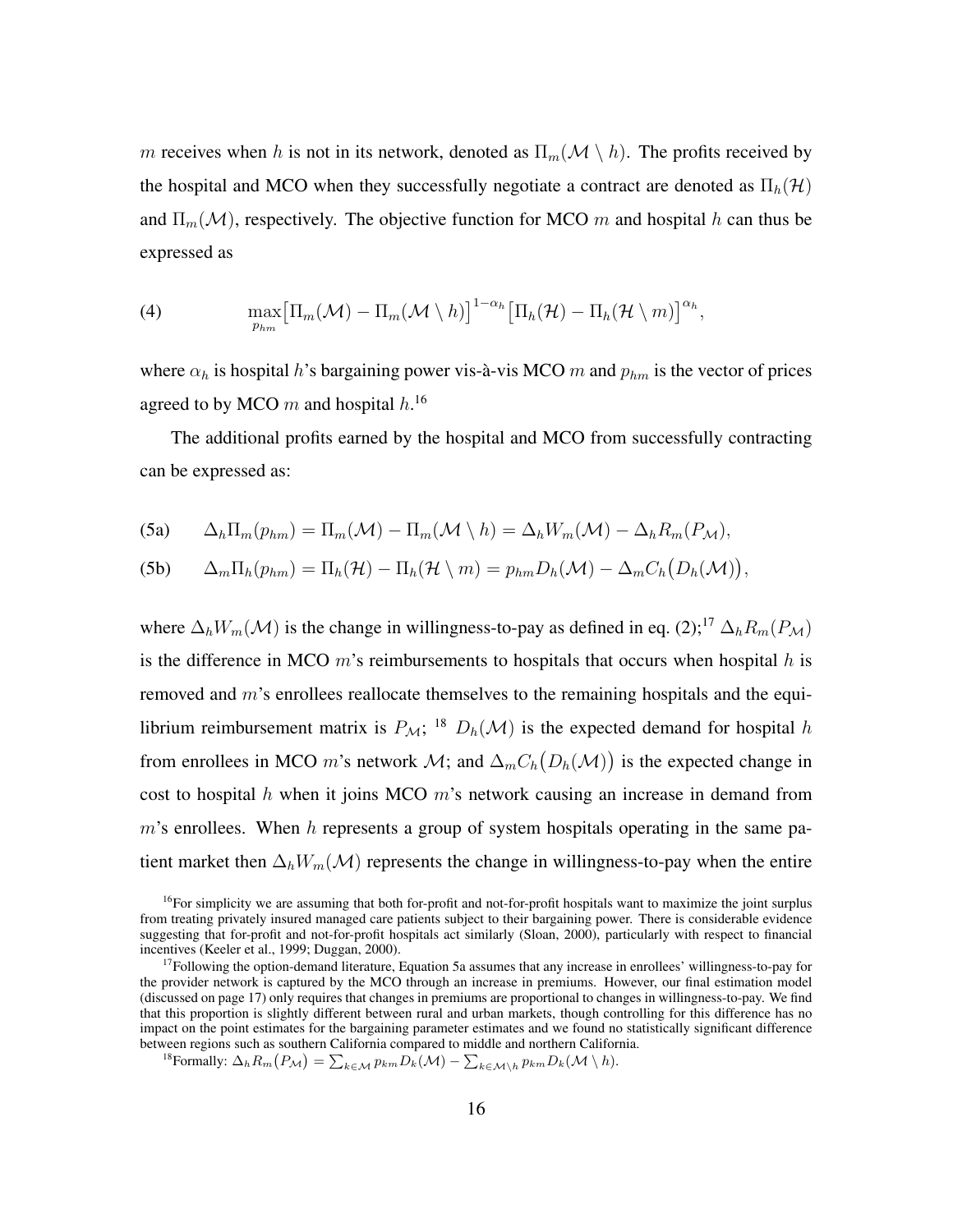system is removed from the choice set and  $\Delta_h R_m(P_M)$  is the difference in MCO m's reimbursements to hospitals that occurs when all of the system members are removed from the network. Similarly the demand  $D_h(\mathcal{M})$  and change in cost  $\Delta_m C_h(D_h(\mathcal{M}))$  represent the aggregated demand and total change in cost for all hospitals in the system in that market.

By plugging the profits into (4) and taking the first-order condition, the bargaining outcome can be expressed as

$$
(6) \quad \Delta\Pi_h(p_{hm}) = \alpha_h \big[\Delta_h W_m(\mathcal{M}) - \Delta_m C_h \big(D_h(\mathcal{M})\big) - \Delta_h R_m (P_{\mathcal{M}}) + p_{hm} D_h(\mathcal{M})\big].
$$

The term in brackets on the right-hand side represents the total amount of surplus generated by h and  $m$  successfully negotiating a contract. To simplify the notation somewhat, we will refer to this surplus as  $\Delta S_{hm}(\mathcal{M})$ . The surplus is a function of the value the hospital brings to an MCO's network, the hospital's treatment costs, and the reimbursement rates for alternative hospitals, which together constitute the hospital's bargaining position. The observed profit for a given hospital is therefore a function of the hospital's bargaining position (the surplus it generates) and its bargaining power  $\alpha_h$ .

Estimates of the demand and cost functions can be used to generate predicted values for each term in the surplus except  $\Delta_h W_m(\mathcal{M})$ . As our patient choice data does not include out-of-pocket costs we cannot estimate  $\gamma_p$  in the demand specification and use that estimate to calculate the value of adding a hospital to an MCO in dollars ( $\Delta_h W_m(\mathcal{M}) =$  $\gamma_p^{-1}\Delta_h V_m(\mathcal{M})$ ). Instead we include  $\gamma_p^{-1}\Delta_h V_m(\mathcal{M})$  in the bargaining regression and jointly estimate  $\gamma_p^{-1}$  with  $\alpha_h$ . This is possible because  $\gamma_p^{-1}$  is identified by variation in the hospital's incremental utility relative to its reimbursement rate while  $\alpha_h$  is identified by variation in the *entire* incremental surplus of the contract relative to the hospital's incremental profit.

To further identify how hospital, system, and market characteristics affect the bargaining power of hospital h the bargaining power,  $\alpha_h$ , is further parameterized as

(7) 
$$
\alpha_h \equiv \alpha_0 + \beta H_h + \delta G_h + \eta M_h + \varepsilon_h,
$$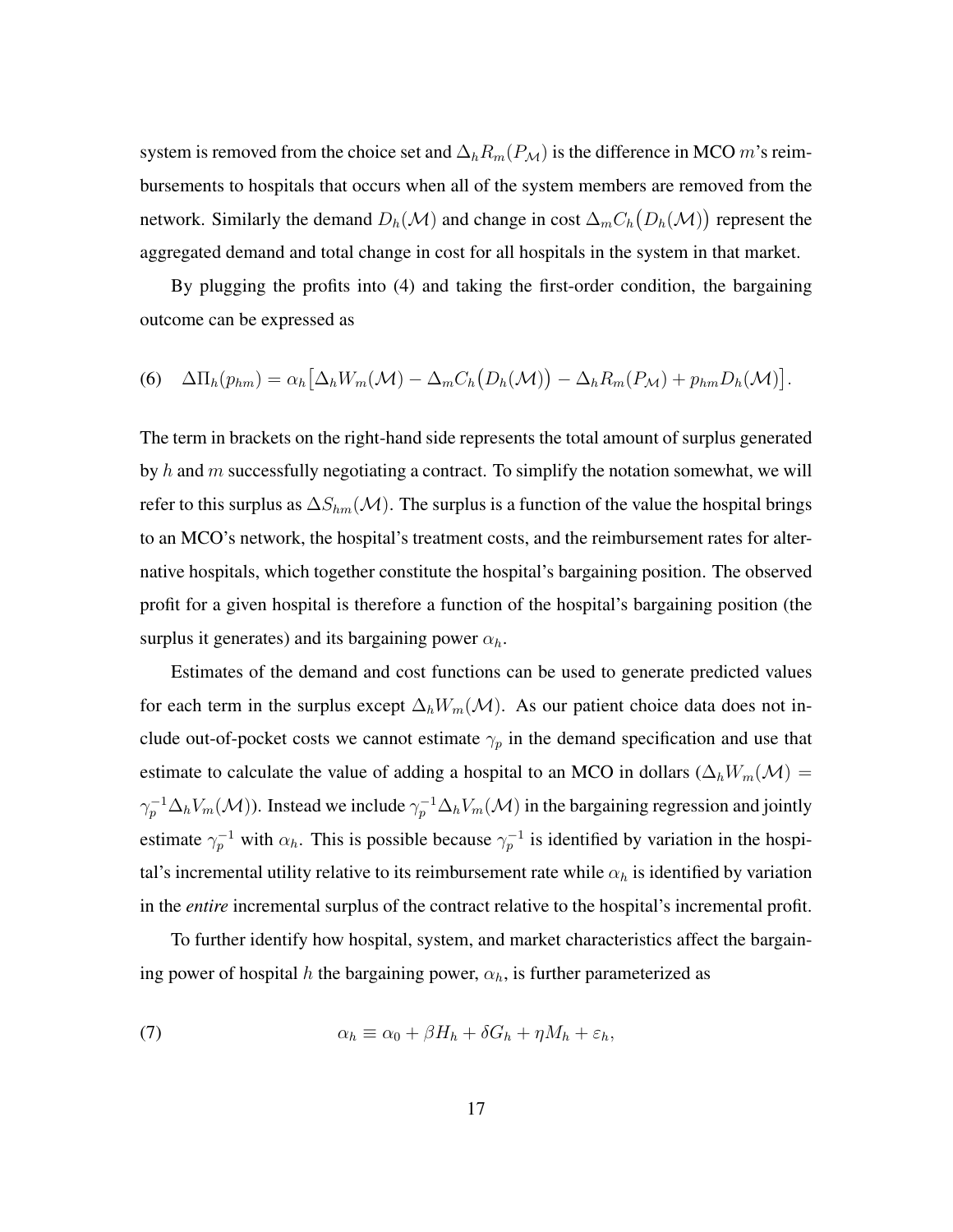where  $H<sub>h</sub>$  is a vector of either the individual hospital's characteristics or the aggregate characteristics of the individual system hospitals within a single patient market that affect bargaining power (e.g., ownership type, physician arrangements, teaching status, system membership),  $G_h$  is a vector of system characteristics that affect bargaining power (e.g., the number of member hospitals, the number of markets in which the system operates, whether the system contains a teaching hospital),  $M_h$  is a vector of market characteristics for h's market that affect bargaining power (e.g., the concentration of MCOs), and  $\varepsilon_h$  is a mean zero, independently distributed, heteroskedastic random variable that captures unobserved heterogeneity that affects hospitals' relative bargaining power. The resulting first order condition becomes:

(8) 
$$
\Delta \Pi_h(p_{hm}) = (\alpha_0 + \beta H_h + \delta G_h + \eta M_h + \varepsilon_h) \times \Delta S_{hm}(\mathcal{M}).
$$

Though we have imposed a significant amount of structure to the model the separate identification of bargaining position and bargaining power is relatively straightforward and does not rely heavily on any particular functional form. Identification results from the fact that each component of the model is estimated using its own independent source of observable variation in the data. Surplus, which identifies a hospital's bargaining position, is calculated using estimates from the first-stage demand and cost models. The parameters of the demand model, which are used to calculate willingness-to-pay, are identified by variation in the frequency with which patients choose to visit a hospital as a function of its observable characteristics. The cost model parameters are identified by relating variation in the reported operating costs to observable characteristics of the hospital and its inputs and outputs. The bargaining power parameters are then identified by relating the predicted surplus with additional data on average reimbursement rates used to calculate hospital profit. Although these different component regressions share some of the same independent variables, no strong exclusion restrictions are necessary as the separate identification of the parameters is driven by variation in the different dependent variables from each step. Nevertheless, the presence of excluded variables in each step helps to ensure that identification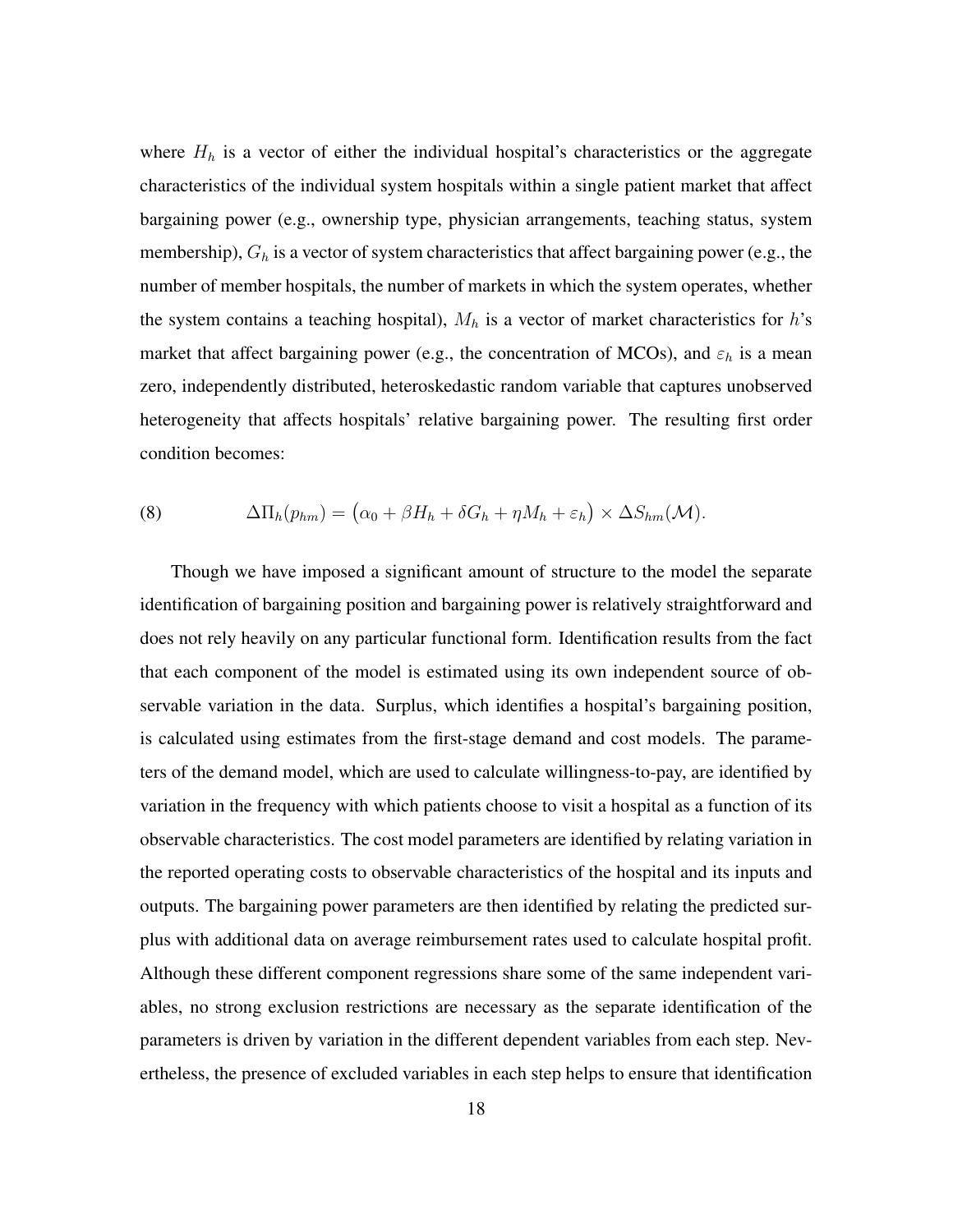is largely driven by the data rather than functional form.

With data on average negotiated reimbursement rates for each hospital-MCO pair and the identities of the MCOs to which each patient is enrolled the model in (8) could be estimated directly. Unfortunately we don't observe which patients are enrolled in which MCOs and only have data on the average negotiated reimbursement rates for each hospital rather than for each hospital-MCO pair. Consequently, we aggregate the hospital-MCO level model in (8) to the level of the data by summing across MCOs that the hospital negotiates with to generate the following estimation model:

$$
(9) \quad \sum_{k\in\mathcal{H}}\Delta_k\Pi_{ht}(p_{hkt})=(\alpha_0+\beta H_{ht}+\delta G_{ht}+\eta M_{ht}+\varepsilon_{ht})\times\left[\sum_{k\in\mathcal{H}}\Delta S_{hkt}(\mathcal{M})\right],
$$

in which time subscripts are included to reflect that an observation in our estimation is a hospital in a given year and  $\varepsilon_{ht}$  may be correlated across time for each hospital.<sup>19</sup> When the incremental willingness-to-pay terms within the contract surplus for each hospital-MCO pair are summed across MCOs they represent the total willingness-to-pay for the hospital across all managed care patients predicted to visit the hospital in a given year. This value is estimated using the results of the demand model. The sum of the hospital's revenues from each MCO contract is the total revenues received by the hospital from managed care patients. Due to the nonlinearity of the cost function, however, the sum across MCOs of the hospital's incremental cost of treating each MCO's patients is not the same as the total incremental cost of treating all managed care patients. As we do not observe the number of patients each MCO sends to each hospital, we must approximate the sum of the hospital's incremental costs based on a hypothetical set of MCO patient shares. For example, if there are only five MCOs sending a similar number of patients to the hospital then the approximate incremental costs of treating these patients is the incremental cost of treating

 $^{19}$ Eq (9) can also be expressed as:

$$
\sum_{k\in\mathcal{H}}\Delta_k\Pi_{ht}(p_{hkt}) = (\alpha_0 + \beta H_{ht} + \delta G_{ht} + \eta M_{ht}) \times \left[\sum_{k\in\mathcal{H}}\Delta S_{hkt}(\mathcal{M})\right] + v_{ht},
$$

where  $v_{ht}$  is a multiplicatively heteroskedastic error term that is independently distributed across hospitals.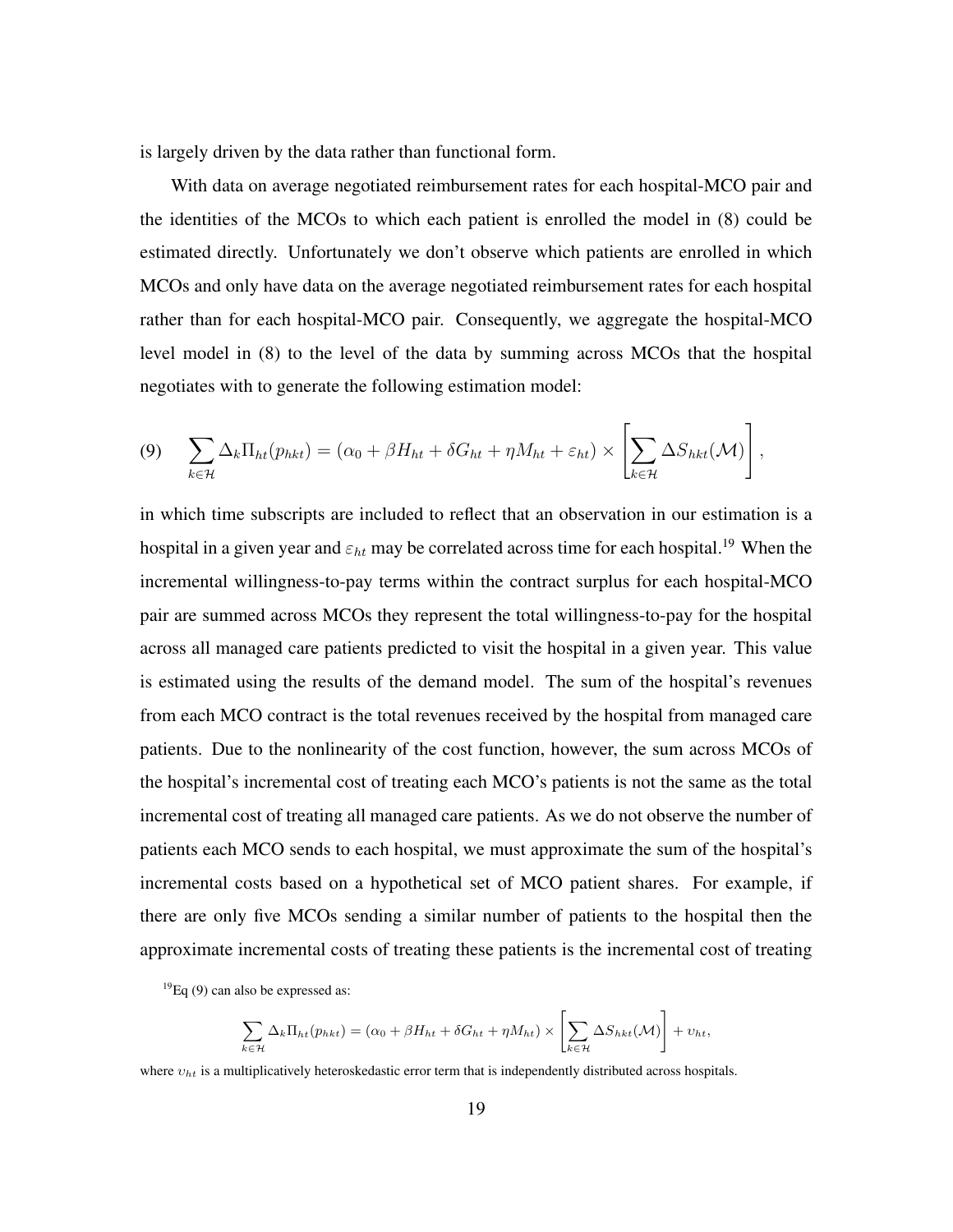20 percent of the MCO patients times five. We estimate the model under several different assumed MCO shares (7.5%, 15%, and 30%) to test the robustness of the results to the approximation.<sup>20</sup>

Equation (9) is estimated using the method of maximum likelihood. Despite aggregation to the hospital level, identification of the bargaining power parameters occurs in essentially the same way it would if (8) were estimated at the hospital-MCO level except that it is now based entirely on variation across hospitals in the average reimbursement rate and the incremental surplus generated by contracting with the average MCO. In addition, though the model as presented has assumed the hospital's bargaining power to be constant across MCOs, this is not necessary. If the true bargaining power of the hospital differs across MCOs, then the overall estimated bargaining power term  $\alpha_{ht}$  in (9) represents an average of the hospital's MCO-specific relative bargaining power terms weighted by the incremental surplus generated by contracting with that  $MCO<sup>21</sup>$  As a result, the hospital's MCO-specific bargaining power with larger MCOs or MCOs with more complex patients (since output reflects treatment severity) would have a larger influence on that hospital's overall estimated bargaining power.

#### III. Data

We utilize data from several sources. Hospital characteristics come from the American Hospital Association's (AHA) 2007 and 2008 Annual Survey of Hospitals, the AHA's Hospital Guide for 2007 and 2008, and the California Office of Statewide Health Planning and Development (OSHPD) Financial Disclosure Reports for 2001 through 2009. Financial data also come from the OSHPD Financial Disclosure Reports and discharge data come from the OSHPD Patient Discharge Reports for 2007 and 2008.

$$
\frac{\sum_{k\in\mathcal{H}}\Delta_k\Pi_{hkt}(p_{hkt})}{\sum_{k\in\mathcal{H}}\Delta_k S_{hkt}(\mathcal{M})} = \sum_{k\in\mathcal{H}}\frac{\alpha_{hkt}\Delta S_{hkt}(\mathcal{M})}{\sum_{j\in\mathcal{H}}\Delta_j S_{hjt}(\mathcal{M})} = \alpha_{ht}.
$$

<sup>&</sup>lt;sup>20</sup>Although there are nearly 50 MCOs in California, the market is predominately covered by a small number of insurers with the largest five insurers accounting for about 80 percent of the market (Table A-5 in Appendix A lists the top ten insurers and their market share).

<sup>&</sup>lt;sup>21</sup>This is straightforward to show by replacing the  $\alpha_h$  in (6) with a hospital-MCO specific term  $\alpha_{hm}$ , aggregating across MCOs and then dividing through by the total aggregate surplus generated by contracting with all MCOs to get: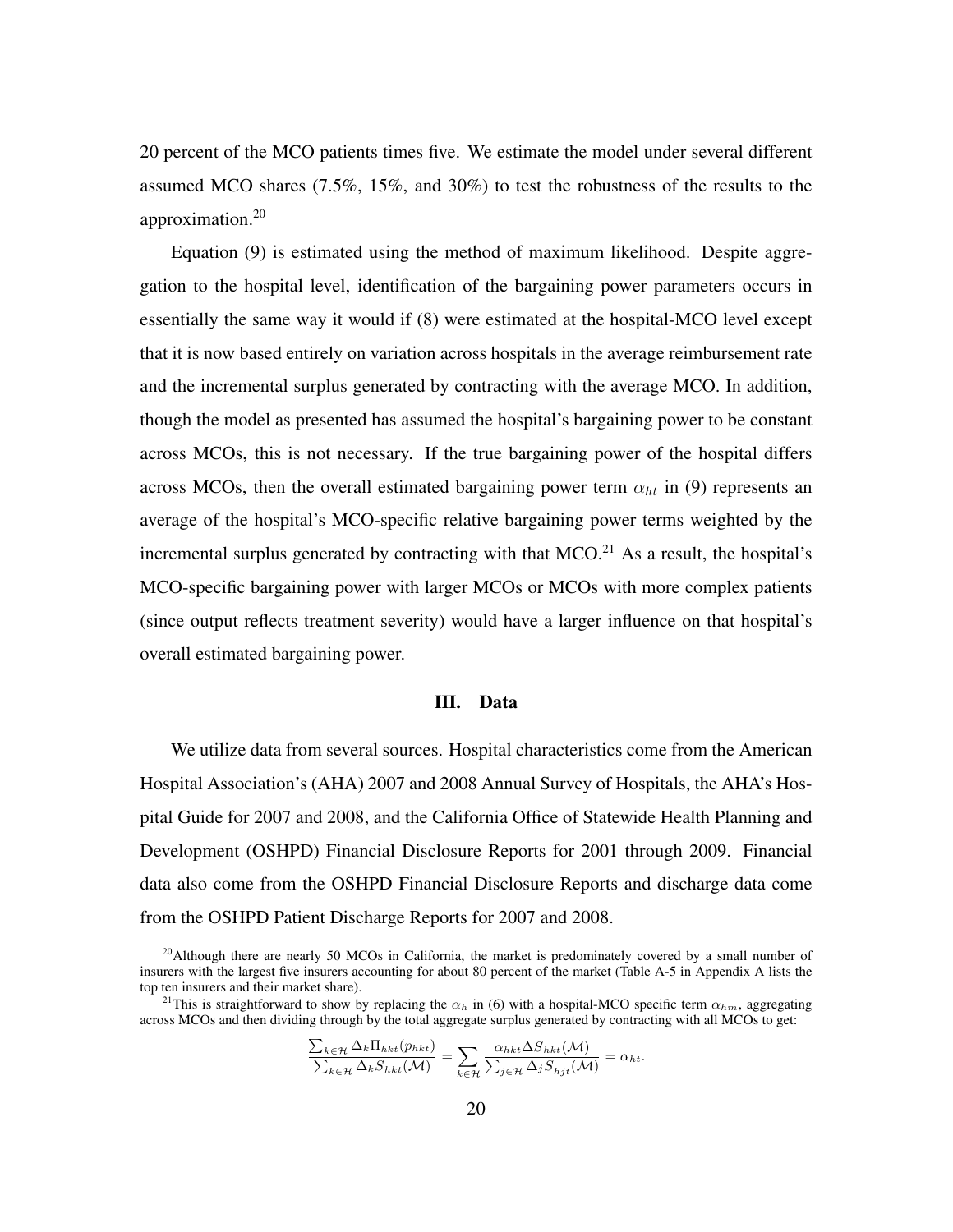The AHA survey has data for 399 of the 459 California hospitals. Our focus is on private, general acute-care hospitals so we exclude from the analysis Kaiser hospitals, which are integrated HMOs, Veteran's Administration and military hospitals, Shriner's hospitals for crippled children as well as psychiatric, chemical dependency, and long-term care hospitals. Non-federal government hospitals (city, district, county, University of California, and state) are included in the choice sets for demand estimation since they are available substitutes, but are not included in the second stage bargaining analysis. An additional 25 private, acute-care hospitals are excluded from the second stage because they did not report their revenues and/or costs. The demand estimates include a total of 343 hospitals and the second-stage bargaining estimation includes 249 hospitals.

The hospital characteristics reported by the AHA include properties of the hospital such as its ownership type (government, profit, and non-profit), teaching status, and system and network membership, as well as dummy variables for the services the hospital offers. Summary statistics can be found in Table A-3 in Appendix A.

The OSHPD Patient Discharge Reports contain 4,012,774 and 4,017,998 discharges for all hospitals in the state of California for 2007 and 2008, respectively. Only acute care discharges for patients enrolled in a private, managed care insurance plan or a Medicare Advantage plan are used in the demand estimation.<sup>22</sup> Furthermore, as our model is based on MCOs which form broad networks we include only the managed care patients enrolled in either a PPO plan or one of the top five HMO plans (excluding Kaiser Permanente). We do not explicitly observe the networks of contracted hospitals for each MCO; however, the OSHPD discharge abstracts identify patients' HMO (when enrolled with an HMO). We consider a hospital as being in a provider network if it treats at least 25 patients who were *not* admitted through the ER from that HMO.

We eliminate all discharges for intermediate and skilled nursing, psychiatric, chemical dependency, and physical rehabilitation care as well as all self-pay, worker's compensation

 $22$ Medicare Advantage plans are managed care plans provided by private insurers, but heavily subsidized by the federal government. They must offer a benefits package that is at least as good as traditional fee-for-service Medicare including first-dollar coverage and, like a regular private insurance plan, negotiate reimbursements with hospitals.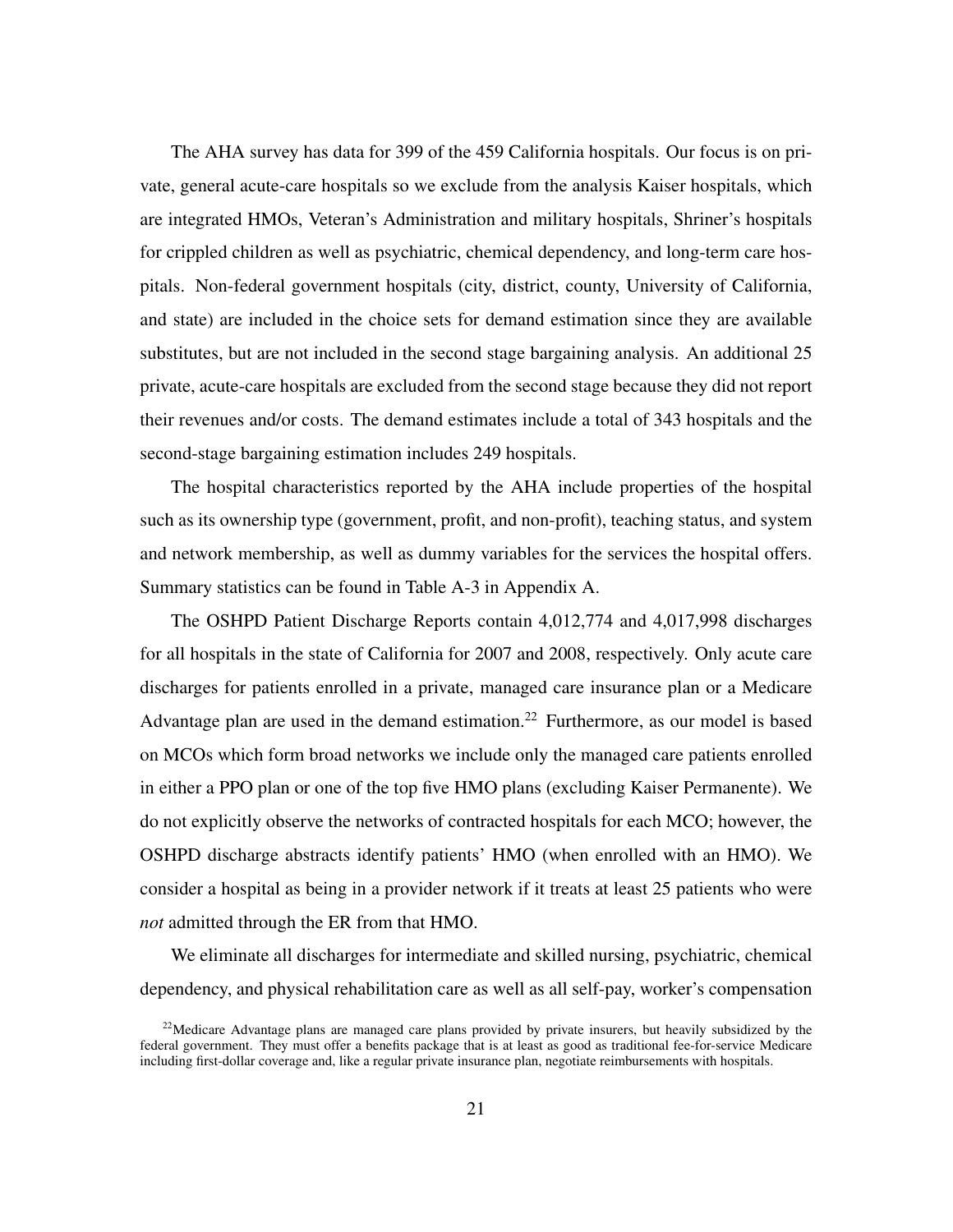and Medi-Cal patients.<sup>23</sup> Of the 25 Major Diagnostic Categories (MDCs) defined by the Centers for Medicare Services (CMS), we eliminate those MDCs accounting for less than one half of a percent of the total discharges for the two patient groups as well as the discharges related to newborns and neonatal care leaving 18 MDCs.<sup>24</sup> We also exclude all discharges for other unknown types of admission, admissions for patients with a masked age category, admissions for patients not originating from the state of California, and admissions from hospitals over 90 minutes from the patient's zip code, which account for less than 2 percent of the discharges.<sup>25</sup> The final sample used to estimate the demand system contains 1,361,847 discharges.<sup>26</sup> About 17% (227,715) of these discharges are for patients insured by a Medicare Advantage plan with the remaining 83% representing normal privately insured patients.

The OSHPD Financial Reports include data on each hospital's total operating costs as well as the gross and net revenues by payer and insurance type—traditional Medicare, Medicare Advantage, private indemnity, private managed care, Medi-Cal indemnity, Medi-Cal managed care, etc. The reports also include data on the number of in-patient days, discharges, and out-patient visits by payer. The total annual operating expenses, in-patient days, and out-patient visits, and hospital characteristics (number of beds, nurses, and staff, teaching status, for-profit status, etc.) from the 2001 to 2009 reports are used to estimate the hospital cost functions.

To predict a hospital's revenues and the difference in the MCOs' reimbursements that occur when a hospital is removed and their enrollees reallocate themselves to the remaining hospitals ( $\Delta_h R_m(P_M)$  in eq. 6) we use data from the OSHPD Discharge and Financial Reports to estimate the average revenue per in-patient day for each type of insurer (Medicare Advantage, private managed care), each MDC, and each admittance type (ER, non-ER) for

 $^{23}$ Medi-Cal patients may have a very restricted choice-set and worker's compensation and self-pay patients may also have preferences differing significantly from the privately insured population.

<sup>&</sup>lt;sup>24</sup>The seven MDCs eliminated include: eye diseases and disorders, mental diseases and disorders, burns, multiple significant trauma, human immunodeficiency virus infections, newborns and neonatal care, and alcohol-drug use and alcohol-drug induced mental diseases.

<sup>&</sup>lt;sup>25</sup>Travel time is calculated using the Google Maps API and represents the travel time from the patient's home zip code centroid to the hospital taking into account traffic patterns, speed limits, and stop lights.

<sup>&</sup>lt;sup>26</sup>Summary statistics can be found in Table A-7 in Appendix A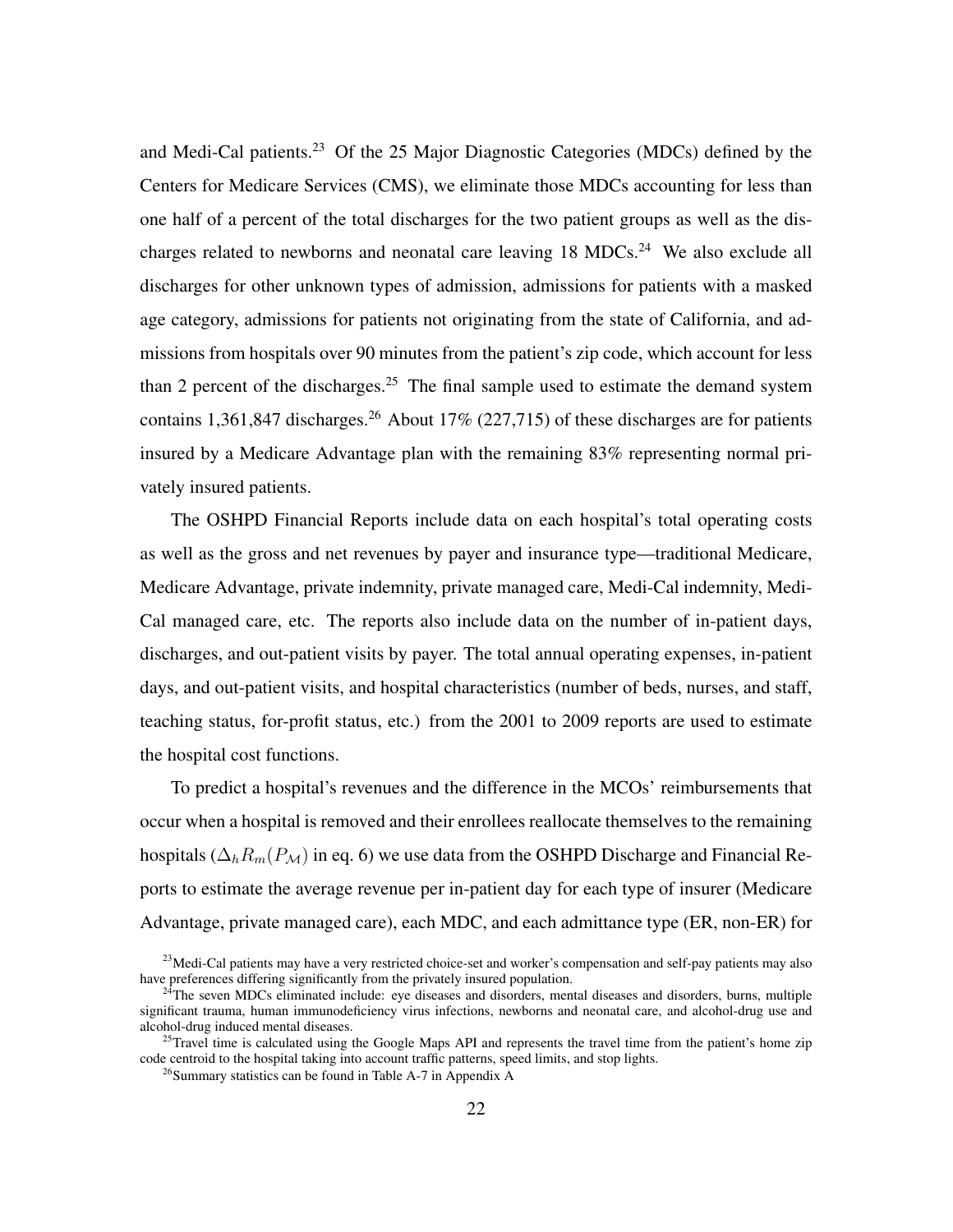a total of  $2 \times 18 \times 2 = 72$  reimbursements for each hospital-year. Because OSHPD reports both the gross charges (the list price for the services offered) and the net revenues (the actual amount received reflecting contractual discounts) as aggregates for each payer, the reimbursements are calculated by multiplying the deduction ratio (net revenues by payer divided by gross charges by payer) by the total gross charges for all discharges belonging to the specific MDC and having the specified admittance type. For example, the reimbursement for an in-patient day for a Medicare Advantage (MCA) patient who was admitted through the emergency room (MCA-ER) and has a diagnosis in MDC 1 is calculated as:

$$
Avg. Rev. / Day = \frac{Net Rev. \text{ for MCA}}{Gross Chrg. \text{ for MCA}} \times \frac{\text{Total I.P. Charges for MCA-ER in MDC1}}{\text{Total I.P. days for MCA-ER in MDC1}}.
$$

Lastly, the demand estimation and one of the costs specifications also use the DRG weights published by the CMS for the years 2001–2009. The CMS constructs these relative weights to index the average cost of treating a diagnosis within each DRG to determine how much providers are paid for treating Medicare patients. We utilize these weights as indicators of the relative severity of observed discharges.

#### IV. Estimation and Results

#### *A. Demand*

The demand specification contains an array of 189 patient and hospital level characteristics. Patient (or discharge) level variables include gender, age category, race, zip code median income, travel time to the hospital, DRG-weight, and indicators for the MDC associated with the discharge. Hospital level characteristics include fifteen service related variables as well as variables related to ownership, for-profit status, system status, research expenditures per patient, and relationships with physicians' groups. We interact many of the MDCs with these services when relevant to the MDC to further account for the preference differences that occur because of differences in service offerings. For example, discharges for child birth are interacted with a dummy indicating if the hospital has a birthing room or provides specialty obstetrics services (see appendix table A-1 for a list of the in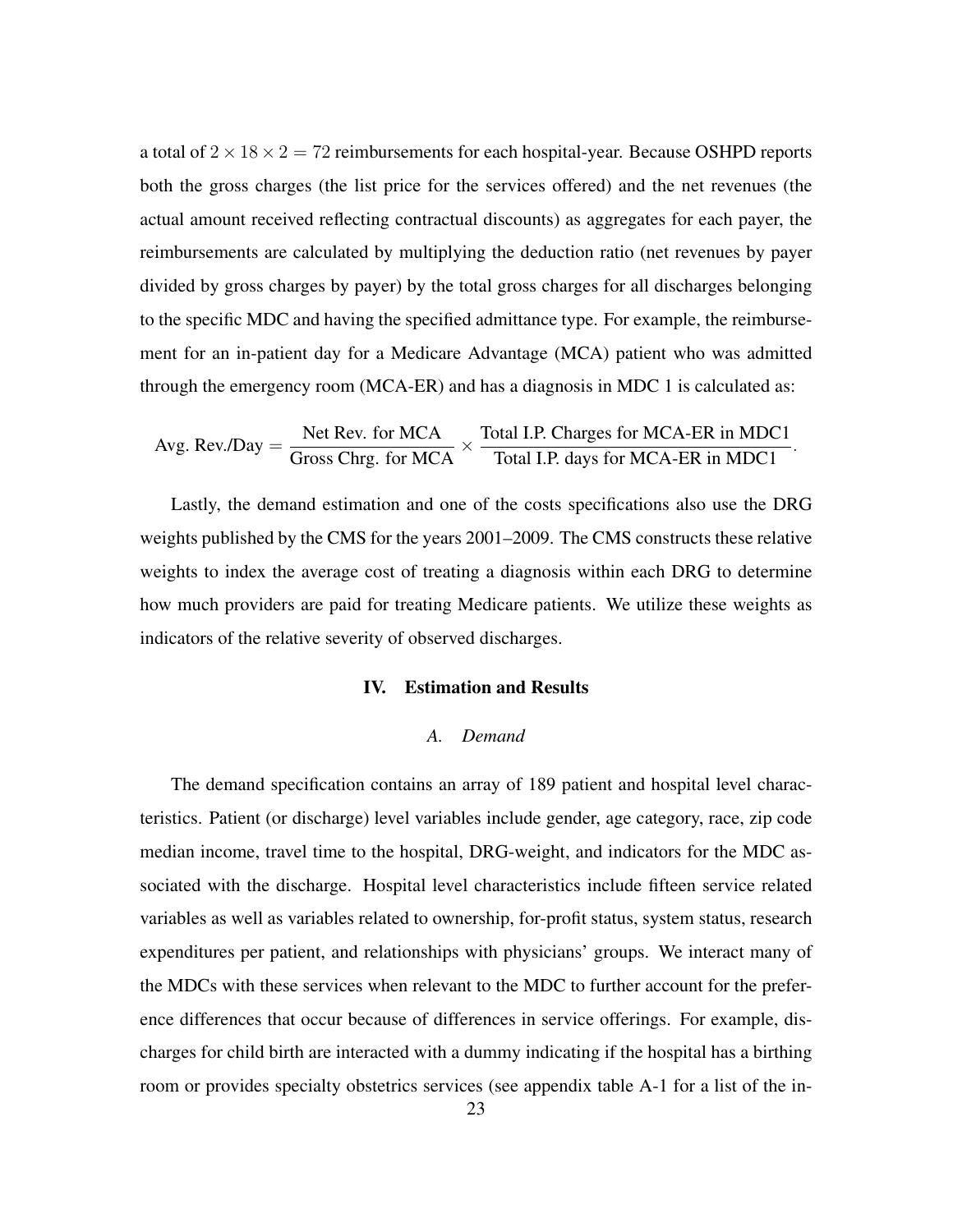cluded services and the MDC with which they are interacted). We also include a dummy variable indicating if the particular DRG was associated with cancer to be interacted with hospital service dummies indicating if the hospital offers chemotherapy or has an oncology department. The effects of for-profit or government status are allowed to vary across MDCs and DRG-weights are interacted with hospital type and status, as well as the hospital's research expenditures to account for preference differences associated with illness severity. Demand is estimated separately for the privately insured, who mostly have employee sponsored insurance, and those enrolled in a Medicare Advantage plan to allow for different preferences between these two groups.

As our focus is on the factors that contribute to higher reimbursement rates for system hospitals, we include variables indicating whether a hospital is in a system, whether that system is for-profit, and whether that system is local or national in scope to account for any differences in patients' willingness-to-pay due to unobservable quality differences of system hospitals. These system membership variables are also interacted with MDC indicators to capture the possibility that system hospitals may focus on providing higher quality care for specific types of diagnoses. The inclusion of the various system types and interactions with diagnostic category also allows for more flexible substitution patterns based on system and disease characteristics ensuring that any differences in the demand for system hospitals are incorporated into the bargaining position of these hospitals rather than being mistakenly identified as a difference in bargaining power.

Each patient's choice set includes all hospitals that are within a 60 minute drive from the patient's zip code centroid but exclude hospitals that do not report any discharges from the MDC associated with the patients' diagnoses (these are typically specialty hospitals and surgical centers). Additionally, for patients belonging to one of the top five largest HMOs, we exclude any hospitals that appear to be outside their HMO's network of contracted hospitals as defined in the previous section.<sup>27</sup> An alternative approach taken by Capps et al.

<sup>&</sup>lt;sup>27</sup>While this is somewhat inconsistent with the assumptions of the bargaining model it is more important that the demand estimates accurately reflect patient preferences since they are used to estimate the incremental willingness-topay for a hospital as well as to predict patient substitution patterns when a hospital is removed from a choice set.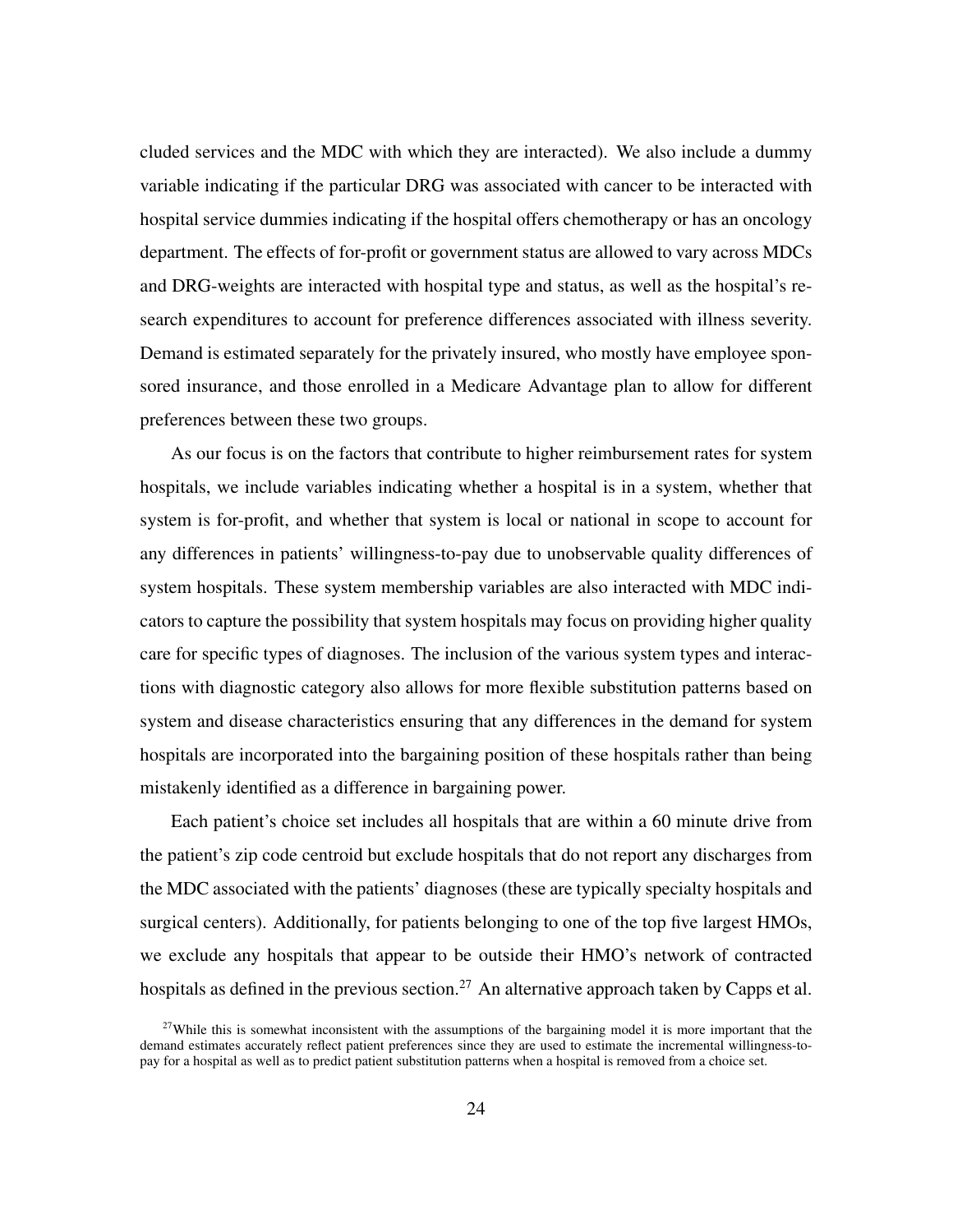(2003), Ho (2006), and Ho (2009) is to estimate demand using only indemnity patients who are not restricted to provider networks with the assumption that preferences over hospitals do not differ between those enrolled in traditional indemnity insurance and those enrolled in managed care plans. For robustness, we also estimate our model using this approach and find very similar results to our main analysis (see, Appendix B). In our judgement, however, very few privately insured patients have indemnity coverage (about 1 percent nationally) so the benefit of estimating demand using the same patients that are relevant for the bargaining model outweighs the potential for small biases that could be generated by some unobserved restrictions in the MCO patients' choice sets. Constructed this way, the average choice set contains 60 hospitals and the average travel time to a chosen hospital is 21 minutes while the average travel time to a hospital in one's choice set is 36 minutes.<sup>28</sup>

Table 1 reports coefficient estimates for a selection of hospital characteristics and services. The first column reports the base coefficient estimate while the second column reports the coefficient for the hospital characteristic or service interacted with the patient's travel time to a hospital in minutes. The final two columns of Table 1 help to illustrate the impact that each characteristic has on hospital choice. Column 3 reports the marginal effect of each hospital characteristic or service on the probability of choosing a hospital, evaluated at the average choice probability and mean travel time to chosen hospitals. Column 4 reports the average change in a patient's utility (in *utils*) or value for a hospital derived from that characteristic or service, again evaluated at the average travel time to chosen hospitals.

The estimates are of similar magnitude to those reported in Town and Vistnes (2001) and Ho (2006), also indicating that patients are more likely to go to closer hospitals and patients who are more severely ill (measured by their DRG weight) are generally willing to travel a little further. If we assume that the chosen hospital is the hospital with the highest predicted choice probability, then the model correctly predicts slightly more than 39% of the hospital choices indicating that it has reasonably good fit considering the large number of hospitals available to patients. The marginal effect estimates indicate that many hospi-

 $^{28}$ Appendix table A-4 provides the frequency distribution of choice set sizes.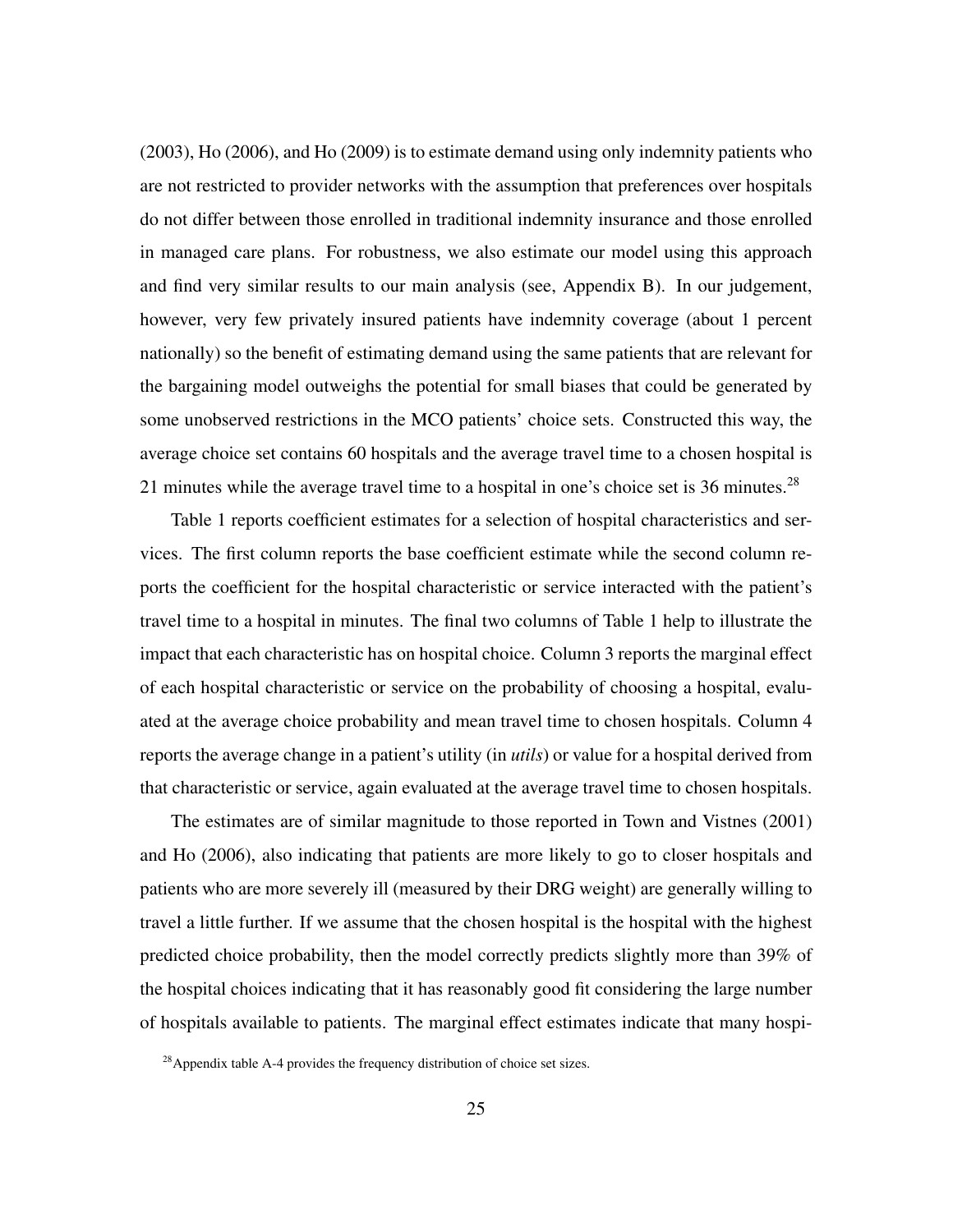|                                 |          | Estimates |          |                          |                           |                                     |
|---------------------------------|----------|-----------|----------|--------------------------|---------------------------|-------------------------------------|
| Characteristic                  |          | Intercept |          | Interaction w/           | $(\partial P/\partial x)$ | Marginal Util Diff.<br>$(\Delta V)$ |
|                                 |          |           |          | travel time              |                           |                                     |
| <b>Travel Time</b>              | $-0.177$ | (0.001)   |          |                          | $-0.132$                  | $-3.712$                            |
| Research \$1000/Patient         | 0.067    | (0.006)   | 0.016    | (< 0.001)                | 0.002                     | 0.403                               |
| $\times$ DRG-weight             | $-0.052$ | (0.004)   | 0.001    | (< 0.001)                | $-0.001$                  | $-0.025$                            |
| Specialty                       | 0.125    | (0.035)   | 0.002    | (0.001)                  | 0.005                     | 0.175                               |
| $\times$ DRG-weight             | $-0.562$ | (0.027)   | 0.010    | (0.001)                  | $-0.009$                  | $-0.350$                            |
| Trauma Center                   | $-0.630$ | (0.009)   | 0.018    | (0.000)                  | $-0.005$                  | $-0.255$                            |
| $\times$ DRG-weight             | 0.146    | (0.005)   | $-0.004$ | (0.000)                  | 0.002                     | 0.070                               |
| $\times$ ER                     | 0.663    | (0.010)   | $-0.016$ | (0.000)                  | 0.007                     | 0.322                               |
| <b>Hospital Services</b>        |          |           |          |                          |                           |                                     |
| Neurological services           | 0.175    | (0.028)   | 0.034    | (0.001)                  | 0.030                     | 0.889                               |
| Adult diagnostic/invasive cath. | 0.772    | (0.024)   | 0.010    | (0.001)                  | 0.030                     | 0.992                               |
| Adult cardiac surgery           | 0.297    | (0.020)   | 0.004    | (0.001)                  | 0.012                     | 0.382                               |
| Medical/surgical intensive care | 0.696    | (0.009)   | $-0.012$ | (< 0.001)                | 0.011                     | 0.437                               |
| Orthopedic services             | 0.422    | (0.016)   | 0.007    | (0.000)                  | 0.018                     | 0.577                               |
| Obstetrics care                 | 1.769    | (0.021)   | $-0.016$ | (0.001)                  | 0.039                     | 1.431                               |
| Birthing room/LDR/LDRP room     | 0.493    | (0.016)   | $-0.004$ | (0.001)                  | 0.011                     | 0.414                               |
| <b>Oncology Services</b>        |          |           |          |                          |                           |                                     |
| and Chemotherapy                | 0.696    | (0.009)   |          | $-0.012 \leqslant 0.001$ | 0.011                     | 0.437                               |

TABLE 1—SELECTED DEMAND ESTIMATES AND EFFECTS

tal characteristics can have a sizable impact on hospital choice probabilities. For example, every \$1,000 of research spent per patient makes a hospital about 7% more likely to be chosen by the average patient than an otherwise comparable hospital and patients are generally more willing to travel further to go to a hospital with significant research spending. Many service offerings have an even larger impact on the choice probabilities.<sup>29</sup> For example, the coefficient estimates imply that patients visiting a hospital for child birth are about 40 percent more likely to choose a hospital that has a dedicated birthing room.Because system status is also interacted with the diagnostic categories and profit status its effect on hospital

*Note:* All services are interacted with a specific diagnostic category. Table A-1 provides a list of the diagnostic categories used for each interacted service. The column "Interaction w/ travel time" reports the coefficient estimate for the hospital characteristic interacted with patient travel time. Marginal effects and *util* differences are evaluated at the mean travel time for the chosen hospital (21 min.) and for the marginal effects at the mean choice probability (.029) for all hospitals in a patient's choice set. Marginal effects and *util* differences account for both the intercept and interaction terms. The util difference represents the difference in *utils* of a hospital with the characteristic compared to an identical hospital without the characteristic.

 $29$ Note that many of the service variables likely function as a proxy for other unobserved dimensions of quality that are correlated with the provision of that service. This is particularly true since most services are interacted with a specific MDC and hospitals may differentiate themselves by focusing on some specific MDCs.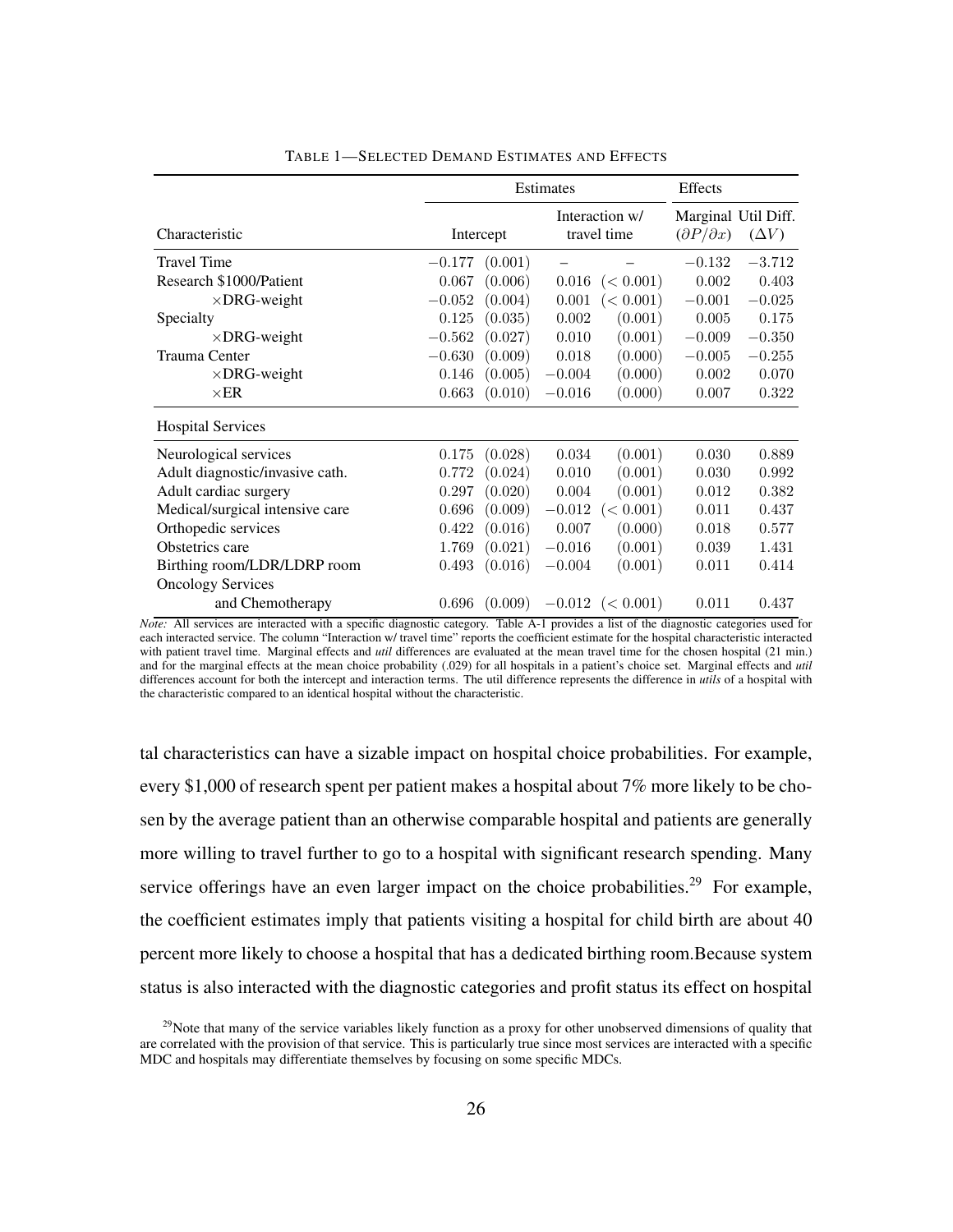choice cannot be easily separated. However, these extensive interactions allow for more flexible substitution patterns based on system and disease characteristics insuring that any differences in the demand for system hospitals are captured and incorporated into hospitals' bargaining position rather than mistakenly identified as a difference in bargaining power.

### *B. Cost*

Recall that the estimated cost function is used to predict the marginal cost of providing inpatient care to an MCO's enrollees. Enrollees of different MCOs may have different case mixes or illness severities, which can impact a hospital's expected marginal costs. To account for this, we consider two measures of inpatient output. The first measure, patient days, will be appropriate if the costs of caring for an admitted patient are relatively similar across diagnoses and the additional costs associated with more severe patients are largely reflected in the length of stay. Given that costs may also vary significantly across patients having similar lengths of stay we also construct a second output measure using the DRG cost weights published by CMS. These weights are intended to reflect the average cost of treatment for an inpatient discharge within each fairly narrow diagnostic category. However, these weights only reflect the average severity of patients in a particular DRG. To account for the possibility that some hospitals tend to attract more (or less) severe patients than the average from a given DRG we create a case-mix adjusted DRG weight by multiplying the DRG weight by the average length of stay for a patient at that hospital having that DRG relative to the average length of stay for a patient having that DRG within California. We then construct our severity adjusted measure of inpatient output for each hospital as the average case-mix adjusted DRG weight across the hospital's observed managed care discharges. Our cost model also includes out-patient visits as a separate output.

Both inpatient and outpatient outputs enter the cost function separately for each of the three main payer types: Medicare, privately insured, and a catch-all for all other payers such as Medi-Cal, self-pay, and workers compensation. The coefficients of interest for the purposes of estimating the marginal costs of treating managed care patients are the coefficients associated with in-patient care for Medicare and privately insured patients. All of the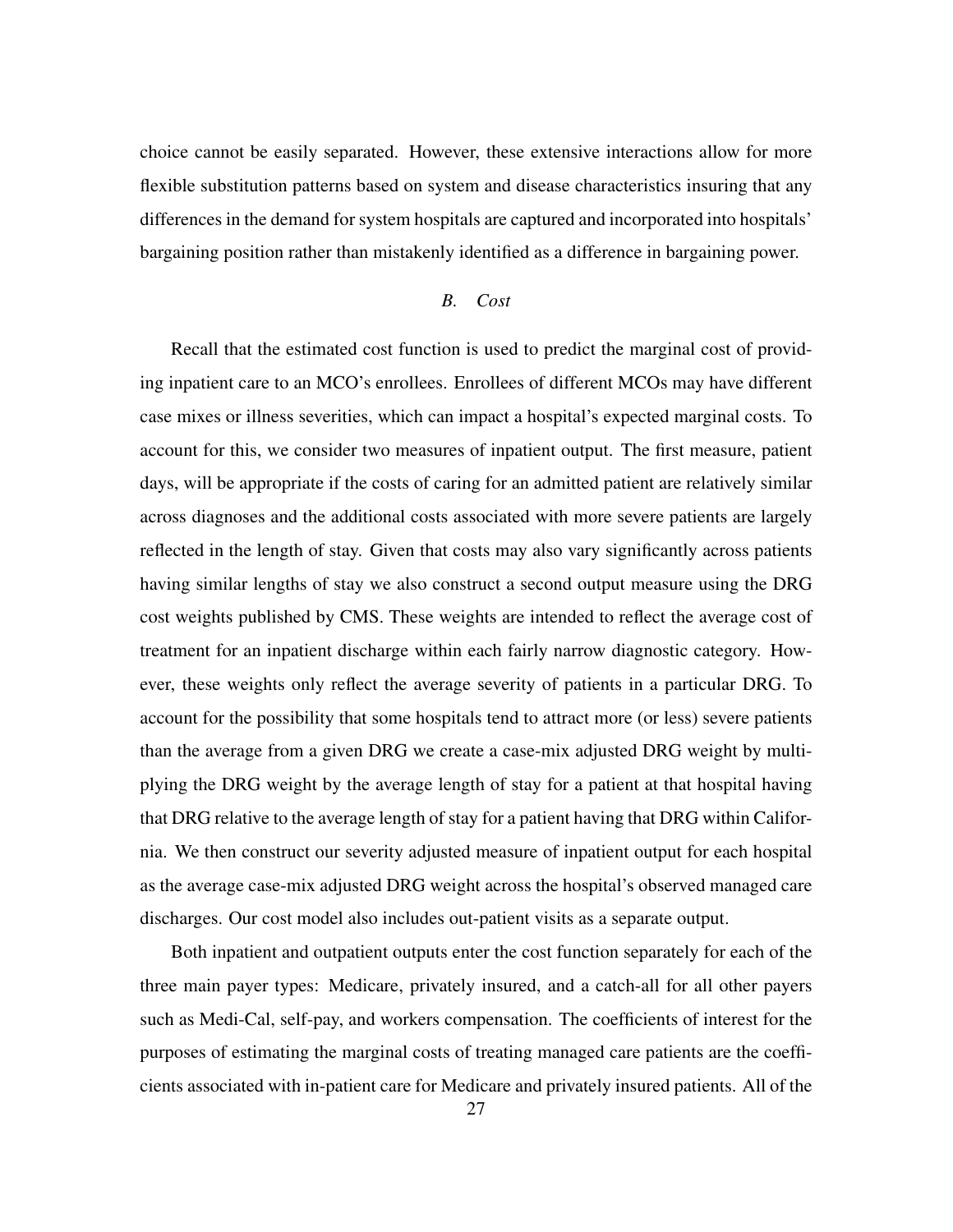| Variable                         | N   | Mean       | Std. Dev. | Min.             | Max.   |
|----------------------------------|-----|------------|-----------|------------------|--------|
| <b>Market Share</b>              | 304 | 0.283      | 0.244     | < 0.001          | 0.965  |
| $HHI^{Hosp} - HHI^{HMO}$         | 304 | 0.024      | 0.181     | $-0.343$         | 0.649  |
| Predicted Patient Days (/1,000)  |     | 304 12.503 | 14.814    | 0.003            | 94.219 |
| Physician Group                  | 304 | 0.225      | 0.398     | $\overline{0}$   | 1      |
| Specialty                        | 304 | 0.057      | 0.231     | $\theta$         | 1      |
| <b>Trauma Center</b>             | 304 | 0.210      | 0.376     | $\theta$         | 1      |
| <b>Teaching Hospital</b>         | 304 | 0.036      | 0.159     | $\theta$         | 1      |
| <b>Rural Hospital</b>            | 304 | 0.100      | 0.287     | $\theta$         | 1      |
| For-Profit                       | 304 | 0.322      | 0.468     | $\theta$         | 1      |
| % ER Discharges                  | 304 | 0.728      | 0.240     | $\boldsymbol{0}$ | 1      |
| <b>System Member</b>             | 304 | 0.569      | 0.496     | $\boldsymbol{0}$ | 1      |
| <b>System-Specific Variables</b> | N   | Mean       | Std. Dev. | Min.             | Max.   |
|                                  |     |            |           |                  |        |
| <b>System Member</b>             |     |            |           |                  |        |
| $\times$ FP                      | 173 | .376       | .236      | $\overline{0}$   | 1      |
| $\times$ NFP                     | 173 | .624       | .236      | $\theta$         | 1      |
| # Hospitals                      |     |            |           |                  |        |
| $\times$ FP                      |     | 65 44.985  | 50.319    | 1                | 175    |
| $\times$ NFP                     |     | 108 19.231 | 13.824    | $\overline{2}$   | 43     |
| # States                         |     |            |           |                  |        |
| $\times$ FP                      | 65  | 9.889      | 9.084     | 1                | 28     |
| $\times$ NFP                     | 108 | 1.648      | 1.376     | 1                | 9      |
| Geographic Concentration         |     |            |           |                  |        |
| $\times$ FP                      | 65  | 0.433      | 0.402     | 0.064            | 1      |

TABLE 2—SUMMARY STATISTICS FOR BARGAINING VARIABLES

*Note:* The summary statistics for system-specific variables are based on only system hospitals of the type specified. There are a total of 173 system hospital observations. There are 65 for-profit system hospital observations and 108 not-for-profit system hospital observations.

hospital outputs are also interacted with hospital ownership type, teaching status, trauma center status, rural status, and system status to account for any marginal cost differences between hospital types.

Our objective is to capture the observed variation in costs across hospitals and both specifications appear to accomplish this. As our main interest is in the bargaining power estimates we have relegated the reporting of the cost function estimates to Appendix B. However, in the next section we investigate how the cost specifications impact the bargaining power estimates.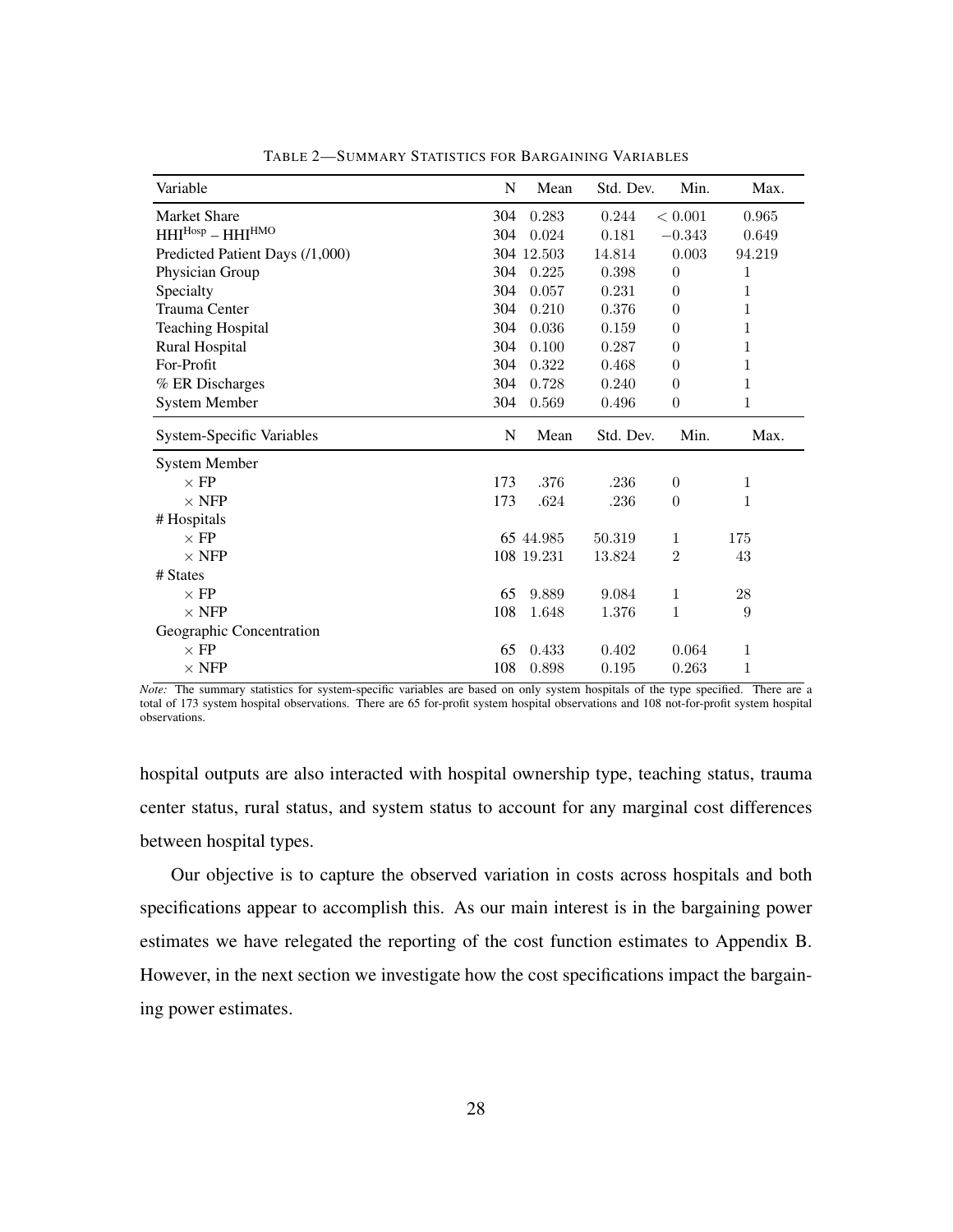### *C. Bargaining Power*

The cost estimates are used to calculate the hospitals' expected costs and profits from treating an MCO's enrollees. Because the estimated cost function is nonlinear, however, the sum of a hospital's incremental costs of serving each MCO's enrollees is a function of the MCOs' market shares, which must be approximated due to lack of data. Given an assumed market share s, the change in a hospital's cost is calculated by subtracting the cost of treating (100−s)% of the predicted managed care patients from the cost of treating all of the managed care patients predicted to visit the hospital since the patients belonging to the MCO represent the hospital's marginal output. The revenues from contracting are calculated by summing the number of in-patient days (predicted using the demand estimates) for managed care patients for each MDC and type of admittance (ER, non-ER) multiplied by the average per diem reimbursement for that MDC and type of admittance. The alternative expenditures for an MCO are calculated by taking the managed care patients predicted to visit a specific hospital and using the demand estimates to simulate where those patients would go if that hospital is removed from their choice set and calculating the predicted revenues for those hospitals. The changes in costs, revenues, and aggregate expenditures are aggregated for system hospitals in the same patient market since these system partners negotiate as one unit while hospital characteristics used to parametrize bargaining power represent averages across system partners within a patient market with the exception of the number of predicted patient days, which reflects the total number of predicted days of inpatient care provided by the system in the local market. This aggregation lowers the final sample size for estimation of the bargaining power model to 304 hospitals/system-market pairs.

Table 3 reports the estimates of our most parsimonious bargaining specification using data constructed in six different ways. Cost estimates in the first three columns are based on using patient-days as the primary output, while costs in columns 4–6 are estimated using DRG-weighted discharges. For each of the two cost models we estimate the bargaining model using representative MCO market shares 7.5%, 15%, and 30%. In addition to the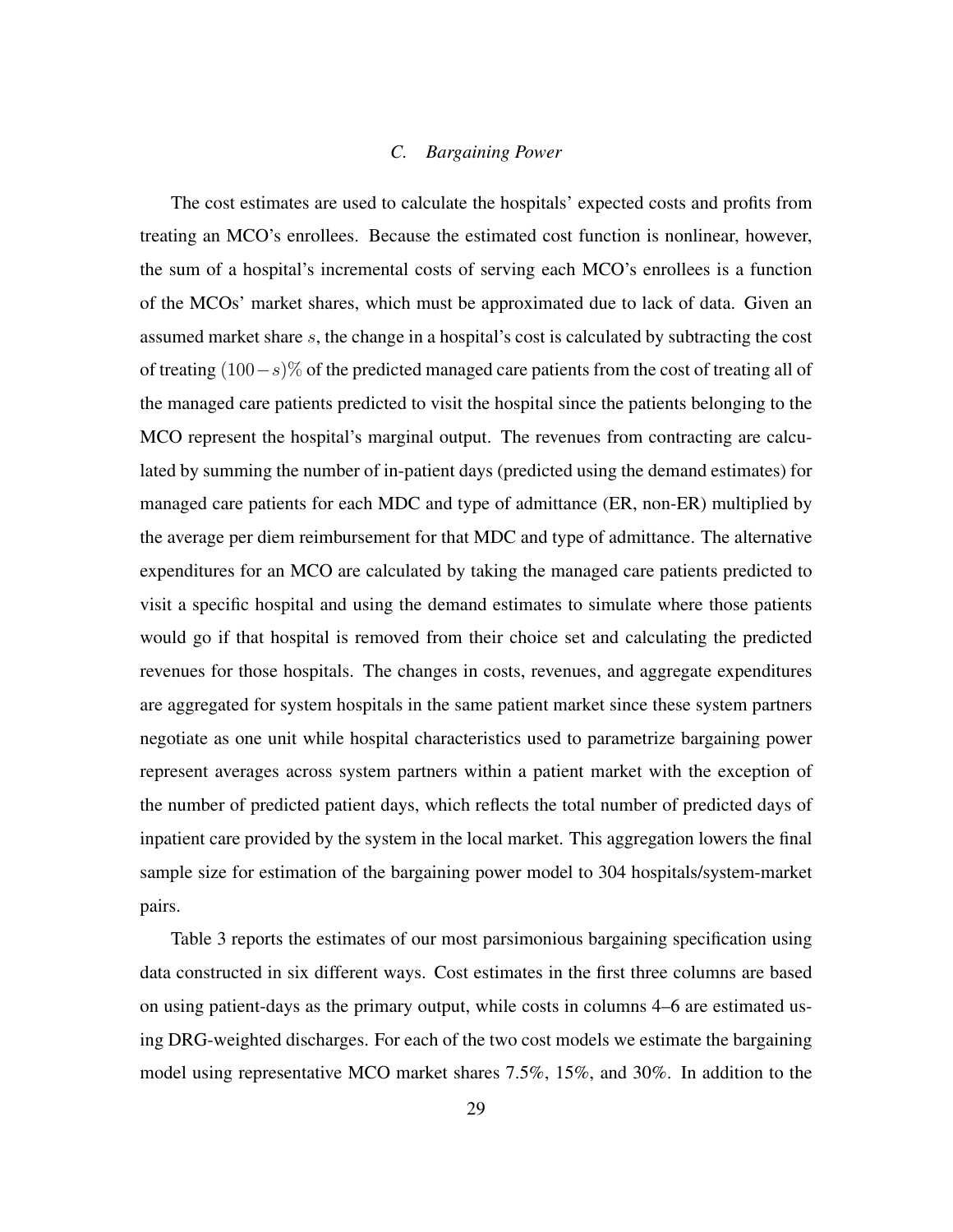| Dependent Var. = $\Delta \Pi_h$ | <b>Cost Specification</b> |                     |             |             |                         |             |  |
|---------------------------------|---------------------------|---------------------|-------------|-------------|-------------------------|-------------|--|
| Output:                         |                           | <b>Patient Days</b> |             |             | DRG-Weighted Discharges |             |  |
| Patient Proportion:             | 7.5%                      | 15%                 | 30%         | 7.5%        | 15%                     | 30%         |  |
| <b>Base Bargaining Power</b>    | $0.9859**$                | $1.0474**$          | $1.1041**$  | $0.9544***$ | $0.9567***$             | $0.9533***$ |  |
|                                 | (0.4126)                  | (0.4368)            | (0.4636)    | (0.3653)    | (0.3621)                | (0.3579)    |  |
| Hosp. Market Share              | 0.2080                    | 0.2530              | $0.3107\,$  | 0.1657      | 0.1897                  | 0.2489      |  |
|                                 | (0.2904)                  | (0.3104)            | (0.3356)    | (0.2735)    | (0.2846)                | (0.3129)    |  |
| $HHI^{Hosp}$ - $HHI^{HMO}$      | 0.0454                    | $0.0706\,$          | 0.1118      | $-0.0631$   | $-0.0584$               | $-0.0489$   |  |
|                                 | (0.3228)                  | (0.3601)            | (0.4167)    | (0.2762)    | (0.2884)                | (0.3208)    |  |
| <b>Predicted Patient</b>        | $-0.0539*$                | $-0.0296**$         | $-0.0166**$ | $-0.0492**$ | $-0.0254**$             | $-0.0137**$ |  |
| Days $( / 1000)$                | (0.0277)                  | (0.0146)            | (0.0078)    | (0.0231)    | (0.0118)                | (0.0063)    |  |
| Physician Group                 | $0.2977**$                | $0.3303***$         | $0.3698***$ | $0.2549**$  | $0.2664**$              | $0.2948**$  |  |
|                                 | (0.1266)                  | (0.1267)            | (0.1172)    | (0.1061)    | (0.1134)                | (0.1293)    |  |
| Specialty                       | $-0.0325$                 | $-0.0825$           | $-0.1864$   | $-0.0648$   | $-0.0921$               | $-0.1665$   |  |
|                                 | (0.2122)                  | (0.2211)            | (0.2475)    | (0.2026)    | (0.2078)                | (0.2234)    |  |
| Trauma Center                   | 0.1355                    | 0.1300              | 0.1275      | $0.1395*$   | 0.1378                  | 0.1319      |  |
|                                 | (0.0985)                  | (0.1042)            | (0.1121)    | (0.0804)    | (0.0847)                | (0.0963)    |  |
| <b>Teaching Hospital</b>        | 0.3779                    | 0.4459              | $0.5381**$  | 0.2483      | 0.2655                  | 0.3112      |  |
|                                 | (0.3031)                  | (0.2945)            | (0.2426)    | (0.2453)    | (0.2532)                | (0.2716)    |  |
| <b>Rural Hospital</b>           | $-0.2322*$                | $-0.2629*$          | $-0.3021**$ | $-0.1880$   | $-0.1924$               | $-0.2031$   |  |
|                                 | (0.1342)                  | (0.1409)            | (0.1497)    | (0.1171)    | (0.1207)                | (0.1311)    |  |
| For-Profit (FP)                 | $-0.0450$                 | $-0.0407$           | $-0.0387$   | $-0.0254$   | $-0.0198$               | $-0.0049$   |  |
|                                 | (0.0826)                  | (0.0858)            | (0.0862)    | (0.0710)    | (0.0748)                | (0.0841)    |  |
| % ER Discharges                 | $-0.7259$                 | $-0.7786$           | $-0.8231$   | $-0.5714$   | $-0.5619$               | $-0.5261$   |  |
|                                 | (0.4788)                  | (0.5100)            | (0.5462)    | (0.4269)    | (0.4287)                | (0.4333)    |  |
| <b>System Member</b>            | $0.2983***$               | $0.3226***$         | $0.3658***$ | $0.2719**$  | $0.2764**$              | $0.2873**$  |  |
|                                 | (0.1068)                  | (0.1125)            | (0.1208)    | (0.1222)    | (0.1248)                | (0.1316)    |  |
| $\gamma_p^{-1}$ (×1000)         | $2.7127**$                | $2.1777**$          | $1.5221**$  | $2.5091*$   | 2.2899*                 | 1.8097*     |  |
|                                 | (1.0582)                  | (0.9068)            | (0.7238)    | (1.3825)    | (1.2459)                | (1.0341)    |  |
| <b>Bargaining Power</b>         |                           |                     |             |             |                         |             |  |
| Mean fitted value               | 0.5862                    | 0.6219              | 0.6662      | 0.6537      | 0.6660                  | 0.6956      |  |
| Standard deviation              | 0.2922                    | 0.3116              | 0.3367      | 0.2375      | 0.2395                  | 0.2458      |  |
| Adj. $R^2$                      | 0.9181                    | 0.9180              | 0.9187      | 0.9523      | 0.9519                  | 0.9511      |  |
| N                               | 304                       | 304                 | 304         | 304         | 304                     | 304         |  |
|                                 |                           |                     |             |             |                         |             |  |

TABLE 3—DETERMINANTS OF BARGAINING POWER

*Note:* All specifications include HSA fixed effects. Standard errors are clustered by hospital and adjusted to account for data generated by first-stage regressions following Murphy and Topel (1985). Significance Levels:\*\*\*  $p < .01$ , \*\*  $p < .05$ , \*  $p < .1$ 

variables listed in the table, each specification also includes a complement of 13 health service area dummies to further control for differences across markets. All standard errors are clustered by hospital and, following Murphy and Topel (1985), adjusted to account for the data generated from the first-stage cost and demand estimations. While the two approaches to controlling for case mix in the cost estimations appear to differ in how they control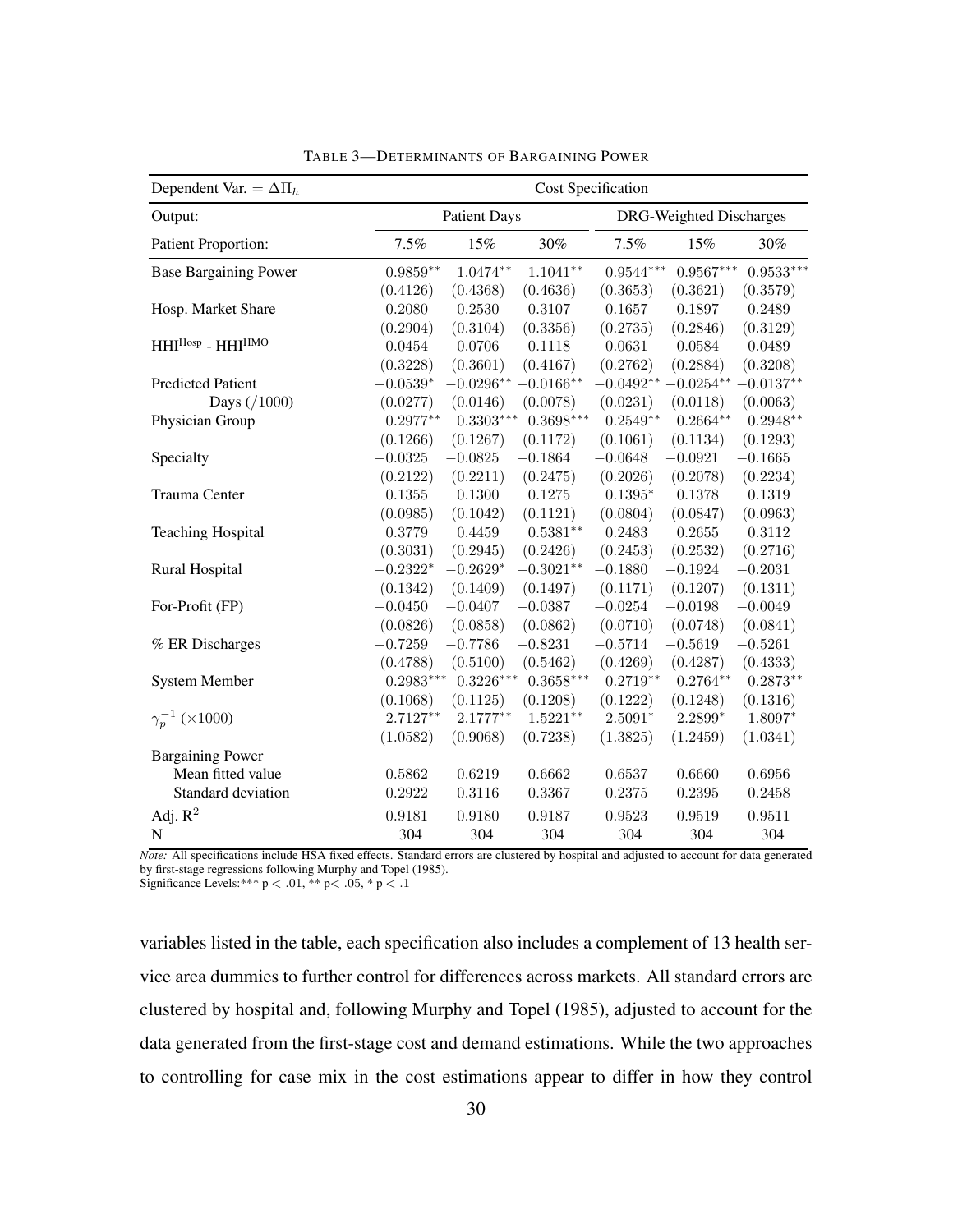for cost variation across hospitals, the parameter estimates are fairly consistent across cost specifications. Furthermore, the point estimates are also consistent across assumed MCO market shares, though the magnitudes of the point estimates for the bargaining power parameters tend to increase somewhat while the magnitude of the estimation for the price sensitivity of patients,  $\gamma_p^{-1}$ , decreases.

The base bargaining power reported in the first row of Table 3 represents the constant in the linear parameterization of bargaining power. The overall bargaining power for a hospital is found by adding the impact of each of the coefficient estimates for the hospital and market characteristics to this base bargaining power. To provide a sense of the bargaining power implied by the estimates, the mean fitted bargaining power and its standard deviation is reported in the bottom panel of the table. These estimates indicate that there is substantial variation in the bargaining power of hospitals, which is not terribly surprising given the tremendous variation in hospital characteristics as well as in the negotiated prices observed in California (Ginsburg, 2010).<sup>30</sup>

The second parameter is the coefficient on the estimated market share for the hospital. Market share is calculated by taking a weighted average of the market shares of the hospital predicted by the estimated demand in each zip code. Each zip code is weighted based on what percentage of the hospital's total demand that zip code represents. Although the point estimates are positive, there is no significant relationship between market share and bargaining power indicating that if high market share hospitals have higher reimbursement rates, then the additional market power stems from a better bargaining position.

Differences in the local competitiveness of hospitals relative to HMOs are captured by including the difference in hospital HHI to HMO HHI. The HHIs represent the average of the sum of the hospital or HMO market shares squared for each zip code weighted by the percentage of the hospital's total demand each zip code represents. The presumption is that a higher value indicates a more concentrated hospital market relative to the HMO market,

 $30$ Despite the large standard deviation, fitted values of the bargaining power parameterization rarely fall outside the [0,1] range. Moreover, it should not be surprising that some hospitals might occasionally earn negative profits or have received very attractive contracts that cause MCOs to lose money (temporarily) on the hospitals patients given the uncertainties both parties face when negotiating.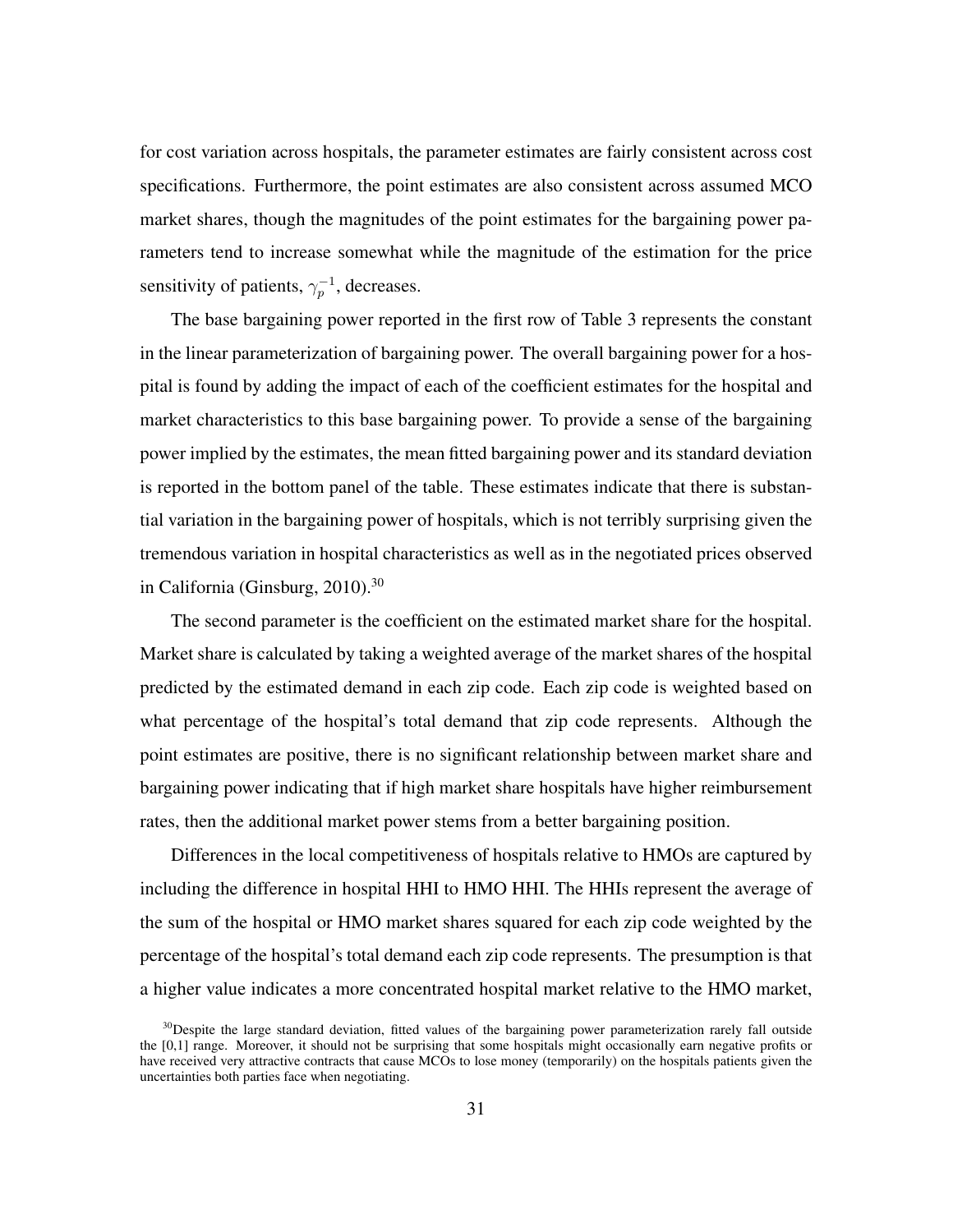a lower share represents a more concentrated HMO market relative to the hospital market, and a value of zero indicates markets that are evenly balanced. The point estimates are near zero and change sign across cost specifications suggesting there is little relationship between relative concentration and bargaining power in California, which is not surprising given PPOs and the major HMOs in California do not appear to form restrictive networks.

To examine whether bargaining power varies with hospital size we include the predicted number of patient days provided by the hospital or system (in that market). The resulting coefficient estimates are all negative, indicating that larger hospitals have slightly less bargaining power. As with market share, this result does not mean that larger hospitals are unable to exercise market power via their better bargaining position to extract relatively more profit. Given the concavity in the incremental value of adding a hospital to an MCO's network with respect to number of patients, a larger hospital should generate proportionately more surplus than a smaller hospital (Horn and Wolinsky, 1988; Stole and Zwiebel, 1996b; Chipty and Snyder, 1999; Inderst and Wey, 2003); however, if larger hospitals secure higher reimbursements because of such convexities, then this is a consequence of having a better bargaining position.

The parameter, "Physician Group" represents a hospital's affiliation with any type of physician organization such as an independent practice association (IPA). Previous research, including Cuellar and Gertler (2006), has found evidence that hospital arrangements with physician groups lead to higher reimbursement rates, with evidence of increased quality in some cases. In addition, Devers et al. (2003) noted that hospitals were becoming increasingly more integrated with physicians groups highlighting in particular that "greater hospital-physician alignment strengthened hospitals' negotiating leverage and weakened plans' options." We find some evidence in our demand estimates that hospitals affiliated with a physician group tend to have a slightly better bargaining position. The results indicate that hospitals affiliated with a physician group are able to secure about 25% to 35% more of the surplus generated by the hospital-MCO relationship, which could be concerning given the recent emphasis by policy makers to strengthen the vertical relationship be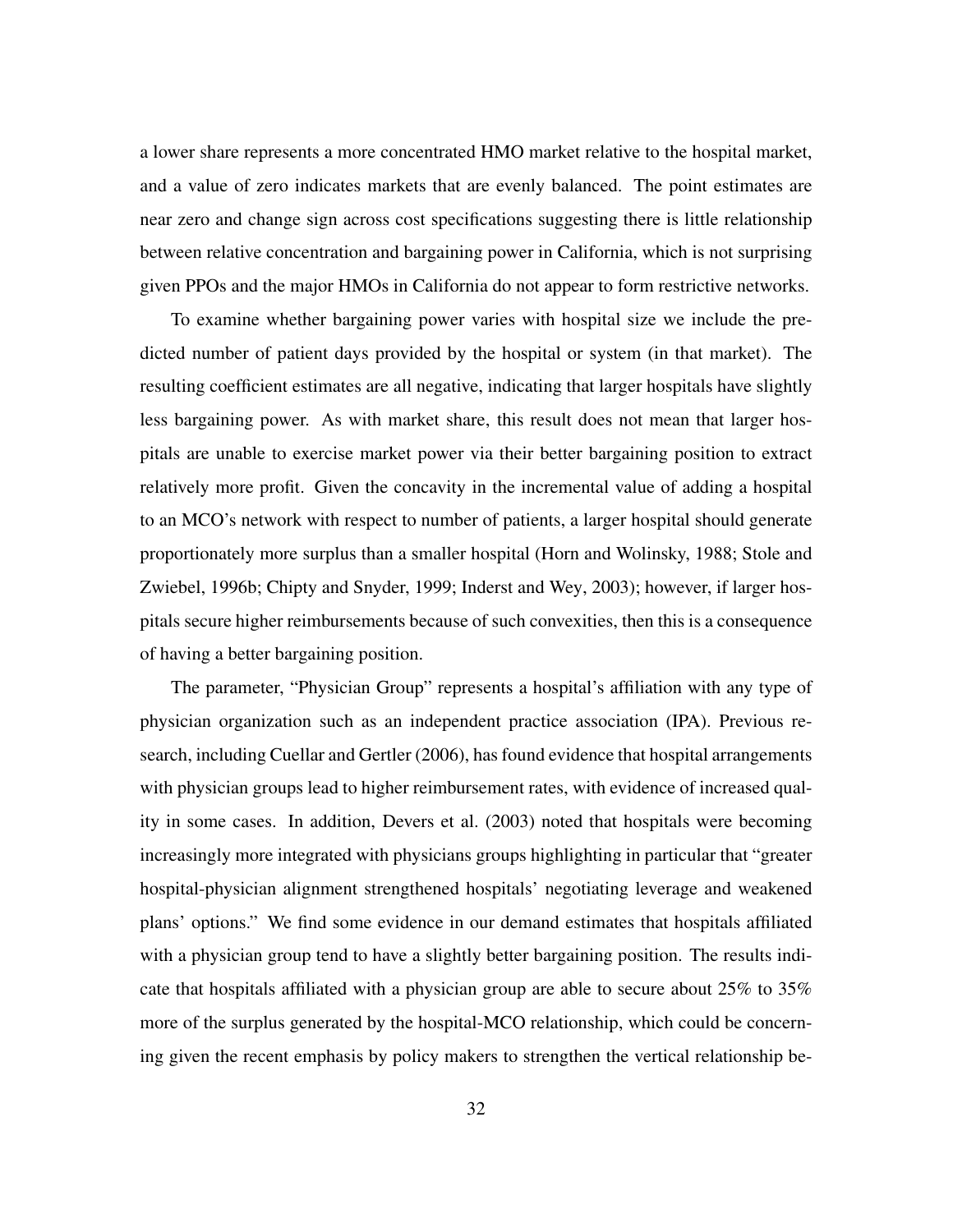tween physicians and hospitals through accountable care organizations.

Indicators for whether the hospital is a specialty hospital (as designated by the AHA), a certified trauma center, a teaching hospital, a for-profit hospital, or is in a rural location are included to further control for hospital differences that may lead to variation in bargaining power.<sup>31</sup> All of these indicators also appear in the demand model and impact hospitals' bargaining positions in various ways; however, including them in the bargaining model controls for any influence they may have on prices via the negotiation process. The results suggest that specialty, rural, and for-profit hospitals have lower bargaining power, though the estimates are generally only significant at the 10 percent level for rural hospitals and insignificant for specialty and for-profit. Teaching hospitals and trauma centers have higher bargaining power but the estimates are generally statistically insignificant.

The share of the hospital's discharges that come through the emergency room are also included to allow for the possibility that hospitals treating large numbers of emergency patients may differ in other unobserved ways or that emergency patients may be considered slightly differently in the underlying bargaining process. Our estimates suggest that hospitals with a higher share of emergency patients have slightly lower bargaining power, though the estimates are not statistically different from zero.

Lastly, some studies (e.g., Melnick and Keeler (2007); Ho (2009)) have found that system hospitals have higher reimbursement rates even after attempting to control for the effect of local market concentration. Our results also indicate that, in addition to improving their bargaining position by increasing concentration within a local patient market, system hospitals have significantly higher bargaining power and extract roughly 30% more of the surplus generated by the hospital-MCO relationship than comparable non-system hospitals. While these two sources of market power are theoretically distinct, one may be concerned that a possible underestimation of the strengthened bargaining position enjoyed by system hospitals could cause any remaining advantage in bargaining position to be mistakenly

 $31$  For hospital systems each of these variables represents the proportion of the system's hospitals in that local patient market for which the characteristic applies; e.g., a system consisting of four hospitals where 1 is a teaching hospital will have a value of .25.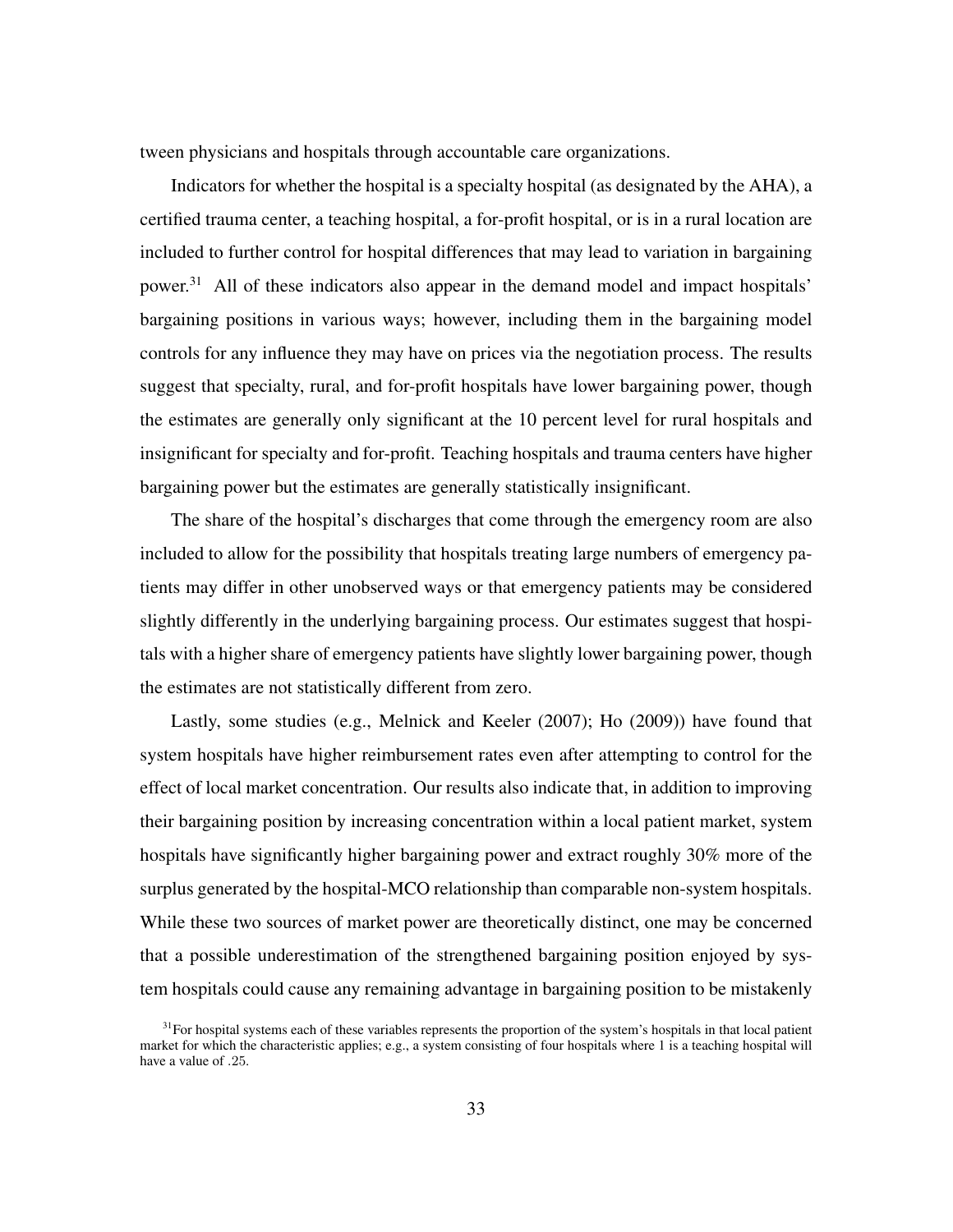| Dependent Var. = $\Delta \Pi_h$                                                                     | Cost Specification                    |                                       |                                       |                                      |                                      |                                      |  |  |
|-----------------------------------------------------------------------------------------------------|---------------------------------------|---------------------------------------|---------------------------------------|--------------------------------------|--------------------------------------|--------------------------------------|--|--|
| Output:                                                                                             |                                       | Patient Days                          |                                       | DRG-Weighted Discharges              |                                      |                                      |  |  |
| Patient Proportion:                                                                                 | $7.5\%$                               | 15%                                   | 30%                                   | $7.5\%$                              | 15%                                  | $30\%$                               |  |  |
| System Member<br>with local partners<br>without local partners                                      | $0.3506***$<br>(0.1270)<br>$0.2110**$ | $0.3877***$<br>(0.1348)<br>$0.2201**$ | $0.4557***$<br>(0.1466)<br>$0.2382**$ | $0.2886**$<br>(0.1326)<br>$0.2322**$ | $0.2956**$<br>(0.1366)<br>$0.2346**$ | $0.3138**$<br>(0.1464)<br>$0.2393**$ |  |  |
| $\Pr(\beta_{\mathsf{Sys}}^{\mathsf{No~Partners}} = \beta_{\mathsf{Sys}}^{\mathsf{Local~Partners}})$ | (0.1014)<br>0.1282                    | (0.1069)<br>0.0886                    | (0.1131)<br>0.0441                    | (0.1104)<br>0.4312                   | (0.1132)<br>0.4059                   | (0.1199)<br>0.3430                   |  |  |

TABLE 4—BARGAINING POWER WITH AND WITHOUT LOCAL PARTNERS

*Note:* Other than system membership, all specifications include the same covariates reported in Table 3. Standard errors are clustered by hospital and adjusted to account for data generated by first-stage regressions following Murphy and Topel (1985). Significance Levels:\*\*\*  $p < .01$ , \*\*  $p < .05$ , \*  $p < .1$ 

identified as additional bargaining power. To confirm that this is not driving the bargaining power result we run the same specifications reported in Table 3 but estimate separate bargaining power effects depending on whether or not a hospital has system partners within the same patient market. Table 4 reports the system membership estimates. The results show that even system members without local partners (i.e., those for which system membership generates no improvement in bargaining position) extract about 21 to 24 percent more of the contract surplus.

#### *D. Hospital Systems and Bargaining Power*

That system hospitals extract more of the surplus than equivalent non-system hospitals with and without any local partners—is an important finding in its own right. However, it would be helpful to identify any system characteristics that are associated with bargaining power to better understand its underlying source. As we discussed in the introduction, the theoretical literature on bargaining suggests that information asymmetries, relative risk aversion, and beliefs about the probability of a breakdown in negotiations can all affect relative bargaining power. It is not entirely clear what observable system characteristics are associated with these properties but we believe that the systems size and geographic distribution may be important. For example, larger systems can pool more information together giving it a relative advantage over hospitals without such data (as supported by the Tenet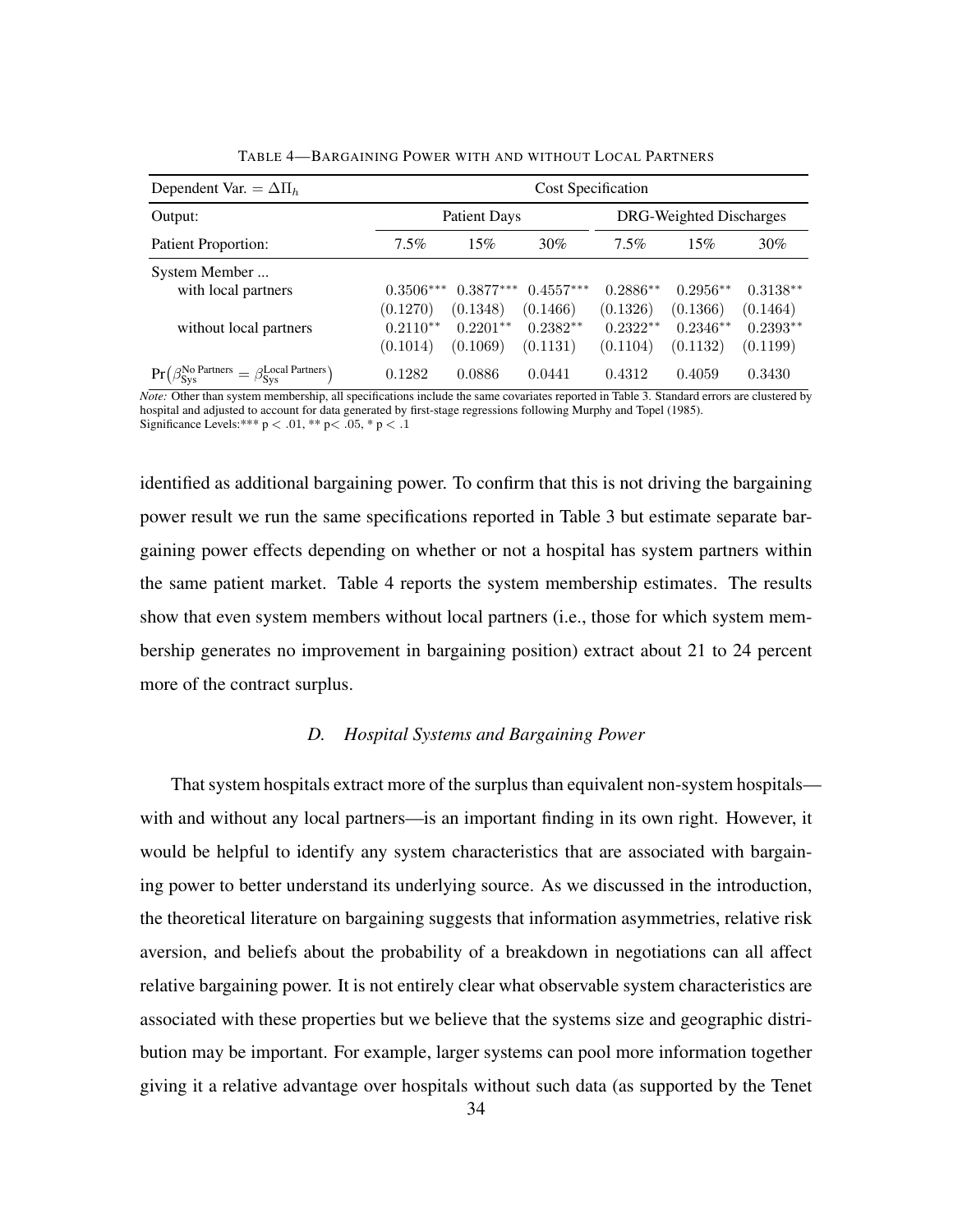example discussed in the introduction). Similarly, systems that are diversified into multiple states could also have greater opportunities to gather information and hone negotiation skills because they have to negotiate contracts with many different MCOs in many different markets compared to a large, regionally concentrated system such as Catholic Healthcare West. In addition to the informational advantage, larger systems may both be able to more credibly threaten to walk away from a negotiation while those that are more geographically distributed may be exposed to less risk from a breakdown in negotiations with any one MCO or more generally if the conditions that impact its member hospitals profits are less correlated.

Table 5 reports three specifications incorporating these system characters. All are respectively estimated using the patient-days and DRG-weighted discharge cost specifications and assume the representative MCO has a market share of 15%. Table 5 reports only the system related parameter estimates (see Appendix Tables B-3 and B-4 for complete estimates and additional specifications).

The first specification includes the total number of hospitals affiliated with that hospital's system nationwide and allows the estimate to vary depending on whether it is a for-profit hospital/system or not. We find that not-for-profit systems generally secure about 8 to 9 percent more of the contract surplus for every 10 hospitals in the system. The average not-for-profit hospital system in the US includes 19 hospitals implying that the average system extracts an additional 14 to 20 percent of the surplus generated by the contract than non-system hospitals. Including the square of the system size indicates that the marginal effect of additional hospitals decreases. For the largest not-for-profit systems such as Catholic Healthcare West, which had 43 acute-care hospitals in 2008, this translates into a substantial difference in bargaining power over a smaller system with otherwise similar characteristics. For-profit systems do not exhibit such a strong relationship, though the relationship is likely more difficult to identify given that there are only a few large for-profit systems in our data.

The second specification includes the number of states in which the system has hospi-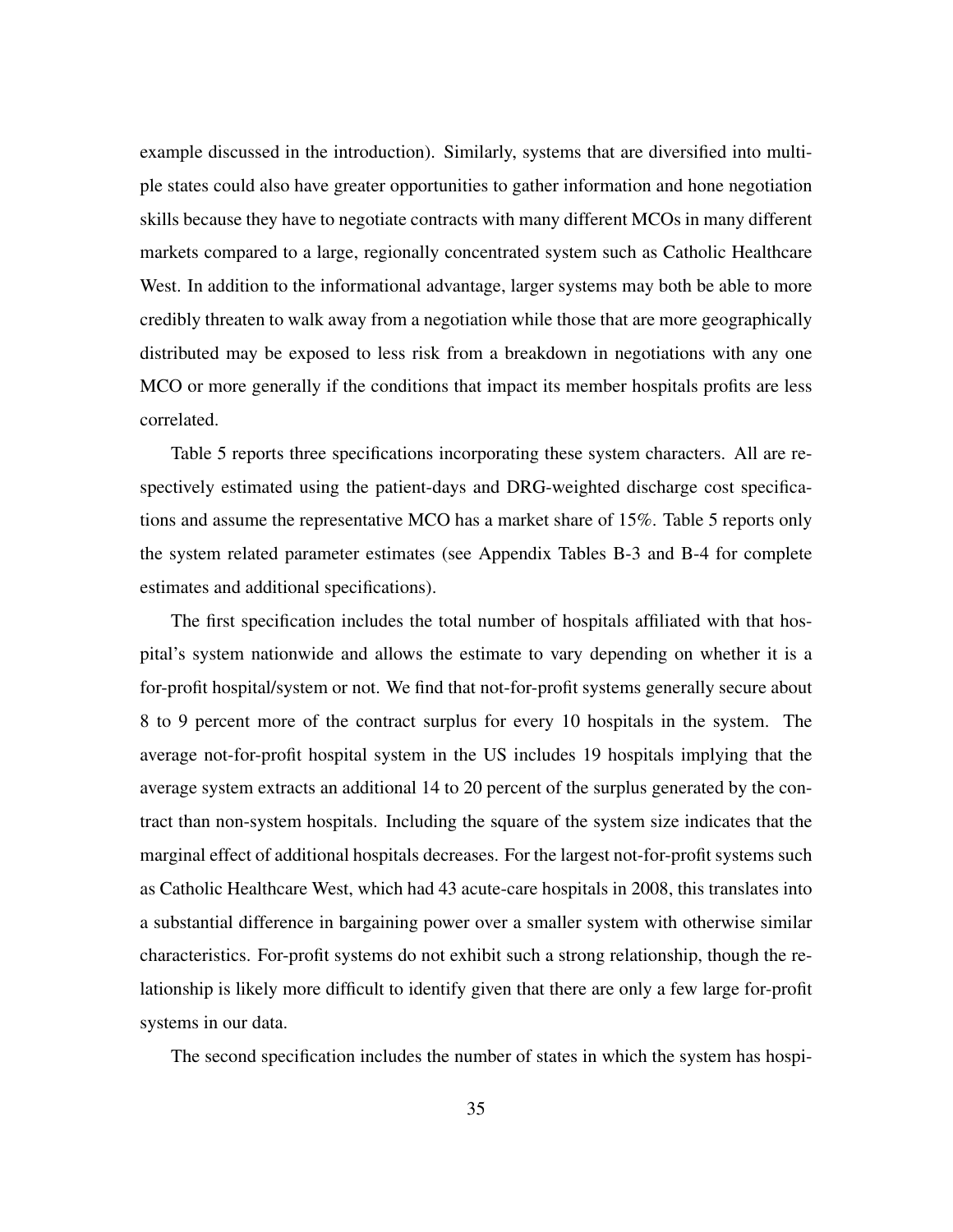| Output:                        |            | <b>Patient Days</b> |              |            | DRG-Weighted Discharges |              |
|--------------------------------|------------|---------------------|--------------|------------|-------------------------|--------------|
|                                | I          | $\mathbf{I}$        | Ш            | I          | $\mathbf{I}$            | Ш            |
| $FP \times System$ Member      | 0.1099     | 0.0703              | 0.0383       | 0.0966     | 0.0795                  | 0.1149       |
|                                | (0.3306)   | (0.3649)            | (0.3522)     | (0.2144)   | (0.2225)                | (0.2202)     |
| $NFP \times System$ Member     | 0.1580     | 0.1287              | $0.7828***$  | 0.1643     | 0.1213                  | $0.6671***$  |
|                                | (0.1483)   | (0.1299)            | (0.1864)     | (0.1512)   | (0.1190)                | (0.1968)     |
| $FP \times # Hospitals (10)$   | 0.0007     |                     |              | 0.0064     |                         |              |
|                                | (0.0102)   |                     |              | (0.0074)   |                         |              |
| NFP $\times$ # Hospitals (/10) | $0.0879**$ |                     |              | $0.0752**$ |                         |              |
|                                | (0.0433)   |                     |              | (0.0372)   |                         |              |
| $FP \times # States$           |            | $-0.0029$           |              |            | 0.0022                  |              |
|                                |            | (0.0104)            |              |            | (0.0079)                |              |
| NFP $\times$ # States          |            | $0.1065***$         |              |            | $0.0860***$             |              |
|                                |            | (0.0402)            |              |            | (0.0323)                |              |
| $FP \times Geographic$ Conc.   |            |                     | $-0.0180$    |            |                         | $-0.0629$    |
|                                |            |                     | (0.1547)     |            |                         | (0.1395)     |
| $NFP \times Geographic Cone.$  |            |                     | $-0.5587***$ |            |                         | $-0.4717***$ |
|                                |            |                     | (0.1743)     |            |                         | (0.1422)     |
| <b>Bargaining Power</b>        |            |                     |              |            |                         |              |
| Mean fitted value              | 0.6027     | 0.6301              | 0.6176       | 0.6027     | 0.6301                  | 0.6176       |
| Standard deviation             | 0.3103     | 0.3135              | 0.3069       | 0.3103     | 0.3135                  | 0.3069       |
| Adj. $R^2$                     | 0.9223     | 0.9231              | 0.9244       | 0.9223     | 0.9231                  | 0.9244       |
| N                              | 304        | 304                 | 304          | 304        | 304                     | 304          |

TABLE 5—SYSTEM CHARACTERISTICS AND BARGAINING POWER

*Note:* All regressions use 15% of predicted managed care patients for the change in cost calculation. Not all regressors are reported as each specification includes the same controls reported in Table 3. The full results are reported in Appendix B. Standard errors are clustered by hospital and adjusted to account for data generated by first-stage regressions following Murphy and Topel (1985). Significance Levels:\*\*\*  $p < .01$ , \*\*  $p < .05$ , \*  $p < .1$ 

tals. The estimated coefficients are positive and significant at the 5 percent level for not-forprofit hospitals and again reveal no systematic relationship for for-profit hospitals. Since some hospitals have a higher concentration of hospitals in certain states we also generate a *geographic concentration* index, which is an HHI-type measure of the sum of squares of the proportion of a system's hospitals in each state. For example, a system that concentrates within only one state (or a small number of states) will have a geographic concentration index of one (or nearly one) while a more geographically dispersed system will have a low geographic concentration. Specifications including the geographic concentration index suggest that geographically disperse not-for-profit systems have higher bargaining power while there continues to be no statistical difference for for-profit systems.

These results reveal that there is not only substantial variation in bargaining power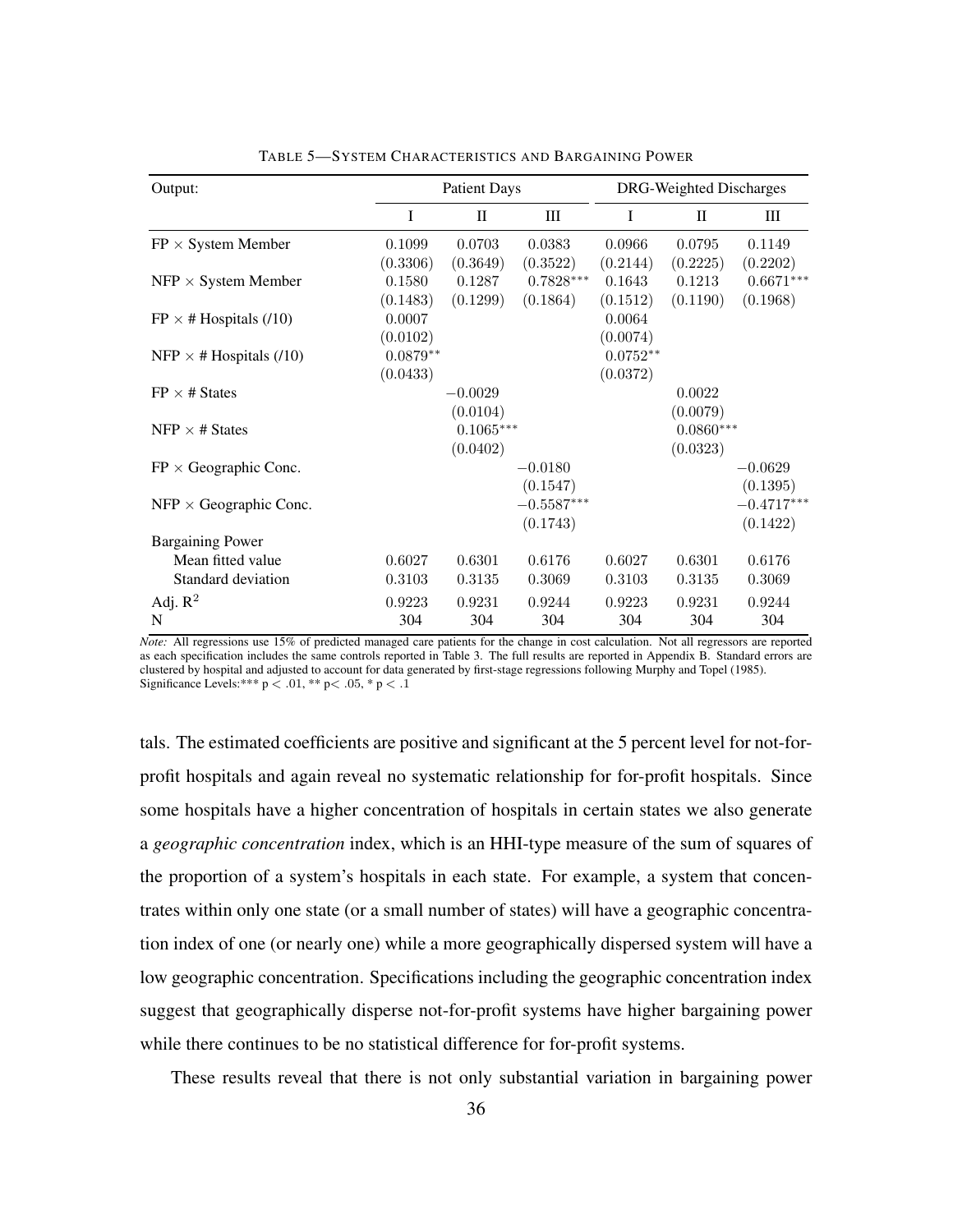across hospitals but that system membership and the size of the affiliated system are strong predictors of bargaining power. Furthermore, because system size and geographic distribution represent characteristics that are independent of any individual patient market it is unlikely that the bargaining power differences actually represent some residual or unmeasured differences in bargaining position within the local patient market not captured by the option demand framework. Recall that there may be variation in an individual hospital's bargaining power across negotiations with different MCOs that we are unable to identify using our hospital level data. The fact that we identify higher *aggregate* bargaining power for system hospitals is a strong indication that system membership systematically impacts the bargaining process in important ways.<sup>32</sup>

#### V. Bargaining Position Versus Bargaining Power

An important advantage of our empirical model is that it enables us to separately identify and study the relative impact of bargaining position and bargaining power on the hospitals' reimbursement rates. The effect of a better bargaining position for a system represents the additional markup in the system's average daily reimbursement that is attributable to its ability to adjust the disagreement point by threatening to withdraw all system members. Similarly, the impact of bargaining power is represented by the additional markup in the system's average daily reimbursement that is attributable to the larger bargaining power parameter associated with system characteristics that would not be present if each member hospital had operated individually.<sup>33</sup>

For each hospital system in each patient market we utilize the parameter estimates of the model to measure the improvements in bargaining position and bargaining power that the hospitals enjoy as a result of being in that system, and then separately compute the impact of each of these effects on the system's markups. Table 6 reports the 75th, 50th,

 $32$ One might be concerned that unobserved MCO characteristics that are correlated with bargaining power are also correlated with hospital system status. We believe this to not be the case, however. In examining the networks of hospitals for the top five HMOs (excluding Kaiser Permanente), which account for 78% of HMO patients, we cannot reject the null hypothesis that the distribution of system status or system size are the same using a pair-wise Chi-squared test for system status and a Kruskal-Wallis test for the system size.

<sup>&</sup>lt;sup>33</sup>The impact of bargaining power is calculated by changing the bargaining power parameter for the system while leaving the total surplus of the contract unchanged.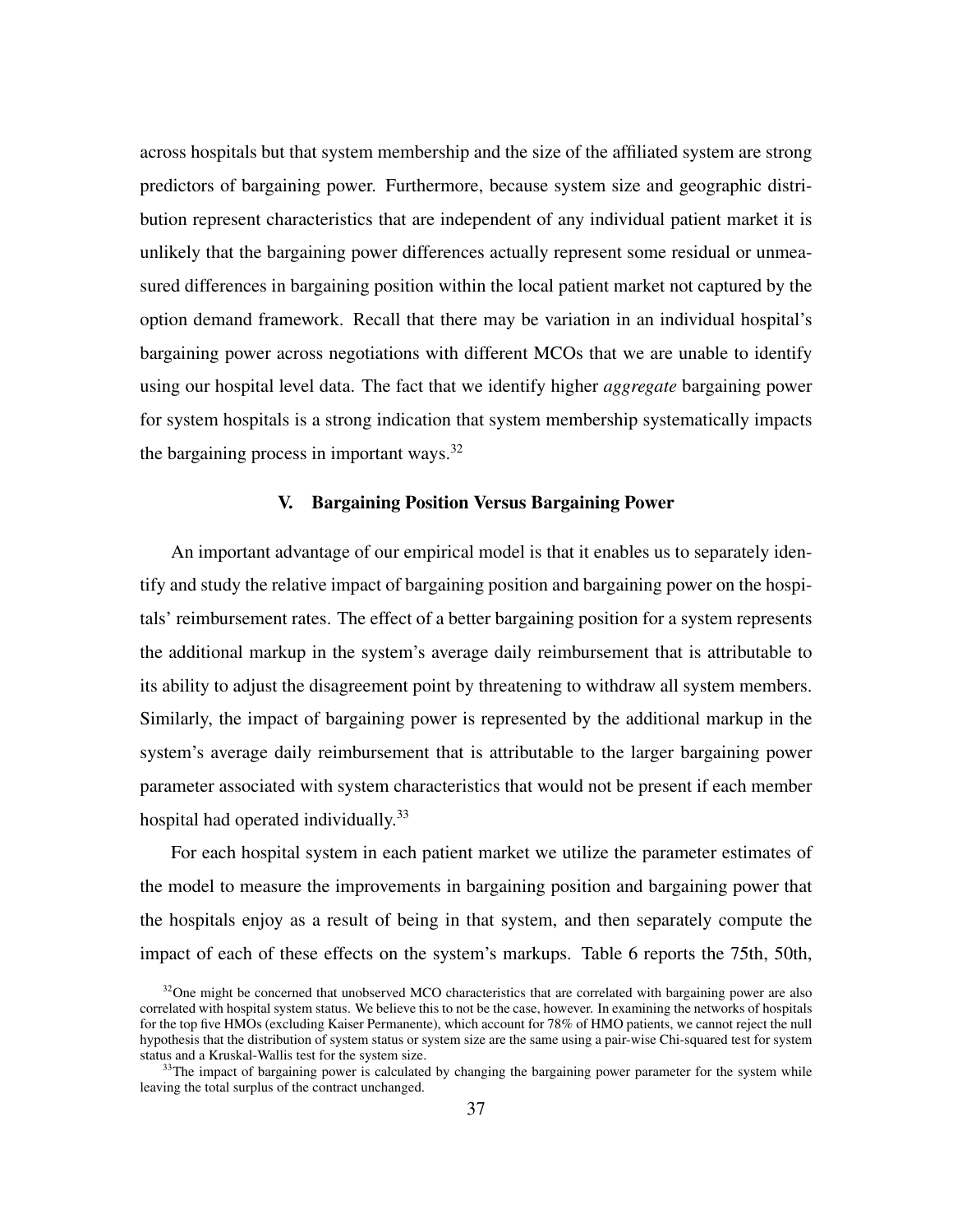|                                |                       |                                                                                  |                         |                      | <b>Bargaining Position</b>  |                                 |                         |                                                       |                                                   |
|--------------------------------|-----------------------|----------------------------------------------------------------------------------|-------------------------|----------------------|-----------------------------|---------------------------------|-------------------------|-------------------------------------------------------|---------------------------------------------------|
|                                |                       |                                                                                  | All System-Market Pairs |                      |                             |                                 |                         | <b>System-Market Pairs</b><br>with Multiple Hospitals |                                                   |
| Output                         |                       | Model 75th % 50th % 25th %                                                       |                         |                      | Mean                        |                                 | 75th % 50th % 25th %    |                                                       | Mean                                              |
| Patient<br>Days                | I<br>П<br>Ш           | 51.91<br>42.30<br>44.71                                                          | 1.48<br>1.12<br>1.15    | 0.00<br>0.00<br>0.00 | 87.34<br>75.38<br>78.62     | 138.38<br>114.45<br>120.50      | 31.32<br>25.93<br>27.88 | 9.23<br>8.10<br>8.73                                  | 158.88<br>137.12<br>143.02                        |
| DRG-<br>weighted<br>Discharges | I<br>$_{\rm II}$<br>Ш | 48.43<br>45.29<br>48.59                                                          | 1.38<br>1.35<br>1.41    | 0.00<br>0.00<br>0.00 | 82.70<br>83.99<br>89.27     | 132.73<br>127.02<br>137.17      | 31.37<br>30.46<br>33.22 | 10.55<br>10.24<br>10.65                               | 150.44<br>152.79<br>162.39                        |
|                                |                       | <b>Bargaining Power</b>                                                          |                         |                      |                             |                                 |                         |                                                       |                                                   |
|                                |                       | <b>System-Market Pairs</b><br>with Multiple Hospitals<br>All System-Market Pairs |                         |                      |                             |                                 |                         |                                                       |                                                   |
| Output                         |                       | Model 75th $\%$ 50th $\%$ 25th $\%$                                              |                         |                      | Mean                        |                                 | 75th % 50th % 25th %    |                                                       | Mean                                              |
| Patient<br>Days                | I<br>$_{\rm II}$<br>Ш | 1543.67 736.68 377.79<br>1103.13 666.13 150.76<br>1081.11 629.91                 |                         | 130.84               | 1026.56<br>773.97<br>749.45 | 1367.02 718.93 408.21<br>997.19 | 1078.73 679.55 184.15   | 660.59 130.84                                         | 938.17<br>752.16<br>719.73                        |
| DRG-<br>weighted<br>Discharges | I<br>$_{\rm II}$<br>Ш | 1572.70 941.79 396.49<br>1244.99<br>1207.79 735.30 309.08                        | 767.72                  | 302.54               | 1022.55<br>841.33<br>799.98 | 1115.64 753.20                  | 1072.05 737.84 405.30   | 371.71                                                | 1513.38 952.05 475.94 1028.56<br>860.07<br>832.36 |

#### TABLE 6—MARKUP OF AVERAGE DAILY REIMBURSEMENT

*Note:* The unit of observation is a System-market. Markups represent the increase in a hospital's average daily reimbursement rate that is attributable to system membership. The average for the hospital average daily reimbursement rate for privately insured manage care patients is \$3,616 in 2008. Output refers to which output is used to estimate the cost function. Statistics for Market Concentrated Systems are from those systems having more than one member hospital within the same patient market. There are 94 observations in the data consisting of systems having more than one hospital in a local patient market and 79 observations of systems only having one hospital in a local patient market.

and 25th percentiles as well as the average impacts of these two effects for each regression specification reported in Table 5. When there is just one system hospital in a particular patient market then system membership will not change a hospital's bargaining position as the disagreement point still involves removing only one hospital from patients' choice sets. Highlighting this, we separately calculate summary statistics using all system-market pairs and using only system-market pairs which have multiple hospitals within the same patient market.

The findings reveal that differences in bargaining power tend to contribute substantially more to a system's markup than differences in bargaining position. On average, differences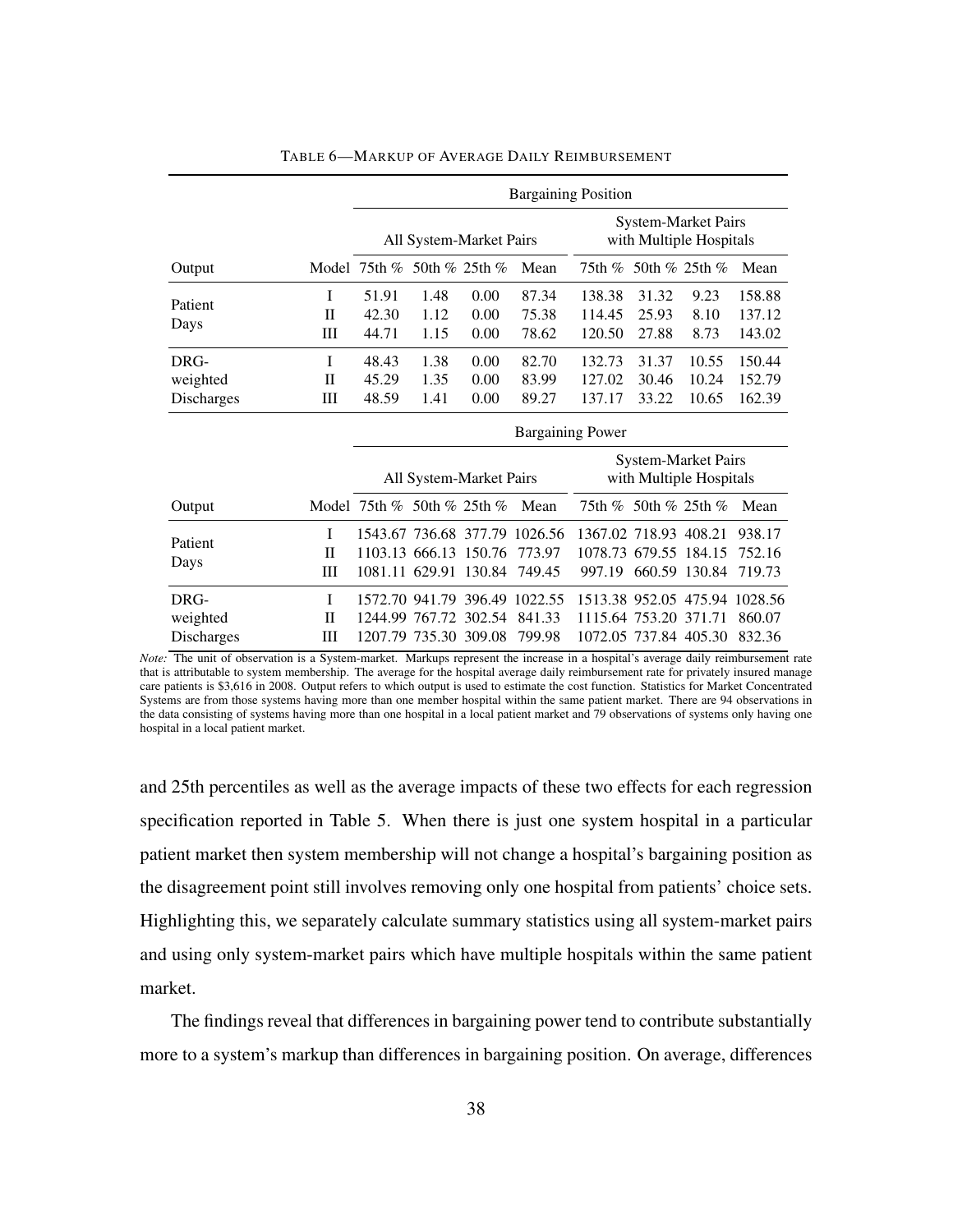in bargaining power are responsible for adding about \$850 using patient days and \$888 using DRG-weighted discharges to the average per diem reimbursement whereas differences in bargaining position add about \$146 using patient days and \$155 using DRG-weighted discharges to the average per diem reimbursement for those hospitals having other local system partners. These lower bargaining position effects occur because most systems do not increase hospital concentration substantially in California. For example, the average change in willingness-to-pay for systems having multiple hospitals in the same patient market is only 2 percent. However, there are some systems, such as Cottage Health System in Santa Barbara or Catholic Healthcare West in the San Luis Obispo area, that do increase concentration enough that their average daily rate is expected to increase by more than \$1,000.

While the greater bargaining power possessed by system hospitals allows them to earn substantially higher reimbursement rates, the magnitudes of these additional markups vary substantially across system hospitals. For example, in the DRG-weighed discharges specification there is about a \$800 to \$900 difference in the additional markup stemming from bargaining power for a hospital in the 75th percentile in comparison to a hospital in the 25th percentile. Nevertheless, differences in bargaining power across hospitals are clearly the strongest contributor to observed differences in reimbursement rates.

Before using these estimates to infer the impact of future mergers or acquisition it's important to note that these partial effects are based on observed differences in the equilibrium levels of bargaining power between system and non-system hospitals. While this raises the possibility that unobservable hospital characteristics may explain some of the variation, the overall magnitude of these differences still suggests that failing to account for bargaining power effects when analyzing the impact of a merger or system acquisition is likely to not only generate misleading predictions, but could *severely* underestimate the impact on prices when a system acquisition involves acquiring a hospital in a market in which the system has little to no presence.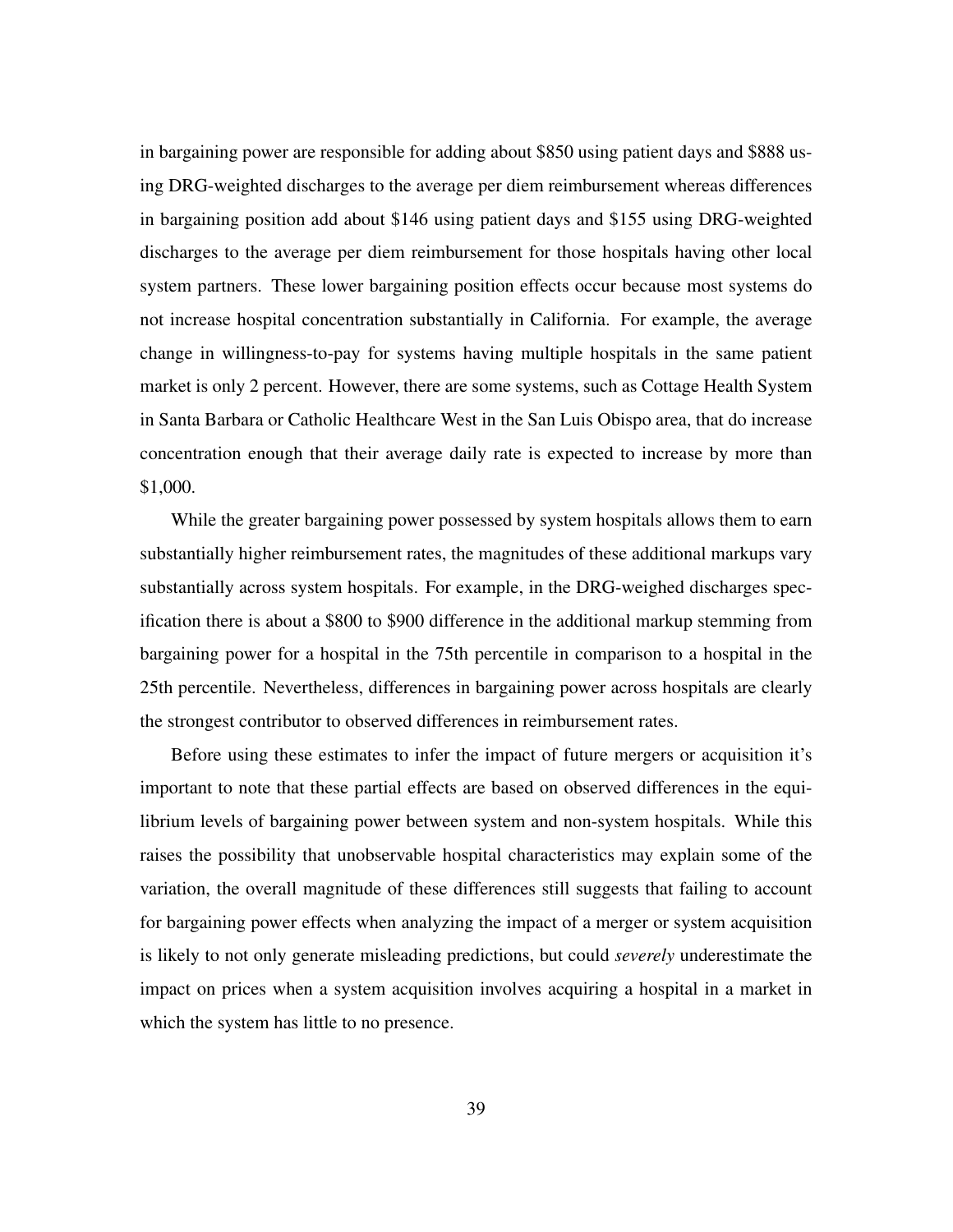#### VI. Conclusions

Our findings highlight an important, yet overlooked, channel through which hospital mergers may lead to higher reimbursement rates. While previous studies have shown that merging hospitals can increase their value to MCOs by reducing competition in the local market, our results suggest that mergers may also increase hospitals' bargaining power, allowing them to extract a larger proportion of their value from MCOs. After controlling for the differences in bargaining position we find that system hospitals do extract a larger proportion of their value to MCOs than similar non-system hospitals. Indeed, we find that on average differences in bargaining power contribute much more to the observed price differential between system and non-system hospitals than differences in hospital bargaining position.

The importance of the effect of bargaining power and its association with hospital systems raises important policy questions. Antitrust authorities have largely adopted the option demand approach developed by Town and Vistnes (2001) and Capps et al. (2003) for defining hospital markets and studying competition.<sup>34</sup> This methodology focuses entirely on identifying the effect of a change in bargaining position in the local patient market without considering the bargaining power effects we have identified. As a consequence, recent antitrust analysis has ignored how system affiliations outside the local market may impact prices. For example, an acquisition of a hospital by a large national chain may not increase concentration in the local market, but could increase prices if that hospital now has greater bargaining power due to its affiliation with the national system. Our results indicate that out-of-market acquisitions can generate price effects that merger simulations based on the option demand approach will not capture.

While our structural bargaining model uses economic theory to identify the bargaining power of individual hospitals, we do not rely on any particular theory in specifying the relationships between bargaining power and hospital characteristics. Our approach there-

<sup>&</sup>lt;sup>34</sup>See Dranove and Sfekas (2009) for an overview of how these methods have been used in antitrust cases. See Farrell et al. (2011) for a description of how the method is used in hospital cases specifically.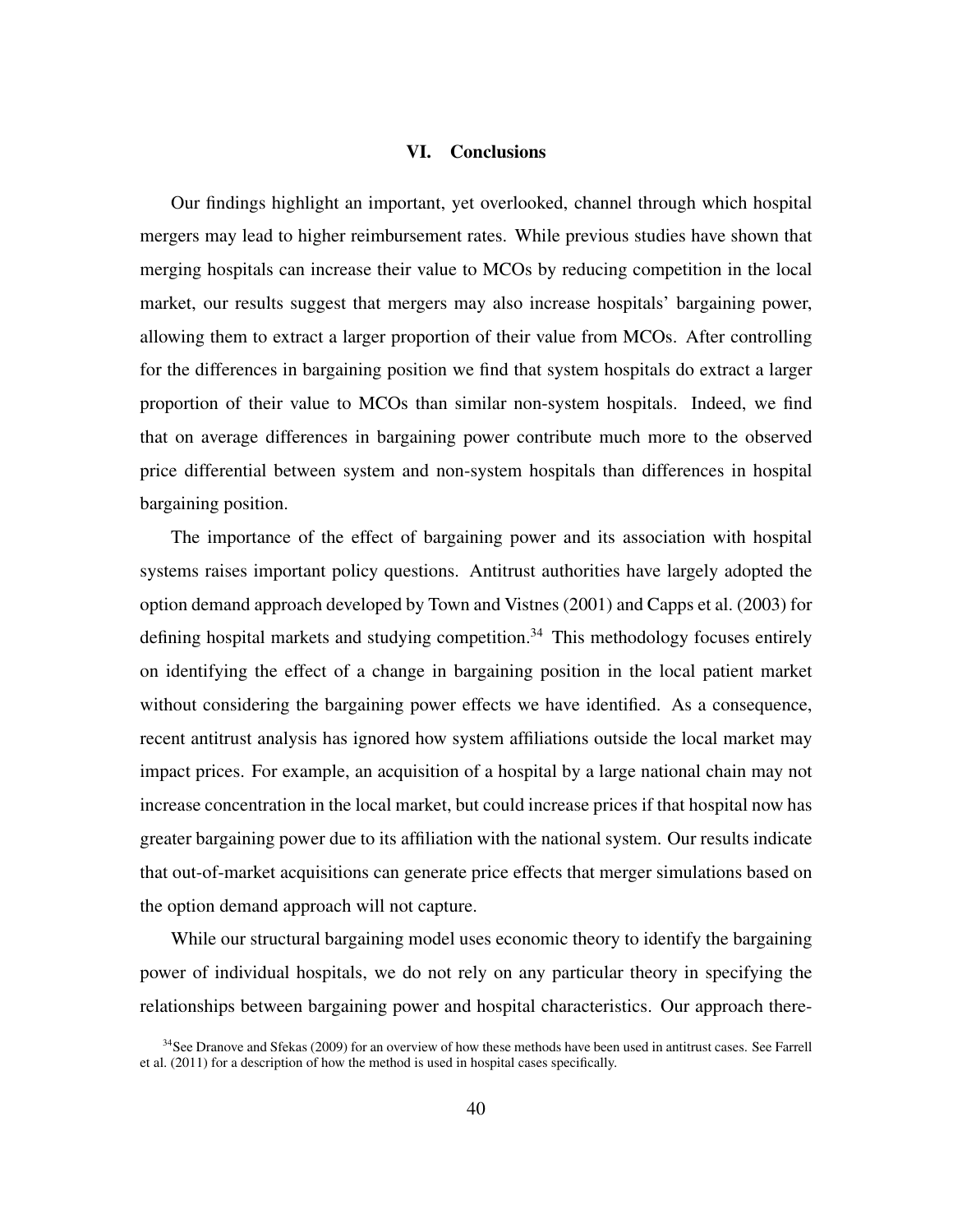fore can only identify correlations relating bargaining power to characteristics including: system membership, system size, and physician group affiliation. The findings, however, mirror several basic predictions from the theoretical bargaining literature. For example, if system hospitals have access to better skilled or informed negotiating teams, then they would exhibit more bargaining power compared to non-system hospitals. Additionally, system hospitals would have a bargaining advantage when negotiating with a risk averse MCO if they can more credibly signal a willingness to terminate negotiations or threaten to exclude all system members from the MCO's network. This latter argument in particular is consistent with concerns that hospital systems leverage their size, both within and across markets, by threatening significant disruption to a large number of the MCO's patients through network withdrawal. Nevertheless, future theoretical or empirical analysis of the mechanisms through which hospital systems or vertical integration more generally may impact bargaining power is likely to be particularly valuable.

#### **REFERENCES**

- American Hospital Association, "2009 Chartbook: Trends Affecting Hospitals and Health Systems," 2009.
- Baltagi, Badi H and James M Griffin, "Short and long run effects in pooled models," *International Economic Review*, 1984, *25*, 631–645.
- Bamezai, Anil and Glenn Melnick, "Marginal Cost of Emergency Department Outpatient Visits: An Update Using California Data," *Medical Care*, 2006, *44* (9), 835–841.
- Benko, Laura, "Ready to deal?," *Modern Healthcare;*, 2003, *33*, S7.
- Binmore, K., A. Rubinstein, and A Wolinsky, "The Nash Bargaining Solution in Economic Modelling," *Rand Journal of Economics*, 1986, *17*, 176–188.
- Boyd, Dawn and Larry Finman, "Managed Care: Mastering the Moving Parts," *Healthcare Financial Management*, 2010, *May*, 112–119.
- Brand, Keth, Gautam Gowrisankaran, Aviv Nevo, and Robert Town, "Mergers When Prices Are Negotiated: Evidence from the Hospital Industry," 2012. Working Paper.
- Brooks, John M., Avi Dor, and Herbert S. Wong, "Hospital-insurer bargaining: An empirical investigation of appendectomy pricing," *Journal of Health Economics*, 1997, *16*, 417–434.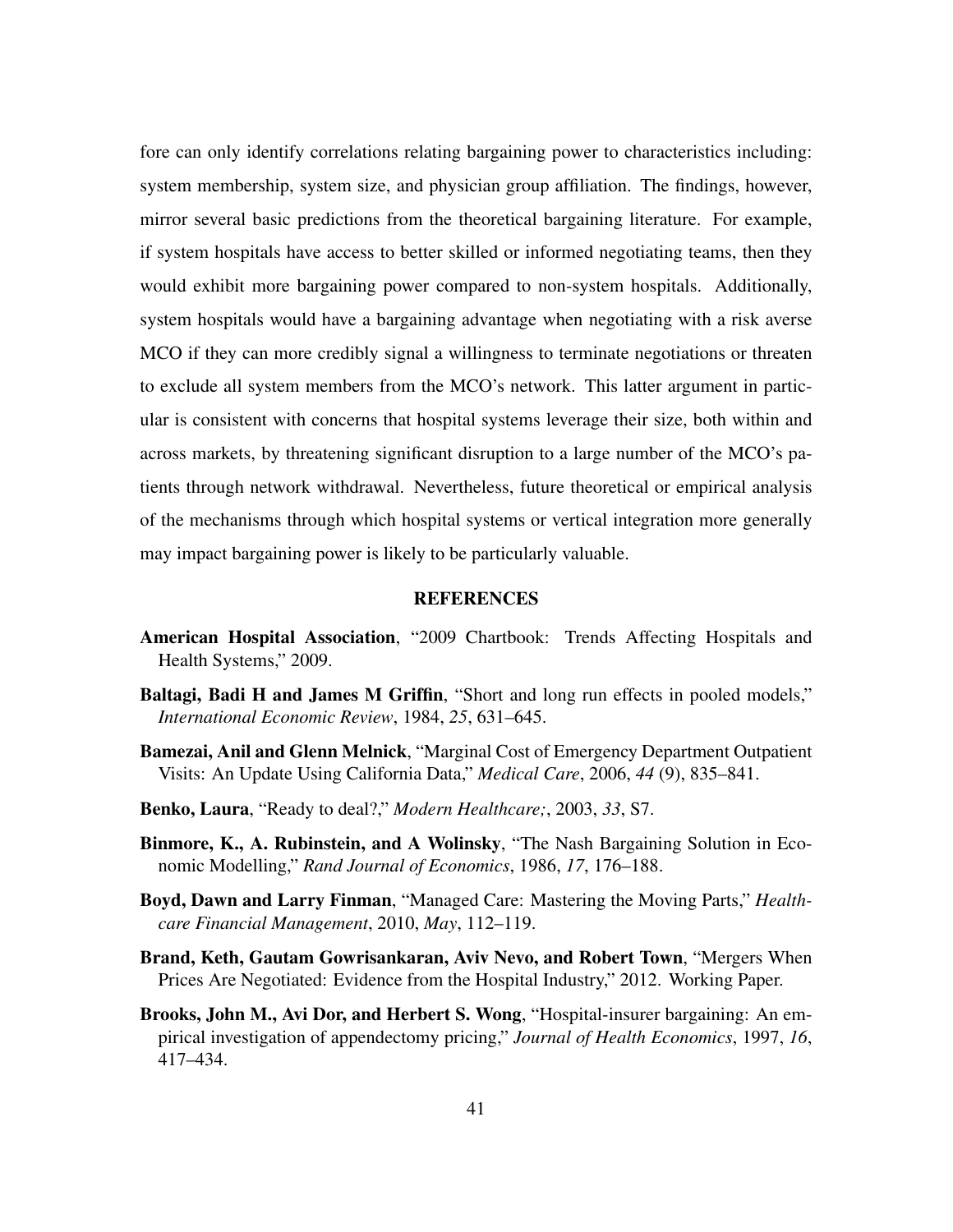- Capps, Cory, David Dranove, and Mark Satterthwaite, "Competition and market power in option demand markets," *RAND Journal of Economics*, 2003, *34* (4), 737–763.
- $\ldots$ , and Richard C. Lindrooth, "Hospital closures and economic efficiency," *Journal of Health Economics*, 2010, *29*, 87–109.
- Chipty, T. and C. M. Snyder, "The Role of Firm Size in Bilateral Bargaining," *Review of Economics and Statistics*, 1999, *81*, 326–340.
- Colias, Mike, "Ready To Rumble," *Hospitals and Health Networks*, 2006, *January*, 32–36.
- Crawford, Gregory S. and Ali Yurukoglu, "The Welfare Effects of Bundling in Multichannel Television Markets," *American Economic Review*, 2012, *102* (2), 643–685.
- Cremer, Jacques and Michael Riordan, "On Governing Multilateral Transactions with Bilateral Contracts," *RAND Journal of Economics*, 1987, *18*, 436–451.
- Cuellar, A.E. and P.J. Gertler, "Strategic integration of hospitals and physicians," *Journal of Health Economics*, 2006, *25* (1), 1–28.
- Devers, Kelly J., Lawrence P. Casalino, Liza S. Rudell, Jeffrey J. Stoddard, Linda R. Brewster, and Timothy K. Lake, "Hospitals Negotiating Leverage with Health Plans: How and Why Has It Changed?," *Health Services Research*, 2003, *38* (1), 419–446.
- Draganska, Michaela, Daniel Klapper, and Sofia B. Villas-Boas, "A Larger Slice or a Larger Pie? An Empirical Investigation of Bargaining Power in the Distribution Channel," *Marketing Science*, 2011, *29*, 57–74.
- Dranove, David and Andrew Sfekas, "The Revolution in Healthcare Antitrust: New Methods and Provocative Implications," *Milbank Quarterly*, 2009, *87* (3), 607–632.
- $\equiv$  and William D. White, "Emerging Issues in the Antitrust definition of Healthcare Markets," *Health Economics*, 1998, *7*, 167–170.
- $\equiv$ , M. Shanley, and W. White, "Price and Concentration in Hospital Markets: The Switch from Patient-Driven to Payer-Driven Competition," *Journal of Law and Economics*, 1993, *36*, 179–204.
- Duggan, Mark, "Hospital Ownership and Public Medical Spending," *Quarterly Journal of Economics*, 2000, *115* (4), 1343–1374.
- Farrell, Joseph, David J. Balan, Keith Brand, and Brett W. Wendling, "Economics at the FTC: Hospital Mergers, Authorized Generic Drugs, and Consumer Credit Markets," *Review of Industrial Organization*, 2011, *39* (4), 271–296.
- Fournier, Gary M. and Jean M. Mitchell, "New Evidence on the Performance Advantages of Multihospital Services," *Review of Industrial Organization*, 1997, *12*, 703–718.
- Fudenberg, Drew and Jean Tirole, "Sequential Bargaining with Incomplete Information," *Review of Economic Studies*, 1983, *50* (2), 221–247.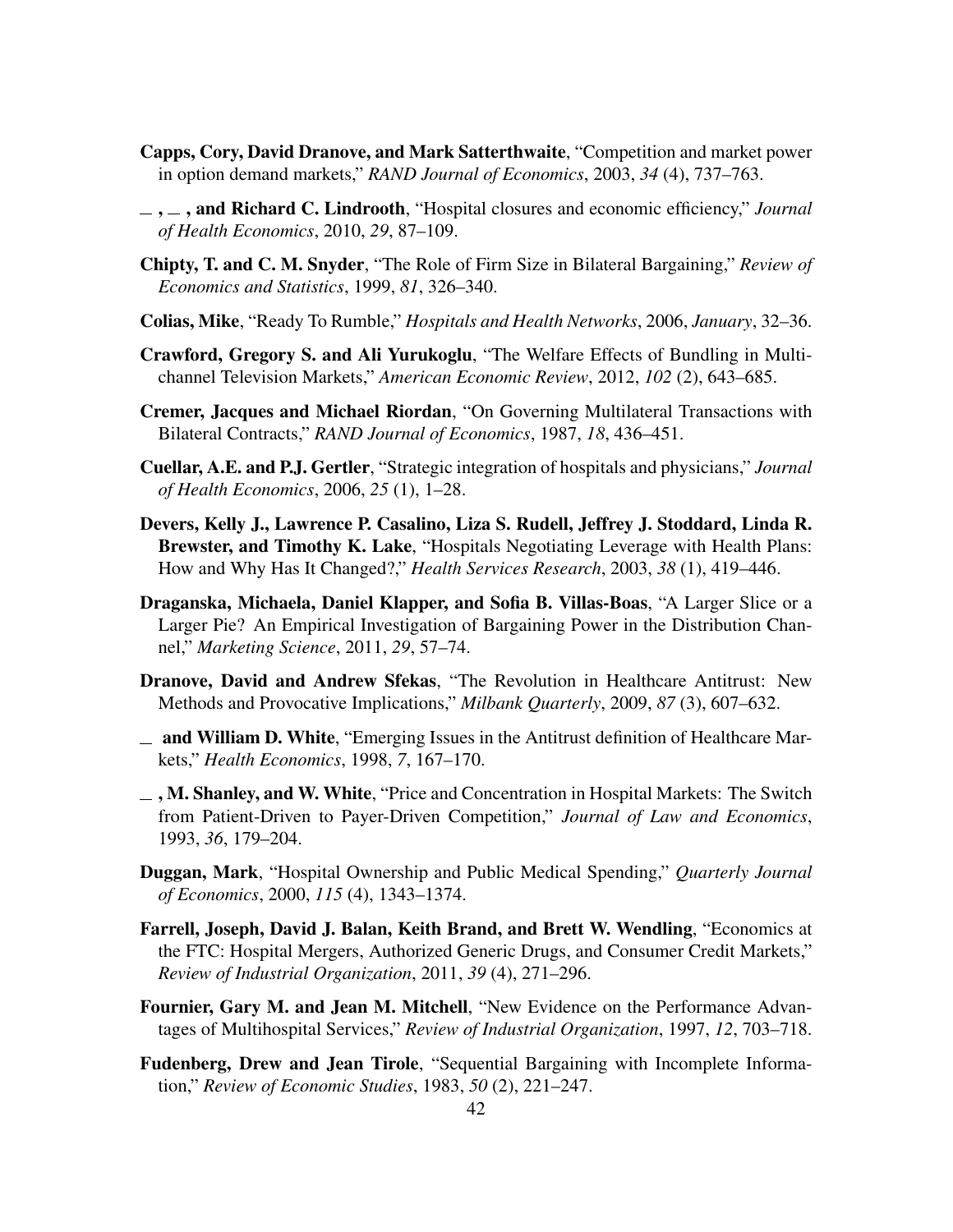- Ginsburg, Paul B., "Wide Variation in Hospital and Physician Payment Rates Evidence of Provider Market Power," *HSC Research Brief No.*, 2010, *November* (11), 1–11.
- Grennan, Matthew, "Price Discrimination and Bargaining: Empirical Evidence from Medical Devices," *American Economic Review*, 2013, *103* (1), 145–177.
- Ho, Katherine, "The Welfare Effects of Restricted Hospital Choice in the US Medical Care Market," *Journal of Applied Econometrics*, 2006, *21*, 1039–1079.
- , "Insurer-Provider Networks in the Medical Care Market," *American Economic Review*, 2009, *99* (1), 393–430.
- Horn, H. and A. Wolinsky, "Bilateral Monopolies and Incentives for Merger," *Rand Journal of Economics*, 1988, *19*, 408–419.
- Inderst, R. and C. Wey, "Bargaining, mergers, and technology choice in bilaterally oligopolistic industries," *RAND Journal of Economics*, 2003, *34*, 1–19.
- Kaiser Family Foundation, "How Competitive are State Insurance Markets?," 2011.
- Keeler, E., G. Melnick, and J. Zwanziger, "The Changing Effects of Competition on Non-profit or For-profit Hospital Pricing Behavior," *Journal of Health Economics*, 1999, *18*, 69–86.
- Kihlstrom, Richard, Alvin Roth, and David Schmeidler, "Risk Aversion and Solutions to Nash's Bargaining Problem," in 0. Moeschlin and D. Pallaschke, eds., *Game Theory and Mathematical Economics*, Amsterdam: North Holland, 1981, chapter Risk Aversion and Solutions to Nash's Bargaining Problem, pp. 65–71.
- Kongstvedt, Peter R., *The Managed Health Care Handbook*, Aspen Publishers, Inc., 2001.
- Lowes, Robert, "Negotiations," *Medical Economics*, 2008, *January 4*, 16–21.
- Melnick, Glenn and Emmett Keeler, "The effects of multi-hospital systems on hospital prices," *Journal of Health Economics*, 2007, *26*, 400–413.
- Meza, Sergio and K. Sudhir, "Do private labels increase retailer bargaining power?," *Quantatative Marketing and Economics*, 2010, *8* (3), 333–363.
- Murphy, Kevin and Robert Topel, "Estimation and inference in two-step econometric models," *Journal of Business and Economic Statistics*, 1985, *3* (4), 370–379.
- Nash, John F., "The bargaining problem," *Econometrica*, 1950, *18*, 155–162.
- , "Two-person cooperative games," *Econometrica*, 1953, *21*, 129–140.
- Osten, Jyoti, "Leave no money on the table," *Healthcare Financial Management*, 2011, *March*, 88–90.
- Rollins, Gina, "Hospitals and physicians use public appeals to play hard ball in contract negotiations," *Managed Care Outlook*, 2000, *13* (33), 1–5.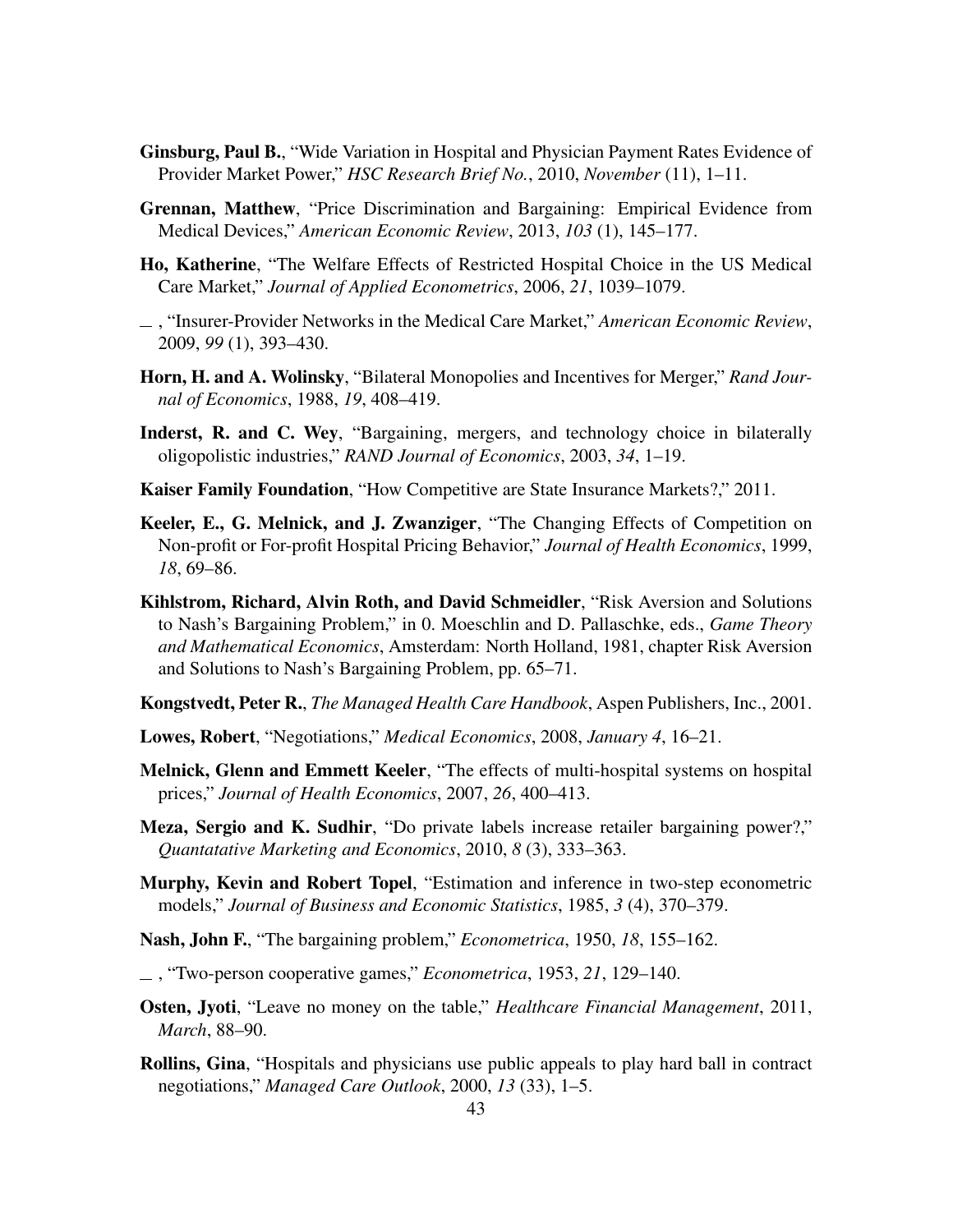- Roth, Al, "A Note on Risk Aversion in a Perfect Equilibrium Model of Bargaining," *Econometrica*, 1985, *53*, 207–211.
- Rubinstein, Ariel, Zvi Safra, and William Thomson, "On the Interpretation of the Nash Bargaining Solution and Its Extension to Non-Expected Utility Preferences," *Econometrica*, 1992, *60* (5), 1171–1186.
- Sloan, Frank A., "Not-For-Profit Ownership and Hospital Behavior," in A. J. Culyer and J. P. Newhouse, eds., *Handbook of Health Economics*, Vol. 1, Elsevier, 2000, chapter 21, p. 11411174.
- Sobel, Joel and Ichiro Takahashi, "A Multistage Model of Bargaining," *Review of Economic Studies*, 1983, *50* (3), 411–426.
- Stole, L.A. and J. Zwiebel, "Intra-Firm Bargaining under Non-binding Contracts," *Review of Economic Studies*, 1996, *63*, 375–410.
- $\equiv$  and  $\equiv$ , "Organizational Design and Technology Choice Under Intrafirm Bargaining," *American Economic Review*, 1996, *86*, 195–222.
- Town, Robert and Gregory Vistnes, "Hospital Competition in HMO Networks," *Journal of Health Economics*, 2001, *20*, 733–753.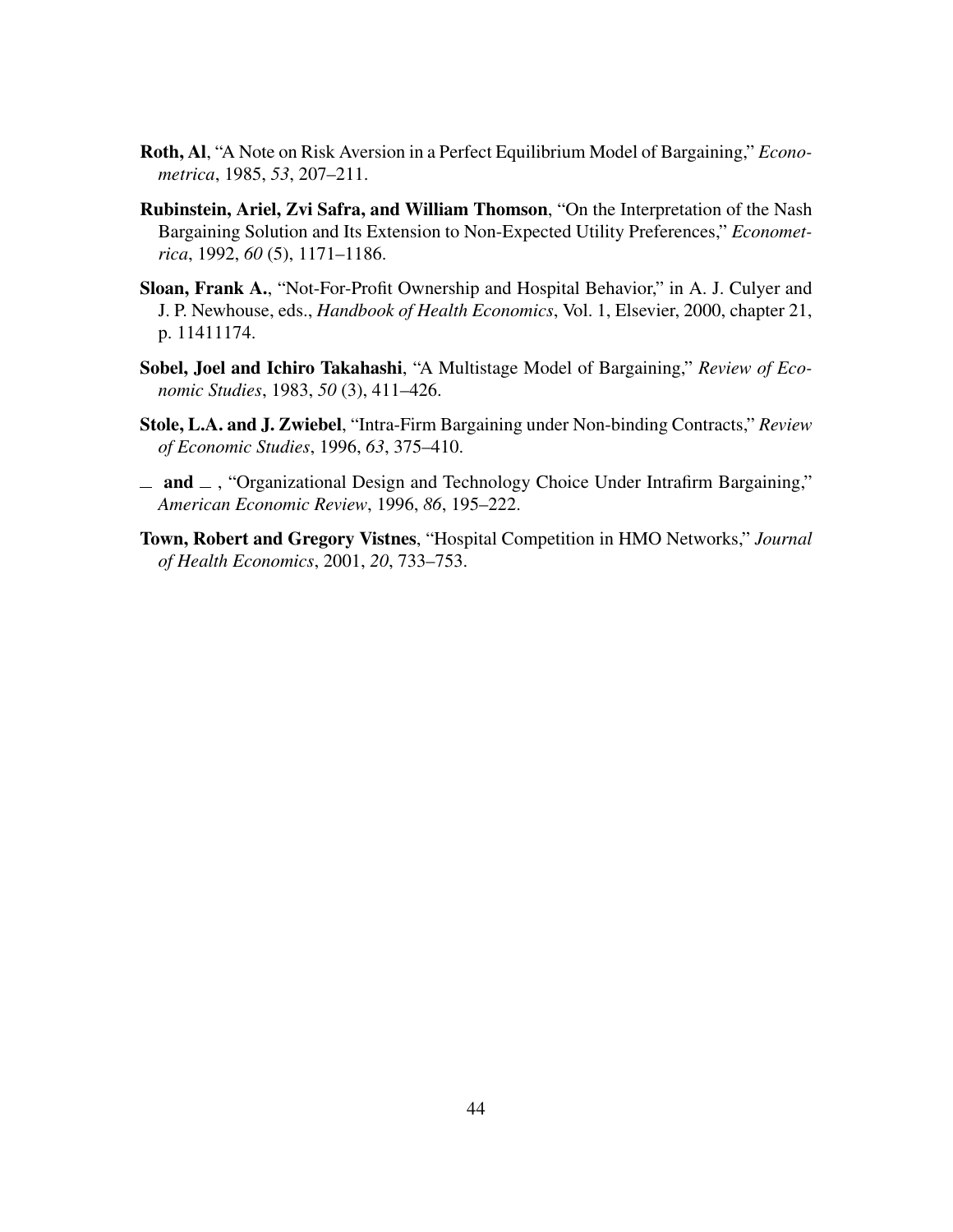# Online Appendix, Not for Publication

# APPENDIX A.

| Service Name                                                 | Diagnostic Category                 |
|--------------------------------------------------------------|-------------------------------------|
| <b>Emergency Room</b>                                        | Unrestricted <sup>†</sup>           |
| Magnetic resonance imaging                                   | Unrestricted                        |
| Neurological services                                        | Nervous System                      |
| Adult diagnostic/invasive catheterization Circulatory System |                                     |
| Adult cardiac surgery                                        | Circulatory System                  |
| Esophageal impedance study                                   | Digestive System                    |
| Bariatric/weight control services                            | Digestive System                    |
| Medical/surgical intensive care                              | Unrestricted                        |
| Orthopedic services                                          | Musculoskeletal System              |
| Burn care                                                    | Skin, Subcutaneous Tissue & Breast  |
| Nutrition programs                                           | Endocrine, Nutritional, & Matabolic |
| Obstetrics care                                              | Pregnancy & Childbirth              |
| Ultrasound                                                   | Pregnancy & Childbirth              |
| <b>Birthing Room</b>                                         | Pregnancy & Childbirth              |
| Oncology services                                            | Any DRG associated with a cancer    |
| Chemotherapy                                                 | Any DRG associated with a cancer    |

#### TABLE A-1—INCLUDED SERVICES BY DIAGNOSTIC CATEGORY

*Note:* † Included only for discharges that were not scheduled 24 hours in advance. All services also include an interaction with travel time in the demand model.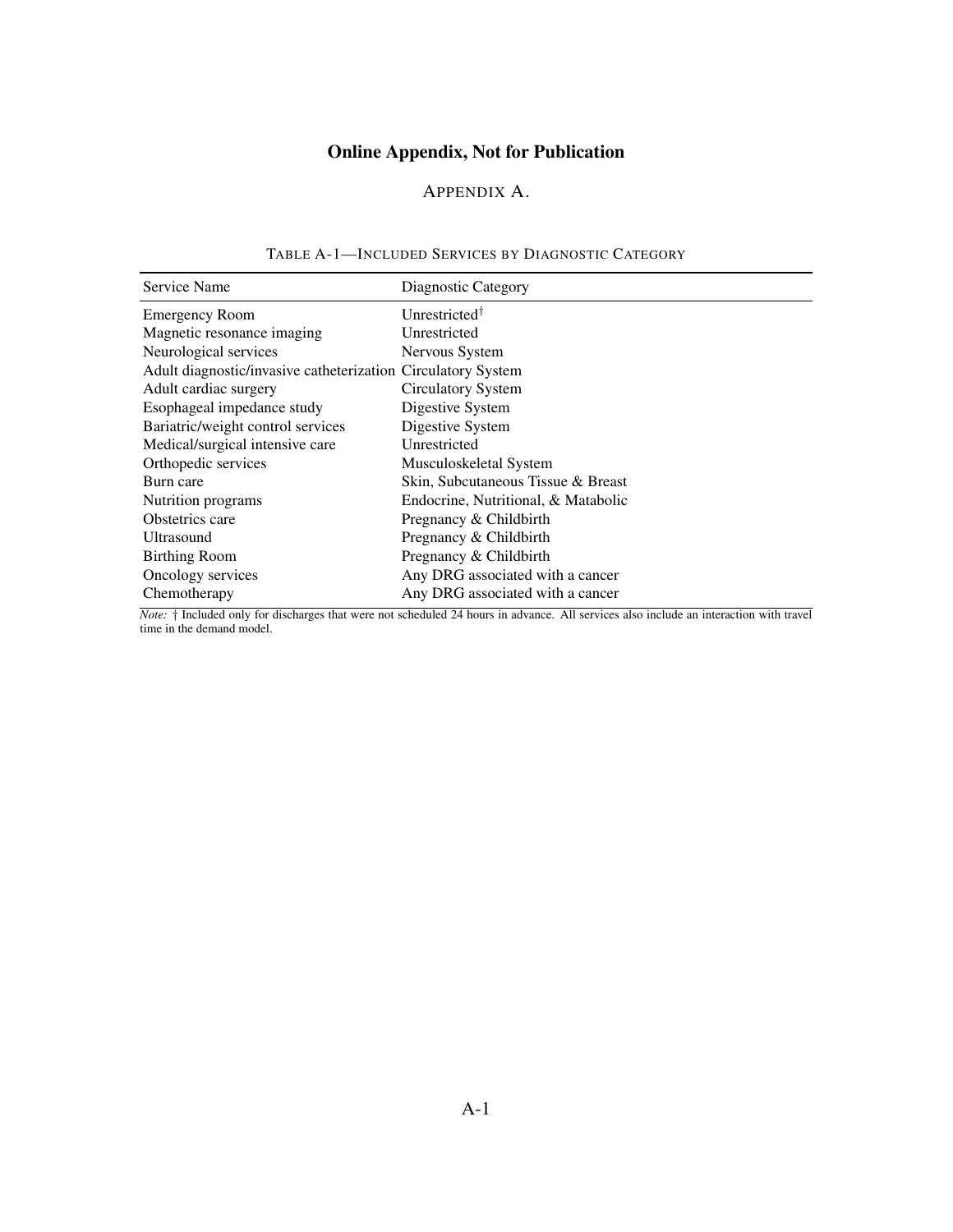| <b>HMO</b>                                        | Enrollment<br><b>Share</b> |
|---------------------------------------------------|----------------------------|
| <b>Blue Cross of California</b>                   | 3.913.413 0.2605           |
| California Physicians' Service                    | 2,617,096 0.1742           |
| Health Net of California, Inc.                    | 2,123,679 0.1414           |
| PacifiCare of California                          | 1,283,343 0.0854           |
| Local Initiative Health Authority For L.A. County | 773,455 0.0515             |
| Aetna Health of California, Inc.                  | 459,827 0.0306             |
| Inland Empire Health Plan                         | 382,265 0.0255             |
| <b>Orange County Health Authority</b>             | 351,056 0.0234             |
| Molina Healthcare of California                   | 321.744 0.0214             |
| Heritage Provider Network, Inc.                   | 321,234 0.0214             |
| Total                                             | 15.020.203 1.0000          |

TABLE A-2—TOP 10 MANAGED CARE COMPANIES

*Note:* Kaiser Permanente is omitted because it is an integrated manage care network and is excluded from our data.

| Type          | Characteristic Frequency Type |                             | <b>Characteristic Frequency</b> |      |
|---------------|-------------------------------|-----------------------------|---------------------------------|------|
|               | <b>Control Government</b>     | .199 Conditional Government |                                 | .093 |
|               | For-Profit                    | .271 on System For-Profit   |                                 | .324 |
|               | Non-Profit                    | .530 Membership Non-Profit  |                                 | .583 |
| <b>Status</b> | Teaching                      | .073 Physician              | GPWW                            | .021 |
|               | Rural                         | $.184$ Arrangement IPA      |                                 | .163 |

TABLE A-3—ALL HOSPITAL CHARACTERISTICS  $(N = 343)$ 

*Note:* There is no statistical difference between the probability of being a for-profit hospital conditional on being a private hospital in a system  $(p < .10)$ .

| # Hospitals |           | Freq. Percent | Cum.   |
|-------------|-----------|---------------|--------|
| $1 - 9$     | 276,130   | 20.28         | 20.28  |
| $10 - 19$   | 317,505   | 23.32         | 43.60  |
| $20 - 29$   | 155,822   | 11.44         | 55.04  |
| $30 - 39$   | 106.962   | 7.86          | 62.90  |
| $40 - 49$   | 66,530    | 4.89          | 67.79  |
| $50 - 59$   | 114,027   | 8.37          | 76.16  |
| $60 - 69$   | 125,386   | 9.21          | 85.37  |
| 70 - 79     | 51,852    | 3.81          | 89.18  |
| $80 - 89$   | 52,555    | 3.86          | 93.04  |
| $90 - 99$   | 71,566    | 5.26          | 98.29  |
| $100 - 109$ | 22,866    | 1.68          | 99.97  |
| 111 - 119   | 361       | 0.03          | 100.00 |
| Total       | 1,361,562 | 100.00        |        |

TABLE A-4—CHOICE SET FREQUENCY DISTRIBUTION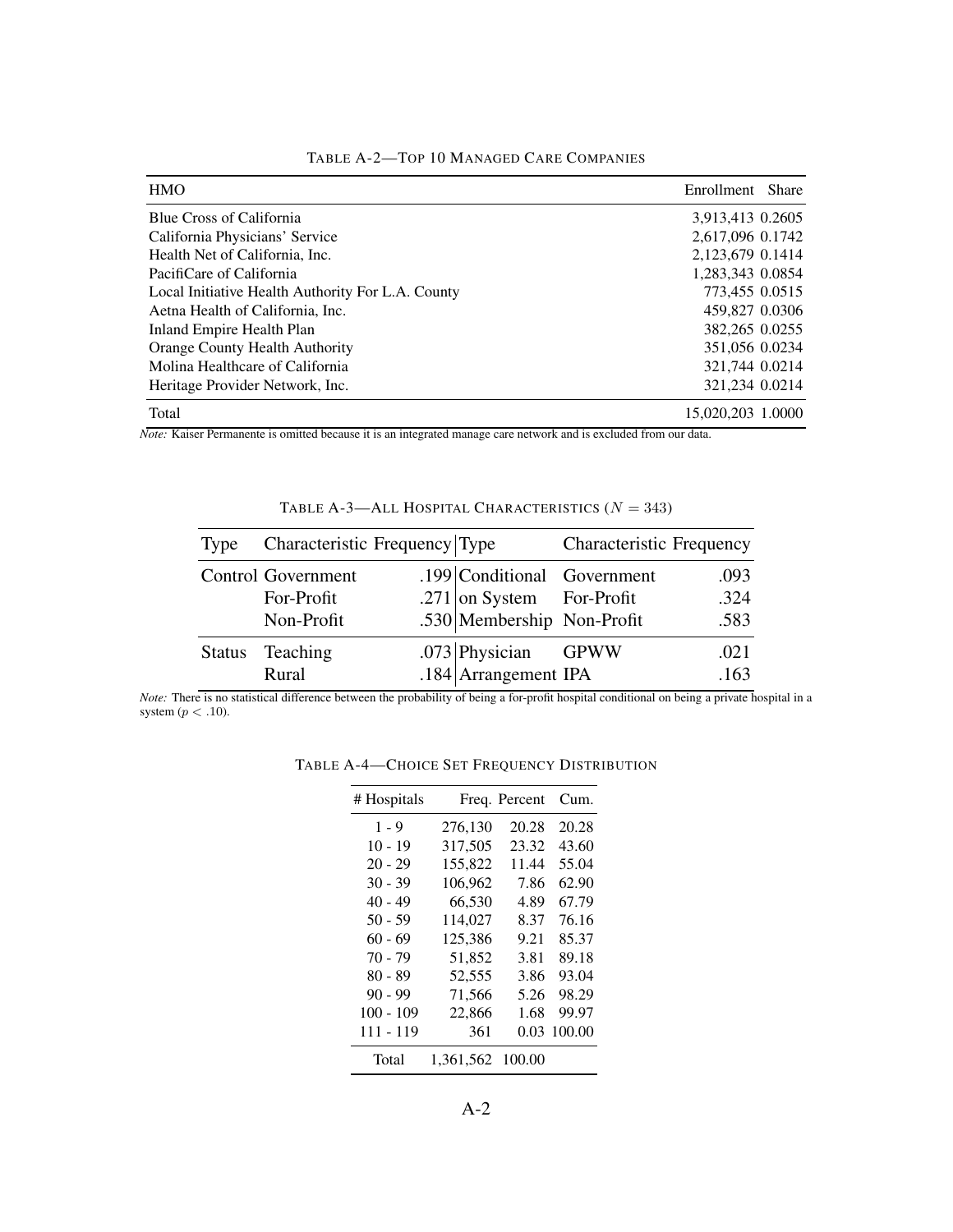|                    |      | Percentile |      |      |      |                  |      |      |      |      |
|--------------------|------|------------|------|------|------|------------------|------|------|------|------|
| <b>HMO</b>         | 99th | 95th       | 90th | 75th | 50th | 25 <sub>th</sub> | 10th | 5th  | 1st  | Mean |
| <b>Blue Shield</b> | 1.00 | 1.00       | 1.00 | 0.92 | 0.77 | 0.55             | 0.42 | 0.32 | 0.14 | 0.72 |
| HPA/PacifiCare     | 1.00 | 1.00       | 1.00 | 1.00 | 0.92 | 0.65             | 0.54 | 0.36 | 0.20 | 0.82 |
| Aetna              | 1.00 | 0.95       | 0.82 | 0.61 | 0.43 | 0.32             | 0.27 | 0.18 | 0.11 | 0.48 |
| Health Net of CA   | 1.00 | 1.00       | 1.00 | 0.99 | 0.81 | 0.58             | 0.42 | 0.30 | 0.18 | 0.75 |
| <b>Blue Cross</b>  | 1.00 | 1.00       | 1.00 | 1.00 | 0.94 | 0.71             | 0.55 | 0.45 | 0.20 | 0.84 |
| Total              | 1.00 | 1.00       | 1.00 | 1.00 | 0.84 | 0.60             | 0.42 | 0.31 |      |      |

TABLE A-5—HMO HOSPITAL INCLUSION

*Note:* This table reports the share of hospitals in a patient's provider network (by HMO) for the HMO patients used in the bargaining analysis. Observations are at the patient level.

|  |  | FIGURE A-1. LOCALIZED SYSTEMS: AHMC, INC. |  |  |  |
|--|--|-------------------------------------------|--|--|--|
|--|--|-------------------------------------------|--|--|--|

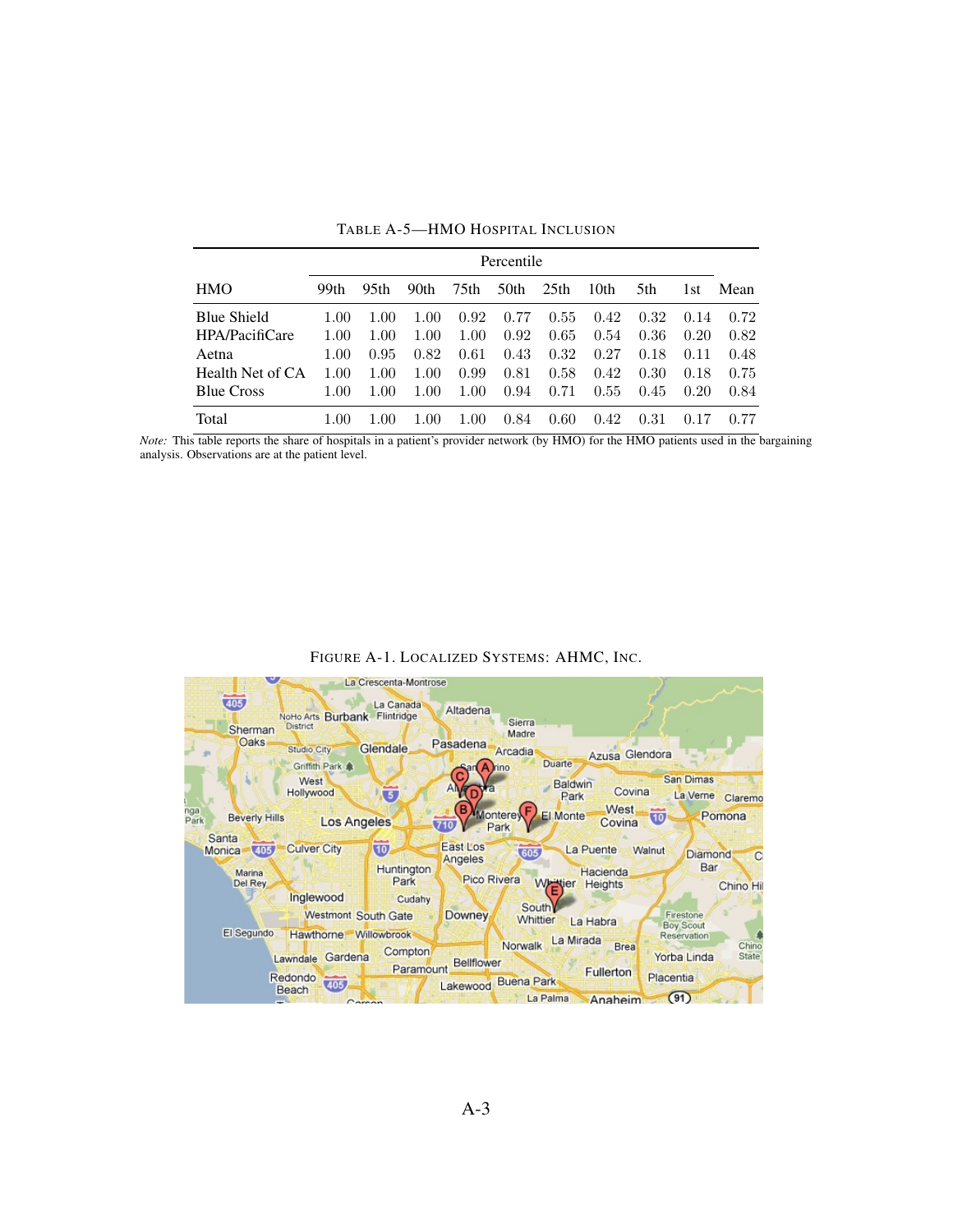|                  |                         | System-Market<br>Observations |       |                | Hospital<br>Observations |       |
|------------------|-------------------------|-------------------------------|-------|----------------|--------------------------|-------|
| # System Members | ${\bf N}$               | Freq.                         | Cum.  | ${\bf N}$      | Freq.                    | Cum.  |
| $\mathbf{1}$     | 133                     | 43.75                         | 43.75 | 133            | 27.2                     | 27.2  |
| $\overline{c}$   | 10                      | 3.29                          | 47.04 | 16             | 3.27                     | 30.47 |
| 3                | 7                       | 2.3                           | 49.34 | 19             | 3.89                     | 34.36 |
| 4                | 11                      | 3.62                          | 52.96 | 38             | 7.77                     | 42.13 |
| 5                | 9                       | 2.96                          | 55.92 | 24             | 4.91                     | 47.03 |
| 6                | 11                      | 3.62                          | 59.54 | 28             | 5.73                     | 52.76 |
| 8                | 5                       | 1.64                          | 61.18 | 5              | 1.02                     | 53.78 |
| 9                | 11                      | 3.62                          | 64.8  | 21             | 4.29                     | 58.08 |
| 11               | 3                       | 0.99                          | 65.79 | 3              | 0.61                     | 58.69 |
| 12               | 13                      | 4.28                          | 70.07 | 25             | 5.11                     | 63.8  |
| 20               | 5                       | 1.64                          | 71.71 | 11             | $2.25\,$                 | 66.05 |
| 22               | 10                      | $3.29\,$                      | 75    | 20             | 4.09                     | 70.14 |
| 23               | 10                      | 3.29                          | 78.29 | 20             | 4.09                     | 74.23 |
| 24               | 4                       | 1.32                          | 79.61 | 6              | 1.23                     | 75.46 |
| 27               | $\mathbf{1}$            | 0.33                          | 79.93 | $\overline{4}$ | 0.82                     | 76.28 |
| 30               | $\mathbf{1}$            | 0.33                          | 80.26 | $\overline{4}$ | 0.82                     | 77.1  |
| 36               | 15                      | 4.93                          | 85.2  | 30             | 6.13                     | 83.23 |
| 39               | 14                      | 4.61                          | 89.8  | 29             | 5.93                     | 89.16 |
| 43               | $\overline{c}$          | 0.66                          | 90.46 | $\overline{c}$ | 0.41                     | 89.57 |
| 55               | 6                       | 1.97                          | 92.43 | 8              | 1.64                     | 91.21 |
| 62               | 5                       | 1.64                          | 94.08 | 12             | 2.45                     | 93.66 |
| 63               | 3                       | 0.99                          | 95.07 | 5              | 1.02                     | 94.68 |
| 71               | $\overline{c}$          | 0.66                          | 95.72 | $\overline{c}$ | 0.41                     | 95.09 |
| 74               | 5                       | 1.64                          | 97.37 | 12             | 2.45                     | 97.55 |
| 118              | $\overline{\mathbf{c}}$ | 0.66                          | 98.03 | $\overline{c}$ | 0.41                     | 97.96 |
| 166              | 3                       | 0.99                          | 99.01 | 5              | 1.02                     | 98.98 |
| 175              | $\overline{3}$          | 0.99                          | 100   | 5              | 1.02                     | 100   |
|                  | 304 100                 |                               | 100   | 489 100        |                          | 100   |

TABLE A-6—HOSPITAL SYSTEM SIZE FREQUENCY DISTRIBUTION

*Note:* The # of system members represent the total number of member hospitals. Because the data is aggregated together when a system has multiple members in the same patient market the System-Market observations columns represents the frequency and counts of the observations in the data while the Hospital observations represents the total number of hospitals that are represented in the System-Market aggregated data.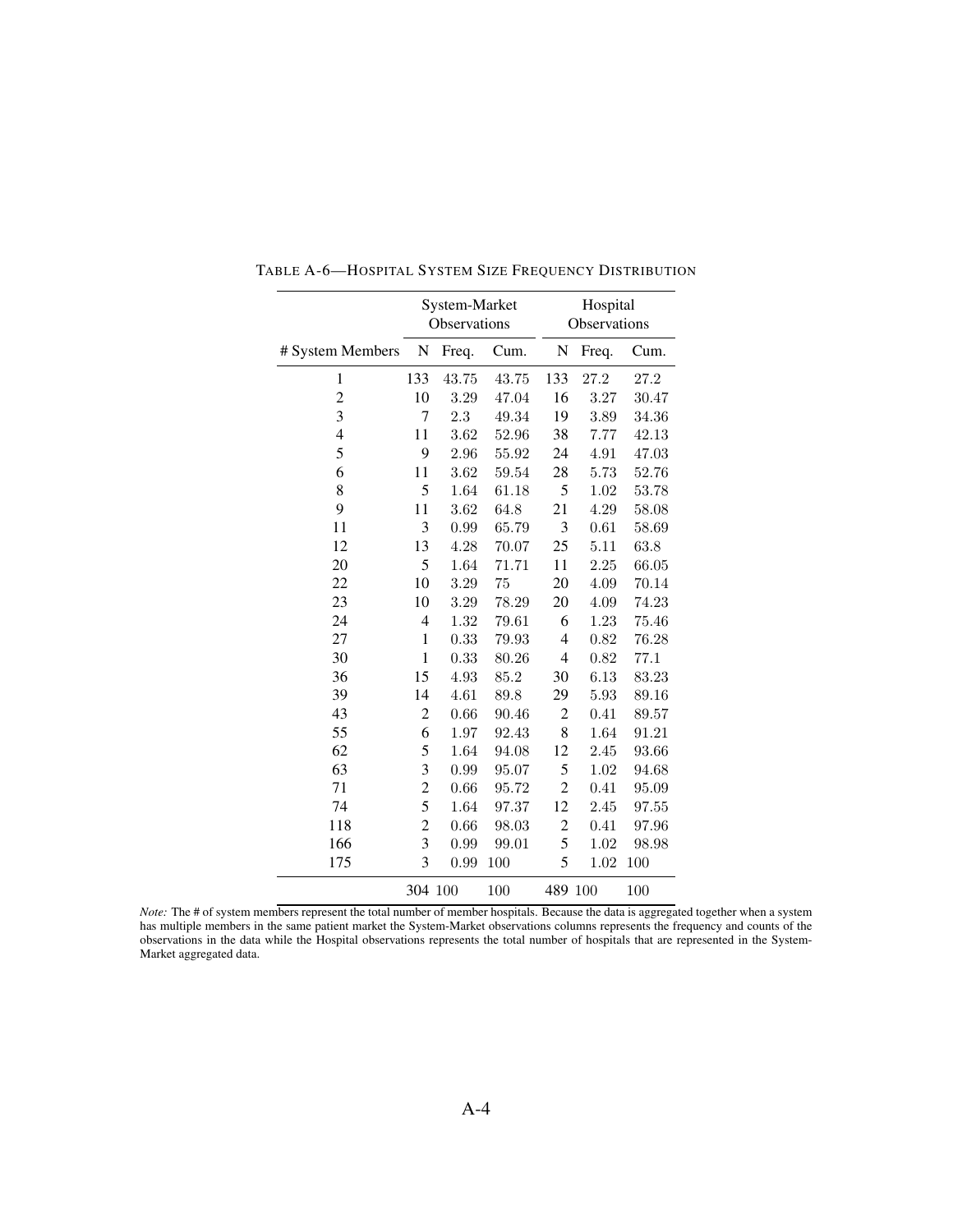| Category Characteristic                  |      | Mean S.D. Min. Max. |                  |              |
|------------------------------------------|------|---------------------|------------------|--------------|
| <b>Insurer Private</b>                   | .833 | .139                | $\boldsymbol{0}$ | $\mathbf{1}$ |
| Medicare Advantage                       | .167 | .139                | $\boldsymbol{0}$ | $\mathbf{1}$ |
| Choice Sets Choice Set Size              |      | 59.00 28.04         | $\overline{2}$   | 111          |
| Travel Time (minutes to chosen hospital) |      | 20.07 14.28         | $\boldsymbol{0}$ | 90           |
| Travel Time (minutes to all hospitals)   |      | 36.63 13.52         | $\mathbf{0}$     | 90           |
| Diagnostic Nervous System Diagnosis      | .057 | .054                | $\boldsymbol{0}$ | $\mathbf{1}$ |
| Category Ear, Nose, Mouth, & Throat      | .014 | .014                | $\mathbf{0}$     | 1            |
| (Shares) Respiratory System              | .071 | .066                | $\theta$         | 1            |
| <b>Circulatory System</b>                | .138 | .119                | $\overline{0}$   | $\mathbf{1}$ |
| Digestive System                         | .111 | .099                | $\theta$         | $\mathbf{1}$ |
| <b>Hepatobiliary System</b>              | .038 | .037                | $\mathbf{0}$     | $\mathbf{1}$ |
| Musculoskeletal System                   | .099 | .089                | $\mathbf{0}$     | $\mathbf{1}$ |
| Skin, Subcutaneous Tissue & Breast       | .026 | .025                | $\theta$         | $\mathbf{1}$ |
| Endocrine, Nutritional, & Matabolic      | .037 | .036                | $\theta$         | 1            |
| Kidney & Urinary Tract                   | .035 | .034                | $\boldsymbol{0}$ | 1            |
| Male Reproductive                        | .008 | .087                | $\mathbf{0}$     | 1            |
| Female Reproductive                      | .050 | .048                | $\boldsymbol{0}$ | $\mathbf{1}$ |
| Pregnancy & Childbirth                   | .245 | .185                | $\boldsymbol{0}$ | $\mathbf{1}$ |
| Blood & Immunological                    | .012 | .112                | $\boldsymbol{0}$ | $\mathbf{1}$ |
| Myeloproliferative                       | .013 | .013                | $\mathbf{0}$     | $\mathbf{1}$ |
| Infectious & Parasitic                   | .026 | .025                | $\mathbf{0}$     | $\mathbf{1}$ |
| Injuries & Poisonings                    | .006 | .006                | $\boldsymbol{0}$ | $\mathbf{1}$ |
| Type of Cancer                           | .062 | .058                | $\boldsymbol{0}$ | $\mathbf{1}$ |
| Diagnosis Length of stay (days)          |      | 3.576 5.124         | $\boldsymbol{0}$ | 356          |
| Male                                     | .281 | .202                | $\boldsymbol{0}$ | $\mathbf{1}$ |
| Age < 18                                 | .065 | .061                | $\mathbf{0}$     | $\mathbf{1}$ |
| $18 \leq Age < 35$                       | .238 | .181                | $\theta$         | 1            |
| $35 \leq Age < 65$                       | .458 | .248                | $\theta$         | $\mathbf{1}$ |
| Age $> 65$                               | .239 | .182                | $\theta$         | $\mathbf{1}$ |
| White                                    | .604 | .239                | $\Omega$         | 1            |
| <b>Black</b>                             | .027 | .026                | $\mathbf{0}$     | $\mathbf{1}$ |
| Asian                                    | .055 | .052                | $\mathbf{0}$     | 1            |
| Other/Unknown                            | .314 | .215                | $\boldsymbol{0}$ | 1            |
| Rural                                    | .029 | .028                | $\boldsymbol{0}$ | $\mathbf{1}$ |
| Income $(\$1,000)$                       |      | 53.60 19.84         | $\overline{0}$   | 200          |

TABLE A-7—MANAGED CARE DISCHARGES  $(N = 1, 361, 562)$ 

*Note:* Summary statistics are for all discharges used in the analysis. Only the discharges for managed care patients privately insured or in Medicare Advantage are used to estimate hospital demand. The DRGs used to indicate a discharge related to cancer include 23, 54, 55, 146, 147, 148, 180, 181, 182, 374, 375, 376, 435, 436, 437, 542, 543, 544, 582, 583, 597, 598, 599, 656, 657, 658, 686, 687, 688, 715, 716, 722, 723, 724, 736, 737, 738, 739, 740, 741, 742, 743, 754, 755, 756, 820, 821, 822, 823, 824, 825, 834, 835, 836, 837, 838, 839, 840, 841, 842, 846, 847, and 848.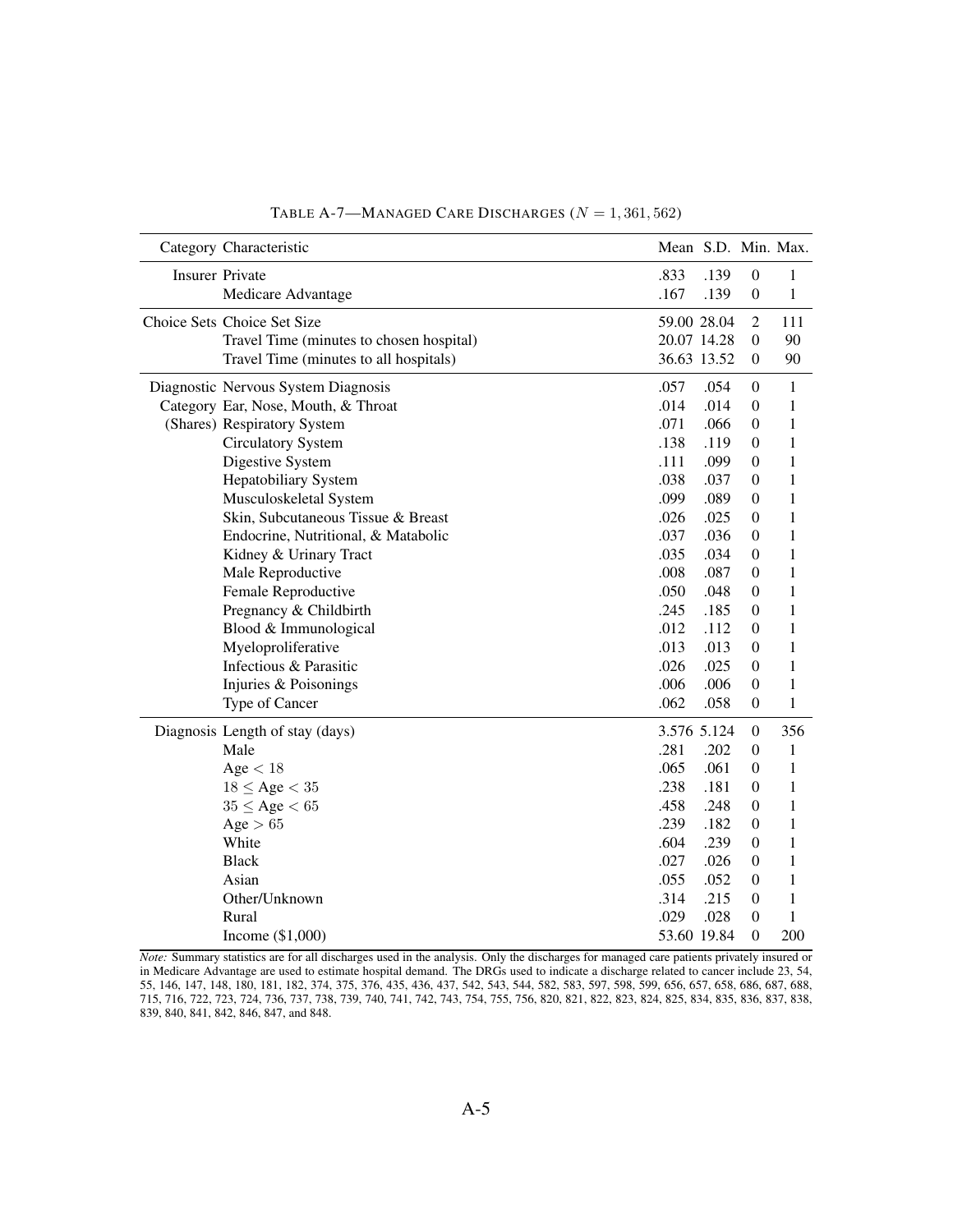

FIGURE A-2. DISPERSED SYSTEMS: CATHOLIC HEALTHCARE WEST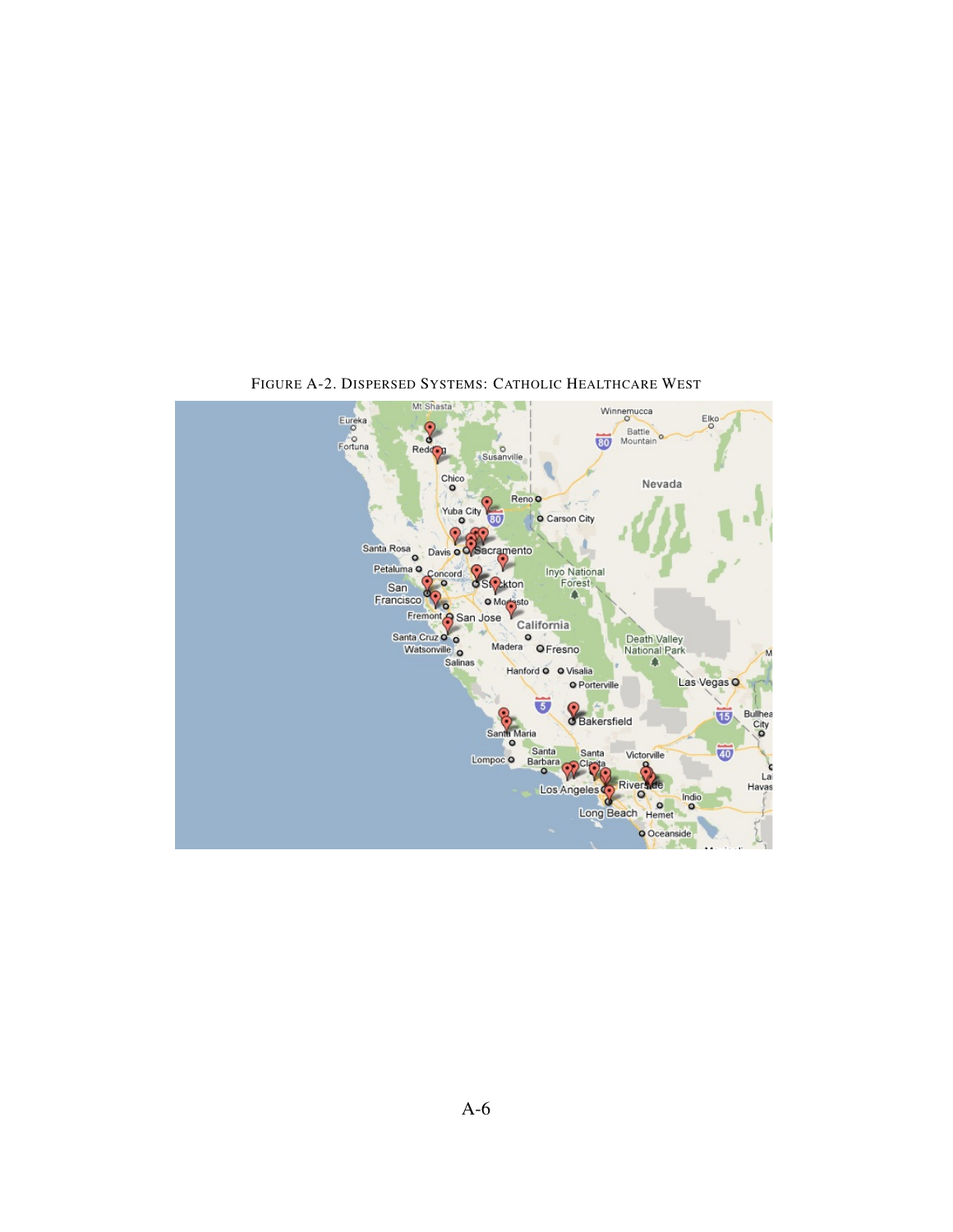| APPENDIX B. COMPLETE COST AND BARGAINING ESTIMATES |  |
|----------------------------------------------------|--|
|----------------------------------------------------|--|

|                                                     |            |                        | $\times$ For-Profit |          |             | $\times$ Government    |
|-----------------------------------------------------|------------|------------------------|---------------------|----------|-------------|------------------------|
|                                                     | b          | se                     | b                   | se       | $\mathbf b$ | se                     |
| $\%$ ER                                             | $-0.1221$  | (0.1023)               | 0.1146              | (0.1111) | 0.0617      | (0.1047)               |
| % Mcar                                              | 0.0482     | (0.0563)               | $-0.1352$           | (0.0595) | $-0.0807$   | (0.0604)               |
| Other OP                                            | $-0.2224$  | (0.0971)               | $-0.0080$           | (0.1420) | 0.3705      | (0.1675)               |
| Other $OP2$                                         | 0.0080     | (0.0093)               | 0.0012              | (0.0103) | 0.0143      | (0.0117)               |
| Mcare OP                                            | $-0.0680$  | (0.1041)               | 0.0312              | (0.1546) | 0.2932      | (0.1965)               |
| Mcare $OP2$                                         | $-0.0021$  | (0.0036)               | 0.0009              | (0.0108) | 0.0130      | (0.0083)               |
| Prvt FFS OP                                         | 0.0924     | (0.0657)               | $-0.0494$           | (0.0573) | 0.0685      | (0.1147)               |
| Prvt FFS $OP2$                                      | 0.0004     | (0.0019)               | 0.0018              | (0.0022) | $-0.0056$   | (0.0029)               |
| Other IP $\times$ Mcare IP                          | 0.0135     | (0.0117)               | 0.0013              | (0.0165) | $-0.0495$   | (0.0211)               |
| Other IP $\times$ Prvt MC OP                        | 0.0004     | (0.0039)               | 0.0025              | (0.0043) | $-0.0090$   | (0.0084)               |
| Other IP $\times$ Prvt FFS OP                       | $-0.0112$  | (0.0050)               | 0.0033              | (0.0059) | $-0.0033$   | (0.0067)               |
| Mcare IP × Prvt MC IP                               | 0.0004     | (0.0040)               | $-0.0031$           | (0.0041) | 0.0078      | (0.0087)               |
| Mcare IP × Prvt FFS OP                              | $-0.0003$  | (0.0049)               | 0.0011              | (0.0062) | 0.0061      | (0.0118)               |
| # Beds                                              | $-0.1841$  | (0.7001)               | 1.1728              | (0.8794) | $-1.1596$   | (0.9162)               |
| # $\text{Beds}^2$                                   | $-0.1039$  | (0.0552)               | 0.0485              | (0.0612) | 0.0631      | (0.0510)               |
| <b>Fixed Assets</b>                                 | $-0.2685$  | (0.3512)               | 0.2686              | (0.2784) | 0.0965      | (0.3386)               |
| Fixed Assets <sup>2</sup>                           | 0.0026     | (0.0100)               | 0.0006              | (0.0049) | 0.0071      | (0.0132)               |
| # Beds $\times$ Assets                              | 0.0711     | (0.0553)               | $-0.0114$           | (0.0410) | $-0.0019$   | (0.0387)               |
| Employee Hours $\times$ Assets                      | $-0.0096$  | (0.0309)               | $-0.0176$           | (0.0251) | $-0.0249$   | (0.0314)               |
| Employee Hours $\times$ # Beds                      | 0.0068     | (0.0901)               | $-0.1133$           | (0.0966) | 0.0403      | $\left( 0.0929\right)$ |
| Employee Hours $\times$ Mcare Days $-0.0393$        |            | (0.0181)               | 0.1452              | (0.0527) | 0.0385      | $\left( 0.0187\right)$ |
| <b>Employee Hours <math>\times</math> Prvt Days</b> | 0.0104     | (0.0209)               | $-0.0770$           | (0.0305) | $-0.0089$   | (0.0212)               |
| <b>Management Hours</b>                             | $0.3469\,$ | (0.2795)               | 0.3516              | (0.4174) | $-0.0383$   | (0.3946)               |
| Management Hours <sup>2</sup>                       | $-0.0134$  | (0.0121)               | $-0.0170$           | (0.0184) | 0.0009      | (0.0170)               |
| <b>Clerical Hours</b>                               | 0.2742     | (0.4064)               | $-0.8488$           | (0.3656) | 0.0879      | (0.4675)               |
| Clerical Hours <sup>2</sup>                         | $-0.0083$  | (0.0160)               | 0.0330              | (0.0152) | $-0.0057$   | (0.0187)               |
| <b>RN</b> Hours                                     | $-0.4090$  | (0.4170)               | 0.5578              | (0.4624) | $-0.0250$   | (0.4001)               |
| RN Hours <sup>2</sup>                               | 0.0056     | (0.0188)               | $-0.0290$           | (0.0176) | $-0.0051$   | (0.0114)               |
| RN Hours $\times$ Staff Hours                       | 0.0281     | (0.0163)               | 0.0092              | (0.0249) | 0.0029      | (0.0258)               |
| Other IP                                            | 0.1726     | (0.1833)               | $-0.5053$           | (0.1851) | 0.2984      | (0.3238)               |
| Other $IP2$                                         | $-0.0047$  | (0.0078)               | 0.0033              | (0.0082) | 0.0090      | (0.0099)               |
| Mcare IP                                            | 0.2744     | (0.1450)               | $-0.7613$           | (0.4280) | $-0.4577$   | (0.3152)               |
| Mcare $IP2$                                         | 0.0152     | (0.0036)               | 0.0062              | (0.0192) | $-0.0176$   | (0.0141)               |
| Prvt IP                                             | $-0.1395$  | (0.2200)               | 0.2382              | (0.3275) | 0.0526      | (0.3024)               |
| Prvt $\mathrm{IP}^2$                                | 0.0092     | (0.0037)               | 0.0137              | (0.0087) | 0.0048      | (0.0085)               |
| All $IP \times$ Other OP                            | 0.0021     | (0.0125)               | 0.0459              | (0.0144) | $-0.0424$   | (0.0314)               |
| All IP $\times$ Mear. OP                            | 0.0119     | $\left( 0.0149\right)$ | $-0.1079$           | (0.0205) | 0.0245      | (0.0308)               |
| All IP $\times$ Prvt OP                             | $-0.0028$  | (0.0162)               | 0.0572              | (0.0169) | $-0.0016$   | (0.0380)               |
| Other IP $\times$ Mcare IP                          | 0.0031     | (0.0063)               | $-0.0041$           | (0.0063) | 0.0028      | (0.0062)               |
| Other IP $\times$ Prvt IP                           | $-0.0058$  | $\left( 0.0049\right)$ | $-0.0012$           | (0.0054) | 0.0096      | (0.0084)               |
| Meare IP $\times$ Prvt IP                           | 0.0038     | (0.0052)               | 0.0006              | (0.0049) | $-0.0056$   | (0.0086)               |

TABLE B-1—COST ESTIMATES BASED ON IN-PATIENT DAYS AS OUTPUT

*Note:* All outputs and inputs are in logs. OP=Out Patient, IP=In Patient, Prvt.=Privately Insured, MCare=Medicare, MC=Managed Care, FFS=Fee for service. Standard errors are in parentheses and are clustered by hospital. Specification includes hospital fixed effects<br>and a time trend and has an adjusted  $R^2$  greater than 0.97.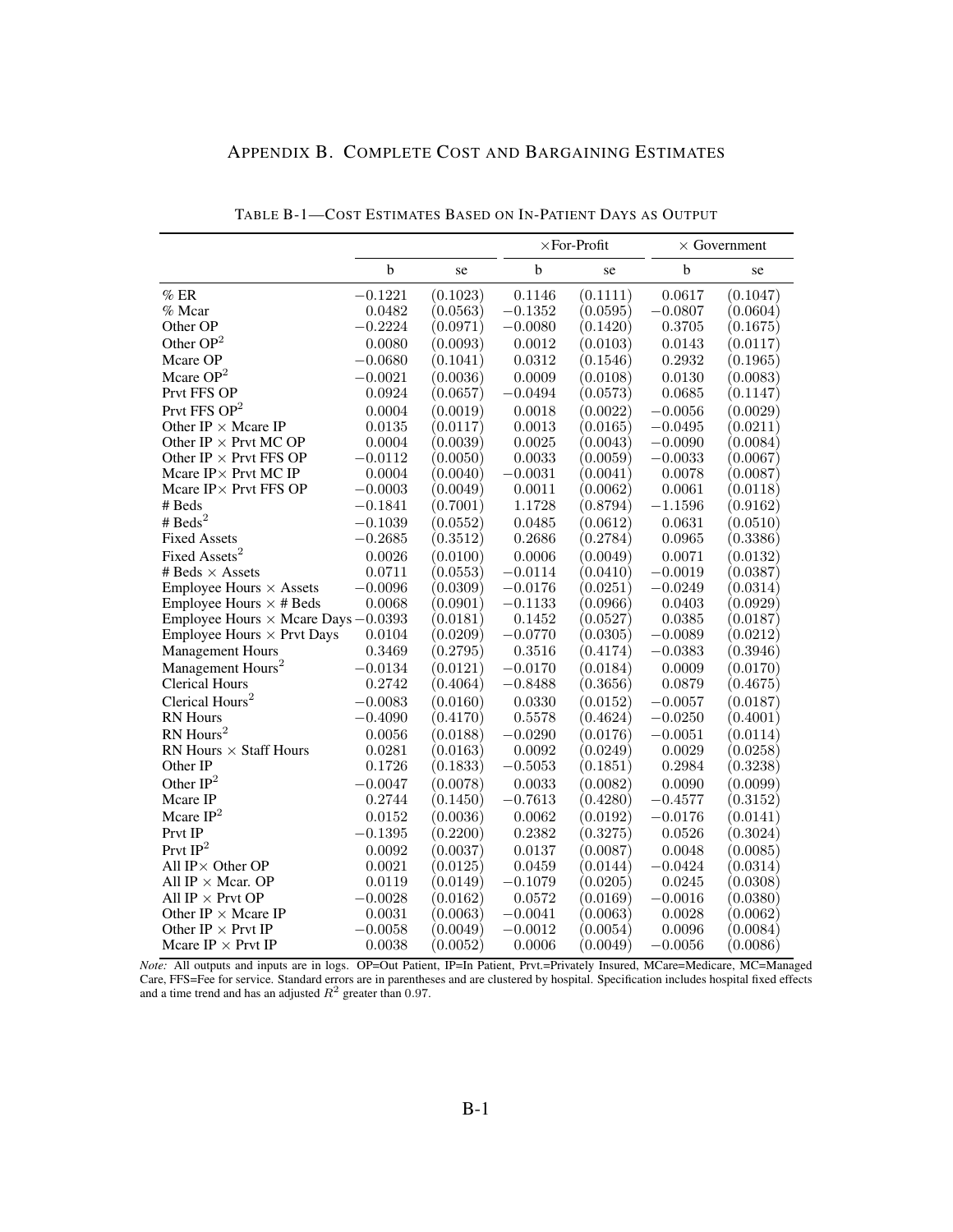|                                                      | $\times$ Trauma Center |                        |             | $\times$ System Member | $\times$ Rural |          |  |
|------------------------------------------------------|------------------------|------------------------|-------------|------------------------|----------------|----------|--|
|                                                      | $\mathbf b$            | se                     | $\mathbf b$ | se                     | $\mathbf b$    | se       |  |
| $\%$ ER                                              | $-0.1417$              | (0.1170)               | $-0.0326$   | (0.0997)               | $-0.0506$      | (0.1123) |  |
| % Mcar                                               | 0.0660                 | (0.0499)               | 0.0119      | (0.0552)               | $-0.0230$      | (0.0506) |  |
| Other OP                                             | $-0.2385$              | (0.4060)               | 0.3336      | (0.1271)               | $-0.0891$      | (0.3415) |  |
| Other OP <sup>2</sup>                                | 0.0512                 | (0.0216)               | $-0.0046$   | (0.0124)               | 0.0136         | (0.0240) |  |
| Mcare OP                                             | 0.8262                 | (0.3007)               | 0.0935      | (0.1679)               | 0.1704         | (0.4406) |  |
| Mcare $OP2$                                          | $-0.0030$              | (0.0092)               | 0.0138      | (0.0098)               | $-0.0015$      | (0.0263) |  |
| Prvt FFS OP                                          | 0.1557                 | (0.0953)               | $-0.0505$   | (0.0657)               | $-0.1880$      | (0.1226) |  |
| Prvt FFS $OP2$                                       | 0.0005                 | (0.0016)               | $-0.0012$   | (0.0020)               | 0.0030         | (0.0027) |  |
| Other IP $\times$ Mcare IP                           | $-0.0596$              | (0.0231)               | $-0.0314$   | (0.0171)               | $-0.0309$      | (0.0354) |  |
| Other IP $\times$ Prvt MC OP                         | 0.0045                 | (0.0046)               | $-0.0009$   | (0.0033)               | 0.0008         | (0.0062) |  |
| Other IP $\times$ Prvt FFS OP                        | $-0.0121$              | (0.0086)               | 0.0106      | (0.0058)               | 0.0086         | (0.0126) |  |
| Mcare IP× Prvt MC IP                                 | $-0.0048$              | (0.0045)               | $-0.0008$   | (0.0034)               | $-0.0015$      | (0.0064) |  |
| Mcare $IP \times$ Prvt FFS OP                        | $-0.0027$              | (0.0041)               | $-0.0022$   | (0.0057)               | 0.0091         | (0.0148) |  |
| # Beds                                               | 0.3284                 | (1.5208)               | $-0.3860$   | (0.8450)               | 0.9604         | (1.2910) |  |
| # $\text{Beds}^2$                                    | 0.0898                 | (0.0563)               | 0.1037      | (0.0520)               | 0.0426         | (0.0498) |  |
| <b>Fixed Assets</b>                                  | 0.4616                 | (0.4615)               | $-0.1221$   | (0.2309)               | 0.2141         | (0.5010) |  |
| Fixed Assets <sup>2</sup>                            | $-0.0073$              | (0.0106)               | $-0.0018$   | (0.0080)               | $-0.0146$      | (0.0163) |  |
| # Beds $\times$ Assets                               | $-0.0640$              | (0.0445)               | $-0.0649$   | (0.0294)               | $-0.1023$      | (0.0468) |  |
| <b>Employee Hours <math>\times</math> Assets</b>     | 0.0090                 | (0.0370)               | 0.0357      | (0.0277)               | 0.0560         | (0.0476) |  |
| Employee Hours $\times$ # Beds                       | $-0.0120$              | (0.1299)               | 0.0230      | (0.0929)               | 0.0163         | (0.1022) |  |
| <b>Employee Hours <math>\times</math> Mcare Days</b> | 0.0300                 | (0.0323)               | $-0.0786$   | $\left( 0.0347\right)$ | $-0.0226$      | (0.0618) |  |
| <b>Employee Hours <math>\times</math> Prvt Days</b>  | $-0.0947$              | (0.0658)               | 0.0635      | (0.0260)               | $-0.0275$      | (0.0332) |  |
| <b>Management Hours</b>                              | 1.0286                 | (0.5927)               | $-0.4467$   | (0.3435)               | $-0.0644$      | (0.5248) |  |
| Management Hours <sup>2</sup>                        | $-0.0462$              | (0.0248)               | 0.0196      | (0.0149)               | 0.0054         | (0.0238) |  |
| <b>Clerical Hours</b>                                | $-0.6024$              | (0.5937)               | 0.5403      | (0.3538)               | $-0.8781$      | (0.6178) |  |
| Clerical Hours <sup>2</sup>                          | 0.0237                 | (0.0227)               | $-0.0219$   | (0.0143)               | 0.0360         | (0.0268) |  |
| <b>RN</b> Hours                                      | $-1.4926$              | (0.7128)               | $-0.1537$   | (0.4352)               | 0.7222         | (0.7626) |  |
| RN Hours <sup>2</sup>                                | 0.0401                 | (0.0234)               | 0.0158      | (0.0163)               | $-0.0120$      | (0.0240) |  |
| RN Hours $\times$ Staff Hours                        | 0.0387                 | (0.0323)               | $-0.0258$   | (0.0247)               | $-0.0338$      | (0.0472) |  |
| Other IP                                             | 1.2967                 | (0.4693)               | 0.1327      | (0.1511)               | $-0.4415$      | (0.3235) |  |
| Other $IP2$                                          | $-0.0236$              | (0.0215)               | 0.0180      | (0.0067)               | 0.0185         | (0.0107) |  |
| Mcare IP                                             | $-0.8202$              | (0.4643)               | 0.5129      | (0.5034)               | 0.2713         | (0.5161) |  |
| Mcare $IP2$                                          | $-0.0002$              | (0.0054)               | $-0.0134$   | (0.0094)               | 0.0009         | (0.0219) |  |
| Prvt IP                                              | 0.7601                 | $\left( 0.5793\right)$ | $-0.1221$   | (0.2926)               | 0.1101         | (0.4372) |  |
| Prvt $IP2$                                           | 0.0182                 | (0.0200)               | $-0.0159$   | (0.0084)               | $-0.0079$      | (0.0103) |  |
| All $IP \times$ Other OP                             | $-0.0761$              | (0.0306)               | $-0.0387$   | (0.0139)               | 0.0067         | (0.0307) |  |
| All IP $\times$ Mcar. OP                             | 0.0328                 | (0.0258)               | 0.0713      | (0.0202)               | $-0.0119$      | (0.0407) |  |
| All IP $\times$ Prvt OP                              | 0.0182                 | (0.0323)               | $-0.0468$   | (0.0195)               | 0.0279         | (0.0502) |  |
| Other IP $\times$ Mcare IP                           | 0.0008                 | (0.0057)               | 0.0032      | (0.0049)               | 0.0053         | (0.0065) |  |
| Other IP $\times$ Prvt IP                            | 0.0038                 | (0.0053)               | 0.0059      | $\left( 0.0047\right)$ | $-0.0061$      | (0.0088) |  |
| Mcare IP $\times$ Prvt IP                            | $-0.0027$              | (0.0054)               | $-0.0015$   | (0.0045)               | 0.0086         | (0.0092) |  |

TABLE B-1—COST ESTIMATES BASED ON IN-PATIENT DAYS AS OUTPUT, CONTINUED

*Note:* All outputs and inputs are in logs. OP=Out Patient, IP=In Patient, Prvt.=Privately Insured, MCare=Medicare, MC=Managed Care, FFS=Fee for service. Standard errors are in parentheses and are clustered by hospital. Specification includes hospital fixed effects and a time trend and has an adjusted  $R^2$  greater than 0.97.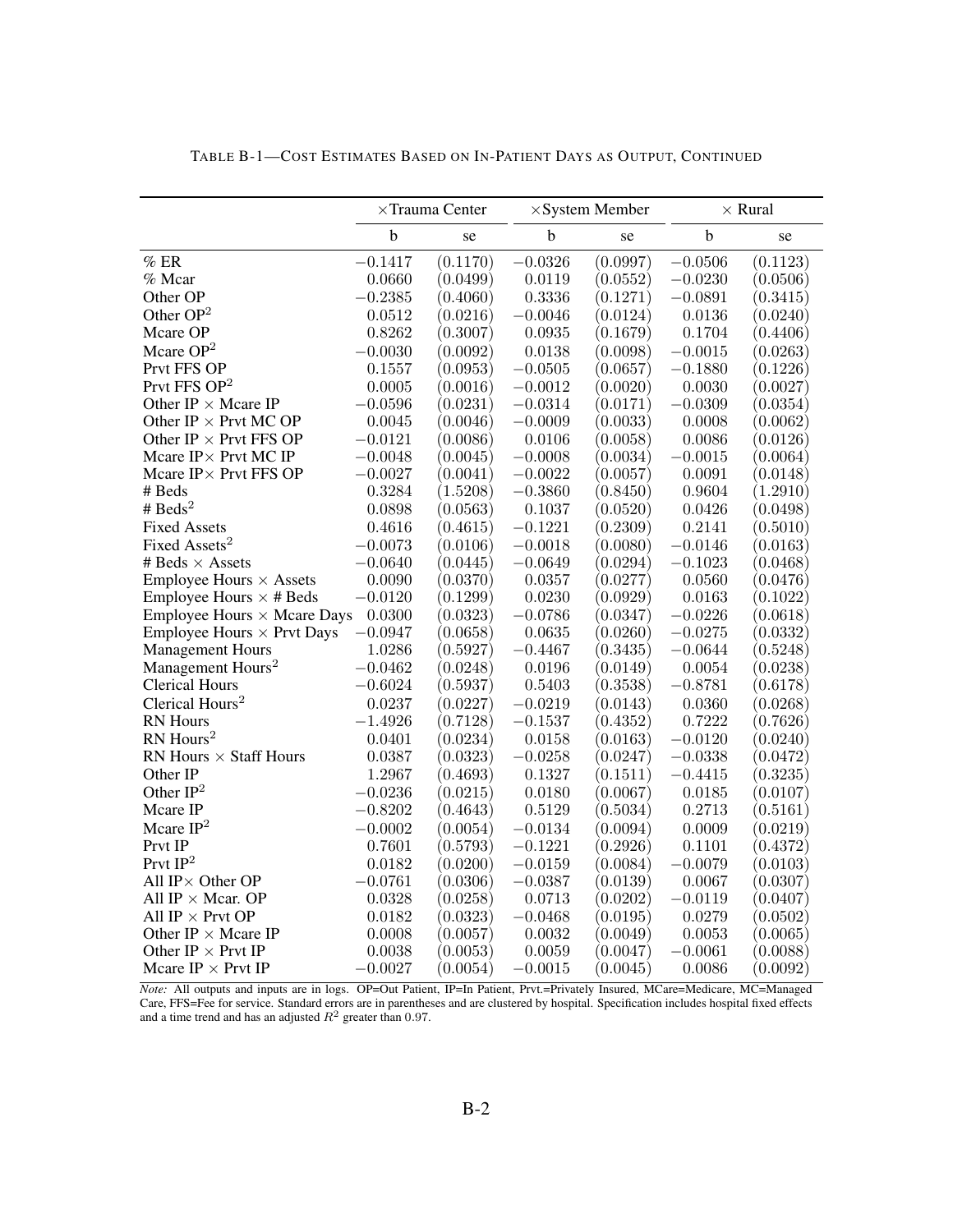|                                                      |             | $\times$ Teaching Hospital |
|------------------------------------------------------|-------------|----------------------------|
|                                                      | $\mathbf b$ | se                         |
| $%$ ER                                               | 0.0747      | (0.2087)                   |
| % Mcar                                               | $-0.0715$   | (0.0802)                   |
| Other OP                                             | 0.2284      | (0.5479)                   |
| Other $OP2$                                          | $-0.0322$   | (0.0285)                   |
| Mcare OP                                             | 0.2705      | (0.7253)                   |
| Mcare OP <sup>2</sup>                                | $-0.0066$   | (0.0471)                   |
| Prvt FFS OP                                          | $-0.2782$   | (0.2004)                   |
| Prvt FFS OP <sup>2</sup>                             | 0.0138      | (0.0107)                   |
| Other IP $\times$ Mcare IP                           | 0.0168      | (0.0482)                   |
| Other IP $\times$ Prvt MC OP                         | $-0.0001$   | (0.0132)                   |
| Other IP $\times$ Prvt FFS OP                        | 0.0390      | (0.0191)                   |
| Mcare $IP \times$ Prvt MC IP                         | 0.0066      | (0.0143)                   |
| Mcare IP× Prvt FFS OP                                | $-0.0361$   | (0.0232)                   |
| # Beds                                               | 0.7183      | (2.2872)                   |
| # $\text{Beds}^2$                                    | 0.1561      | (0.2560)                   |
| <b>Fixed Assets</b>                                  | $-0.2775$   | (0.9832)                   |
| # Beds $\times$ Assets                               | 0.0610      | (0.0749)                   |
| <b>Employee Hours <math>\times</math> Assets</b>     | $-0.0047$   | (0.0781)                   |
| Employee Hours $\times$ # Beds                       | $-0.2303$   | $\left( 0.2532\right)$     |
| <b>Employee Hours <math>\times</math> Mcare Days</b> | 0.1819      | (0.1441)                   |
| <b>Employee Hours <math>\times</math> Prvt Days</b>  | $-0.1264$   | (0.1298)                   |
| <b>Management Hours</b>                              | $-1.6601$   | $\left( 0.6172\right)$     |
| Management Hours <sup>2</sup>                        | 0.0672      | (0.0248)                   |
| <b>Clerical Hours</b>                                | $-0.2458$   | (1.6737)                   |
| Clerical Hours <sup>2</sup>                          | 0.0114      | (0.0615)                   |
| <b>RN</b> Hours                                      | 2.5833      | (1.7395)                   |
| $RN$ Hours <sup>2</sup>                              | $-0.1160$   | (0.0452)                   |
| RN Hours $\times$ Staff Hours                        | 0.0457      | (0.0860)                   |
| Other IP                                             | $-1.1059$   | (1.0820)                   |
| Other $IP2$                                          | $-0.0065$   | (0.0425)                   |
| Mcare IP                                             | $-2.1683$   | (1.8006)                   |
| Mcare $IP2$                                          | 0.0548      | (0.0588)                   |
| Prvt IP                                              | 0.3491      | (1.6427)                   |
| Prvt $\mathrm{IP}^2$                                 |             |                            |
| All $IP \times$ Other OP                             | 0.0609      | (0.0282)                   |
|                                                      | 0.1032      | (0.0635)                   |
| All IP $\times$ Mcar. OP                             | $-0.1467$   | $\left( 0.1119\right)$     |
| All IP $\times$ Prvt OP                              | 0.0410      | (0.0761)                   |
| Other IP $\times$ Mcare IP                           | 0.0017      | (0.0088)                   |
| Other IP $\times$ Prvt IP                            | $-0.0011$   | (0.0086)                   |
| Mcare IP $\times$ Prvt IP                            | $-0.0082$   | (0.0094)                   |

TABLE B-1—COST ESTIMATES BASED ON IN-PATIENT DAYS AS OUTPUT, CONTINUED

*Note:* All outputs and inputs are in logs. OP=Out Patient, IP=In Patient, Prvt.=Privately Insured, MCare=Medicare, MC=Managed Care, FFS=Fee for service. Standard errors are in parentheses and are clustered by hospital. Specification includes hospital fixed effects<br>and a time trend and has an adjusted  $R^2$  greater than 0.97.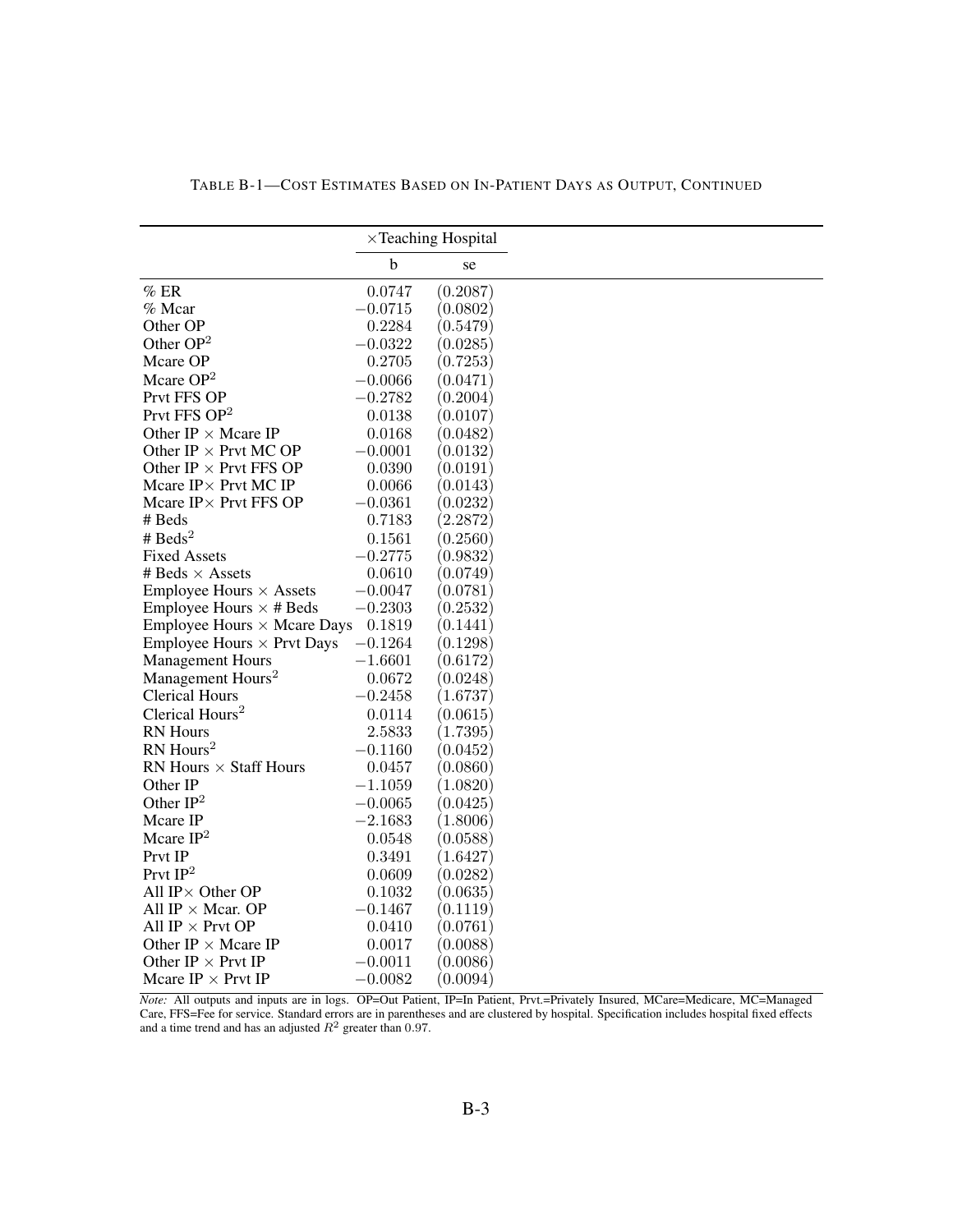|                                                  |             |          |             | $\times$ For-Profit |             | $\times$ Government    |
|--------------------------------------------------|-------------|----------|-------------|---------------------|-------------|------------------------|
|                                                  | $\mathbf b$ | se       | $\mathbf b$ | se                  | $\mathbf b$ | se                     |
| %ER                                              | $-0.1402$   | (0.1155) | 0.0870      | (0.1359)            | 0.0409      | (0.1303)               |
| % Mcar                                           | 0.0225      | (0.0630) | $-0.0616$   | (0.0612)            | $-0.0203$   | (0.0610)               |
| Other OP                                         | $-0.2102$   | (0.1384) | 0.0348      | (0.1610)            | 0.2418      | (0.1743)               |
| Other $OP2$                                      | 0.0048      | (0.0096) | $-0.0008$   | (0.0109)            | 0.0006      | (0.0119)               |
| Mcare OP                                         | $-0.1439$   | (0.1047) | 0.0121      | (0.1736)            | 0.0969      | (0.1888)               |
| Mcare $OP2$                                      | $-0.0029$   | (0.0060) | 0.0002      | (0.0091)            | 0.0180      | (0.0111)               |
| Prvt FFS OP                                      | 0.0864      | (0.0664) | $-0.1485$   | (0.0606)            | 0.0144      | (0.1120)               |
| Prvt FFS $OP2$                                   | $-0.0006$   | (0.0023) | 0.0004      | (0.0021)            | $-0.0047$   | (0.0032)               |
| Other IP $\times$ Mcare IP                       | 0.0179      | (0.0140) | $-0.0047$   | (0.0140)            | $-0.0299$   | (0.0218)               |
| Other IP $\times$ Prvt MC OP                     | $-0.0019$   | (0.0042) | 0.0002      | (0.0040)            | $-0.0027$   | (0.0076)               |
| Other IP $\times$ Prvt FFS OP                    | $-0.0087$   | (0.0057) | 0.0064      | (0.0061)            | 0.0081      | (0.0066)               |
| Mcare $IP \times$ Prvt MC IP                     | 0.0023      | (0.0043) | $-0.0019$   | (0.0042)            | 0.0024      | (0.0082)               |
| Mcare $IP \times$ Prvt FFS OP                    | $-0.0005$   | (0.0057) | 0.0088      | (0.0064)            | $-0.0028$   | (0.0116)               |
| $#$ Beds                                         | $-0.2087$   | (0.9291) | 0.6919      | (0.9395)            | $-1.5533$   | (1.1132)               |
| # Beds <sup>2</sup>                              | $-0.0927$   | (0.0623) | 0.0182      | (0.0662)            | 0.0483      | (0.0567)               |
| <b>Fixed Assets</b>                              | $-0.0282$   | (0.3319) | 0.0958      | (0.2601)            | 0.1936      | (0.3441)               |
| Fixed Assets <sup>2</sup>                        | 0.0118      | (0.0109) | $-0.0043$   | (0.0041)            | $-0.0190$   | (0.0151)               |
| # Beds $\times$ Assets                           | 0.0872      | (0.0546) | $-0.0130$   | (0.0423)            | $-0.0101$   | (0.0398)               |
| <b>Employee Hours <math>\times</math> Assets</b> | $-0.0546$   | (0.0307) | 0.0084      | (0.0214)            | 0.0343      | (0.0301)               |
| Employee Hours $\times$ # Beds                   | $-0.0104$   | (0.1046) | $-0.0552$   | (0.0991)            | 0.0898      | (0.1084)               |
| Employee Hours $\times$ Mcar IP                  | 0.0010      | (0.0305) | 0.0992      | (0.0676)            | $-0.0175$   | (0.0344)               |
| Employee Hours $\times$ Prvt IP                  | 0.0715      | (0.0422) | $-0.1152$   | (0.0508)            | $-0.0730$   | (0.0423)               |
| <b>Management Hours</b>                          | 0.3804      | (0.3264) | 0.3202      | (0.4839)            | $0.3768\,$  | (0.5055)               |
| Management Hours <sup>2</sup>                    | $-0.0154$   | (0.0141) | $-0.0154$   | (0.0211)            | $-0.0166$   | (0.0215)               |
| <b>Clerical Hours</b>                            | 0.2965      | (0.3232) | $-0.8542$   | (0.3648)            | $-0.4568$   | (0.5011)               |
| Clerical Hours <sup>2</sup>                      | $-0.0091$   | (0.0127) | 0.0335      | (0.0153)            | 0.0146      | (0.0200)               |
| RN Hours                                         | $-0.5185$   | (0.3883) | 0.9544      | (0.5300)            | $-0.0050$   | (0.3437)               |
| RN Hours <sup>2</sup>                            | 0.0131      | (0.0193) | $-0.0453$   | (0.0199)            | $-0.0018$   | (0.0126)               |
| RN Hours $\times$ Staff Hours                    | 0.0225      | (0.0178) | 0.0143      | (0.0259)            | $-0.0047$   | (0.0225)               |
| Other IP                                         | 0.3206      | (0.1958) | $-0.1091$   | (0.2194)            | $-0.1715$   | $\left( 0.1646\right)$ |
| Other $IP2$                                      | $-0.0060$   | (0.0132) | 0.0057      | (0.0118)            | $-0.0454$   | (0.0257)               |
| Mcare IP                                         | 0.0545      | (0.3011) | $-0.6099$   | (0.5812)            | 0.2884      | (0.5031)               |
| Mcare $IP2$                                      | 0.0039      | (0.0064) | 0.0194      | (0.0262)            | $-0.0798$   | (0.0365)               |
| Prvt IP                                          | $-0.7814$   | (0.4048) | 0.7694      | (0.4987)            | 0.7974      | (0.5317)               |
| Prvt $\mathrm{IP}^2$                             | 0.0016      | (0.0053) | 0.0223      | (0.0137)            | 0.0141      | (0.0137)               |
| All $IP \times$ Other OP                         | 0.0131      | (0.0030) | 0.0021      | (0.0041)            | $-0.0010$   | (0.0045)               |
| All IP $\times$ Mcar. OP                         | 0.0096      | (0.0144) | $-0.0459$   | (0.0263)            | $-0.0024$   | (0.0403)               |
| All IP $\times$ Prvt OP                          | $-0.0002$   | (0.0159) | 0.0487      | (0.0239)            | $-0.0223$   | (0.0513)               |
| Other IP $\times$ Mcare IP                       | $-0.0182$   | (0.0284) | $-0.0385$   | (0.0326)            | 0.1120      | (0.0478)               |
| Other IP $\times$ Prvt IP                        | $-0.0172$   | (0.0293) | 0.0338      | (0.0251)            | 0.0015      | (0.0270)               |
| Mcare IP $\times$ Prvt IP                        | $-0.0026$   | (0.0215) | $-0.0300$   | (0.0294)            | 0.0443      | (0.0334)               |

TABLE B-2—COST ESTIMATES BASED ON DISCHARGES AS OUTPUT

*Note:* All outputs and inputs are in logs. OP=Out Patient, IP=In Patient, Prvt.=Privately Insured, MCare=Medicare, MC=Managed Care, FFS=Fee for service. Standard errors are in parentheses and are clustered by hospital. Specification includes hospital fixed effects and a time trend and has an adjusted  $R^2$  greater than 0.97.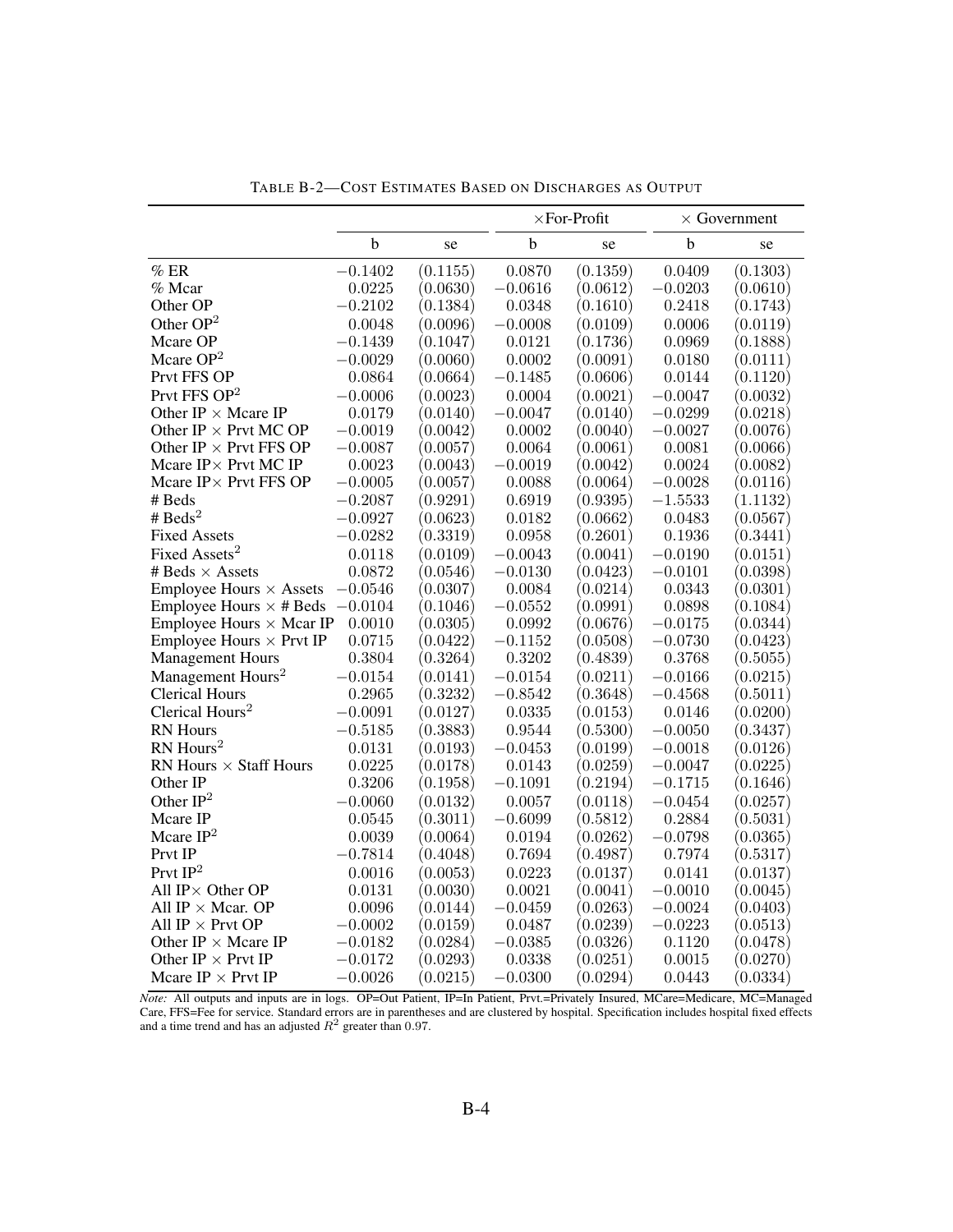|                                           |             | $\times$ Trauma Center |             | $\times$ System Member |             | $\times$ Rural |
|-------------------------------------------|-------------|------------------------|-------------|------------------------|-------------|----------------|
|                                           | $\mathbf b$ | se                     | $\mathbf b$ | se                     | $\mathbf b$ | se             |
| $\%$ ER                                   | $-0.1146$   | (0.1277)               | $-0.0527$   | (0.1131)               | 0.0457      | (0.1220)       |
| % Mcar                                    | 0.1182      | (0.0484)               | 0.0068      | (0.0635)               | $-0.0616$   | (0.0549)       |
| Other OP                                  | 0.6307      | (0.4134)               | 0.1725      | (0.1705)               | 0.0199      | (0.3362)       |
| Other $OP2$                               | $-0.0066$   | (0.0199)               | $-0.0030$   | (0.0128)               | 0.0276      | (0.0251)       |
| Mcare OP                                  | 0.5350      | (0.2701)               | 0.0681      | (0.1810)               | 0.4598      | (0.4665)       |
| Mcare $OP2$                               | 0.0022      | (0.0094)               | 0.0034      | (0.0111)               | $-0.0007$   | (0.0294)       |
| Prvt FFS OP                               | 0.1424      | (0.0990)               | $-0.0124$   | (0.0639)               | $-0.1128$   | (0.1118)       |
| Prvt FFS OP <sup>2</sup>                  | 0.0015      | (0.0018)               | $-0.0015$   | (0.0022)               | 0.0022      | (0.0030)       |
| Other IP $\times$ Mcare IP                | $-0.0360$   | (0.0216)               | $-0.0137$   | (0.0186)               | $-0.0571$   | (0.0365)       |
| Other IP $\times$ Prvt MC OP              | 0.0071      | (0.0045)               | 0.0009      | (0.0034)               | 0.0028      | (0.0059)       |
| Other IP $\times$ Prvt FFS OP             | $-0.0072$   | (0.0093)               | $-0.0001$   | (0.0067)               | 0.0001      | (0.0115)       |
| Mcare $IP \times$ Prvt MC IP              | $-0.0073$   | (0.0047)               | $-0.0010$   | (0.0033)               | $-0.0029$   | (0.0060)       |
| Mcare IP × Prvt FFS OP                    | $-0.0078$   | (0.0046)               | 0.0043      | (0.0063)               | 0.0101      | (0.0132)       |
| # Beds                                    | $-0.8674$   | (1.3059)               | 0.3721      | (0.9448)               | 0.5640      | (1.3072)       |
| # $\text{Beds}^2$                         | 0.0555      | (0.0581)               | 0.1089      | (0.0520)               | 0.0389      | (0.0541)       |
| <b>Fixed Assets</b>                       | 0.3481      | (0.4397)               | $-0.1902$   | (0.2443)               | 0.1120      | (0.5069)       |
| Fixed Assets <sup>2</sup>                 | $-0.0012$   | (0.0114)               | $-0.0034$   | (0.0097)               | 0.0015      | (0.0176)       |
| # Beds $\times$ Assets                    | $-0.0507$   | (0.0427)               | $-0.0632$   | (0.0283)               | $-0.1264$   | (0.0444)       |
| <b>Employee Hours</b> $\times$ Assets     | $-0.0033$   | (0.0359)               | 0.0436      | (0.0298)               | 0.0321      | (0.0473)       |
| Employee Hours $\times$ # Beds            | 0.0810      | (0.1204)               | $-0.0378$   | (0.0948)               | 0.0707      | (0.1046)       |
| Employee Hours $\times$ Mcar IP -0.0014   |             | (0.0488)               | $-0.0968$   | (0.0458)               | $-0.0347$   | (0.0734)       |
| Employee Hours $\times$ Prvt IP $-0.0981$ |             | (0.0808)               | 0.0678      | (0.0430)               | $-0.0437$   | (0.0397)       |
| <b>Management Hours</b>                   | 0.9983      | (0.5551)               | $-0.4474$   | (0.3739)               | $-0.2184$   | (0.6618)       |
| Management Hours <sup>2</sup>             | $-0.0439$   | (0.0233)               | 0.0207      | (0.0162)               | 0.0107      | (0.0300)       |
| <b>Clerical Hours</b>                     | $-0.9471$   | (0.5637)               | 0.4941      | (0.3170)               | $-0.7888$   | (0.6869)       |
| Clerical Hours <sup>2</sup>               | 0.0364      | (0.0220)               | $-0.0201$   | (0.0129)               | 0.0319      | (0.0297)       |
| <b>RN</b> Hours                           | $-1.1834$   | (0.8365)               | $-0.2730$   | (0.5059)               | 0.6162      | (0.6860)       |
| RN Hours <sup>2</sup>                     | 0.0320      | (0.0267)               | 0.0135      | (0.0192)               | $-0.0189$   | (0.0236)       |
| RN Hours $\times$ Staff Hours             | 0.0309      | (0.0354)               | $-0.0091$   | (0.0261)               | $-0.0104$   | (0.0417)       |
| Other IP                                  | 0.0669      | (0.2663)               | 0.0607      | (0.1562)               | $-0.2702$   | (0.2424)       |
| Other $IP2$                               | $-0.0148$   | (0.0229)               | 0.0063      | (0.0135)               | $-0.0146$   | (0.0303)       |
| Mcare IP                                  | $-0.4711$   | (0.5530)               | 1.0078      | (0.4847)               | 0.1554      | (0.6917)       |
| Mcare $IP2$                               | 0.0094      | (0.0078)               | $-0.0070$   | (0.0097)               | $-0.0003$   | (0.0401)       |
| Prvt IP                                   | 1.6751      | (0.7696)               | $-0.0157$   | (0.4201)               | 0.3722      | (0.4794)       |
| Prvt $\mathrm{IP}^2$                      | $-0.0113$   | (0.0221)               | $-0.0175$   | (0.0136)               | $-0.0018$   | (0.0143)       |
| All $IP \times$ Other OP                  | $-0.0047$   | (0.0045)               | $-0.0028$   | (0.0028)               | $-0.0066$   | (0.0042)       |
| All IP $\times$ Mcar. OP                  | 0.0122      | (0.0317)               | 0.0392      | (0.0253)               | 0.0001      | (0.0463)       |
| All IP $\times$ Prvt OP                   | $-0.0323$   | (0.0332)               | $-0.0496$   | (0.0274)               | 0.0202      | (0.0539)       |
| Other IP $\times$ Mcare IP                | 0.0109      | (0.0390)               | 0.0075      | (0.0293)               | 0.0586      | (0.0452)       |
| Other IP $\times$ Prvt IP                 | 0.0136      | (0.0340)               | $-0.0134$   | (0.0261)               | $-0.0049$   | (0.0297)       |
| Mcare IP $\times$ Prvt IP                 | 0.0205      | (0.0259)               | $-0.0067$   | (0.0216)               | $-0.0057$   | (0.0311)       |

TABLE B-2—COST ESTIMATES BASED ON DISCHARGES AS OUTPUT, CONTINUED

*Note:* All outputs and inputs are in logs. OP=Out Patient, IP=In Patient, Prvt.=Privately Insured, MCare=Medicare, MC=Managed Care, FFS=Fee for service. Standard errors are in parentheses and are clustered by hospital. Specification includes hospital fixed effects and a time trend and has an adjusted  $R^2$  greater than 0.97.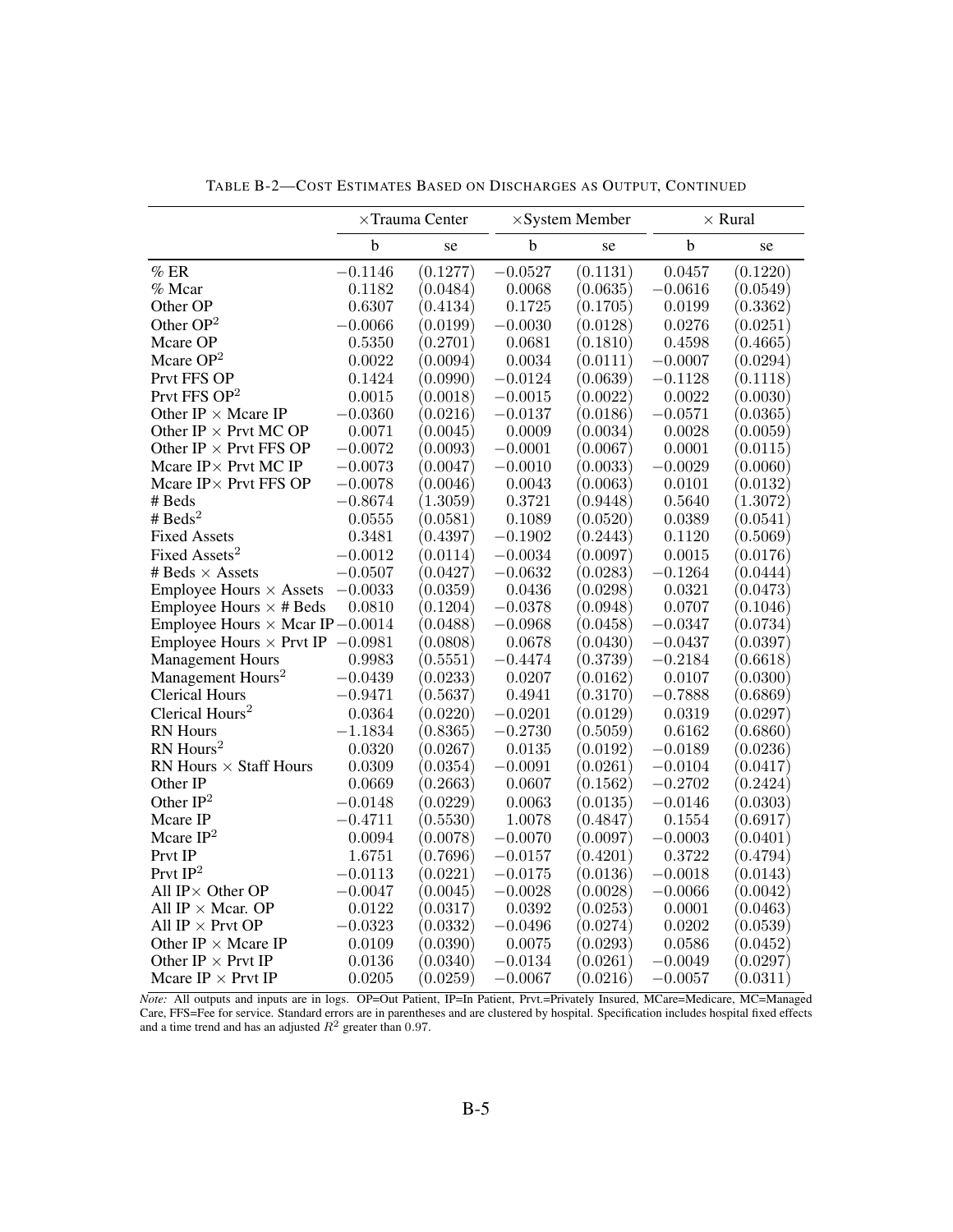|                                                  |             | $\times$ Teaching Hospital |
|--------------------------------------------------|-------------|----------------------------|
|                                                  | $\mathbf b$ | se                         |
| $%$ ER                                           | 0.1201      | (0.2160)                   |
| $%$ Mcar                                         | $-0.1316$   | (0.0807)                   |
| Other OP                                         | $-0.7318$   | $\left( 0.5502\right)$     |
| Other $OP2$                                      | 0.0150      | (0.0312)                   |
| Mcare OP                                         | 0.6855      | (0.7265)                   |
| Mcare $OP2$                                      | $-0.0307$   | (0.0375)                   |
| Prvt FFS OP                                      | 0.0645      | $\left( 0.2487\right)$     |
| Prvt FFS OP <sup>2</sup>                         | 0.0065      | (0.0101)                   |
| Other IP $\times$ Mcare IP                       | 0.0285      | (0.0514)                   |
| Other IP $\times$ Prvt MC OP                     | $-0.0018$   | (0.0106)                   |
| Other IP $\times$ Prvt FFS OP                    | 0.0239      | (0.0211)                   |
| Mcare $IP \times$ Prvt MC IP                     | 0.0007      | (0.0126)                   |
| Mcare IP × Prvt FFS OP                           | $-0.0371$   | $\left( 0.0246\right)$     |
| # Beds                                           | 2.3283      | (1.9702)                   |
| # Beds <sup>2</sup>                              | $-0.0099$   | (0.2631)                   |
| <b>Fixed Assets</b>                              | $-0.2725$   | (0.9038)                   |
| # Beds $\times$ Assets                           | 0.0593      | (0.0845)                   |
| <b>Employee Hours <math>\times</math> Assets</b> | $-0.0058$   | (0.0783)                   |
| Employee Hours $\times$ # Beds $-0.2105$         |             | (0.2181)                   |
| Employee Hours $\times$ Mcar IP                  | 0.2296      | (0.1814)                   |
| Employee Hours $\times$ Prvt IP $-0.1892$        |             | (0.1633)                   |
| <b>Management Hours</b>                          | $-1.5151$   | (0.6123)                   |
| Management Hours <sup>2</sup>                    | 0.0613      | (0.0245)                   |
| <b>Clerical Hours</b>                            | 1.1695      | (1.6887)                   |
| Clerical Hours <sup>2</sup>                      | $-0.0411$   | (0.0619)                   |
| <b>RN</b> Hours                                  | 2.8894      | (2.1673)                   |
| $RN$ Hours <sup>2</sup>                          | $-0.1261$   | (0.0575)                   |
| RN Hours $\times$ Staff Hours                    | 0.0548      | (0.0842)                   |
| Other IP                                         | 0.4597      | (1.0807)                   |
| Other $IP2$                                      | 0.0424      | (0.0493)                   |
| Mcare IP                                         | $-3.4781$   | (1.8673)                   |
| Mcare $IP2$                                      | 0.0198      | (0.0635)                   |
| Prvt IP                                          | 2.0764      | (1.8859)                   |
| Prvt $IP2$                                       | 0.0373      | (0.0344)                   |
| All $IP \times$ Other OP                         | $-0.0032$   | (0.0077)                   |
| All IP $\times$ Mcar. OP                         | 0.0231      | $\left( 0.0920\right)$     |
| All IP $\times$ Prvt OP                          | $-0.0200$   | (0.0792)                   |
| Other IP $\times$ Mcare IP                       | $-0.1405$   | $\left( 0.1165\right)$     |
| Other IP $\times$ Prvt IP                        | 0.0233      | (0.0683)                   |
| Mcare IP $\times$ Prvt IP                        | 0.0407      | $\left( 0.0754\right)$     |

TABLE B-2—COST ESTIMATES BASED ON DISCHARGES AS OUTPUT, CONTINUED

*Note:* All outputs and inputs are in logs. OP=Out Patient, IP=In Patient, Prvt.=Privately Insured, MCare=Medicare, MC=Managed Care, FFS=Fee for service. Standard errors are in parentheses and are clustered by hospital. Specification includes hospital fixed effects and a time trend and has an adjusted  $R^2$  greater than 0.97.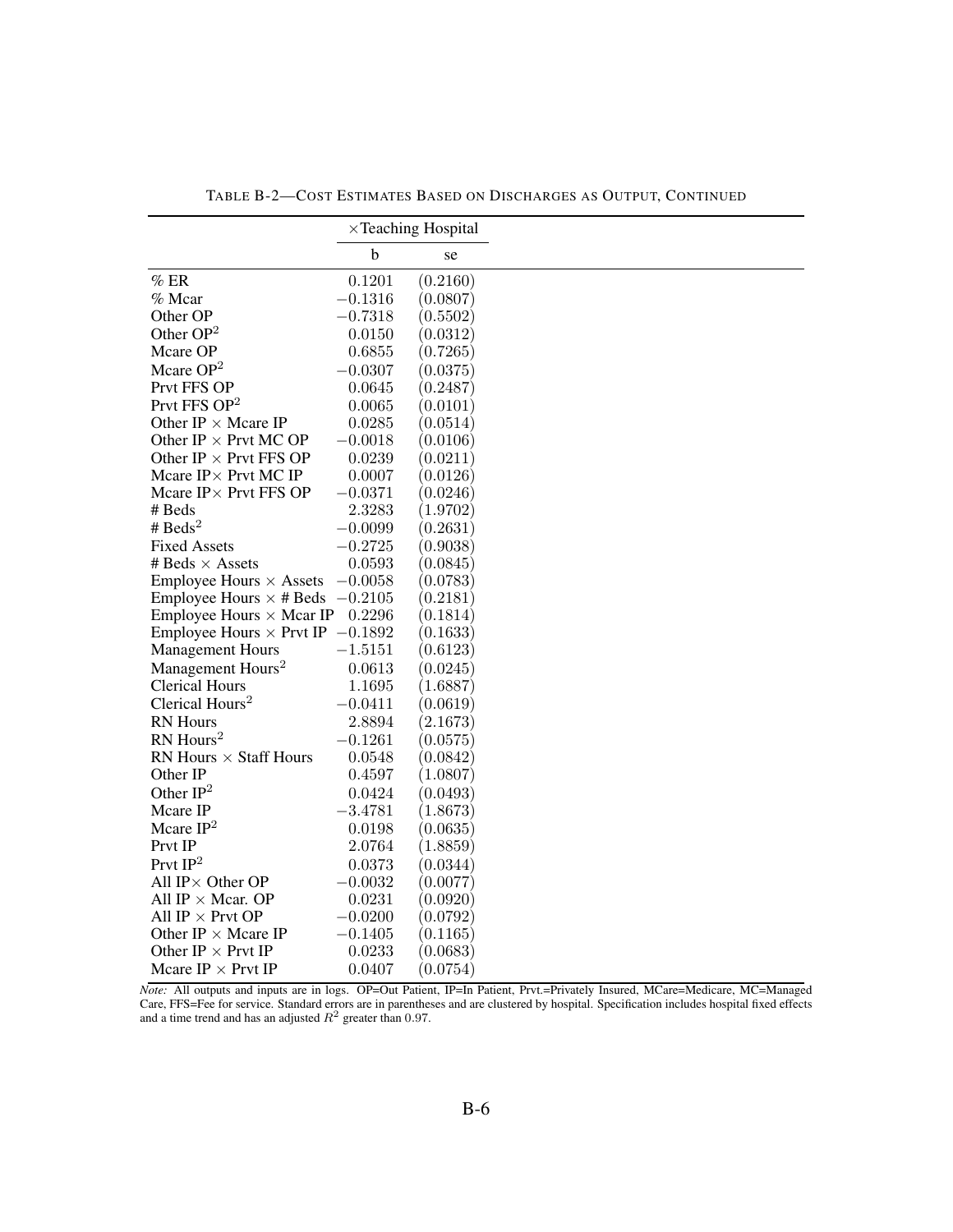| Dependent Var. = $\Delta \Pi_h$  |             | <b>Cost Estimated Using Patient Days</b> |                         |                                                                               |                       |              |                        |  |  |
|----------------------------------|-------------|------------------------------------------|-------------------------|-------------------------------------------------------------------------------|-----------------------|--------------|------------------------|--|--|
|                                  | A           | $\, {\bf B}$                             | $\mathbf C$             | D                                                                             | E                     | ${\bf F}$    | G                      |  |  |
| Base Bargaining Pwr.             | $1.0308**$  | $0.9773**$                               | 0.7353                  | $0.9405***$                                                                   | $0.9057**$            | $0.9093**$   | $0.8689**$             |  |  |
|                                  | (0.4402)    | (0.4090)                                 | (0.4601)                | (0.4654)                                                                      | (0.4284)              | (0.4482)     | (0.4107)               |  |  |
| Hosp. Market Share               | 0.2590      | 0.1305                                   | 0.1670                  | 0.4224                                                                        | 0.2955                | 0.4179       | 0.3155                 |  |  |
|                                  | (0.3114)    | (0.3269)                                 | (0.3193)                | (0.3297)                                                                      | (0.3311)              | (0.3138)     | (0.3339)               |  |  |
| $HHI^{Hosp}$ - $HHI^{HMO}$       | 0.0680      | 0.2341                                   | 0.1004                  | $-0.1317$                                                                     | 0.0343                | $-0.1528$    | $-0.0363$              |  |  |
|                                  | (0.3616)    | (0.3992)                                 | (0.3280)                | (0.3580)                                                                      | (0.4108)              | (0.3388)     | (0.3941)               |  |  |
| <b>Predicted Patient</b>         |             |                                          |                         | $-0.1980^{**}$ $-0.1923^{**}$ $-0.2223^{***}$ $-0.2463^{***}$ $-0.2362^{***}$ |                       | $-0.2638***$ | $-0.2566***$           |  |  |
| Days $( / 1000)$                 | (0.0979)    | (0.0901)                                 | (0.0836)                | (0.0813)                                                                      | (0.0797)              | (0.0848)     | (0.0848)               |  |  |
| Physician Group                  | $0.3313***$ | $0.3134***$                              | $0.3178***$             | $0.2681**$                                                                    | $0.2612**$            | $0.2650**$   | $0.2525**$             |  |  |
|                                  | (0.1274)    | (0.1133)                                 | (0.1004)                | (0.1274)                                                                      | (0.1185)              | (0.1276)     | (0.1177)               |  |  |
| Trauma Center                    | 0.1325      | 0.1888                                   | $0.2473**$              | $0.1997*$                                                                     | $0.2439**$            | $0.2001*$    | $0.2509**$             |  |  |
|                                  | (0.1049)    | (0.1165)                                 | (0.1047)                | (0.1167)                                                                      | (0.1219)              | (0.1113)     | (0.1221)               |  |  |
| Specialty                        | $-0.0819$   | $-0.1175$                                | $-0.0558$               | $-0.1845$                                                                     | $-0.2002$             | $-0.1580$    | $-0.1672$              |  |  |
|                                  | (0.2225)    | (0.2226)                                 | (0.2012)                | (0.2599)                                                                      | (0.2502)              | (0.2482)     | (0.2481)               |  |  |
| <b>Teaching Hospital</b>         | 0.4477      | $0.5269*$                                | $0.5909**$              | $0.5368*$                                                                     | $0.5948**$            | $0.5458*$    | $0.5935***$            |  |  |
|                                  | (0.2959)    | (0.2743)                                 | (0.2516)                | (0.3052)                                                                      | (0.2807)              | (0.2959)     | (0.2803)               |  |  |
| Rural Hospital                   | $-0.2669*$  | $-0.1556$                                | $-0.2341$               | $-0.3293^{**}$                                                                | $-0.2186$             | $-0.3034**$  | $-0.1805$              |  |  |
|                                  | (0.1422)    | (0.1557)                                 | (0.1426)                | (0.1342)                                                                      | (0.1470)              | (0.1315)     | (0.1460)               |  |  |
| For-Profit (FP)                  | 0.1601      | 0.1560                                   | 0.1606                  | 0.2030                                                                        | 0.1931                | 0.1991       | 0.1837                 |  |  |
|                                  | (0.3317)    | (0.3258)                                 | (0.3388)                | (0.3544)                                                                      | (0.3511)              | (0.3455)     | (0.3446)               |  |  |
| % ER Discharges                  | $-0.7635$   | $-0.7608$                                | $-0.5200$               | $-0.7665$                                                                     | $-0.7691$             | $-0.7555$    | $-0.7567$              |  |  |
|                                  | (0.5123)    | (0.4814)                                 | (0.5301)                | (0.5255)                                                                      | (0.4873)              | (0.5033)     | (0.4702)               |  |  |
| FP×System Member                 | 0.1198      | 0.1099                                   | 0.0726                  | 0.0703                                                                        | 0.0860                | 0.0383       | 0.1036                 |  |  |
|                                  | (0.3342)    | (0.3306)                                 | (0.3423)                | (0.3649)                                                                      | (0.3557)              | (0.3522)     | (0.3594)               |  |  |
| NFP×System Member                | $0.3268***$ | 0.1580                                   | $-0.0396$               | $0.1287\,$                                                                    | 0.0001                | $0.7828***$  | $0.5847*$              |  |  |
|                                  | (0.1141)    | (0.1483)                                 | (0.2115)                | (0.1299)                                                                      | (0.1584)              | (0.1864)     | (0.1953)               |  |  |
| $FP \times #$ Hospitals (/10)    |             | 0.0007                                   | 0.0033                  |                                                                               | 0.0004                |              | $-0.0052$              |  |  |
|                                  |             | (0.0102)                                 | (0.0255)                |                                                                               | (0.0164)              |              | (0.0115)               |  |  |
| $NFP \times #$ Hospitals (/10)   |             | $0.0879**$                               | $0.4436**$              |                                                                               | $0.0796**$            |              | $0.0779**$             |  |  |
|                                  |             | (0.0433)                                 | (0.1860)                |                                                                               | (0.0399)              |              | (0.0383)               |  |  |
| $FP \times # Hosp. Sqrd. (100)$  |             |                                          | $-0.0004$               |                                                                               |                       |              |                        |  |  |
|                                  |             |                                          | (0.0015)<br>$-0.0889**$ |                                                                               |                       |              |                        |  |  |
| $NFP \times # Hosp. Sqrd. (100)$ |             |                                          |                         |                                                                               |                       |              |                        |  |  |
| $FP \times # States$             |             |                                          | (0.0408)                |                                                                               |                       |              |                        |  |  |
|                                  |             |                                          |                         | $-0.0029$<br>(0.0104)                                                         | $-0.0042$<br>(0.0139) |              |                        |  |  |
| $NFP \times # States$            |             |                                          |                         | $0.1065***$                                                                   | $0.0933***$           |              |                        |  |  |
|                                  |             |                                          |                         | (0.0402)                                                                      | (0.0347)              |              |                        |  |  |
| FP×Geographic Conc.              |             |                                          |                         |                                                                               |                       | $-0.0180$    | $-0.0784$              |  |  |
|                                  |             |                                          |                         |                                                                               |                       | (0.1547)     | (0.1592)               |  |  |
| NFP×Geographic Conc.             |             |                                          |                         |                                                                               |                       |              | $-0.5587***-0.5044***$ |  |  |
|                                  |             |                                          |                         |                                                                               |                       | (0.1743)     | (0.1448)               |  |  |
| $\gamma_p^{-1}$ ( $\times$ 1000) | $2.1627**$  | $2.4388**$                               | $2.5739**$              | $2.0332**$                                                                    | $2.2708**$            | $2.1957**$   | $2.4619**$             |  |  |
|                                  | (0.9028)    | (0.9739)                                 | (1.2021)                | (0.9363)                                                                      | (0.9615)              | (0.9621)     | (0.9847)               |  |  |
| <b>Bargaining Power</b>          |             |                                          |                         |                                                                               |                       |              |                        |  |  |
| Mean fitted value                | 0.6412      | 0.6027                                   | 0.5788                  | 0.6301                                                                        | 0.5977                | 0.6176       | 0.5847                 |  |  |
| Standard deviation               | 0.3075      | 0.3103                                   | 0.2922                  | 0.3135                                                                        | 0.3129                | 0.3069       | 0.3073                 |  |  |
| Adj. $\mathbb{R}^2$              | 0.9180      | 0.9223                                   | 0.9269                  | 0.9231                                                                        | 0.9264                | 0.9244       | 0.9277                 |  |  |
| ${\bf N}$                        | 304         | $304\,$                                  | 304                     | 304                                                                           | 304                   | 304          |                        |  |  |
|                                  |             |                                          |                         |                                                                               |                       |              |                        |  |  |

TABLE B-3—SYSTEM CHARACTERISTICS AND BARGAINING POWER USING PATIENT DAYS

*Note:* This table reports the all of the estimates except the HSA fixed effects for the results reported in Table 5. All regressions use 15% of predicted managed care patients for the change in cost calculation. Errors are clustered by hospital and adjusted to account for data generated by first-stage regressions following Murphy and Topel (1985). Significance Levels:\*\*\*  $p < .01$ , \*\*  $p < .05$ , \*  $p < .1$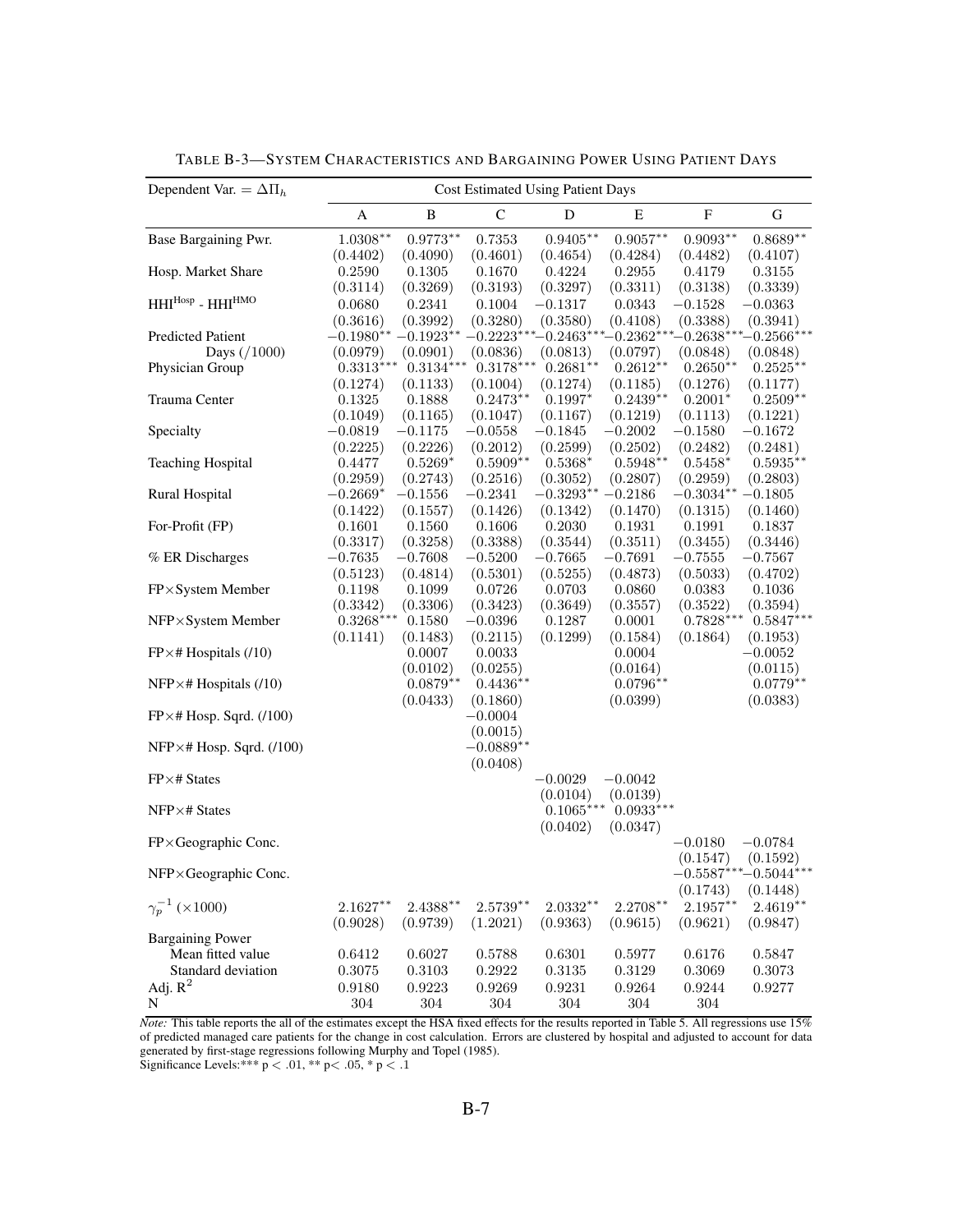| Dependent Var. = $\Delta \Pi_h$  | Cost Estimated Using DRG-weighted Discharges |                    |                       |                    |                                  |                          |                          |  |  |
|----------------------------------|----------------------------------------------|--------------------|-----------------------|--------------------|----------------------------------|--------------------------|--------------------------|--|--|
|                                  | Α                                            | B                  | $\mathsf{C}$          | D                  | E                                | $\mathbf F$              | G                        |  |  |
| Base Bargaining Pwr.             | $0.9436***$                                  | $0.9563***$        | $0.7593**$            | $0.9096**$         | $0.9089^{\ast\ast}$              | $0.8845**$               | $0.8792**$               |  |  |
|                                  | (0.3631)                                     | (0.3492)           | (0.3771)              | (0.3715)           | (0.3615)                         | (0.3696)                 | (0.3558)                 |  |  |
| Hosp. Market Share               | 0.1914                                       | 0.0962             | 0.1858                | 0.3168             | 0.2285                           | 0.3145                   | 0.2349                   |  |  |
|                                  | (0.2849)                                     | (0.2954)           | (0.3174)              | (0.2969)           | (0.2962)                         | (0.2830)                 | (0.2929)                 |  |  |
| $HHI^{Hosp}$ - $HHI^{HMO}$       | $-0.0592$                                    | 0.1304             | 0.0121                | $-0.1641$          | $-0.0312$                        | $-0.2098$                | $-0.0976$                |  |  |
|                                  | (0.2888)                                     | (0.3601)           | (0.3151)              | (0.2992)           | (0.3564)                         | (0.2481)                 | (0.3401)                 |  |  |
| <b>Predicted Patient</b>         | $-0.1689**$                                  | $-0.1786**$        |                       |                    | $-0.2220***-0.2137***-0.2125***$ | $-0.2316***$             | $-0.2303***$             |  |  |
| Days $( / 1000)$                 | (0.0793)                                     | (0.0735)           | (0.0716)              | (0.0676)           | (0.0679)                         | (0.0691)                 | (0.0714)                 |  |  |
| Physician Group                  | $0.2663**$                                   | $0.2764**$         | $0.3094***$           | $0.2131*$          | $0.2237*$                        | $0.2033*$                | $0.2099*$                |  |  |
|                                  | (0.1138)                                     | (0.1111)           | (0.1132)              | (0.1230)           | (0.1195)                         | (0.1182)                 | (0.1166)                 |  |  |
| Trauma Center                    | 0.1401                                       | $0.1628*$          | $0.2139**$            | $0.1733*$          | $0.1966**$                       | $0.1794**$               | $0.2049**$               |  |  |
|                                  | (0.0858)                                     | (0.0978)           | (0.0895)              | (0.0996)           | (0.0980)                         | (0.0912)                 | (0.0963)                 |  |  |
| Specialty                        | $-0.0899$                                    | $-0.1447$          | $-0.0812$             | $-0.1743$          | $-0.1912$                        | $-0.1412$                | $-0.1613$                |  |  |
|                                  | (0.2086)                                     | (0.2135)           | (0.2046)              | (0.2209)           | (0.2197)                         | (0.2122)                 | (0.2205)                 |  |  |
| <b>Teaching Hospital</b>         | 0.2646<br>(0.2544)                           | 0.3945<br>(0.2556) | $0.4990*$<br>(0.2675) | 0.3314<br>(0.2646) | 0.4107<br>(0.2618)               | 0.3306<br>(0.2507)       | 0.4060<br>(0.2544)       |  |  |
| Rural Hospital                   | $-0.1941$                                    | $-0.1355$          | $-0.2343*$            | $-0.2469**$        | $-0.1769$                        | $-0.2168*$               | $-0.1473$                |  |  |
|                                  | (0.1216)                                     | (0.1415)           | (0.1351)              | (0.1188)           | (0.1349)                         | (0.1113)                 | (0.1314)                 |  |  |
| For-Profit (FP)                  | 0.1179                                       | 0.1386             | 0.1462                | 0.1335             | 0.1445                           | 0.1238                   | 0.1335                   |  |  |
|                                  | (0.2240)                                     | (0.2199)           | (0.2293)              | (0.2224)           | (0.2208)                         | (0.2191)                 | (0.2171)                 |  |  |
| % ER Discharges                  | $-0.5504$                                    | $-0.5969$          | $-0.3964\,$           | $-0.5834$          | $-0.6115$                        | $-0.5893$                | $-0.6122$                |  |  |
|                                  | (0.4286)                                     | (0.4030)           | (0.4230)              | (0.4249)           | (0.4053)                         | (0.4215)                 | (0.3992)                 |  |  |
| FP×System Member                 | 0.1363                                       | 0.0966             | 0.1094                | 0.0795             | 0.1067                           | 0.1149                   | 0.1182                   |  |  |
|                                  | (0.2193)                                     | (0.2144)           | (0.2361)              | (0.2225)           | (0.2152)                         | (0.2202)                 | (0.2268)                 |  |  |
| NFP×System Member                | $0.2789**$                                   | 0.1643             | $-0.0209$             | 0.1213             | 0.0481                           | $0.6672***$              | $0.5214**$               |  |  |
|                                  | (0.1269)                                     | (0.1512)           | (0.2075)              | (0.1190)           | (0.1428)                         | (0.1968)                 | (0.2310)                 |  |  |
| $FP \times #$ Hospitals (/10)    |                                              | 0.0064             | $-0.0015$             |                    | 0.0064                           |                          | 0.0005                   |  |  |
|                                  |                                              | (0.0074)           | (0.0285)              |                    | (0.0151)                         |                          | (0.0083)                 |  |  |
| $NFP \times #$ Hospitals (/10)   |                                              | $0.0752**$         | $0.4344***$           |                    | $0.0609*$                        |                          | $0.0581*$                |  |  |
|                                  |                                              | (0.0372)           | (0.1672)              |                    | (0.0348)                         |                          | (0.0331)                 |  |  |
| $FP \times # Hosp. Sqrd. (100)$  |                                              |                    | 0.0001                |                    |                                  |                          |                          |  |  |
|                                  |                                              |                    | (0.0015)              |                    |                                  |                          |                          |  |  |
| $NFP \times # Hosp. Sqrd. (100)$ |                                              |                    | $-0.0897**$           |                    |                                  |                          |                          |  |  |
|                                  |                                              |                    | (0.0358)              |                    |                                  |                          |                          |  |  |
| $FP \times # States$             |                                              |                    |                       | 0.0022             | $-0.0043$                        |                          |                          |  |  |
|                                  |                                              |                    |                       | (0.0079)           | (0.0143)                         |                          |                          |  |  |
| $NFP \times # States$            |                                              |                    |                       | $0.0860***$        | $0.0722**$                       |                          |                          |  |  |
|                                  |                                              |                    |                       | (0.0323)           | (0.0317)                         |                          |                          |  |  |
| FP×Geographic Conc.              |                                              |                    |                       |                    |                                  | $-0.0629$                | $-0.0511$                |  |  |
|                                  |                                              |                    |                       |                    |                                  | (0.1395)<br>$-0.4717***$ | (0.1488)<br>$-0.4111***$ |  |  |
| NFP×Geographic Conc.             |                                              |                    |                       |                    |                                  |                          |                          |  |  |
| $\gamma_p^{-1}$ (×1000)          |                                              |                    |                       | $2.2446*$          |                                  | (0.1422)<br>2.4890*      | (0.1404)                 |  |  |
|                                  | $2.2925*$                                    | $2.2662*$          | $2.0237*$             |                    | $2.3291*$                        |                          | $2.6034*$                |  |  |
| <b>Bargaining Power</b>          | (1.2473)                                     | (1.2429)           | (1.2274)              | (1.2706)           | (1.3250)                         | (1.3257)                 | (1.3819)                 |  |  |
| Mean fitted value                | 0.6780                                       | 0.6674             | 0.6736                | 0.6698             | 0.6531                           | 0.6515                   | 0.6367                   |  |  |
| Standard deviation               | 0.2361                                       | 0.2569             | 0.2540                | 0.2458             | 0.2507                           | 0.2373                   | 0.2464                   |  |  |
| Adj. $R^2$                       | 0.9519                                       | 0.9544             | 0.9576                | 0.9550             | 0.9565                           | 0.9558                   | 0.9572                   |  |  |
| N                                | 304                                          | $304\,$            | 304                   | 304                | $304\,$                          | 304                      | $304\,$                  |  |  |

TABLE B-4—SYSTEM CHARACTERISTICS AND BARGAINING POWER USING CASE-WEIGHTED DIS-**CHARGES** 

*Note:* This table reports the all of the estimates except the HSA fixed effects for the results reported in Table 5. Specifications B, D, and F correspond with I, II, and III in Table 5. All regressions use 15% of predicted managed care patients for the change in cost calculation. Errors are clustered by hospital and adjusted to account for data generated by first-stage regressions following Murphy and Topel (1985). Significance Levels:\*\*\*  $p < .01$ , \*\*  $p < .05$ , \*  $p < .1$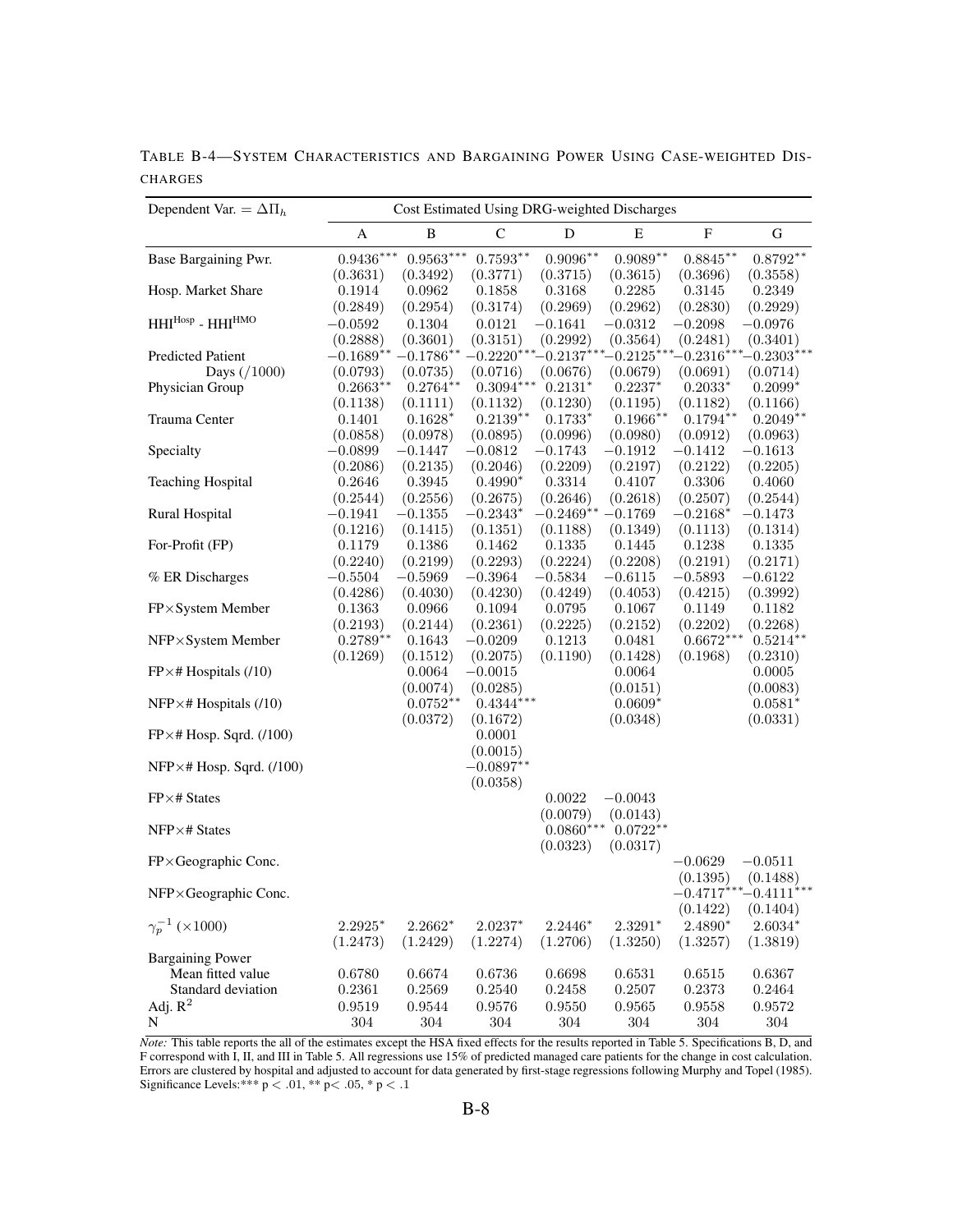| Dependent Var. = $\Delta \Pi_h$              |                      |                    |                         | Cost Estimated Using DRG-weighted Discharges |                    |                           |                          |
|----------------------------------------------|----------------------|--------------------|-------------------------|----------------------------------------------|--------------------|---------------------------|--------------------------|
|                                              | A                    | B                  | $\mathsf{C}$            | D                                            | E                  | $\boldsymbol{\mathrm{F}}$ | G                        |
| Base Bargaining Pwr.                         | $1.1596***$          | $0.9829***$        | $0.7942**$              | $1.0709**$                                   | $0.9660**$         | $1.0362**$                | $0.9251***$              |
|                                              | (0.3982)             | (0.3489)           | (0.3864)                | (0.4181)                                     | (0.3821)           | (0.3994)                  | (0.3618)                 |
| Hosp. Market Share                           | 0.1459               | $-0.0129$          | $-0.0053$               | 0.3783                                       | 0.2044             | 0.3992                    | 0.2236                   |
|                                              | (0.2726)             | (0.2509)           | (0.2376)                | (0.2936)                                     | (0.2817)           | (0.3006)                  | (0.2898)                 |
| $HHI^{Hosp}$ - $HHI^{HMO}$                   | 0.0507               | 0.2162             | 0.1054                  | $-0.1432$                                    | 0.0452             | $-0.1951$                 | $-0.0071$                |
|                                              | (0.3769)             | (0.3756)           | (0.3178)                | (0.3772)                                     | (0.4180)           | (0.3697)                  | (0.4205)                 |
| <b>Predicted Patient</b>                     | $-0.0270^{\ast\ast}$ | $-0.0240^*$        |                         | $-0.0253***-0.0364***$                       |                    | $-0.0319***-0.0390***$    | $-0.0341***$             |
| Days $( / 1000)$                             | (0.0096)             | (0.0081)           | (0.0078)                | (0.0097)                                     | (0.0088)           | (0.0108)                  | (0.0097)                 |
| Physician Group                              | $0.2903**$           | $0.2627**$         | $0.2548^{\ast\ast\ast}$ | $0.2168*$                                    | $0.2205*$          | $0.2216*$                 | $0.2200*$                |
|                                              | (0.1254)             | (0.1045)           | (0.0949)                | (0.1231)                                     | (0.1130)           | (0.1241)                  | (0.1130)                 |
| Trauma Center                                | $0.1771*$            | $0.2269**$         | $0.2673***$             | $0.2487**$                                   | $0.2768**$         | $0.2499**$                | $0.2762**$               |
|                                              | (0.0933)             | (0.1006)           | (0.0921)                | (0.1110)                                     | (0.1107)           | (0.1039)                  | (0.1100)                 |
| Specialty                                    | 0.2889               | 0.2000             | 0.2409                  | 0.1837                                       | 0.1422             | 0.2383                    | 0.1831                   |
| <b>Teaching Hospital</b>                     | (0.2245)<br>0.1647   | (0.1969)<br>0.2783 | (0.1868)<br>0.3217      | (0.2730)<br>0.3256                           | (0.2421)<br>0.3791 | (0.2657)<br>0.3349        | (0.2440)<br>0.3880       |
|                                              | (0.2764)             | (0.2507)           | (0.2456)                | (0.2841)                                     | (0.2622)           | (0.2746)                  | (0.2626)                 |
| Rural Hospital                               | $-0.2765*$           | $-0.1543$          | $-0.2104$               | $-0.3792***$                                 | $\text{-}0.2612^*$ | $-0.3421***-0.2346$       |                          |
|                                              | (0.1400)             | (0.1420)           | (0.1283)                | (0.1376)                                     | (0.1468)           | (0.1306)                  | (0.1436)                 |
| For-Profit (FP)                              | $-0.0876$            | $-0.0741$          | $-0.0790$               | $-0.0391$                                    | $-0.0389$          | $-0.0414$                 | $-0.0387$                |
|                                              | (0.2113)             | (0.1708)           | (0.1604)                | (0.2015)                                     | (0.1791)           | (0.1973)                  | (0.1740)                 |
| % ER Discharges                              | $-0.8584*$           | $-0.7359*$         | $-0.5351$               | $-0.8718*$                                   | $-0.7931*$         | $-0.8730**$               | $-0.7789*$               |
|                                              | (0.4436)             | (0.3867)           | (0.4237)                | (0.4621)                                     | (0.4188)           | (0.4406)                  | (0.3983)                 |
| FP×System Member                             | $0.4116*$            | $0.3114*$          | 0.2707                  | 0.3218                                       | 0.3104             | $0.3652*$                 | 0.2862                   |
|                                              | (0.2264)             | (0.1831)           | (0.1768)                | (0.2199)                                     | (0.1977)           | (0.2124)                  | (0.1930)                 |
| NFP×System Member                            | $0.3643***$          | $0.1542\,$         | $-0.0268$               | 0.1411                                       | 0.0229             | $0.9199***$               | $0.6397*$                |
|                                              | (0.1025)             | (0.1323)           | (0.1974)                | (0.1237)                                     | (0.1489)           | (0.1746)                  | (0.1953)                 |
| $FP \times #$ Hospitals (/10)                |                      | 0.0042             | 0.0060                  |                                              | 0.0093             |                           | 0.0030                   |
|                                              |                      | (0.0073)           | (0.0194)                |                                              | (0.0167)           |                           | (0.0090)                 |
| $NFP \times #$ Hospitals (/10)               |                      | $0.0949**$         | $0.3884**$              |                                              | $0.0791**$         |                           | $0.0767**$               |
|                                              |                      | (0.0405)           | (0.1821)                |                                              | (0.0382)           |                           | (0.0371)                 |
| $FP \times # Hosp. Sqrd. (100)$              |                      |                    | $-0.0003$               |                                              |                    |                           |                          |
|                                              |                      |                    | (0.0011)                |                                              |                    |                           |                          |
| $NFP \times # Hosp. Sqrd. (100)$             |                      |                    | $-0.0742*$              |                                              |                    |                           |                          |
|                                              |                      |                    | (0.0404)                |                                              |                    |                           |                          |
| FP×# States                                  |                      |                    |                         | 0.0035                                       | $-0.0065$          |                           |                          |
|                                              |                      |                    |                         | (0.0078)                                     | (0.0152)           |                           |                          |
| $NFP \times # States$                        |                      |                    |                         | $0.1293***$                                  | $0.1003***$        |                           |                          |
|                                              |                      |                    |                         | (0.0378)                                     | (0.0326)           |                           |                          |
| FP×Geographic Conc.                          |                      |                    |                         |                                              |                    | $-0.0747$                 | $-0.0180$                |
|                                              |                      |                    |                         |                                              |                    | (0.1223)                  | (0.1444)                 |
| NFP×Geographic Conc.                         |                      |                    |                         |                                              |                    | $-0.6615***$              | $-0.5259$ <sup>***</sup> |
|                                              |                      |                    |                         |                                              |                    | (0.1662)                  | (0.1441)                 |
| $\gamma_p^{-1}$ (×1000)                      | $2.2896**$           | $3.1282***$        | $3.2525***$             | $1.6846**$                                   | $2.2578***$        | $1.8224**$                | $2.4314***$              |
|                                              | (0.9475)             | (1.1070)           | (1.2319)                | (0.7301)                                     | (0.8169)           | (0.7845)                  | (0.8517)                 |
| <b>Bargaining Power</b><br>Mean fitted value | 0.6586               | 0.5747             | 0.5616                  | 0.6779                                       | 0.6098             | 0.6652                    | 0.6021                   |
| Standard deviation                           | 0.3445               | 0.3158             | 0.2887                  | 0.3569                                       | 0.3256             | 0.3482                    | 0.3230                   |
| Adj. $R^2$                                   | 0.9323               | 0.9376             | 0.9412                  | 0.9393                                       | 0.9423             | 0.9404                    | 0.9433                   |
|                                              |                      |                    |                         |                                              |                    |                           |                          |
| N                                            | $305\,$              | $305\,$            | $305\,$                 | $303\,$                                      | $303\,$            | 303                       | $303\,$                  |

TABLE B-5—SYSTEM CHARACTERISTICS AND BARGAINING POWER: DEMAND ESTIMATED USING INDEMNITY PATIENTS

*Note:* This table reports the results of the second-stage bargaining model after predicting demand using indemnity patients who have unrestricted choice-sets. All regressions use 15% of predicted managed care patients for the change in cost calculation. Errors are clustered by hospital.

Significance Levels:\*\*\*  $p < .01$ , \*\*  $p < .05$ , \*  $p < .1$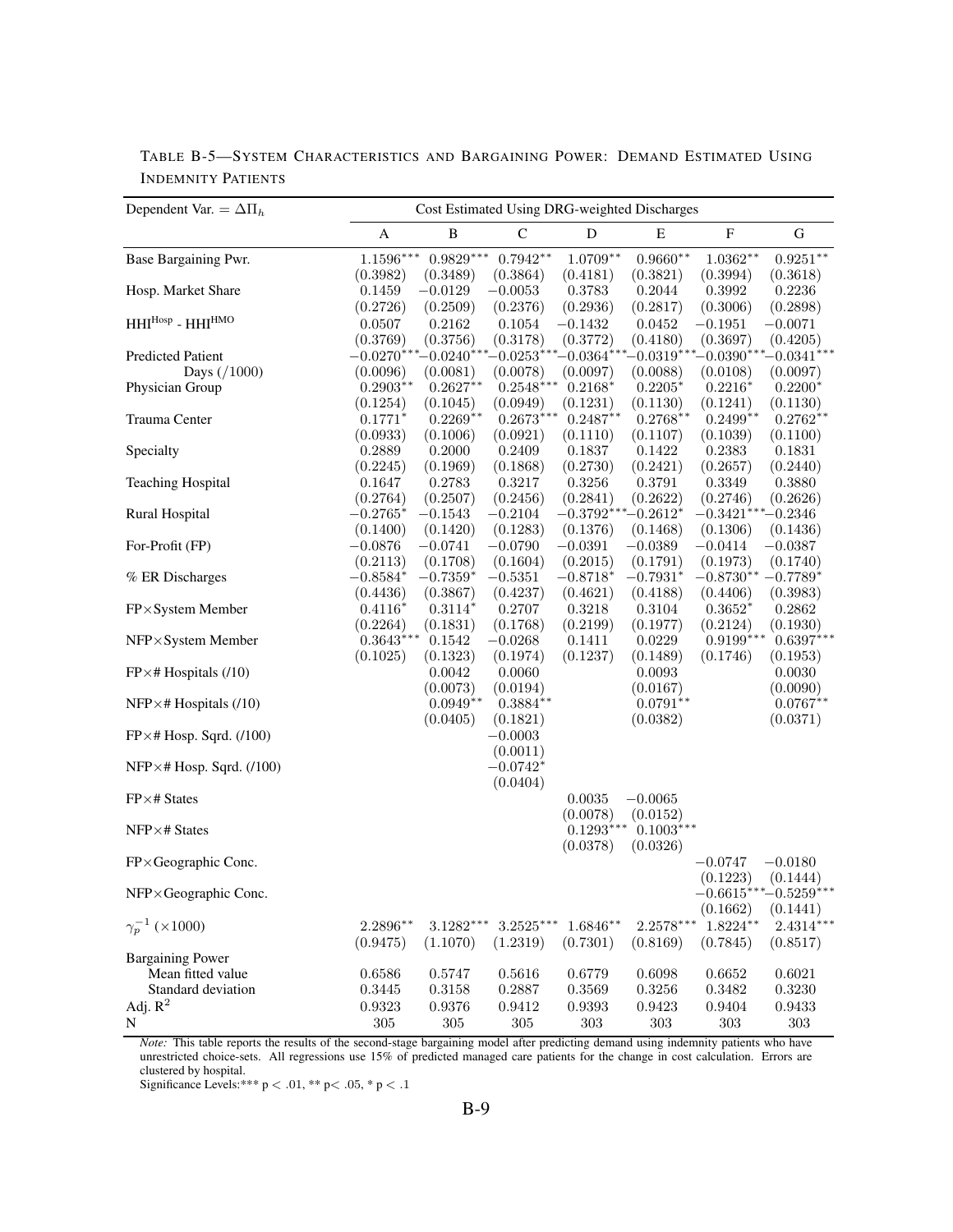| Dependent Var. = $\Delta \Pi_h$  | Cost Estimated Using DRG-weighted Discharges |                    |                    |                            |                    |                        |                        |  |
|----------------------------------|----------------------------------------------|--------------------|--------------------|----------------------------|--------------------|------------------------|------------------------|--|
|                                  | A                                            | $\, {\bf B}$       | $\mathcal{C}$      | ${\bf D}$                  | Ε                  | $\mathbf F$            | $\mathbf G$            |  |
| Base Bargaining Pwr.             | $0.9830***$                                  | $0.9498***$        | $0.8225***$        | $0.9793***$                | $0.9394***$        | $0.9245***$            | $0.8967***$            |  |
|                                  | (0.2607)                                     | (0.2601)           | (0.2907)           | (0.2735)                   | (0.2776)           | (0.2622)               | (0.2644)               |  |
| Hosp. Market Share               | 0.0282                                       | $-0.0703$          | $-0.0324$          | 0.2305                     | 0.1163             | 0.2382                 | 0.1273                 |  |
|                                  | (0.2205)                                     | (0.2063)           | (0.2088)           | (0.2299)                   | (0.2198)           | (0.2269)               | (0.2209)               |  |
| $HHI^{Hosp}$ - $HHI^{HMO}$       | $-0.0950$                                    | 0.0896             | 0.0029             | $-0.1961$                  | $-0.0563$          | $-0.2714$              | $-0.1163$              |  |
|                                  | (0.2657)                                     | (0.3063)           | (0.2832)           | (0.2759)                   | (0.3252)           | (0.2407)               | (0.3252)               |  |
| <b>Predicted Patient</b>         | $-0.0208***$                                 | $-0.0215***$       |                    | $-0.0240***-0.0289***$     |                    | $-0.0270***-0.0307***$ | $-0.0288***$           |  |
| Days $( / 1000)$                 | (0.0064)                                     | (0.0057)           | (0.0058)           | (0.0064)                   | (0.0063)           | (0.0069)               | (0.0069)               |  |
| Physician Group                  | $0.2017**$                                   | $0.2122**$         | $0.2231**$         | 0.1511                     | 0.1667             | 0.1431                 | 0.1582                 |  |
|                                  | (0.0946)                                     | (0.0870)           | (0.0873)           | (0.1123)                   | (0.1065)           | (0.1055)               | (0.1039)               |  |
| Trauma Center                    | $0.1998***$                                  | $0.2159***$        | $0.2521***$        | $0.2285**$                 | $0.2418***$        | $0.2341***$            | $0.2421***$            |  |
|                                  | (0.0706)                                     | (0.0798)           | (0.0746)           | (0.0880)                   | (0.0844)           | (0.0770)               | (0.0818)               |  |
| Specialty                        | 0.2723                                       | 0.1926             | 0.2472             | 0.2136                     | 0.1746             | 0.2621                 | 0.2091                 |  |
|                                  | (0.1676)                                     | (0.1628)           | (0.1587)           | (0.1767)                   | (0.1737)           | (0.1651)               | (0.1781)               |  |
| <b>Teaching Hospital</b>         | 0.0222                                       | 0.1823             | 0.2410             | 0.1124                     | 0.1990             | 0.1104                 | 0.2014                 |  |
|                                  | (0.1975)                                     | (0.2048)           | (0.2244)           | (0.2176)                   | (0.2261)           | (0.1982)               | (0.2189)               |  |
| Rural Hospital                   | $-0.1873*$                                   | $-0.1290$          | $-0.1971*$         | $-0.2681^{***}-0.2020^{*}$ |                    | $-0.2315***-0.1811*$   |                        |  |
|                                  | (0.0962)                                     | (0.1177)           | (0.1085)           | (0.0991)                   | (0.1145)           | (0.0866)               | (0.1091)               |  |
| For-Profit (FP)                  | $-0.0117$                                    | $-0.0002$          | $-0.0053$          | 0.0156                     | 0.0202             | 0.0125                 | 0.0172                 |  |
|                                  | (0.1540)                                     | (0.1389)           | (0.1358)           | (0.1455)                   | (0.1373)           | (0.1399)               | (0.1326)               |  |
| % ER Discharges                  | $-0.6537**$                                  | $-0.6415**$        | $-0.4965$          | $-0.7068**$                | $-0.6846**$        | $-0.6957^{\ast\ast}$   | $-0.6732**$            |  |
|                                  | (0.3197)                                     | (0.3040)<br>0.2297 | (0.3322)           | (0.3339)<br>0.2173         | (0.3243)           | (0.3179)<br>$0.2651*$  | (0.3100)               |  |
| FP×System Member                 | $0.2821*$<br>(0.1578)                        | (0.1406)           | 0.2029<br>(0.1397) | (0.1522)                   | 0.2321<br>(0.1447) | (0.1418)               | 0.2114<br>(0.1444)     |  |
| $NFP \times System$ Member       | $0.3286***$                                  | 0.1995             | 0.0481             | 0.1642                     | 0.0966             | $0.7553***$            | $0.5931**$             |  |
|                                  | (0.0998)                                     | (0.1325)           | (0.1846)           | (0.1016)                   | (0.1293)           | (0.1614)               | (0.2300)               |  |
| $FP \times #$ Hospitals (/10)    |                                              | 0.0060             | 0.0101             |                            | 0.0105             |                        | 0.0041                 |  |
|                                  |                                              | (0.0065)           | (0.0196)           |                            | (0.0142)           |                        | (0.0073)               |  |
| NFP $\times$ # Hospitals (/10)   |                                              | $0.0714**$         | $0.3335**$         |                            | 0.0526             |                        | 0.0490                 |  |
|                                  |                                              | (0.0325)           | (0.1548)           |                            | (0.0344)           |                        | (0.0334)               |  |
| $FP \times # Hosp. Sqrd. (100)$  |                                              |                    | $-0.0004$          |                            |                    |                        |                        |  |
|                                  |                                              |                    | (0.0011)           |                            |                    |                        |                        |  |
| $NFP \times # Hosp. Sqrd. (100)$ |                                              |                    | $-0.0660*$         |                            |                    |                        |                        |  |
|                                  |                                              |                    | (0.0341)           |                            |                    |                        |                        |  |
| $FP \times # States$             |                                              |                    |                    | 0.0045                     | $-0.0061$          |                        |                        |  |
|                                  |                                              |                    |                    | (0.0063)                   | (0.0132)           |                        |                        |  |
| NFP×# States                     |                                              |                    |                    | $0.0956***$                | $0.0767**$         |                        |                        |  |
|                                  |                                              |                    |                    | (0.0284)                   | (0.0308)           |                        |                        |  |
| $FP \times Geographic$ Conc.     |                                              |                    |                    |                            |                    | $-0.0728$              | $-0.0127$              |  |
|                                  |                                              |                    |                    |                            |                    | (0.0930)               | (0.1164)               |  |
| NFP×Geographic Conc.             |                                              |                    |                    |                            |                    |                        | $-0.5123***-0.4285***$ |  |
|                                  |                                              |                    |                    |                            |                    | (0.1157)               | (0.1366)               |  |
| $\gamma_p^{-1}$ (×1000)          | $3.2218***$                                  | $3.4349***$        | $3.1522***$        | $2.4495***$                | $2.8369***$        | $2.8245***$            | $3.1351***$            |  |
|                                  | (1.0779)                                     | (1.2553)           | (1.1468)           | (0.8268)                   | (1.0594)           | (0.8731)               | (1.0711)               |  |
| Mean fitted value                | 0.6354                                       | 0.6107             | 0.6213             | 0.6689                     | 0.6309             | 0.6425                 | 0.6177                 |  |
| Standard deviation               | 0.2774                                       | 0.2777             | 0.2668             | 0.2914                     | 0.2742             | 0.2816                 | 0.2738                 |  |
| Adj. $R^2$                       | 0.9570                                       | 0.9598             | 0.9620             | 0.9614                     | 0.9626             | 0.9623                 | 0.9634                 |  |
| N                                | 305                                          | $303\,$            | 305                | 303                        | $303\,$            | 303                    |                        |  |

TABLE B-6—SYSTEM CHARACTERISTICS AND BARGAINING POWER: DEMAND ESTIMATED USING INDEMNITY PATIENTS

*Note:* This table reports the results of the second-stage bargaining model after predicting demand using indemnity patients who have unrestricted choice-sets. All regressions use 15% of predicted managed care patients for the change in cost calculation. Errors are clustered by hospital.

Significance Levels:\*\*\*  $p < .01$ , \*\*  $p < .05$ , \*  $p < .1$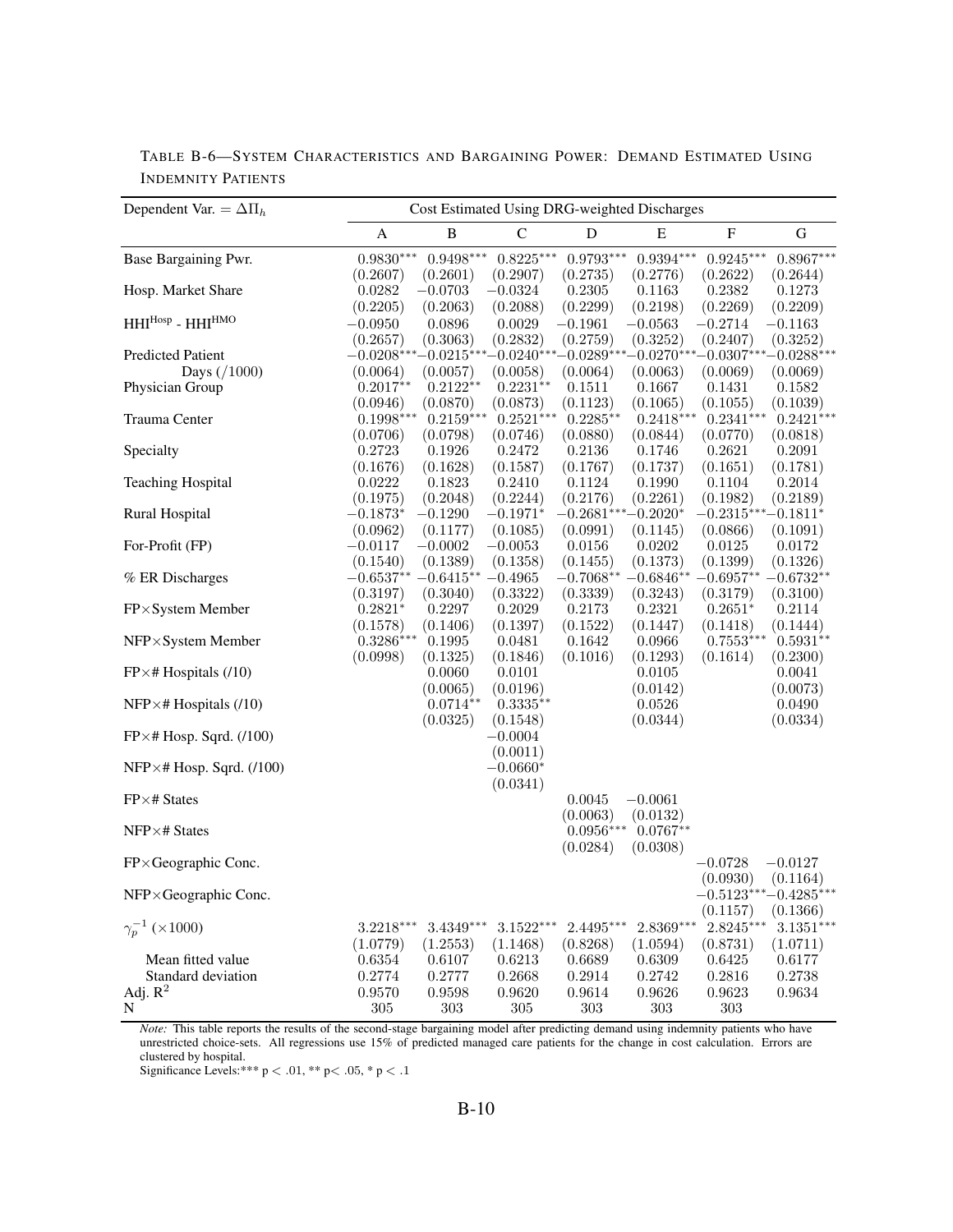#### APPENDIX C. ALTERNATIVE BARGAINING MODEL

In Eq. (9) market power differences are controlled for via the differences in surplus hospitals produce. The change in the enrollees' willingness-to-pay will be higher when an entire system can be withdrawn from an MCO's network when those system hospitals are also in the enrollees' choice-set. Furthermore, using assumption A4, hospitals lose all of the demand from those enrollees when they fail to negotiate a contract with an MCO so are not in the enrollees' choice-set. However, if some enrollees have sufficiently strong preferences that they will switch MCOs in order to continue to have access to their preferred hospital (or system)—even after the MCO reduces its premium to reflect the enrollees' reduced willingness-to-pay—then the surplus calculation is incorrect, biasing the bargaining power estimates.

To see how assumption A4 could bias the bargaining power results, consider the following change to the model. Let  $\phi_h(\mathcal{M})$  represent the proportion of enrollees who will switch from the MCO having network  $M$  when hospital h is removed from the network. Observe that the proportion of enrollees who will switch MCOs in order to have access to hospital h depends on whether there are suitable substitutes in network  $M$  so is dependent on both the network and the hospital's characteristics. The objective function for hospital h and MCO  $m$  is now expressed as

(C-1) 
$$
\max_{p_{hm}} \big[\Pi_m(\mathcal{M}) - \Pi_m(\mathcal{M} \setminus h; \phi_h(\mathcal{M}))\big]^{1-\alpha_h} \big[\Pi_h(\mathcal{H}) - \Pi_h(\mathcal{H} \setminus m; \phi_h(\mathcal{M}))\big]^{\alpha_h},
$$

where  $\Pi_m\big(\mathcal{M}\backslash h;\phi_h(\mathcal{M})\big)$  is the MCO's profit when hospital  $h$  is not in its network causing it to have  $\phi_h(\mathcal{M})D_h(\mathcal{M})$  fewer enrollees; and  $\Pi_h\big(\mathcal{H}\backslash m;\phi_h(\mathcal{M})$  is hospital  $h$ 's profit when it is no longer in MCO m's network but it still treats  $\phi_h(\mathcal{M})D_h(\mathcal{M})$  of the patients that were enrolled with MCO  $m$ . The FOC of the Nash bargaining product can be expressed as

$$
\Delta\Pi_h(p_{hm}) = \alpha_h \big[\Delta_h W_m(\mathcal{M}) - \Delta_m C_h (D_h(\mathcal{M})) + \Delta_h R_m(\mathcal{M} \setminus h)\big] + \alpha_h \big[\phi_h(\mathcal{M})D_h(\mathcal{M})\big(W_m(\mathcal{M} \setminus h) - p_m\big) - \big(\phi_h(\mathcal{M})D_h(\mathcal{M})p_h\big) - C_h \big(\phi_h(\mathcal{M})D_h(\mathcal{M})\big)\big)\big],
$$

where  $W_m(\mathcal{M}\setminus h)$  is the willingness to pay to have access to network  $\mathcal{M}\setminus h$ ;  $p_m$  represents the vector of reimbursements from MCO  $m$  to the hospitals that its enrollees who would have chosen hospital h now select when h is not in the network,  $p_h$  represents the vector of reimbursements that hospital h receives from the MCOs that the  $\phi_h(\mathcal{M})D_h(\mathcal{M})$  enrollees from MCO  $m$  switch to in order to still have access to the hospital. The first term in brackets in eq. (C-2) represents the baseline contract surplus calculated in the paper, while the second term in brackets represents the potential bias to that baseline analysis created by enrollees switching MCOs. Intuitively the value of a contract to the MCO increases by  $\phi_h(\mathcal{M})D_h(\mathcal{M})\big(W_m(\mathcal{M} \setminus h) - p_m\big)$  because that represents profit that is now at risk when a contract is not agreed to; and, similarly, the value of a contract to the hospital decreases by  $\phi_h(\mathcal{M})D_h(\mathcal{M})p_h - C_h(\phi_h(\mathcal{M})D_h(\mathcal{M}))$  because those profits are not at risk as those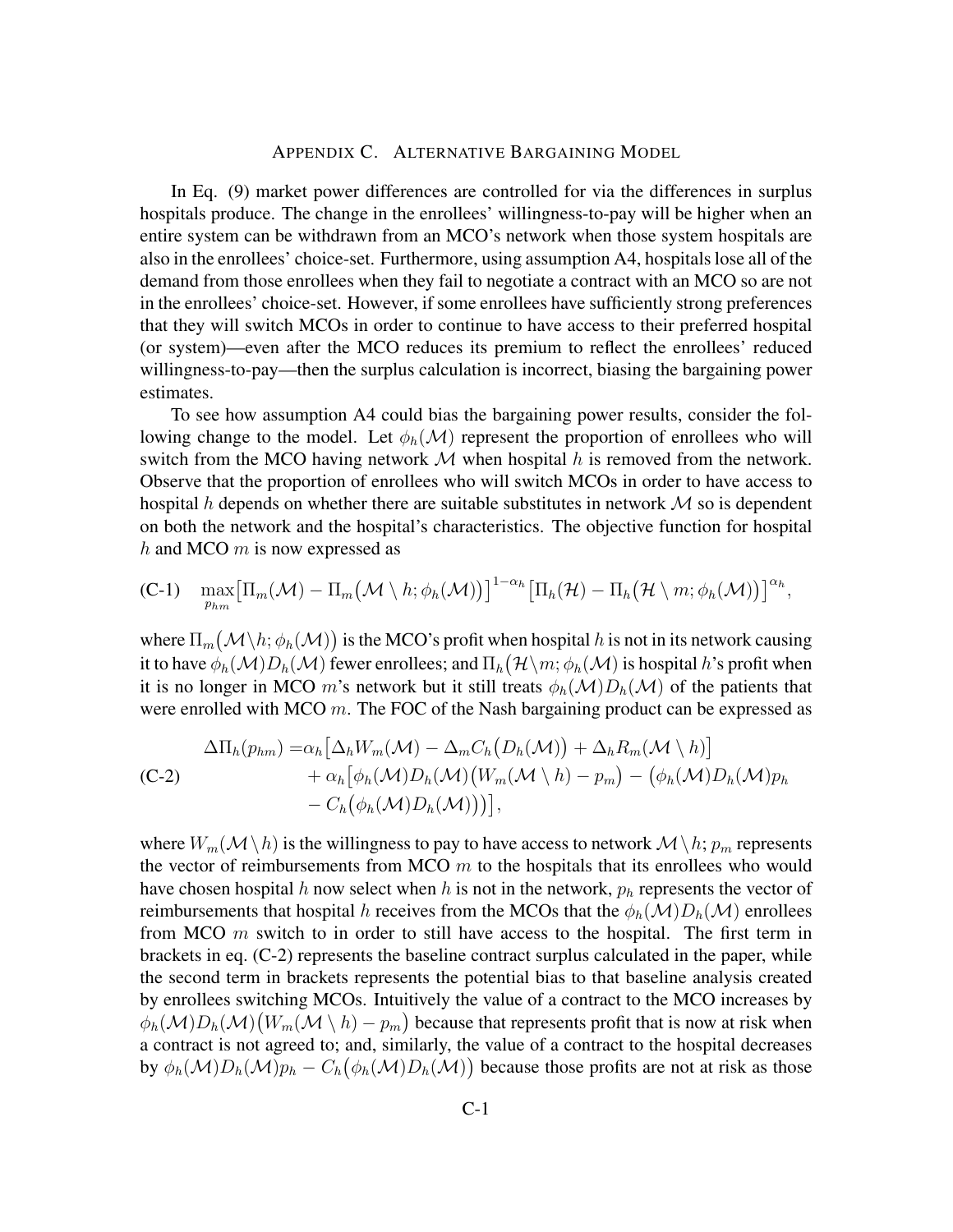patients will remain with the hospital if it does not agree to a contract with MCO  $m$ . When the difference between these two terms is positive the bargaining power estimates will be biased upwards and when negative the bias will be downwards.

| Dependent Var. = $\Delta \Pi_h$   | Cost Specification                  |                                     |                                    |                                    |                                   |                                   |  |
|-----------------------------------|-------------------------------------|-------------------------------------|------------------------------------|------------------------------------|-----------------------------------|-----------------------------------|--|
| Output:                           |                                     | <b>Patient Days</b>                 |                                    | DRG-Weighted Discharges            |                                   |                                   |  |
| Revenue Associated<br>w/Discharge | \$5,000                             | \$10,000                            | \$20,000                           | \$5,000                            | \$10,000                          | \$20,000                          |  |
| Base Bargaining Pwr.              | $0.9397**$                          | $0.9731**$                          | $0.9598**$                         | $0.9232**$                         | $0.9432**$                        | $0.9427***$                       |  |
| Hosp. Market Share                | (0.4072)<br>0.2461                  | (0.4298)<br>0.2080                  | (0.4449)<br>0.1046                 | (0.3610)<br>0.2208                 | (0.3671)<br>0.1910                | (0.3658)<br>0.0846                |  |
| $HHI^{Hosp}$ - $HHI^{HMO}$        | (0.2993)<br>0.1667<br>(0.3531)      | (0.2955)<br>0.1548<br>(0.3600)      | (0.2728)<br>0.0889<br>(0.3275)     | (0.2898)<br>0.0428<br>(0.3082)     | (0.2827)<br>0.0242<br>(0.3099)    | (0.2564)<br>$-0.0352$<br>(0.2818) |  |
| <b>Predicted Patient</b>          |                                     | $-0.0277** -0.0284** -0.0275**$     |                                    |                                    | $-0.0261** -0.0267** -0.0262**$   |                                   |  |
| Days (/1000)                      | (0.0138)                            | (0.0141)                            | (0.0138)                           | (0.0118)                           | (0.0119)                          | (0.0115)                          |  |
| Physician Group                   | $0.2762**$                          | $0.2890**$                          | $0.2838**$                         | $0.2349**$                         | $0.2474**$                        | $0.2511**$                        |  |
|                                   | (0.1263)                            | (0.1262)                            | (0.1214)                           | (0.1127)                           | (0.1108)                          | (0.1006)                          |  |
| Specialty                         | $-0.0786$                           | $-0.0769$                           | $-0.0438$                          | $-0.0980$                          | $-0.1029$                         | $-0.0862$                         |  |
| Trauma Center                     | (0.2083)<br>0.1594<br>(0.1005)      | (0.2100)<br>$0.1398\,$<br>(0.0999)  | (0.2099)<br>0.1147<br>(0.0932)     | (0.1931)<br>$0.1622*$<br>(0.0864)  | (0.1958)<br>$0.1430*$<br>(0.0842) | (0.1915)<br>0.1179<br>(0.0774)    |  |
| <b>Teaching Hospital</b>          | 0.3966                              | 0.4095                              | 0.3897                             | 0.2547                             | 0.2639                            | 0.2670                            |  |
|                                   | (0.2935)                            | (0.2909)                            | (0.2810)                           | (0.2480)                           | (0.2472)                          | (0.2336)                          |  |
| <b>Rural Hospital</b>             | $-0.2109$                           | $-0.2249$                           | $-0.2206$                          | $-0.1666$                          | $-0.1787$                         | $-0.1841$                         |  |
| For-Profit (FP)                   | (0.1364)<br>$-0.0488$<br>(0.0818)   | (0.1410)<br>$-0.0535$<br>(0.0827)   | (0.1386)<br>$-0.0633$<br>(0.0802)  | (0.1189)<br>$-0.0260$<br>(0.0740)  | (0.1217)<br>$-0.0264$<br>(0.0737) | (0.1188)<br>$-0.0369$<br>(0.0713) |  |
| % ER Discharges                   | $-0.7109$                           | $-0.7069$                           | $-0.6319$                          | $-0.5644$                          | $-0.5491$                         | $-0.4996$                         |  |
|                                   | (0.4750)                            | (0.4942)                            | (0.4936)                           | (0.4277)                           | (0.4302)                          | (0.4192)                          |  |
| <b>System Member</b>              | $0.2917***$                         | $0.2991***$                         | $0.2880***$                        | $0.2703**$                         | $0.2746**$                        | $0.2739**$                        |  |
| $\gamma_p^{-1}$ (×1000)           | (0.1031)<br>$3.5148***$<br>(1.1353) | (0.1077)<br>$3.1047***$<br>(1.1896) | (0.1091)<br>$2.8875**$<br>(1.4161) | (0.1234)<br>$3.1606**$<br>(1.3368) | (0.1274)<br>2.7776**<br>(1.3907)  | (0.1281)<br>2.5062<br>(1.5290)    |  |
| Mean Fitted Bargaining Power      | 0.5891                              | 0.5980                              | 0.6120                             | 0.6688                             | 0.6767                            | 0.6889                            |  |
| Adj. $R^2$                        | 0.9180                              | 0.9179                              | 0.9176                             | 0.9511                             | 0.9511                            | 0.9510                            |  |
| ${\bf N}$                         | 304                                 | 304                                 | $304\,$                            | 304                                | 304                               | 304                               |  |

TABLE C-1—DETERMINANTS OF BARGAINING POWER

*Note:* All specifications include HSA fixed effects and use 15% of predicted managed care patients adjusted by the proportion of patients predicted to switch MCOs for the change in cost calculation. Errors are clustered by hospital. Significance Levels:\*\*\*  $p < .01$ , \*\*  $p < .05$ , \*  $p < .1$ 

Ho (2006) uses data on managed care plans and networks to estimate the demand for managed care coverage as a function of observables including the estimated utility of the associated hospital network. Ho's demand estimates suggest the number may be quite small. For instance, she reports that a one standard deviation drop in the expected utility of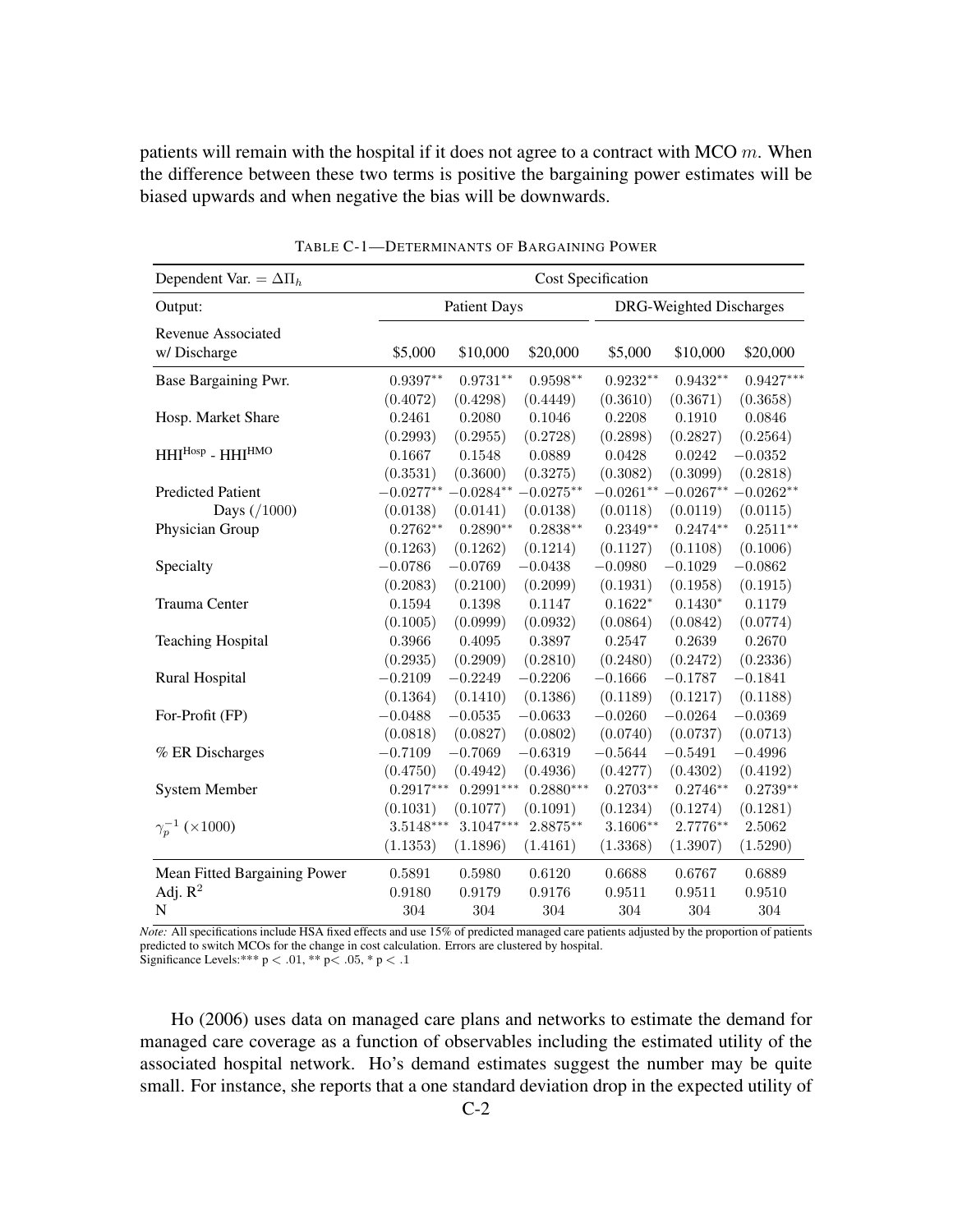an MCO's network will cause the MCO to lose about  $31\%$  of its enrollees.<sup>35</sup> In our data, a one standard deviation change in expected utility of a choice-set is 2.966 *utils* and the average change in *utils* from removing a hospital and an entire system is 0.033 (0.212) and 0.079 (0.316) *utils*, respectively. Assuming a similar demand for insurance in California, these data suggest that the removal of one hospital or one system will, on average, lower an MCO's demand by 0.3% and .8%, respectively. Although the switching probabilities indicated by the demand estimates in Ho (2006) are low on average we predict that the removal of certain hospitals in our data can result in MCOs losing as much as 60% of their enrollees within the local patient market, suggesting that not accounting for this in the surplus calculation could results in biased results. To determine how much this impacts the results we estimate (C-2) using the elasticity implied by Ho (2006). As in the main analysis our data is aggregated at the hospital level. Eq. (C-2) presents in additional challenge in that we do not observe  $W_m(\mathcal{M} \setminus h)$ , which essentially represents the MCO's revenues from premiums, deductibles, and co-pays that are associated with a given discharge. Given that the average total premium paid for an individual health plan is on the order of \$5,000 and deductibles range from a few hundred to several thousand dollars we estimate the model using values of \$5,000, \$10,000, \$20,000 for  $W_m(\mathcal{M} \setminus h)$ . The results of this exercise are reported in Table C-1.

The results show that the coefficient estimates are very similar across revenue amounts and almost all are nearly identical to those in the baseline analysis. The system coefficients are slightly lower and, as a result, statistically insignificant in the DRG-weight specification; but, when interacted with not-for-profit status and the number of system hospitals the coefficient is similar to the result in the paper and statistically significant. This may indicate that system hospitals are somewhat more likely to keep patients, perhaps from providing more value than other non-system hospitals in that market or as a consequence of the system having multiple hospitals in the same patient market.

 $35$ Ho (2006) reports that a one standard deviation increase in the expected utility is equivalent to a \$39 decrease in the premium. She also reports a price elasticity of demand of -1.24 suggesting that a \$5 increase of a \$141 premium results in 4 percent reduction in the probability of being chosen thus a one standard deviation drop in expected utility from the network should result in about a 31 percent reduction in the probability of being chosen.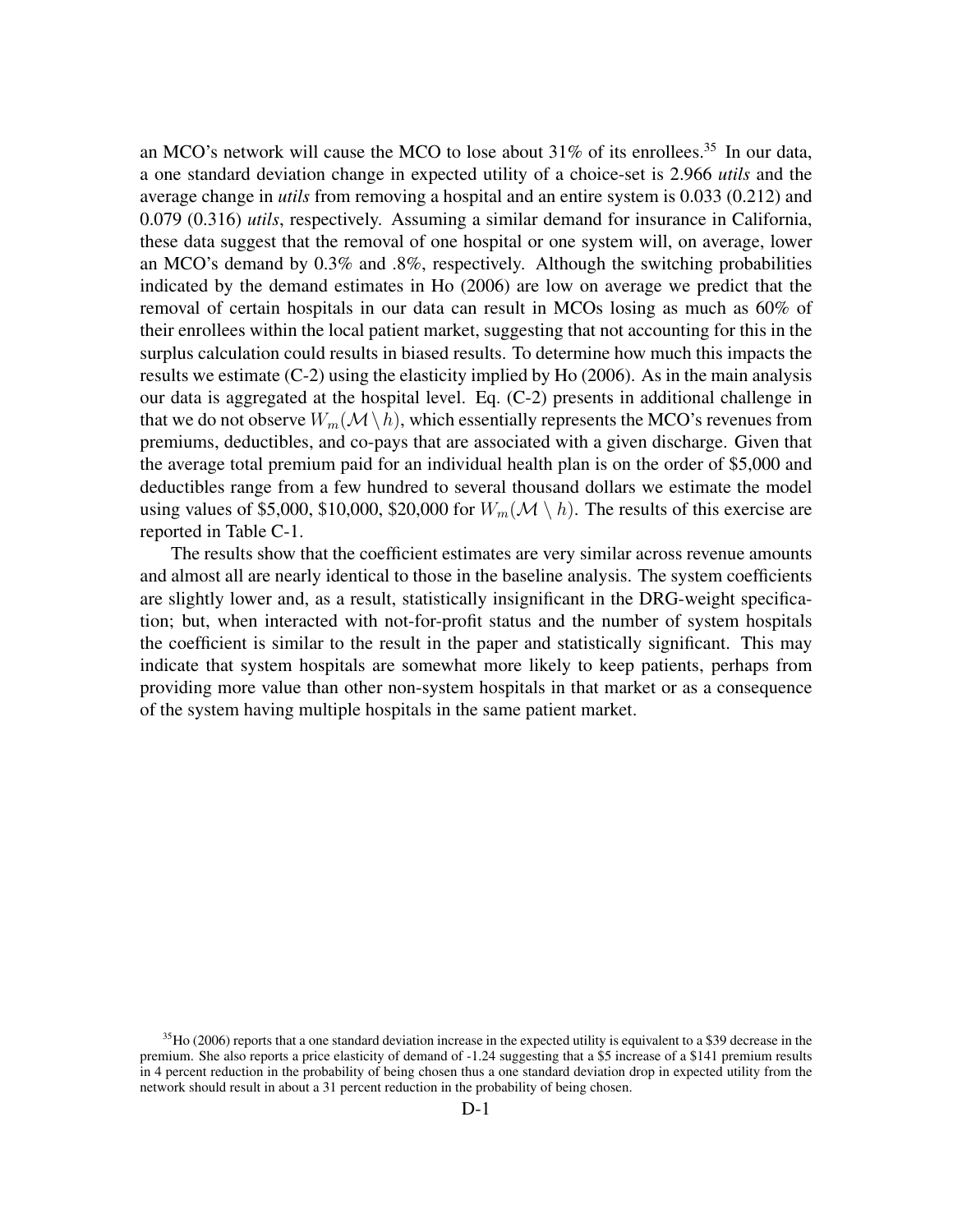| APPENDIX D. ANALYSIS USING ONLY PRIVATELY INSURED PATIENTS |
|------------------------------------------------------------|
|------------------------------------------------------------|

| Dependent Var. = $\Delta \Pi_h$ | <b>Cost Specification</b> |                     |             |                         |            |            |  |  |
|---------------------------------|---------------------------|---------------------|-------------|-------------------------|------------|------------|--|--|
| Output:                         |                           | <b>Patient Days</b> |             | DRG-Weighted Discharges |            |            |  |  |
| Patient Proportion:             | 7.5%                      | 15%                 | 30%         | 7.5%                    | 15%        | 30%        |  |  |
| Base Bargaining Pwr.            | $1.0222^{\ast\ast}$       | $1.0273**$          | $1.0045***$ | $0.8134^{\ast\ast}$     | $0.7822**$ | $0.7119*$  |  |  |
|                                 | (0.4983)                  | (0.5030)            | (0.4974)    | (0.4033)                | (0.3936)   | (0.3746)   |  |  |
| <b>Predicted Patient</b>        | $-0.0842*$                | $-0.0438*$          | $-0.0227*$  | $-0.0643*$              | $-0.0321*$ | $-0.0158$  |  |  |
| Days $( / 1000)$                | (0.0502)                  | (0.0255)            | (0.0129)    | (0.0386)                | (0.0192)   | (0.0096)   |  |  |
| Hosp. Market Share              | 0.4910                    | 0.5163              | $0.5375\,$  | 0.4414                  | 0.4545     | 0.4767     |  |  |
|                                 | (0.3285)                  | (0.3327)            | (0.3366)    | (0.3169)                | (0.3113)   | (0.2951)   |  |  |
| HHIHosp - HHIHMO                | $-0.0028$                 | $-0.0007$           | 0.0037      | $-0.1709$               | $-0.1807$  | $-0.2032$  |  |  |
|                                 | (0.3922)                  | (0.4088)            | (0.4307)    | (0.3238)                | (0.3326)   | (0.3538)   |  |  |
| Physician Group                 | $0.3633***$               | $0.3737***$         | $0.3734***$ | $0.3415**$              | $0.3506**$ | $0.3670**$ |  |  |
|                                 | (0.1203)                  | (0.1169)            | (0.1109)    | (0.1468)                | (0.1501)   | (0.1519)   |  |  |
| Specialty                       | $-0.2387$                 | $-0.2828$           | $-0.3564$   | $-0.3110$               | $-0.3436$  | $-0.3879*$ |  |  |
|                                 | (0.2081)                  | (0.2146)            | (0.2473)    | (0.2358)                | (0.2365)   | (0.2116)   |  |  |
| Trauma Center                   | 0.0980                    | 0.0979              | 0.1086      | 0.0853                  | 0.0828     | 0.0803     |  |  |
|                                 | (0.1185)                  | (0.1216)            | (0.1267)    | (0.1206)                | (0.1253)   | (0.1330)   |  |  |
| <b>Teaching Hospital</b>        | $0.5945**$                | $0.6294***$         | $0.6528***$ | $0.4861*$               | $0.5136*$  | $0.5680**$ |  |  |
|                                 | (0.2643)                  | (0.2366)            | (0.1817)    | (0.2769)                | (0.2792)   | (0.2754)   |  |  |
| <b>Rural Hospital</b>           | $-0.3005*$                | $-0.3125*$          | $-0.3193*$  | $-0.2071$               | $-0.2031$  | $-0.1898$  |  |  |
|                                 | (0.1553)                  | (0.1595)            | (0.1667)    | (0.1601)                | (0.1651)   | (0.1752)   |  |  |
| For-Profit (FP)                 | 0.0002                    | $-0.0019$           | $-0.0146$   | 0.0396                  | 0.0475     | 0.0642     |  |  |
|                                 | (0.0938)                  | (0.0935)            | (0.0927)    | (0.1073)                | (0.1105)   | (0.1161)   |  |  |
| <b>System Member</b>            | $0.2919**$                | $0.3086**$          | $0.3420***$ | $0.2399*$               | $0.2447*$  | $0.2563*$  |  |  |
|                                 | (0.1193)                  | (0.1220)            | (0.1263)    | (0.1264)                | (0.1288)   | (0.1331)   |  |  |
| % ER Discharges                 | $-0.6622$                 | $-0.6578$           | $-0.6227$   | $-0.2401$               | $-0.1880$  | $-0.0725$  |  |  |
|                                 | (0.5744)                  | (0.5816)            | (0.5782)    | (0.4789)                | (0.4741)   | (0.4617)   |  |  |
| $\gamma_p^{-1}$ (×1000)         | $1.9580**$                | $1.7298**$          | 1.4337*     | 1.3860                  | 1.2327     | 0.9430     |  |  |
|                                 | (0.9269)                  | (0.8541)            | (0.7578)    | (1.2001)                | (1.1223)   | (0.9394)   |  |  |
| Mean Fitted Bargaining Pwr.     | 0.6824                    | 0.6968              | 0.7087      | 0.7691                  | 0.7797     | 0.8018     |  |  |
| Adj. $R^2$                      | 0.9194                    | 0.9198              | 0.9211      | $\,0.9558\,$            | 0.9559     | 0.9564     |  |  |
| N                               | 289                       | 289                 | 289         | 289                     | 289        | 289        |  |  |

TABLE D-1—DETERMINANTS OF BARGAINING POWER

*Note:* All specifications include HSA fixed effects. Errors are clustered by hospital and adjusted to account for data generated by firststage regressions following Murphy and Topel (1985).

Significance Levels:\*\*\*  $p < .01$ , \*\*  $p < .05$ , \*  $p < .1$